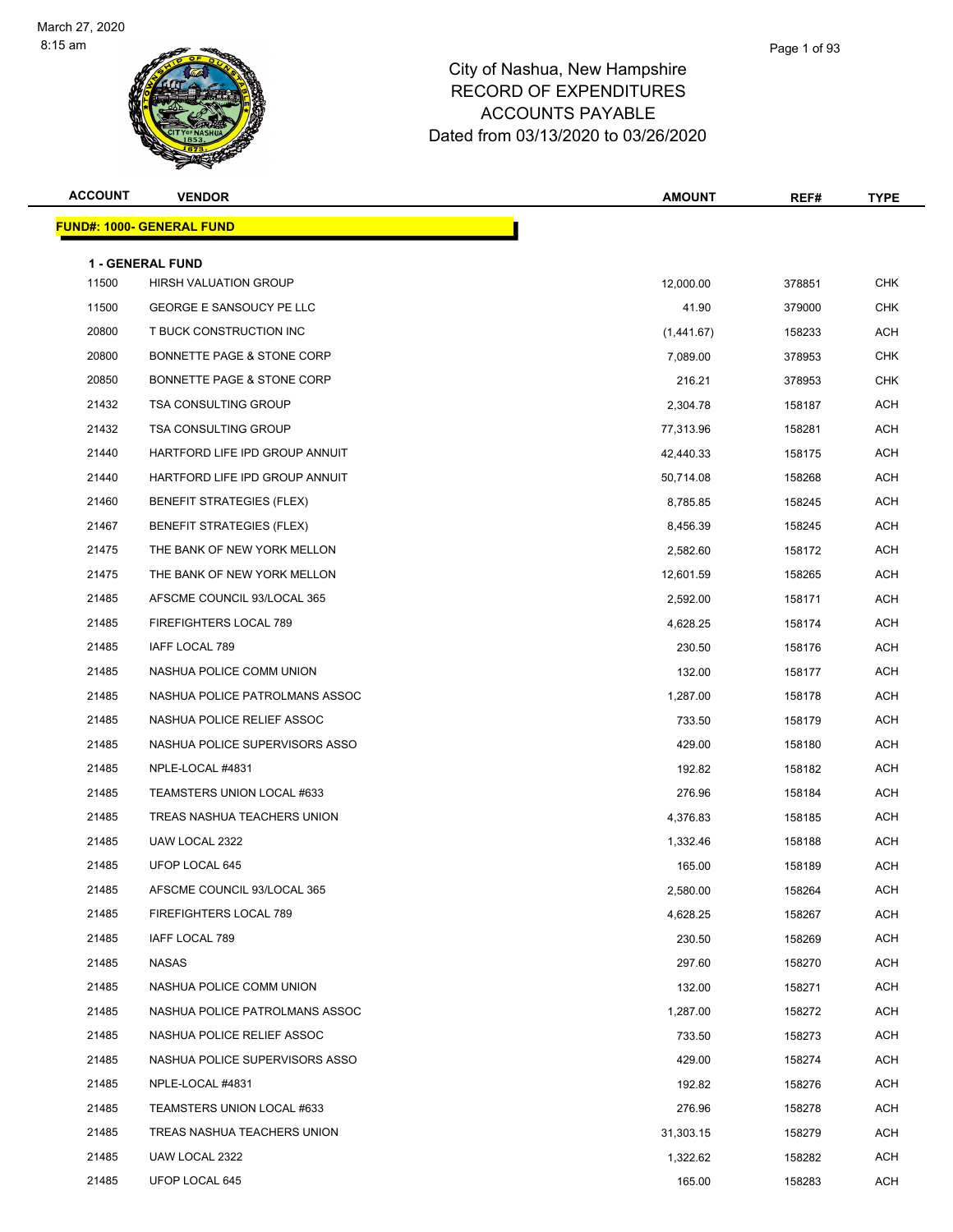

| <b>ACCOUNT</b> | <b>VENDOR</b>                                             | <b>AMOUNT</b> | REF#   | <b>TYPE</b> |
|----------------|-----------------------------------------------------------|---------------|--------|-------------|
|                | <b>FUND#: 1000- GENERAL FUND</b>                          |               |        |             |
|                |                                                           |               |        |             |
| 21485          | <b>1 - GENERAL FUND</b><br>AMERICAN FEDERATION OF TEACHER | 7.50          | 378854 | <b>CHK</b>  |
| 21485          | AMERICAN FEDERATION OF TEACHER                            | 171.00        | 379315 | <b>CHK</b>  |
| 21490          | UNITED WAY OF GREATER NASHUA                              | 244.92        | 378864 | <b>CHK</b>  |
| 21490          | UNITED WAY OF GREATER NASHUA                              | 606.69        | 379325 | <b>CHK</b>  |
| 21495          | <b>WAGE ASSIGNMENT</b>                                    | 259.00        | 158183 | <b>ACH</b>  |
| 21495          | <b>WAGE ASSIGNMENT</b>                                    | 300.00        | 158186 | <b>ACH</b>  |
| 21495          | <b>WAGE ASSIGNMENT</b>                                    | 259.00        | 158277 | <b>ACH</b>  |
| 21495          | <b>WAGE ASSIGNMENT</b>                                    | 300.00        | 158280 | <b>ACH</b>  |
| 21495          | <b>WAGE ASSIGNMENT</b>                                    | 975.50        | 378855 | <b>CHK</b>  |
| 21495          | <b>WAGE ASSIGNMENT</b>                                    | 100.00        | 378856 | CHK         |
| 21495          | <b>WAGE ASSIGNMENT</b>                                    | 155.00        | 378857 | <b>CHK</b>  |
| 21495          | <b>WAGE ASSIGNMENT</b>                                    | 104.00        | 378858 | <b>CHK</b>  |
| 21495          | <b>WAGE ASSIGNMENT</b>                                    | 1,205.31      | 378859 | <b>CHK</b>  |
| 21495          | <b>WAGE ASSIGNMENT</b>                                    | 11.54         | 378861 | <b>CHK</b>  |
| 21495          | <b>WAGE ASSIGNMENT</b>                                    | 311.88        | 378862 | <b>CHK</b>  |
| 21495          | <b>WAGE ASSIGNMENT</b>                                    | 135.24        | 378863 | <b>CHK</b>  |
| 21495          | <b>WAGE ASSIGNMENT</b>                                    | 184.45        | 378865 | <b>CHK</b>  |
| 21495          | <b>WAGE ASSIGNMENT</b>                                    | 975.50        | 379316 | <b>CHK</b>  |
| 21495          | <b>WAGE ASSIGNMENT</b>                                    | 100.00        | 379317 | <b>CHK</b>  |
| 21495          | <b>WAGE ASSIGNMENT</b>                                    | 149.76        | 379318 | CHK         |
| 21495          | <b>WAGE ASSIGNMENT</b>                                    | 155.00        | 379319 | <b>CHK</b>  |
| 21495          | <b>WAGE ASSIGNMENT</b>                                    | 104.00        | 379320 | <b>CHK</b>  |
| 21495          | <b>WAGE ASSIGNMENT</b>                                    | 1,205.31      | 379321 | CHK         |
| 21495          | <b>WAGE ASSIGNMENT</b>                                    | 11.54         | 379322 | <b>CHK</b>  |
| 21495          | <b>WAGE ASSIGNMENT</b>                                    | 311.88        | 379323 | CHK         |
| 21495          | WAGE ASSIGNMENT                                           | 120.21        | 379324 | CHK         |
| 21495          | <b>WAGE ASSIGNMENT</b>                                    | 411.98        | 379326 | <b>CHK</b>  |
| 21495          | <b>WAGE ASSIGNMENT</b>                                    | 199.28        | 379327 | <b>CHK</b>  |
| 21538          | NASHUA TEACHERS UNION                                     | 73.62         | 158181 | ACH         |
| 21538          | NASHUA TEACHERS UNION                                     | 2,883.80      | 158275 | ACH         |
| 21780          | CITY OF NASHUA                                            | 5,768.24      | 379216 | <b>CHK</b>  |
| 21780          | MCDOWELL, WILLIAM S &                                     | 1,353.38      | 379219 | <b>CHK</b>  |
| 21780          | NASHUA, CITY OF                                           | 2,586.56      | 379220 | <b>CHK</b>  |
| 21780          | NASHUA, CITY OF                                           | 326.63        | 379221 | <b>CHK</b>  |
| 21780          | SOUTHERN NEW HAMPSHIRE                                    | 3,314.95      | 379222 | <b>CHK</b>  |
| 21921          | STATE OF NH -MV                                           | 19,767.04     | 158165 | ACH         |
| 21921          | STATE OF NH -MV                                           | 19,410.19     | 158166 | ACH         |
| 21921          | STATE OF NH-MV                                            | 33,183.52     | 158167 | <b>ACH</b>  |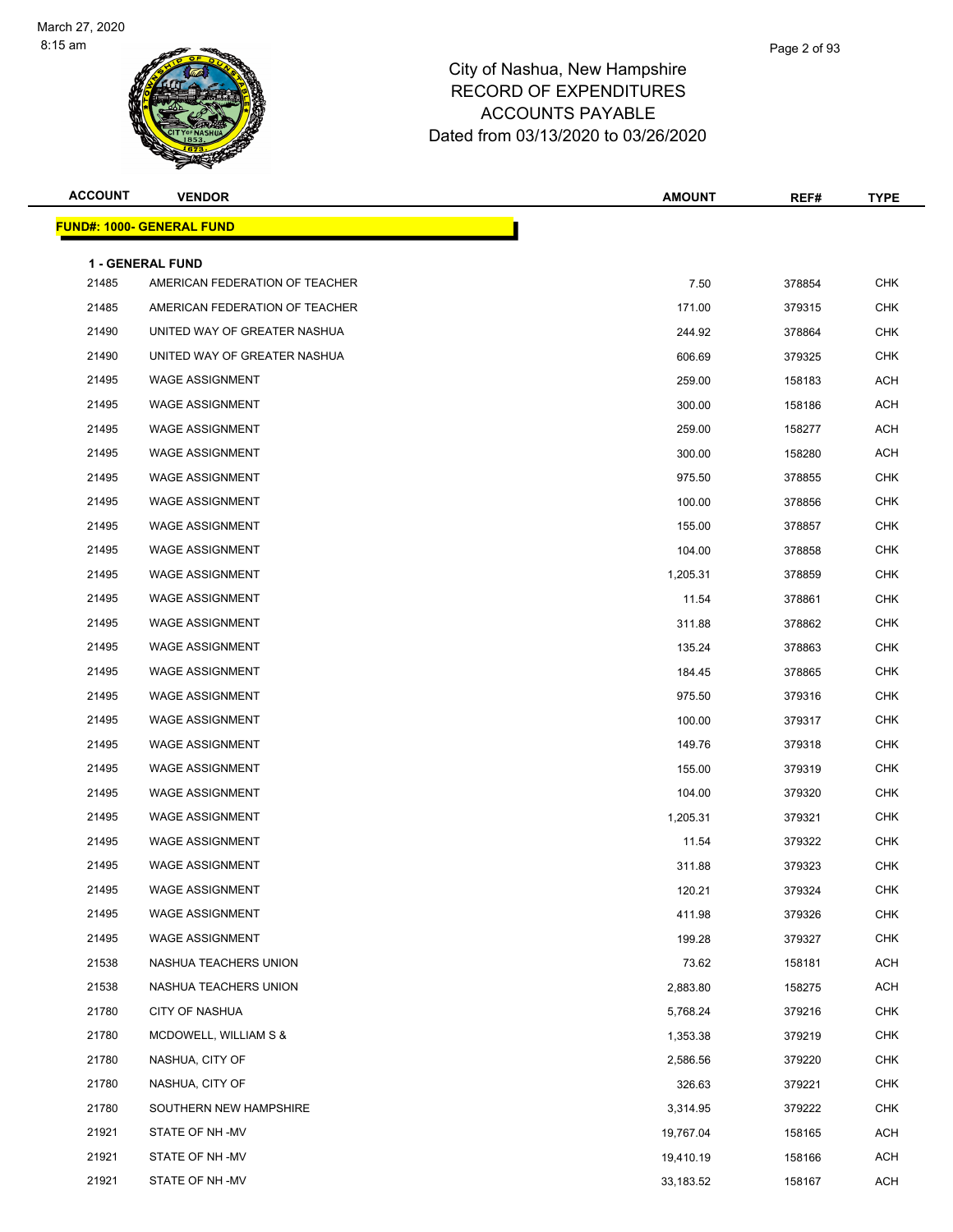

| <b>ACCOUNT</b>     | <b>VENDOR</b>                                       | <b>AMOUNT</b> | REF#   | <b>TYPE</b> |
|--------------------|-----------------------------------------------------|---------------|--------|-------------|
|                    | <b>FUND#: 1000- GENERAL FUND</b>                    |               |        |             |
|                    | <b>1 - GENERAL FUND</b>                             |               |        |             |
| 21921              | STATE OF NH-MV                                      | 25,668.63     | 158170 | <b>ACH</b>  |
| 21921              | STATE OF NH-MV                                      | 24,017.75     | 158192 | <b>ACH</b>  |
| 21921              | STATE OF NH-MV                                      | 10,294.72     | 158249 | <b>ACH</b>  |
| 21921              | STATE OF NH-MV                                      | 11,011.12     | 158259 | <b>ACH</b>  |
| 21921              | STATE OF NH-MV                                      | 14,141.54     | 158260 | <b>ACH</b>  |
| 21921              | STATE OF NH-MV                                      | 15,099.16     | 158263 | <b>ACH</b>  |
| 21921              | STATE OF NH-MV                                      | 11,558.48     | 158285 | <b>ACH</b>  |
|                    | <b>TOTAL 1 - GENERAL FUND</b>                       | \$492,594.56  |        |             |
| <b>101 - MAYOR</b> |                                                     |               |        |             |
| 61100              | FORMAX - DIV BESCORP INC                            | 181.50        | 378993 | <b>CHK</b>  |
|                    | <b>TOTAL 101 - MAYOR</b>                            | \$181.50      |        |             |
| <b>103 - LEGAL</b> |                                                     |               |        |             |
| 55300              | <b>STEVEN A BOLTON</b>                              | 122.15        | 378872 | <b>CHK</b>  |
| 55300              | <b>CELIA LEONARD</b>                                | 36.90         | 378873 | <b>CHK</b>  |
| 55300              | <b>STEVEN A BOLTON</b>                              | 72.73         | 379266 | <b>CHK</b>  |
| 61100              | WB MASON CO INC                                     | 288.03        | 379107 | <b>CHK</b>  |
|                    | TOTAL 103 - LEGAL                                   | \$519.81      |        |             |
|                    | 107 - CITY CLERK                                    |               |        |             |
| 55118              | <b>SPRINT</b>                                       | 92.52         | 378916 | <b>CHK</b>  |
| 61100              | ANCO SIGNS & STAMPS INC                             | 139.00        | 378887 | <b>CHK</b>  |
| 61100              | WB MASON CO INC                                     | 147.82        | 379107 | <b>CHK</b>  |
|                    | <b>TOTAL 107 - CITY CLERK</b>                       | \$379.34      |        |             |
|                    | <b>109 - CIVIC &amp; COMMUNITY ACTIVITIES</b>       |               |        |             |
| 56200              | <b>JENNIFER HOSKING</b>                             | 91.41         | 158212 | <b>ACH</b>  |
|                    | <b>TOTAL 109 - CIVIC &amp; COMMUNITY ACTIVITIES</b> | \$91.41       |        |             |
|                    | <b>111 - HUMAN RESOURCES</b>                        |               |        |             |
| 61100              | WB MASON CO INC                                     | 97.91         | 379107 | <b>CHK</b>  |
|                    | <b>TOTAL 111 - HUMAN RESOURCES</b>                  | \$97.91       |        |             |
|                    |                                                     |               |        |             |
| 113 - BENEFITS     |                                                     |               |        |             |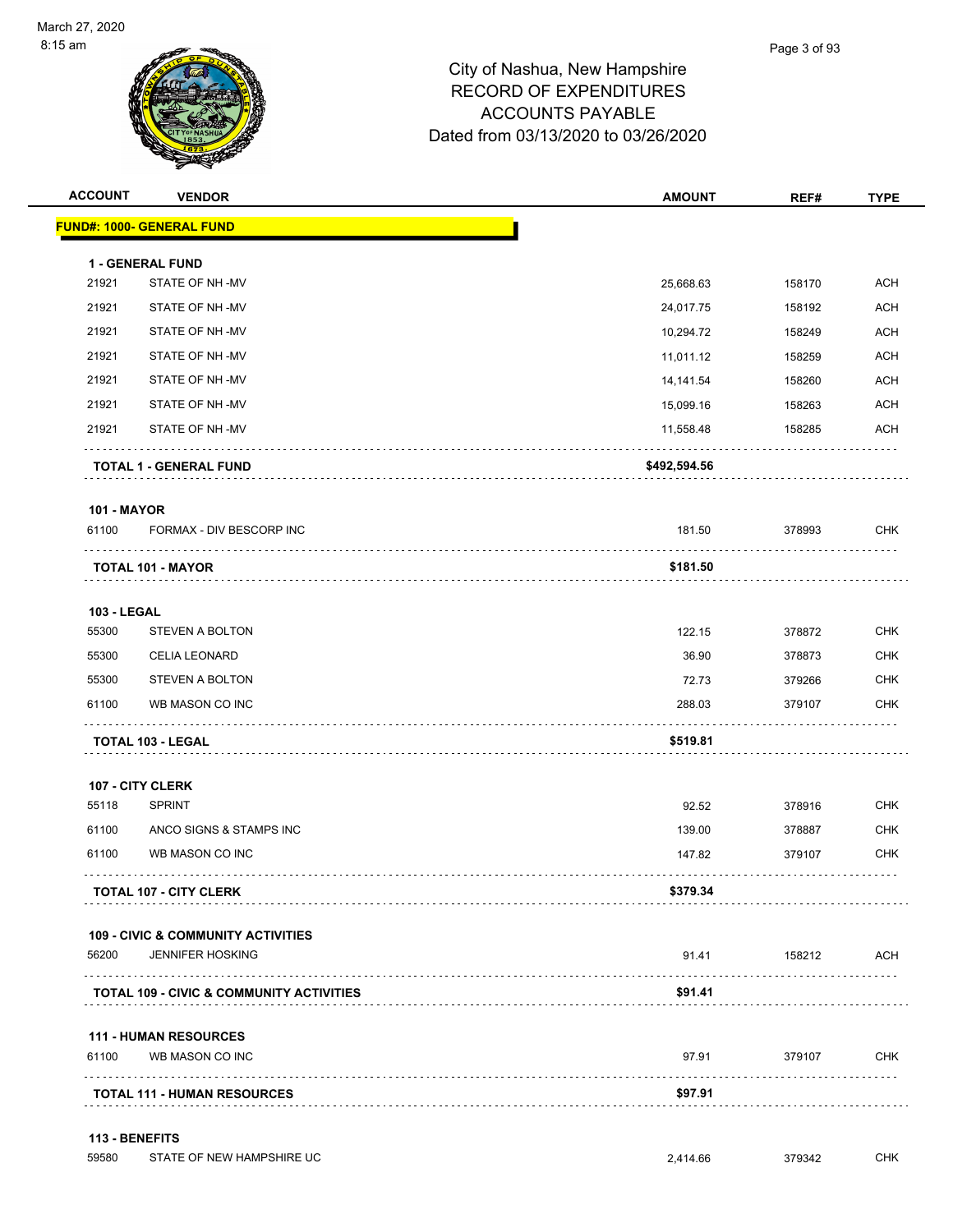

| <b>ACCOUNT</b> | <b>VENDOR</b>                                                  | <b>AMOUNT</b> | REF#   | <b>TYPE</b> |
|----------------|----------------------------------------------------------------|---------------|--------|-------------|
|                | <u> FUND#: 1000- GENERAL FUND</u>                              |               |        |             |
|                | <b>TOTAL 113 - BENEFITS</b>                                    | \$2,414.66    |        |             |
|                |                                                                |               |        |             |
| 55109          | <b>120 - TELECOMMUNICATIONS</b><br>CONSOLIDATED COMMUNICATIONS | 97.96         | 378890 | <b>CHK</b>  |
| 55109          | LANGUAGE LINE SERVICES                                         | 276.58        | 379036 | <b>CHK</b>  |
| 55109          | CONSOLIDATED COMMUNICATIONS                                    | 37.43         | 379271 | CHK         |
| 55118          | VERIZON WIRELESS 342053899-001                                 | 840.23        | 378927 | <b>CHK</b>  |
|                | <b>TOTAL 120 - TELECOMMUNICATIONS</b>                          | \$1,252.20    |        |             |
|                | <b>122 - INFORMATION TECHNOLOGY</b>                            |               |        |             |
| 54407          | <b>NAMTEK CORP</b>                                             | 1,325.00      | 158227 | <b>ACH</b>  |
| 54407          | SHI INTERNATIONAL CORP                                         | 1,515.22      | 379086 | CHK         |
| 54421          | CONWAY TECHNOLOGY GROUP                                        | 39.69         | 378975 | <b>CHK</b>  |
| 54828          | US BANK EQUIPMENT FINANCE                                      | 443.89        | 378924 | <b>CHK</b>  |
| 55118          | <b>SPRINT</b>                                                  | 39.98         | 378916 | <b>CHK</b>  |
| 61100          | NEW ENGLAND PAPER & SUPPLY                                     | 13.98         | 379053 | <b>CHK</b>  |
| 71221          | AMAZON CAPITAL SERV (CITY ACH)                                 | 520.34        | 158194 | <b>ACH</b>  |
| 71221          | AMAZON CAPITAL SERV (CITY ACH)                                 | 1,559.88      | 158253 | <b>ACH</b>  |
| 71221          | COMPUTER CABLE CO INC                                          | 344.00        | 378974 | <b>CHK</b>  |
|                | <b>TOTAL 122 - INFORMATION TECHNOLOGY</b>                      | \$5,801.98    |        |             |
|                | <b>126 - FINANCIAL SERVICES</b>                                |               |        |             |
| 42200          | <b>GLORIA H CAMPBELL</b>                                       | 51.00         | 378962 | <b>CHK</b>  |
| 42200          | TIMOTHY C DONALD                                               | 199.00        | 378982 | <b>CHK</b>  |
| 42200          | <b>JOSE GALVEZ</b>                                             | 62.00         | 378998 | CHK         |
| 53114          | MELANSON HEATH & CO PC                                         | 3,500.00      | 379045 | <b>CHK</b>  |
| 53452          | <b>RANDSTAD</b>                                                | 1,020.00      | 158231 | <b>ACH</b>  |
| 53452          | <b>RANDSTAD</b>                                                | 1,020.00      | 158247 | <b>ACH</b>  |
| 53452          | <b>RANDSTAD</b>                                                | 408.00        | 158287 | <b>ACH</b>  |
| 53467          | <b>MAILINGS UNLIMITED</b>                                      | 991.15        | 158220 | <b>ACH</b>  |
| 55607          | <b>MAILINGS UNLIMITED</b>                                      | (96.43)       | 158220 | <b>ACH</b>  |
| 61100          | ANCO SIGNS & STAMPS INC                                        | 18.50         | 378887 | CHK         |
| 61100          | WB MASON CO INC                                                | 589.80        | 379107 | <b>CHK</b>  |
|                | <b>TOTAL 126 - FINANCIAL SERVICES</b>                          | \$7,763.02    |        |             |
|                | <b>129 - CITY BUILDINGS</b>                                    |               |        |             |
| 54100          | EVERSOUCE-POWER SUPPLY                                         | 8,087.55      | 378893 | <b>CHK</b>  |
| 54100          | <b>EVERSOURCE</b>                                              | 855.06        | 378894 | CHK         |
| 54114          | <b>DIRECT ENERGY BUSINESS</b>                                  | 1,034.51      | 158201 | ACH         |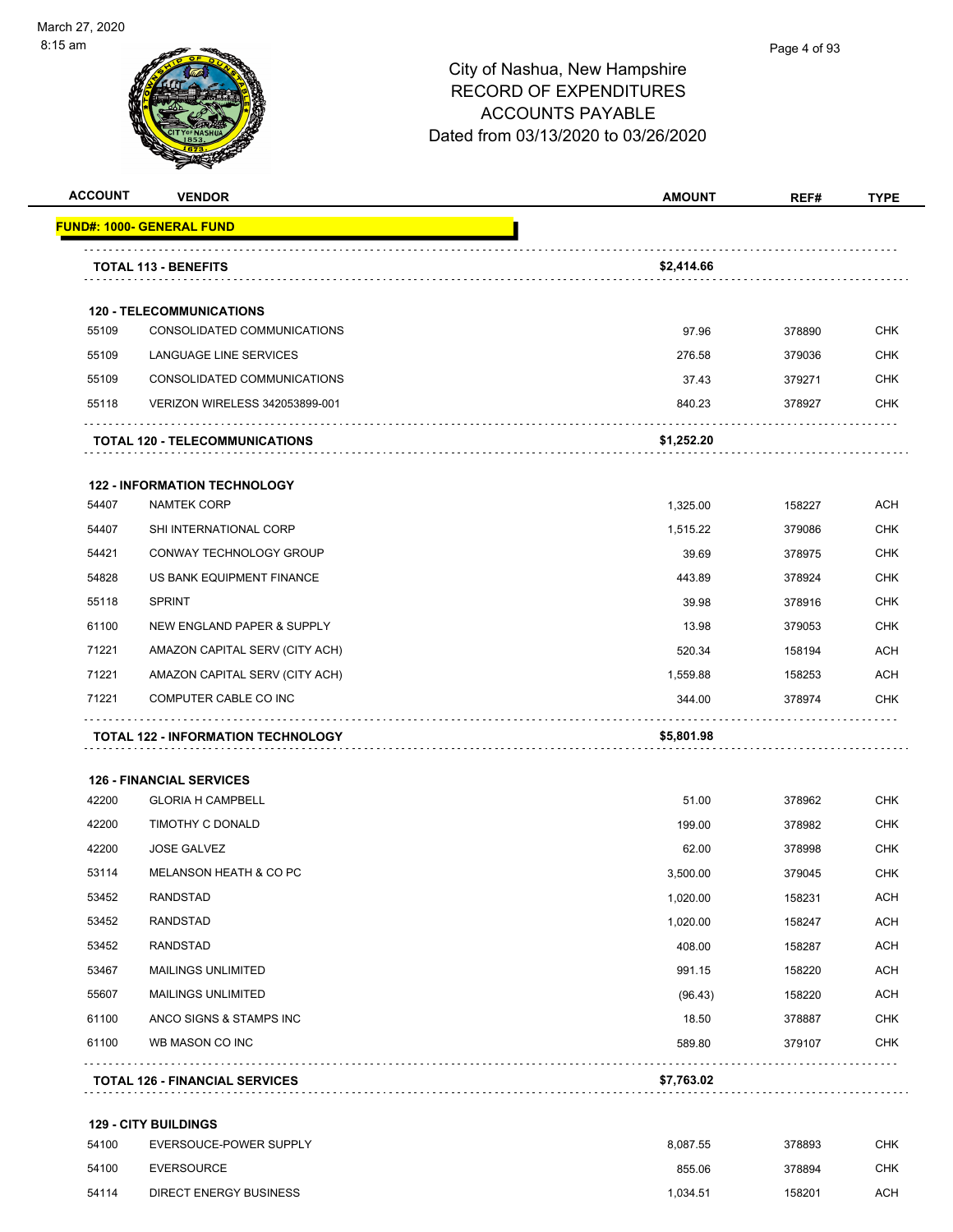

| <b>ACCOUNT</b> | <b>VENDOR</b>                                      | <b>AMOUNT</b> | REF#   | TYPE       |
|----------------|----------------------------------------------------|---------------|--------|------------|
|                | <b>FUND#: 1000- GENERAL FUND</b>                   |               |        |            |
|                | <b>129 - CITY BUILDINGS</b>                        |               |        |            |
| 54114          | <b>LIBERTY UTILITIES - NH</b>                      | 378.46        | 378897 | <b>CHK</b> |
| 54114          | PENNICHUCK WATER WORKS INC                         | 267.78        | 378913 | <b>CHK</b> |
| 54141          | PENNICHUCK WATER WORKS INC                         | 450.11        | 378913 | <b>CHK</b> |
| 54228          | <b>BAIN PEST CONTROL SERVICE INC.</b>              | 164.00        | 378942 | <b>CHK</b> |
| 54243          | <b>VIKING CONTROLS INC</b>                         | 630.00        | 379104 | <b>CHK</b> |
| 54280          | M & M ELECTRICAL SUPPLY CO INC                     | 4.41          | 158218 | <b>ACH</b> |
| 54280          | <b>B &amp; S LOCKSMITHS INC</b>                    | 12.50         | 378941 | <b>CHK</b> |
| 54280          | BAIN PEST CONTROL SERVICE INC                      | 75.00         | 378942 | <b>CHK</b> |
| 54280          | <b>HAJOCA CORPORATION</b>                          | 145.37        | 379008 | <b>CHK</b> |
| 54280          | NASHUA WALLPAPER CO INC                            | 14.58         | 379051 | <b>CHK</b> |
| 54280          | PROTECTION ONE ALARM MONTORING                     | 1,193.41      | 379069 | <b>CHK</b> |
| 55118          | <b>SPRINT</b>                                      | 145.84        | 378916 | CHK        |
| 61428          | AMAZON CAPITAL SERV (CITY ACH)                     | 283.13        | 158194 | <b>ACH</b> |
| 61428          | HILLYARD - NEW ENGLAND                             | 196.24        | 379016 | <b>CHK</b> |
| 61428          | NEW ENGLAND PAPER & SUPPLY                         | 1,176.06      | 379053 | <b>CHK</b> |
| 61428          | THE WIPER CONNECTION                               | 122.54        | 379111 | <b>CHK</b> |
| 54487          | <b>130 - PURCHASING</b><br>OFFICE ALTERNATIVES LLC | 139.00        | 379058 | <b>CHK</b> |
|                |                                                    |               |        |            |
| 55500          | MASSACHUSETTS MUNICIPAL ASSOC                      | 250.00        | 379046 | <b>CHK</b> |
| 61100          | ANCO SIGNS & STAMPS INC                            | 52.00         | 378887 | CHK        |
| 61242          | LINDENMEYR MUNROE                                  | 1,314.36      | 379038 | CHK        |
| 61242          | WB MASON CO INC                                    | 334.70        | 379107 | <b>CHK</b> |
| 61295          | TREASURER STATE OF NH                              | 477.54        | 378921 | <b>CHK</b> |
|                | <b>TOTAL 130 - PURCHASING</b>                      | \$2,567.60    |        |            |
|                | <b>132 - ASSESSING</b>                             |               |        |            |
| 55200          | NH ASSC OF ASSESSING OFFICIALS                     | 135.00        | 378910 | <b>CHK</b> |
| 61100          | WB MASON CO INC                                    | 58.06         | 379107 | <b>CHK</b> |
| 61830          | <b>NEREJ</b>                                       | 139.00        | 378909 | <b>CHK</b> |
| 61830          | THE TELEGRAPH                                      | 189.80        | 378917 | <b>CHK</b> |
|                | <b>TOTAL 132 - ASSESSING</b>                       | \$521.86      |        |            |
|                | <b>142 - WOODLAWN CEMETERY</b>                     |               |        |            |
| 54107          | MCLAUGHLIN OIL CO                                  | 277.77        | 379044 | <b>CHK</b> |
| 54280          | F W WEBB COMPANY                                   | 34.99         | 378989 | CHK        |
| 54280          | HOME DEPOT CREDIT SERVICE 3065                     | 703.96        | 379018 | <b>CHK</b> |
|                |                                                    |               |        |            |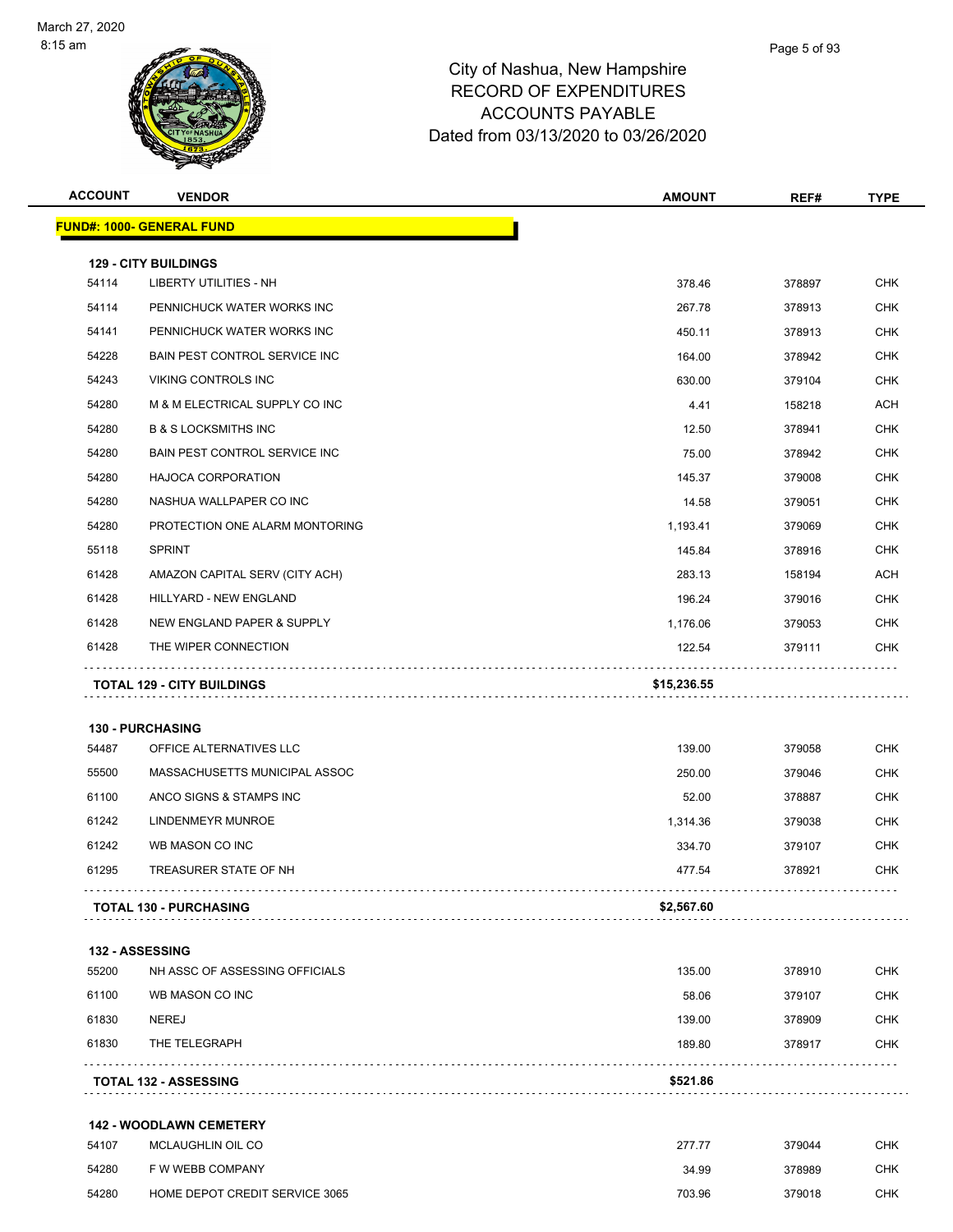

| <b>ACCOUNT</b>        | <b>VENDOR</b>                                             | <b>AMOUNT</b> | REF#   | <b>TYPE</b> |
|-----------------------|-----------------------------------------------------------|---------------|--------|-------------|
|                       | <b>FUND#: 1000- GENERAL FUND</b>                          |               |        |             |
|                       |                                                           |               |        |             |
| 54280                 | <b>142 - WOODLAWN CEMETERY</b><br>NASHUA WALLPAPER CO INC | 52.97         | 379051 | <b>CHK</b>  |
| 54280                 | SITEONE LANDSCAPE SUPPLY LLC                              | 260.59        | 379087 | <b>CHK</b>  |
| 54399                 | <b>CINTAS</b>                                             | 99.00         | 378969 | <b>CHK</b>  |
| 54600                 | <b>BEST FORD</b>                                          | 51.51         | 378950 | <b>CHK</b>  |
| 61428                 | NEW ENGLAND PAPER & SUPPLY                                | 27.96         | 379053 | <b>CHK</b>  |
| 61549                 | STOKES SEEDS INC                                          | 8.70          | 379092 | <b>CHK</b>  |
|                       | <b>TOTAL 142 - WOODLAWN CEMETERY</b>                      | \$1,517.45    |        |             |
|                       | <b>144 - EDGEWOOD &amp; SUBURBAN CEMETERIES</b>           |               |        |             |
| 54280                 | HOME DEPOT CREDIT SERVICE 3065                            | 176.95        | 379018 | <b>CHK</b>  |
| 61549                 | <b>STOKES SEEDS INC</b>                                   | 63.70         | 379092 | <b>CHK</b>  |
|                       | <b>TOTAL 144 - EDGEWOOD &amp; SUBURBAN CEMETERIES</b>     | \$240.65      |        |             |
|                       |                                                           |               |        |             |
| 150 - POLICE<br>44184 | NASHUA POLICE DEPARTMENT                                  | 15.95         | 379270 | <b>CHK</b>  |
| 53135                 | DISA GLOBAL SOLUTIONS INC                                 | 420.00        | 158229 | <b>ACH</b>  |
| 53135                 | WARREN D FITZGERALD PHD                                   | 1,425.00      | 378991 | <b>CHK</b>  |
| 53149                 | <b>BROOKLINE ANIMAL HOSPITAL</b>                          | 599.04        | 378958 | <b>CHK</b>  |
| 54100                 | <b>EVERSOURCE</b>                                         | 202.28        | 378894 | <b>CHK</b>  |
| 54100                 | <b>EVERSOURCE</b>                                         | 379.28        | 379330 | <b>CHK</b>  |
| 54107                 | SHATTUCK MALONE OIL CO                                    | 237.94        | 378914 | <b>CHK</b>  |
| 54114                 | <b>DIRECT ENERGY BUSINESS</b>                             | 3,944.03      | 158254 | ACH         |
| 54114                 | <b>DIRECT ENERGY BUSINESS</b>                             | 38.76         | 158284 | <b>ACH</b>  |
| 54114                 | LIBERTY UTILITIES - NH                                    | 2,807.54      | 378900 | <b>CHK</b>  |
| 54114                 | LIBERTY UTILITIES - NH                                    | 85.67         | 378901 | <b>CHK</b>  |
| 54114                 | <b>LIBERTY UTILITIES - NH</b>                             | 98.41         | 378904 | <b>CHK</b>  |
| 54114                 | <b>LIBERTY UTILITIES - NH</b>                             | 80.38         | 379332 | <b>CHK</b>  |
| 54243                 | J LAWRENCE HALL COMPANY INC                               | 165.00        | 158256 | ACH         |
| 54243                 | J LAWRENCE HALL COMPANY INC                               | 165.00        | 379031 | <b>CHK</b>  |
| 54243                 | SIEMENS INDUSTRY INC                                      | 878.00        | 379292 | <b>CHK</b>  |
| 54280                 | <b>B &amp; S LOCKSMITHS INC</b>                           | 10.00         | 378941 | <b>CHK</b>  |
| 54280                 | THE METRO GROUP INC                                       | 258.00        | 379097 | <b>CHK</b>  |
| 54600                 | <b>GLOBAL PUBLIC SAFETY</b>                               | 5,850.00      | 158210 | ACH         |
| 54600                 | SULLIVAN TIRE COMPANY                                     | 42.00         | 379095 | <b>CHK</b>  |
| 54828                 | US BANK EQUIPMENT FINANCE                                 | 1,349.31      | 378924 | <b>CHK</b>  |
| 55307                 | ADRIAN BEATO                                              | 92.00         | 378870 | <b>CHK</b>  |
| 55400                 | COMMUNITY STRATEGIES UMLIMITED                            | 350.86        | 378973 | <b>CHK</b>  |
| 55607                 | UNITED PARCEL SERVICE                                     | 21.99         | 378923 | <b>CHK</b>  |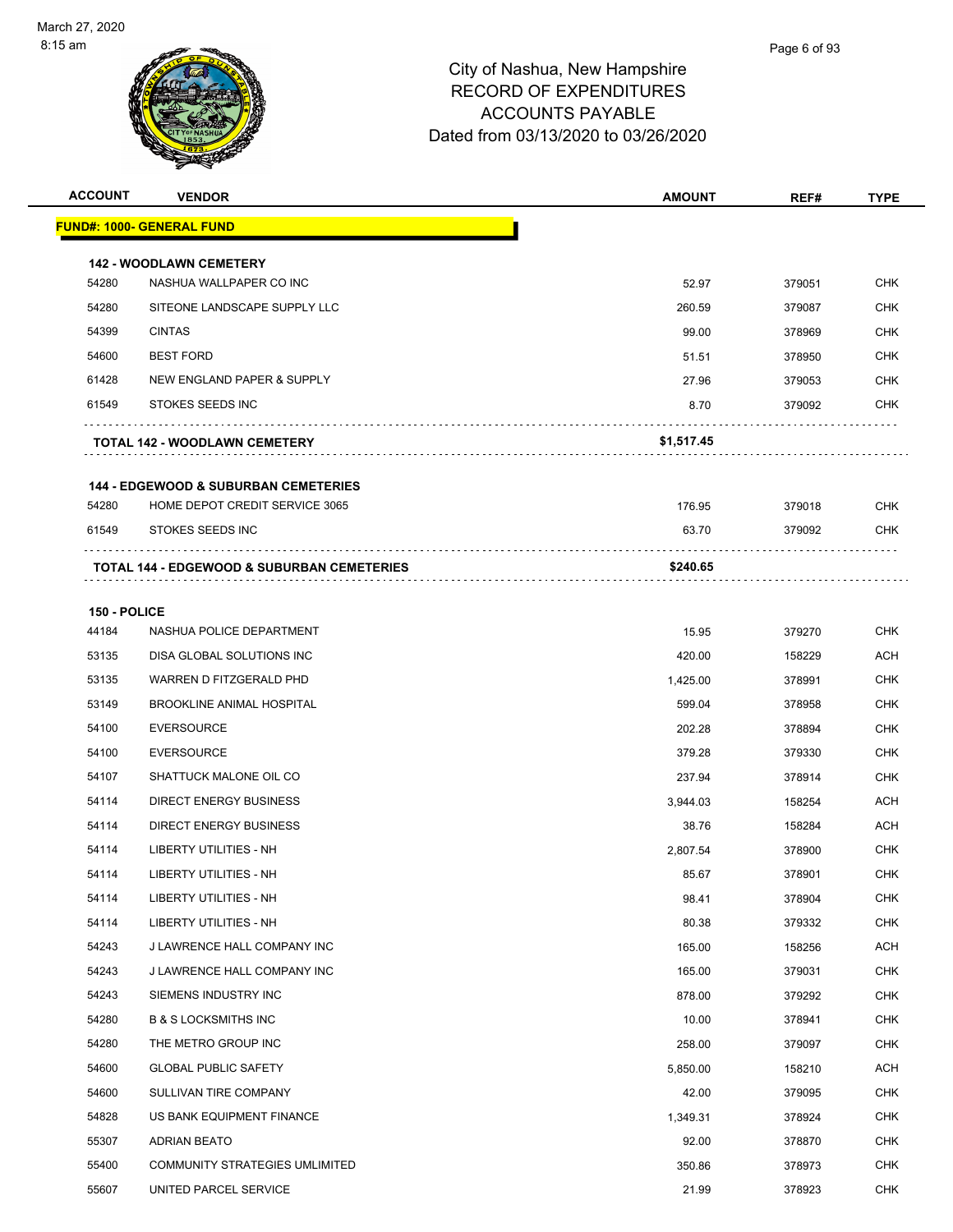

| <b>ACCOUNT</b>        | <b>VENDOR</b>                             | <b>AMOUNT</b> | REF#   | <b>TYPE</b> |
|-----------------------|-------------------------------------------|---------------|--------|-------------|
|                       | <b>FUND#: 1000- GENERAL FUND</b>          |               |        |             |
|                       |                                           |               |        |             |
| 150 - POLICE<br>55699 | <b>1ST PRIORITY TOWING &amp; RECOVERY</b> | 422.50        | 378928 | <b>CHK</b>  |
| 55699                 | <b>CANAL ART &amp; FRAMING</b>            | 292.00        | 378963 | <b>CHK</b>  |
| 61100                 | <b>OWLSTAMP VISUAL SOLUTIONS</b>          | 38.35         | 379059 | <b>CHK</b>  |
| 61100                 | WB MASON CO INC                           | 1,499.22      | 379107 | <b>CHK</b>  |
| 61107                 | ALECS SHOE STORE INC                      | 859.60        | 378933 | <b>CHK</b>  |
| 61107                 | <b>BEN'S UNIFORMS</b>                     | 150.00        | 378948 | <b>CHK</b>  |
| 61110                 | ALECS SHOE STORE INC                      | 439.90        | 378933 | <b>CHK</b>  |
| 61185                 | ULINE                                     | 102.20        | 158235 | <b>ACH</b>  |
| 61185                 | <b>ENVIRO SAFETY PRODUCTS</b>             | 129.71        | 378988 | <b>CHK</b>  |
| 61185                 | <b>ARROWHEAD FORENSICS</b>                | 405.91        | 379274 | <b>CHK</b>  |
| 61299                 | <b>JOSHUA TREFRY</b>                      | 47.48         | 378881 | <b>CHK</b>  |
| 61299                 | <b>JONATHAN TURCOTTE</b>                  | 56.36         | 378882 | <b>CHK</b>  |
| 61299                 | CENTRAL EQUIPMENT CO INC                  | 122.00        | 378966 | <b>CHK</b>  |
| 61300                 | <b>WEX BANK</b>                           | 617.30        | 379109 | <b>CHK</b>  |
| 61428                 | THE DURKIN CO INC                         | 645.00        | 378986 | <b>CHK</b>  |
| 61428                 | HOME DEPOT CREDIT SERVICE 3073            | 16.76         | 379019 | <b>CHK</b>  |
| 61428                 | LOWE'S - 3502                             | 470.25        | 379040 | <b>CHK</b>  |
| 61428                 | <b>IMPERIAL DADE</b>                      | 731.11        | 379280 | <b>CHK</b>  |
| 61615                 | CONWAY TECHNOLOGY GROUP                   | 1,806.00      | 378975 | <b>CHK</b>  |
| 61650                 | WB MASON CO INC                           | 347.05        | 379107 | <b>CHK</b>  |
| 61705                 | <b>TIREHUB LLC</b>                        | 3,240.00      | 379296 | <b>CHK</b>  |
| 61799                 | <b>GLOBAL PUBLIC SAFETY</b>               | 340.00        | 158210 | <b>ACH</b>  |
| 61799                 | <b>BELLETETES INC</b>                     | 5.92          | 378947 | <b>CHK</b>  |
| 61799                 | <b>BEST FORD</b>                          | 1,079.24      | 378950 | <b>CHK</b>  |
| 61799                 | CARPARTS DISTRIBUTION CENTER,             | 127.43        | 378964 | <b>CHK</b>  |
| 61799                 | DENNIS K BURKE INC                        | 1,594.12      | 378979 | CHK         |
| 61799                 | <b>GRAPPONE AUTOMOTIVE GROUP</b>          | (150.00)      | 379005 | <b>CHK</b>  |
| 61799                 | NYTECH SUPPLY CO                          | 99.92         | 379056 | <b>CHK</b>  |
| 61799                 | O'REILLY AUTO PARTS                       | 14.98         | 379057 | <b>CHK</b>  |
| 61799                 | SNAP-ON CREDIT LLC                        | 124.91        | 379294 | <b>CHK</b>  |
| 61807                 | MATTHEW BENDER & CO INC                   | 577.61        | 378906 | <b>CHK</b>  |
| 61807                 | TREASURER STATE OF NH                     | 630.00        | 378918 | <b>CHK</b>  |
| 71025                 | SSV TOOLS LLC (SNAP-ON TOOLS)             | 14.90         | 379088 | CHK         |

GOVCONNECTION INC 397.51 379002 CHK

**TOTAL 150 - POLICE \$36,811.68**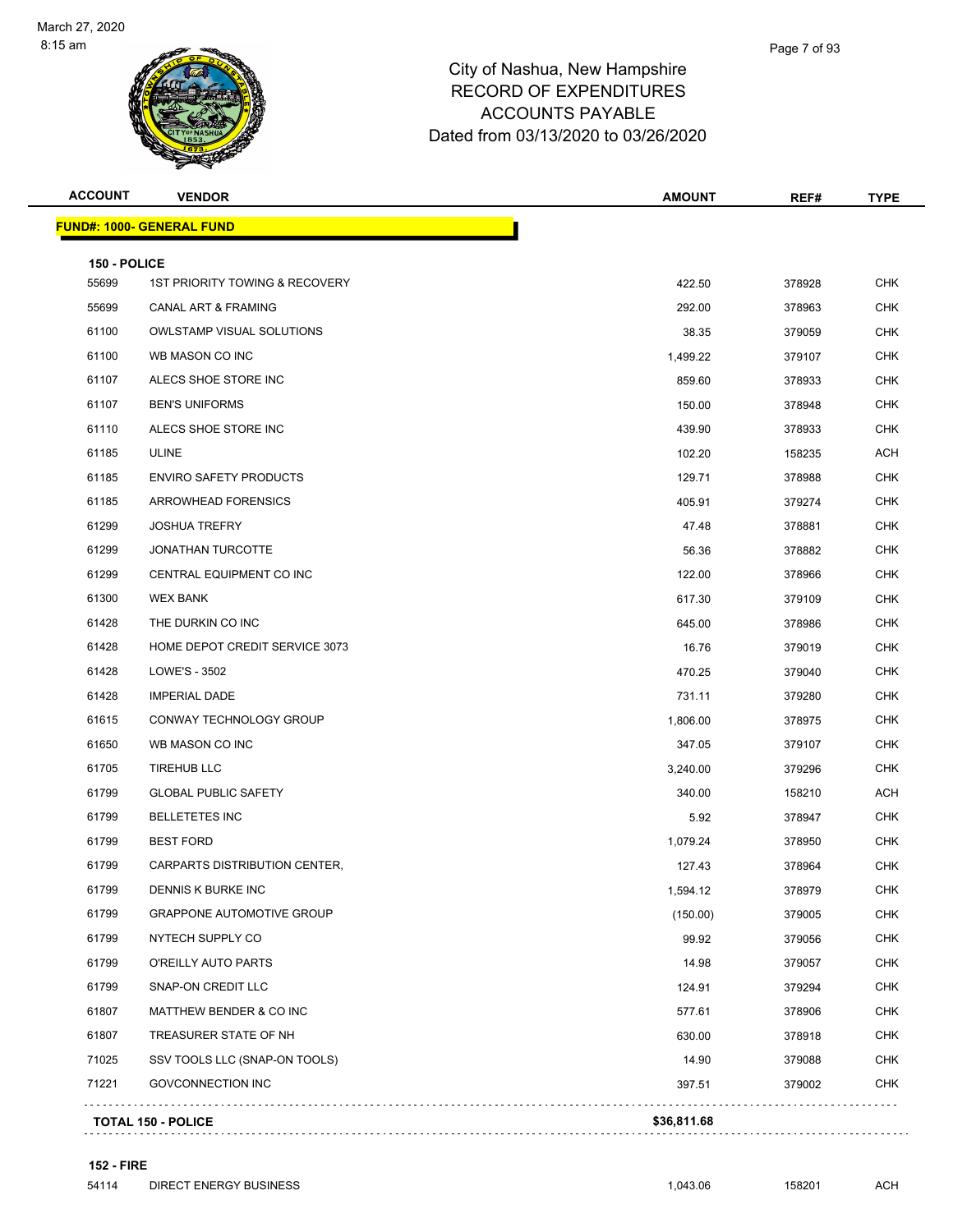

| <b>ACCOUNT</b>    | <b>VENDOR</b>                       | <b>AMOUNT</b> | REF#   | <b>TYPE</b> |
|-------------------|-------------------------------------|---------------|--------|-------------|
|                   | <b>FUND#: 1000- GENERAL FUND</b>    |               |        |             |
| <b>152 - FIRE</b> |                                     |               |        |             |
| 54114             | <b>LIBERTY UTILITIES - NH</b>       | 833.46        | 378898 | <b>CHK</b>  |
| 54114             | LIBERTY UTILITIES - NH              | 994.66        | 378899 | CHK         |
| 54114             | <b>LIBERTY UTILITIES - NH</b>       | 548.63        | 379331 | <b>CHK</b>  |
| 54141             | PENNICHUCK WATER WORKS INC          | 159.47        | 378913 | CHK         |
| 54228             | <b>JP PEST SERVICES LLC</b>         | 247.00        | 158215 | ACH         |
| 54243             | AE MECHANICAL INC                   | 1,075.98      | 378930 | <b>CHK</b>  |
| 54280             | AMAZON CAPITAL SERV (CITY ACH)      | 26.64         | 158194 | ACH         |
| 54280             | ADAM SNOW PLUMBING                  | 1,470.00      | 378929 | <b>CHK</b>  |
| 54280             | <b>GRANITE CITY ELECTRIC SUPPLY</b> | 108.00        | 379004 | <b>CHK</b>  |
| 54280             | HOME DEPOT CREDIT SERVICE 3065      | 212.29        | 379018 | <b>CHK</b>  |
| 54280             | BK SYSTEMS INC                      | 130.00        | 379276 | <b>CHK</b>  |
| 54280             | HOME DEPOT CREDIT SERVICE 3065      | 35.84         | 379279 | CHK         |
| 54280             | PETTY CASH                          | 65.81         | 379340 | <b>CHK</b>  |
| 54414             | <b>HAVIS INC</b>                    | 198.00        | 379012 | CHK         |
| 54600             | <b>FACTORY MOTOR PARTS</b>          | 150.01        | 158205 | ACH         |
| 54600             | <b>CUMMINS NORTHEAST LLC</b>        | 350.43        | 378976 | <b>CHK</b>  |
| 54600             | SANEL NAPA                          | 595.53        | 379082 | CHK         |
| 54600             | <b>SANEL NAPA</b>                   | 309.40        | 379291 | <b>CHK</b>  |
| 55118             | <b>SPRINT</b>                       | 155.94        | 378916 | <b>CHK</b>  |
| 55607             | PETTY CASH                          | 26.99         | 379340 | <b>CHK</b>  |
| 55699             | TRUE BLUE CLEANERS                  | 140.75        | 379098 | <b>CHK</b>  |
| 55699             | TRUE BLUE CLEANERS                  | 87.25         | 379297 | CHK         |
| 61100             | AMAZON CAPITAL SERV (CITY ACH)      | 260.79        | 158194 | ACH         |
| 61107             | <b>HUNTRESS UNIFORMS</b>            | 345.00        | 379023 | CHK         |
| 61107             | <b>J B SIMONS INC</b>               | 470.00        | 379029 | <b>CHK</b>  |
| 61110             | BERGERON PROTECTIVE CLOTHING        | 203.81        | 378949 | <b>CHK</b>  |
| 61110             | BERGERON PROTECTIVE CLOTHING        | 50.18         | 379275 | CHK         |
| 61307             | SANEL NAPA                          | 104.85        | 379291 | <b>CHK</b>  |
| 61428             | NEW ENGLAND PAPER & SUPPLY          | 748.13        | 379053 | <b>CHK</b>  |
| 61428             | WB MASON CO INC                     | 240.68        | 379107 | <b>CHK</b>  |
| 61435             | <b>IMPACT FIRE SERVICES LLC</b>     | 691.83        | 379024 | <b>CHK</b>  |
| 61499             | PETTY CASH                          | 20.28         | 379340 | CHK         |
| 61699             | <b>FASTENAL CO</b>                  | 27.61         | 378990 | <b>CHK</b>  |
| 61699             | HOME DEPOT CREDIT SERVICE 3065      | 85.30         | 379018 | <b>CHK</b>  |
| 61799             | STEWART & STEVENSON LLC             | 39.00         | 378867 | <b>CHK</b>  |
| 61799             | <b>BELLETETES INC</b>               | 15.94         | 378947 | <b>CHK</b>  |
| 61799             | <b>CUMMINS NORTHEAST LLC</b>        | 62.66         | 378976 | CHK         |
| 61799             | LIBERTY INTNL TRUCKS OF NH LLC      | 437.70        | 379037 | <b>CHK</b>  |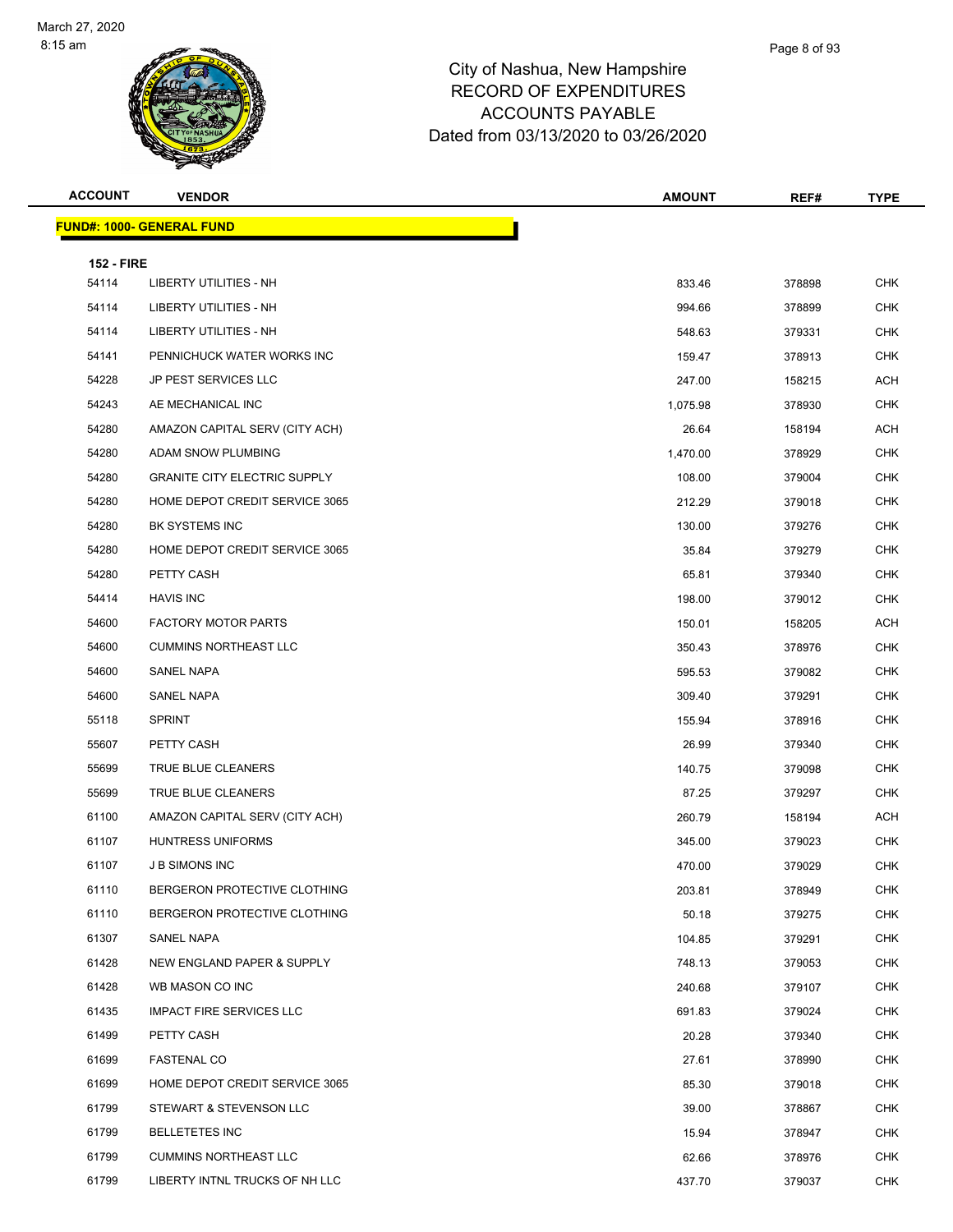

|                                           | <b>VENDOR</b>                          | <b>AMOUNT</b> | REF#   | <b>TYPE</b>       |
|-------------------------------------------|----------------------------------------|---------------|--------|-------------------|
|                                           | <b>FUND#: 1000- GENERAL FUND</b>       |               |        |                   |
| <b>152 - FIRE</b>                         |                                        |               |        |                   |
| 61799                                     | NEW ENGLAND KENWORTH                   | 303.46        | 379052 | <b>CHK</b>        |
| 61799                                     | <b>MIKES CUSTOM KANVAS</b>             | 150.00        | 379284 | <b>CHK</b>        |
| 61799                                     | MINUTEMAN TRUCKS INC                   | 406.00        | 379285 | <b>CHK</b>        |
| 61910                                     | PETTY CASH                             | 26.97         | 379340 | <b>CHK</b>        |
| 71400                                     | FIRE TECH & SAFETY OF NEW ENGL         | 861.20        | 158206 | <b>ACH</b>        |
| 71400                                     | COASTAL FIRE SYSTEMS INC               | 4,091.30      | 378972 | <b>CHK</b>        |
| 71800                                     | <b>BARON'S MAJOR BRANDS</b>            | 564.99        | 378945 | CHK               |
| 71999                                     | FIRE TECH & SAFETY OF NEW ENGL         | 3,174.00      | 158206 | ACH               |
| 71999                                     | HOME DEPOT CREDIT SERVICE 3065         | 78.72         | 379279 | <b>CHK</b>        |
|                                           | <b>TOTAL 152 - FIRE</b>                | \$22,425.54   |        |                   |
|                                           | <b>153 - BUILDING INSPECTION</b>       |               |        |                   |
| 55100                                     | VERIZON WIRELESS-642044677             | 160.04        | 378926 | <b>CHK</b>        |
|                                           |                                        |               |        |                   |
|                                           |                                        |               |        |                   |
|                                           | <b>TOTAL 153 - BUILDING INSPECTION</b> | \$160.04      |        |                   |
|                                           | <b>155 - CODE ENFORCEMENT</b>          |               |        |                   |
|                                           | <b>KYLE METCALF</b>                    | 362.83        | 158257 | <b>ACH</b>        |
|                                           | LAWRENCE PHILLIPS JR                   | 389.58        | 378878 | <b>CHK</b>        |
|                                           | ROBERT SOUSA                           | 542.78        | 378880 | <b>CHK</b>        |
|                                           | <b>TOTAL 155 - CODE ENFORCEMENT</b>    | \$1,295.19    |        |                   |
| 55307<br>55421<br>55421                   | <b>157 - CITYWIDE COMMUNICATIONS</b>   |               |        |                   |
|                                           | <b>EVERSOURCE</b>                      | 438.95        | 378894 | <b>CHK</b>        |
|                                           | <b>EVERSOURCE</b>                      | 303.33        | 379330 | <b>CHK</b>        |
|                                           | <b>TESSCO INC</b>                      | 146.84        | 379295 |                   |
|                                           | <b>COMCAST</b>                         | 153.35        | 378889 | CHK<br><b>CHK</b> |
| 54100<br>54100<br>54487<br>55100<br>61799 | <b>BEST FORD</b>                       | 36.27         | 378950 | <b>CHK</b>        |
| 71207                                     | <b>TELEPHONE &amp; NETWORK</b>         | 4,780.00      | 379096 | CHK               |

| 54100 | <b>EVERSOURCE</b>          | 3,722.03 | 378894 | <b>CHK</b> |
|-------|----------------------------|----------|--------|------------|
| 54100 | EVERSOURCE                 | 803.19   | 379330 | <b>CHK</b> |
| 54114 | DIRECT ENERGY BUSINESS     | 212.95   | 158254 | <b>ACH</b> |
| 54114 | LIBERTY UTILITIES - NH     | 181.41   | 378901 | <b>CHK</b> |
| 54141 | PENNICHUCK WATER WORKS INC | 70.17    | 378913 | <b>CHK</b> |
| 54280 | <b>DRAIN MEDIC</b>         | 595.00   | 378985 | <b>CHK</b> |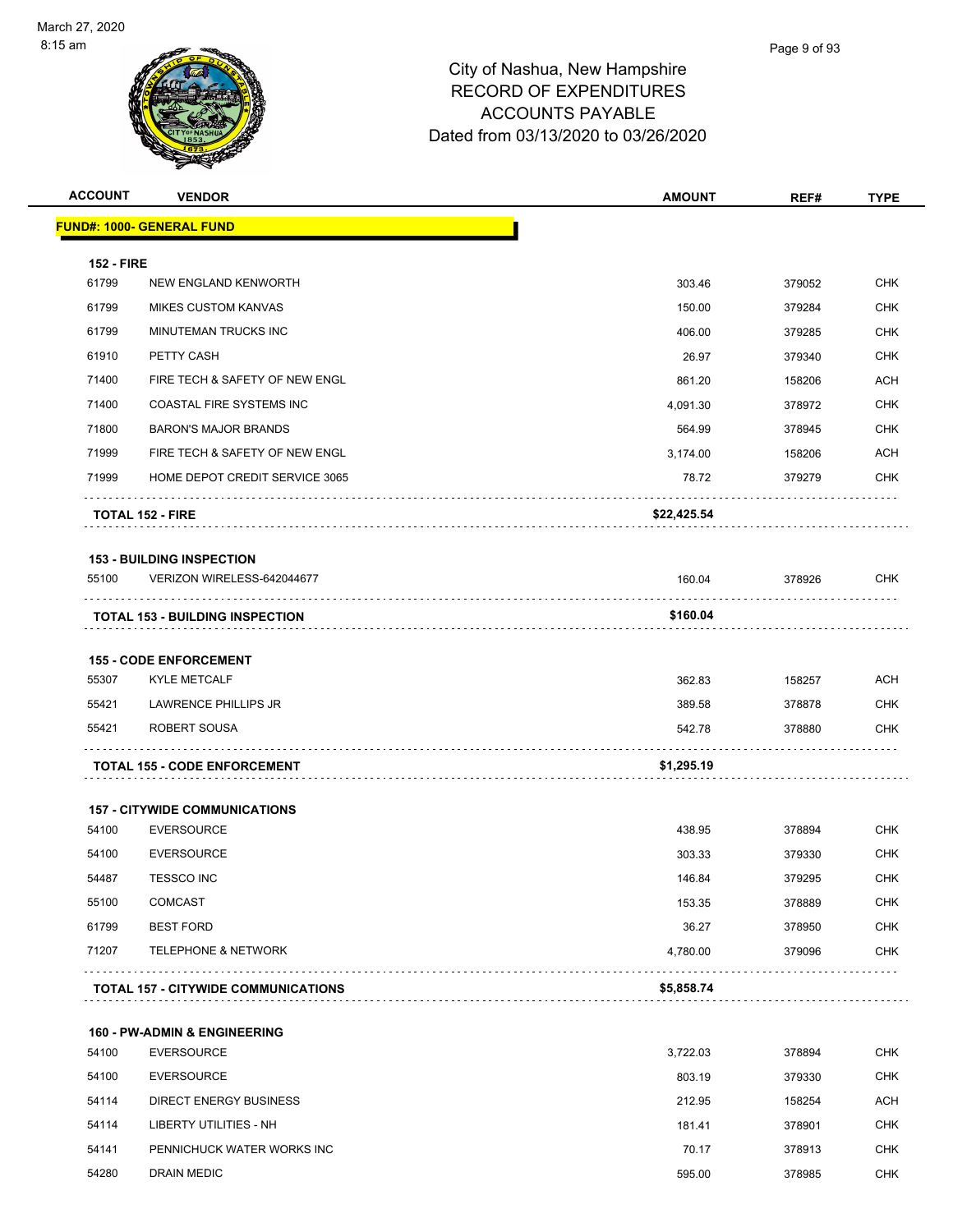

| <b>ACCOUNT</b> | <b>VENDOR</b>                                            | <b>AMOUNT</b> | REF#   | <b>TYPE</b> |
|----------------|----------------------------------------------------------|---------------|--------|-------------|
|                | <b>FUND#: 1000- GENERAL FUND</b>                         |               |        |             |
|                |                                                          |               |        |             |
| 55118          | <b>160 - PW-ADMIN &amp; ENGINEERING</b><br><b>SPRINT</b> | 214.60        | 378916 | <b>CHK</b>  |
| 55699          | PATRICIA A GEDZIUN                                       | 287.50        | 158208 | <b>ACH</b>  |
| 61100          | AMAZON CAPITAL SERV (CITY ACH)                           | 89.00         | 158253 | <b>ACH</b>  |
| 61100          | WB MASON CO INC                                          | 119.99        | 379107 | <b>CHK</b>  |
| 61299          | WB MASON CO INC                                          | 73.14         | 379107 | CHK         |
| 61310          | ALTERNATIVE VEHICLE SERVICE GR                           | 72.41         | 158195 | <b>ACH</b>  |
|                | TOTAL 160 - PW-ADMIN & ENGINEERING                       | \$6,441.39    |        |             |
| 161 - STREETS  |                                                          |               |        |             |
| 54100          | <b>EVERSOURCE</b>                                        | 867.30        | 378894 | <b>CHK</b>  |
| 54100          | <b>EVERSOURCE</b>                                        | 1,818.13      | 379273 | <b>CHK</b>  |
| 54100          | <b>EVERSOURCE</b>                                        | 3,291.35      | 379330 | <b>CHK</b>  |
| 54114          | DIRECT ENERGY BUSINESS                                   | 5,570.08      | 158254 | ACH         |
| 54114          | LIBERTY UTILITIES - NH                                   | 4,041.78      | 378903 | <b>CHK</b>  |
| 54228          | <b>JP PEST SERVICES LLC</b>                              | 68.00         | 158215 | <b>ACH</b>  |
| 54236          | CALLOGIX INC                                             | 112.00        | 378961 | <b>CHK</b>  |
| 54280          | STEVE SHUMSKY UNLIMITED DOOR                             | 125.00        | 379091 | <b>CHK</b>  |
| 54492          | <b>SPRINT</b>                                            | 3,939.10      | 378916 | <b>CHK</b>  |
| 54600          | ELITE HYDRAULICS LLC                                     | 650.00        | 158204 | <b>ACH</b>  |
| 54600          | <b>FACTORY MOTOR PARTS</b>                               | 43.62         | 158205 | <b>ACH</b>  |
| 54600          | MCDEVITT TRUCKS INC                                      | 269.97        | 158222 | <b>ACH</b>  |
| 54600          | <b>HOWARD P FAIRFIELD LLC</b>                            | 989.71        | 378866 | <b>CHK</b>  |
| 54600          | <b>MILTON CAT</b>                                        | 35.12         | 378908 | <b>CHK</b>  |
| 54600          | CARPARTS DISTRIBUTION CENTER,                            | 758.68        | 378964 | <b>CHK</b>  |
| 54600          | CHAPPELL TRACTOR SALES INC                               | 481.00        | 378967 | <b>CHK</b>  |
| 54600          | DONOVAN EQUIPMENT CO INC                                 | 120.00        | 378983 | <b>CHK</b>  |
| 54600          | <b>FASTENAL CO</b>                                       | 197.48        | 378990 | <b>CHK</b>  |
| 54600          | FREIGHTLINER OF NH INC                                   | 331.69        | 378994 | <b>CHK</b>  |
| 54600          | HOWARD P FAIRFIELD LLC                                   | 4,346.63      | 379020 | <b>CHK</b>  |
| 54600          | J F MCDERMOTT CORP                                       | 3,873.00      | 379030 | <b>CHK</b>  |
| 54600          | MACMULKIN CHEVROLET INC                                  | 886.91        | 379041 | <b>CHK</b>  |

 SANEL NAPA 234.13 379081 CHK TST HYDRAULICS INC 598.76 379099 CHK TWO DIAMOND CAPITAL 2,053.85 379101 CHK SANEL NAPA 429.72 379290 CHK 55118 SPOK INC 2008 CHK 2009 188.16 378915 CHK SPRINT 119.94 378916 CHK WB MASON CO INC 66.10 379107 CHK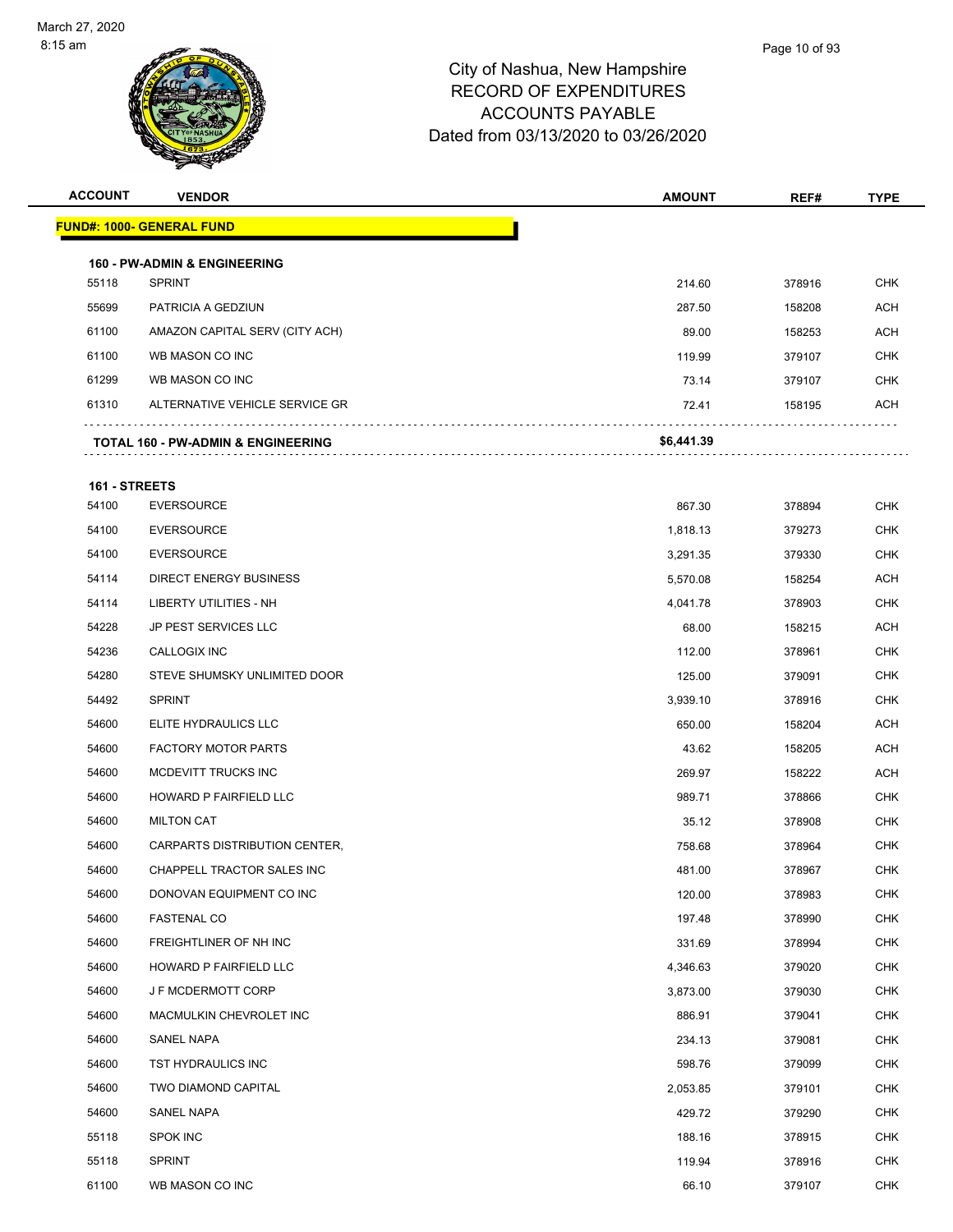

|               | <b>VENDOR</b>                    | <b>AMOUNT</b> | REF#   | <b>TYPE</b> |
|---------------|----------------------------------|---------------|--------|-------------|
|               | <b>FUND#: 1000- GENERAL FUND</b> |               |        |             |
| 161 - STREETS |                                  |               |        |             |
| 61107         | MAGID GLOVE & SAFETY MFG CO.     | 116.48        | 158219 | ACH         |
| 61107         | ALECS SHOE STORE INC             | 110.00        | 378933 | <b>CHK</b>  |
| 61107         | UNIFIRST CORPORATION             | 1,086.39      | 379102 | <b>CHK</b>  |
| 61166         | BOT L GAS INC                    | 127.00        | 378954 | <b>CHK</b>  |
| 61299         | AMAZON CAPITAL SERV (CITY ACH)   | 304.00        | 158194 | ACH         |
| 61299         | <b>BELLETETES INC</b>            | 45.51         | 378947 | <b>CHK</b>  |
| 61299         | NASHUA WALLPAPER CO INC          | 7.99          | 379051 | <b>CHK</b>  |
| 61300         | DENNIS K BURKE INC               | 28,309.74     | 378979 | <b>CHK</b>  |
| 61310         | ALTERNATIVE VEHICLE SERVICE GR   | 837.56        | 158195 | ACH         |
| 61428         | BANNER SYSTEMS OF MASSACHUSETT   | 285.74        | 378944 | <b>CHK</b>  |
| 61428         | NEW ENGLAND PAPER & SUPPLY       | 184.40        | 379053 | <b>CHK</b>  |
| 61507         | <b>BROX INDUSTRIES INC</b>       | 3,513.11      | 158197 | ACH         |
| 61514         | <b>EASTERN MINERALS INC</b>      | 49,519.89     | 158203 | ACH         |
| 61542         | PERMA LINE CORP OF NEW ENGLAND   | 3,741.35      | 379061 | <b>CHK</b>  |
| 61556         | M & M ELECTRICAL SUPPLY CO INC   | 793.14        | 158218 | ACH         |
| 61560         | <b>BELLETETES INC</b>            | 89.96         | 378947 | <b>CHK</b>  |
| 61560         | <b>FASTENAL CO</b>               | 595.11        | 378990 | <b>CHK</b>  |
| 61705         | MAYNARD & LESIEUR INC            | 963.08        | 379282 | <b>CHK</b>  |
| 61705         | MAYNARD & LESIEUR INC            | 51.30         | 379283 | <b>CHK</b>  |
| 61799         | <b>BELLETETES INC</b>            | 52.32         | 378947 | <b>CHK</b>  |
| 61799         | <b>GRAINGER</b>                  | 9.70          | 379003 | <b>CHK</b>  |
| 71025         | AMBROSE EQUIPMENT CO INC         | 1,469.90      | 378936 | <b>CHK</b>  |
| 71025         | CARPARTS DISTRIBUTION CENTER,    | 59.16         | 378964 | <b>CHK</b>  |
| 71025         | NASHUA WALLPAPER CO INC          | 53.97         | 379051 | <b>CHK</b>  |
| 71999         | J F MCDERMOTT CORP               | 1,569.46      | 379030 | <b>CHK</b>  |
|               | <b>TOTAL 161 - STREETS</b>       | \$130,403.47  |        |             |
|               | <b>162 - STREET LIGHTING</b>     |               |        |             |
| 54100         | <b>EVERSOURCE</b>                | 1,064.35      | 378894 | <b>CHK</b>  |
| 54100         | <b>EVERSOURCE</b>                | 257.81        | 379330 | CHK         |
|               |                                  |               |        |             |

**166 - PARKING OPERATIONS** EVERSOURCE 2,176.61 378894 CHK GAGNONS ELECTRICAL SERVICE INC 180.60 378996 CHK CALE AMERICA INC 1,500.00 378960 CHK POM INC 100.00 379065 CHK 61100 WB MASON CO INC **CHK SUBSET ON A SUBSET OF A SUBSET OF A SUBSET OF A SUBSET OF A STATE OF A STATE OF A ST**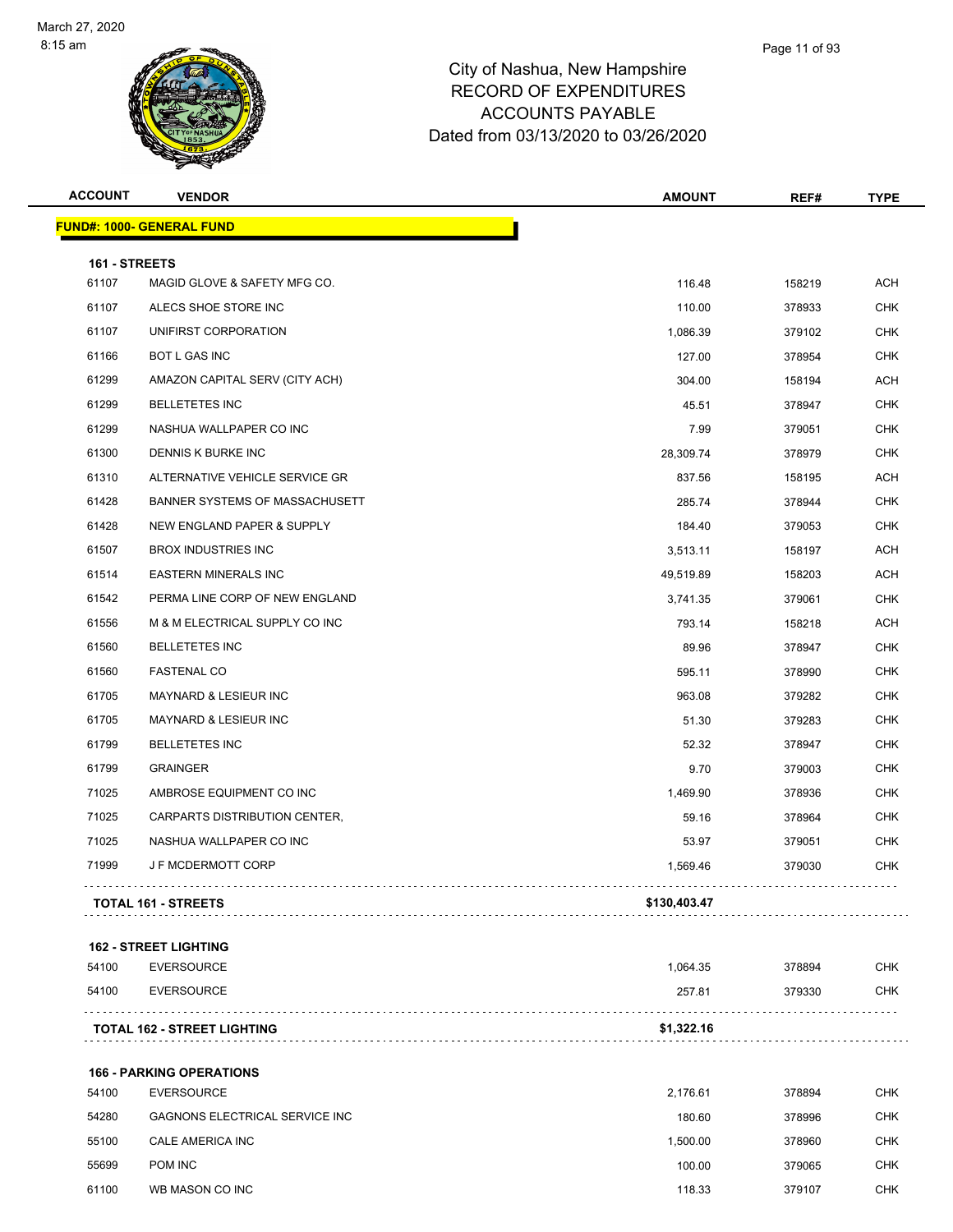

| <b>ACCOUNT</b> | <b>VENDOR</b>                             | <b>AMOUNT</b> | REF#   | <b>TYPE</b> |
|----------------|-------------------------------------------|---------------|--------|-------------|
|                | <u> FUND#: 1000- GENERAL FUND</u>         |               |        |             |
|                | <b>166 - PARKING OPERATIONS</b>           |               |        |             |
| 61299          | NASHUA WALLPAPER CO INC                   | 1.32          | 379051 | <b>CHK</b>  |
| 61428          | SANEL NAPA                                | 14.99         | 379084 | <b>CHK</b>  |
|                | <b>TOTAL 166 - PARKING OPERATIONS</b>     | \$4,091.85    |        |             |
|                | <b>171 - COMMUNITY SERVICES</b>           |               |        |             |
| 54100          | <b>EVERSOURCE</b>                         | 1,567.74      | 378894 | <b>CHK</b>  |
| 55200          | AMERICAN PUBLIC HEALTH                    | 225.00        | 378884 | <b>CHK</b>  |
| 55307          | <b>BOBBIE BAGLEY</b>                      | 121.10        | 378869 | <b>CHK</b>  |
| 55600          | <b>ALPHAGRAPHICS</b>                      | 105.89        | 378935 | <b>CHK</b>  |
| 61100          | WB MASON CO INC                           | 334.61        | 379107 | <b>CHK</b>  |
| 61135          | POSITIVE PROMOTIONS INC                   | 353.21        | 379066 | <b>CHK</b>  |
| 61250          | <b>RIVERWORKS PRINTING</b>                | 319.00        | 379073 | <b>CHK</b>  |
|                | <b>TOTAL 171 - COMMUNITY SERVICES</b>     | \$3,026.55    |        |             |
|                | <b>172 - COMMUNITY HEALTH</b>             |               |        |             |
| 55118          | <b>SPRINT</b>                             | 92.52         | 378916 | <b>CHK</b>  |
| 55307          | <b>JESSICA AYALA</b>                      | 39.10         | 158190 | <b>ACH</b>  |
| 55307          | PATRICIA GLASTETTER                       | 192.82        | 158209 | <b>ACH</b>  |
| 55307          | <b>FLAVIA MARTIN</b>                      | 86.66         | 379265 | <b>CHK</b>  |
| 61135          | <b>ALPHAGRAPHICS</b>                      | 137.29        | 378935 | <b>CHK</b>  |
| 61135          | POSITIVE PROMOTIONS INC                   | 1,342.54      | 379066 | <b>CHK</b>  |
|                | <b>TOTAL 172 - COMMUNITY HEALTH</b>       | \$1,890.93    |        |             |
|                | <b>173 - ENVIRONMENTAL HEALTH</b>         |               |        |             |
| 61149          | <b>VWR INTERNATIONAL</b>                  | 73.38         | 379105 | <b>CHK</b>  |
|                | <b>TOTAL 173 - ENVIRONMENTAL HEALTH</b>   | \$73.38       |        |             |
|                | <b>174 - WELFARE ADMINISTRATION</b>       |               |        |             |
| 55307          | SANDRA DELOSA                             | 43.70         | 378876 | <b>CHK</b>  |
|                | <b>TOTAL 174 - WELFARE ADMINISTRATION</b> | \$43.70       |        |             |
|                | <b>175 - WELFARE ASSISTANCE</b>           |               |        |             |
| 55810          | 188 CONCORD ST LLC                        | 744.96        | 379225 | <b>CHK</b>  |
| 55810          | 23-25 TEMPLE ST REALTY LLC                | 774.00        | 379226 | <b>CHK</b>  |
| 55810          | 28-34 RAILROAD SQUARE LLC                 | 675.00        | 379227 | <b>CHK</b>  |
| 55810          | 339 MAIN STREET REALTY LLC                | 1,495.00      | 379228 | <b>CHK</b>  |
| 55810          | <b>ARMREST LLC</b>                        | 800.00        | 379230 | <b>CHK</b>  |
|                |                                           |               |        |             |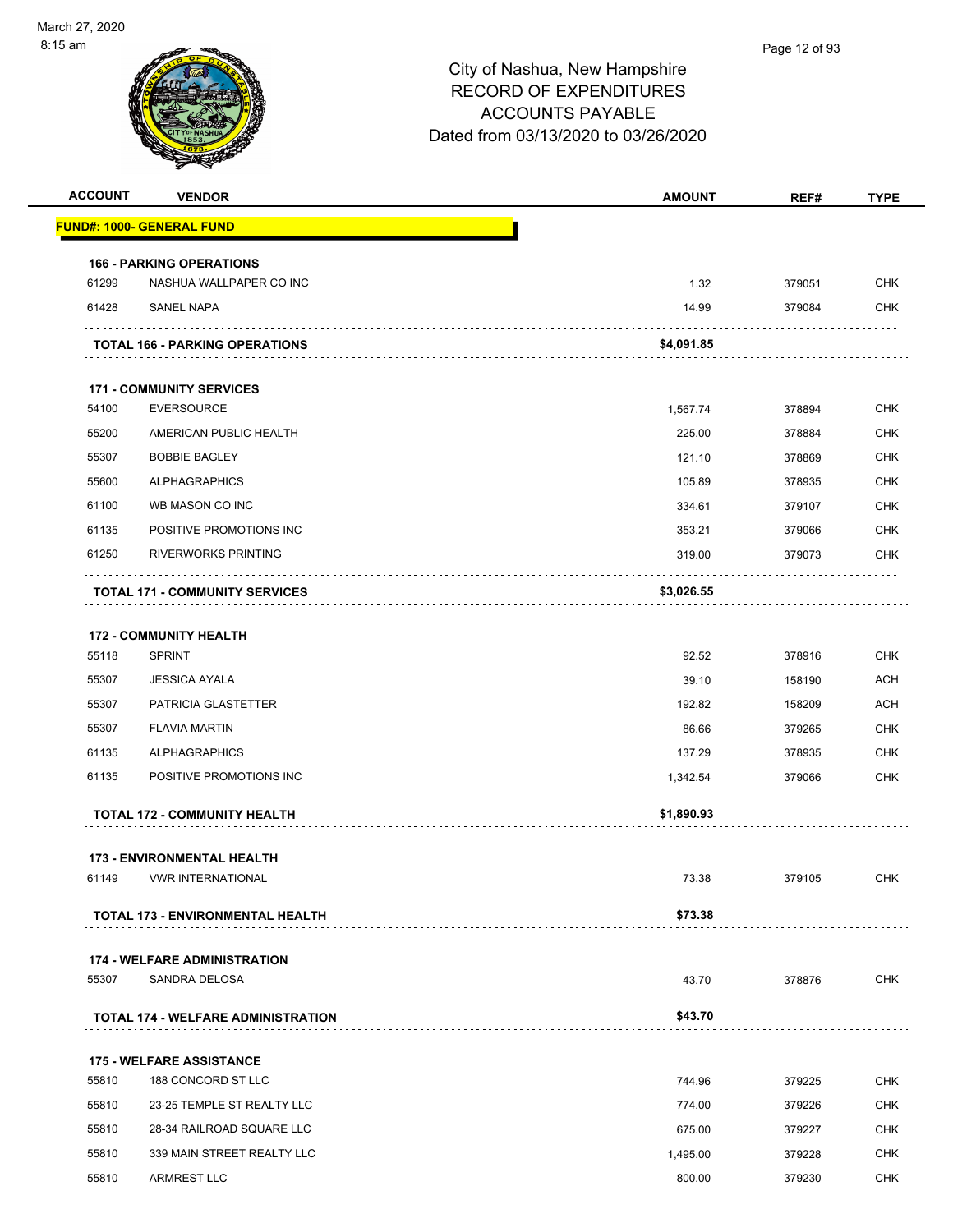

| <b>ACCOUNT</b> | <b>VENDOR</b>                                              | <b>AMOUNT</b> | REF#   | <b>TYPE</b> |
|----------------|------------------------------------------------------------|---------------|--------|-------------|
|                | <b>FUND#: 1000- GENERAL FUND</b>                           |               |        |             |
|                |                                                            |               |        |             |
| 55810          | <b>175 - WELFARE ASSISTANCE</b><br><b>CLOCKTOWER PLACE</b> | 850.00        | 379231 | <b>CHK</b>  |
| 55810          | <b>COUNTRY BARN MOTEL</b>                                  | 1,404.57      | 379232 | <b>CHK</b>  |
| 55810          | <b>GOLDMARK REALTY LLC</b>                                 | 1,050.00      | 379234 | <b>CHK</b>  |
| 55810          | HINCH CROWLEY REALTY ASSOC                                 | 715.00        | 379235 | <b>CHK</b>  |
| 55810          | <b>WILLIAM E LONERGAN</b>                                  | 1,075.00      | 379236 | <b>CHK</b>  |
| 55810          | PINE HILL GARDENS ASSOC                                    | 665.00        | 379238 | <b>CHK</b>  |
| 55810          | RESIDENCES AT DANIEL WEBSTER                               | 509.00        | 379239 | <b>CHK</b>  |
| 55810          | RND LLC                                                    | 825.00        | 379240 | <b>CHK</b>  |
| 55814          | <b>EVERSOURCE</b>                                          | 88.83         | 379223 | <b>CHK</b>  |
| 55814          | <b>LIBERTY UTILITIES</b>                                   | 90.86         | 379224 | <b>CHK</b>  |
| 55816          | MARKET BASKET ACCT 2589096                                 | 426.53        | 379237 | <b>CHK</b>  |
| 55818          | MARKET BASKET ACCT 2589096                                 | 53.04         | 379237 | <b>CHK</b>  |
| 55820          | ANCTIL ROCHETTE FUNERAL HOME                               | 750.00        | 379229 | <b>CHK</b>  |
| 55820          | <b>CREMATION SOCIETY OF NH</b>                             | 750.00        | 379233 | <b>CHK</b>  |
|                | TOTAL 175 - WELFARE ASSISTANCE                             | \$13,741.79   |        |             |
|                |                                                            |               |        |             |
|                | <b>177 - PARKS &amp; RECREATION</b>                        |               |        |             |
| 54100          | <b>EVERSOURCE</b>                                          | 54.49         | 378894 | <b>CHK</b>  |
| 54100          | <b>EVERSOURCE</b>                                          | 4,639.77      | 379273 | <b>CHK</b>  |
| 54100          | <b>EVERSOURCE</b>                                          | 16.60         | 379330 | <b>CHK</b>  |
| 54114          | <b>DIRECT ENERGY BUSINESS</b>                              | 600.12        | 158284 | <b>ACH</b>  |
| 54114          | <b>LIBERTY UTILITIES - NH</b>                              | 506.34        | 378905 | <b>CHK</b>  |
| 54141          | PENNICHUCK WATER WORKS INC                                 | 81.14         | 378913 | <b>CHK</b>  |
| 54280          | JP PEST SERVICES LLC                                       | 192.60        | 158215 | <b>ACH</b>  |
| 54280          | M & M ELECTRICAL SUPPLY CO INC                             | 17.48         | 158218 | <b>ACH</b>  |
| 54280          | AIRGAS USA LLC                                             | 128.33        | 378931 | <b>CHK</b>  |
| 54280          | <b>ALPHAGRAPHICS</b>                                       | 335.20        | 378935 | <b>CHK</b>  |
| 54280          | <b>ASAP SPRINKLER LLC</b>                                  | 1,000.00      | 378938 | <b>CHK</b>  |

| 54280 | AIRGAS USA LLC                 | 128.33   | 378931 | <b>CHK</b> |
|-------|--------------------------------|----------|--------|------------|
| 54280 | <b>ALPHAGRAPHICS</b>           | 335.20   | 378935 | <b>CHK</b> |
| 54280 | ASAP SPRINKLER LLC             | 1,000.00 | 378938 | <b>CHK</b> |
| 54280 | <b>BELLETETES INC</b>          | 191.59   | 378947 | <b>CHK</b> |
| 54280 | <b>FASTENAL CO</b>             | 37.94    | 378990 | <b>CHK</b> |
| 54280 | HOME DEPOT CREDIT SERVICE 3065 | 492.93   | 379018 | <b>CHK</b> |
| 54280 | NASHUA WALLPAPER CO INC        | 171.46   | 379051 | <b>CHK</b> |
| 54280 | SAM'S CLUB DIRECT-0860         | 68.12    | 379077 | <b>CHK</b> |
| 54280 | SITEONE LANDSCAPE SUPPLY LLC   | 129.28   | 379087 | <b>CHK</b> |
| 54280 | HOME DEPOT CREDIT SERVICE 3065 | 292.15   | 379279 | <b>CHK</b> |
| 54280 | SITEONE LANDSCAPE SUPPLY LLC   | 82.54    | 379293 | <b>CHK</b> |
| 54280 | UNITED SITE SERVICES NORTHEAST | 119.00   | 379298 | <b>CHK</b> |
| 55118 | <b>SPRINT</b>                  | 179.92   | 378916 | CHK        |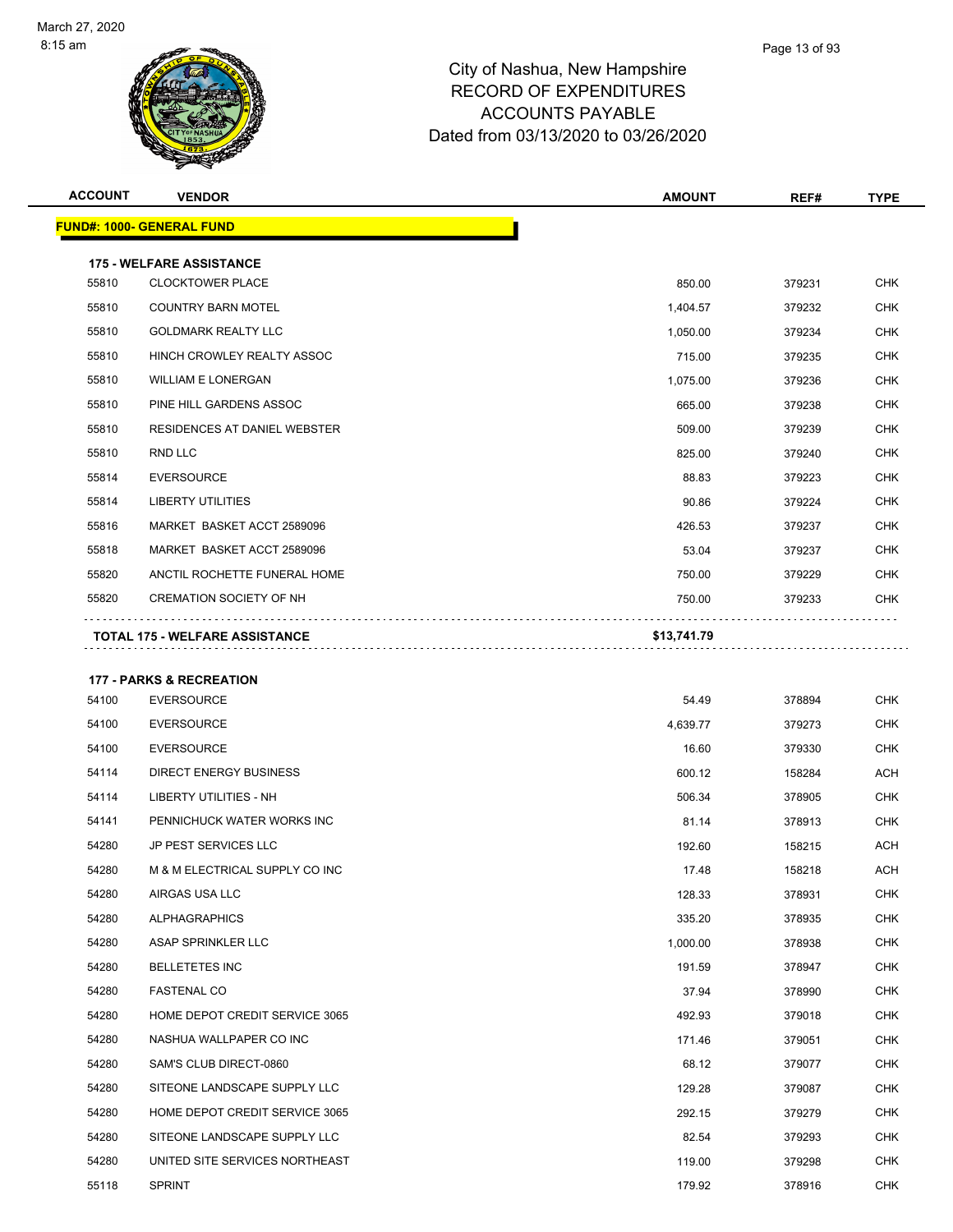

| <b>ACCOUNT</b> | <b>VENDOR</b>                                                  | <b>AMOUNT</b> | REF#   | <b>TYPE</b> |
|----------------|----------------------------------------------------------------|---------------|--------|-------------|
|                | <u> FUND#: 1000- GENERAL FUND</u>                              |               |        |             |
|                |                                                                |               |        |             |
| 55400          | <b>177 - PARKS &amp; RECREATION</b><br>PARENTING NEW HAMPSHIRE | 180.00        | 378912 | <b>CHK</b>  |
| 55699          | INTELLITURF OF NEW ENGLAND                                     | 1.00          | 158246 | ACH         |
| 61300          | DENNIS K BURKE INC                                             | 1,321.95      | 378979 | <b>CHK</b>  |
| 61310          | ALTERNATIVE VEHICLE SERVICE GR                                 | 651.84        | 158195 | ACH         |
| 61705          | <b>MAYNARD &amp; LESIEUR INC</b>                               | 95.15         | 379042 | <b>CHK</b>  |
| 61799          | BEAUREGARD EQUIPMENT INC                                       | 11.00         | 378946 | <b>CHK</b>  |
| 61799          | <b>BEST FORD</b>                                               | 49.26         | 378950 | CHK         |
| 61799          | CARPARTS DISTRIBUTION CENTER,                                  | 336.45        | 378964 | <b>CHK</b>  |
| 61799          | CHAPPELL TRACTOR SALES INC                                     | 85.08         | 378967 | CHK         |
| 61799          | DONOVAN EQUIPMENT CO INC                                       | 107.76        | 378983 | <b>CHK</b>  |
| 61799          | LIBERTY INTNL TRUCKS OF NH LLC                                 | 1,392.52      | 379037 | <b>CHK</b>  |
| 61799          | NASHUA OUTDOOR POWER EQUIPMENT                                 | 169.76        | 379048 | CHK         |
| 61799          | O'REILLY AUTO PARTS                                            | 45.87         | 379057 | <b>CHK</b>  |
| 61799          | SANEL NAPA                                                     | 67.46         | 379081 | <b>CHK</b>  |
| 61799          | D & R TOWING INC                                               | 165.00        | 379277 | <b>CHK</b>  |
| 61799          | LIBERTY INTNL TRUCKS OF NH LLC                                 | 1,752.50      | 379281 | CHK         |
|                | <b>TOTAL 177 - PARKS &amp; RECREATION</b>                      | \$15,769.60   |        |             |
|                |                                                                |               |        |             |
| 179 - LIBRARY  |                                                                |               |        |             |
| 54114          | <b>DIRECT ENERGY BUSINESS</b>                                  | 1,335.84      | 158201 | ACH         |
| 54141          | PENNICHUCK WATER WORKS INC                                     | 326.14        | 378913 | <b>CHK</b>  |
| 54280          | <b>JP PEST SERVICES LLC</b>                                    | 114.00        | 158215 | ACH         |
| 54280          | HOME DEPOT CREDIT SERVICE 3065                                 | 39.79         | 379018 | CHK         |
| 54280          | HUFF & GAUTHIER INC                                            | 1,177.44      | 379022 | <b>CHK</b>  |
| 54428          | <b>OCLC INC</b>                                                | 410.16        | 158230 | ACH         |
| 54428          | PACIFIC TELEMANAGEMENT SERVICE                                 | 53.00         | 379060 | <b>CHK</b>  |
| 54428          | ZOOBEAN INC                                                    | 1,845.00      | 379113 | <b>CHK</b>  |
| 55109          | <b>SPRINT</b>                                                  | 100.18        | 378916 | <b>CHK</b>  |
| 55400          | <b>JENNIFER HOSKING</b>                                        | 1,702.29      | 158212 | ACH         |
| 61100          | ANCO SIGNS & STAMPS INC                                        | 13.90         | 378887 | CHK         |
| 61100          | WB MASON CO INC                                                | 150.11        | 379107 | <b>CHK</b>  |
| 61428          | WB MASON CO INC                                                | 265.99        | 379107 | CHK         |
| 61650          | WB MASON CO INC                                                | 57.34         | 379107 | <b>CHK</b>  |
| 61807          | INGRAM LIBRARY SERVICES LLC                                    | 1,253.43      | 158213 | ACH         |
| 61807          | <b>BAKER &amp; TAYLOR</b>                                      | 1,968.06      | 378943 | CHK         |
| 61807          | HARPER COLLINS PUBLISHERS LLC                                  | 38.97         | 379011 | <b>CHK</b>  |
| 61807          | RUSSIA ONLINE, INC.                                            | 204.10        | 379074 | CHK         |
| 61814          | MIDWEST TAPE LLC                                               | 1,341.09      | 158226 | <b>ACH</b>  |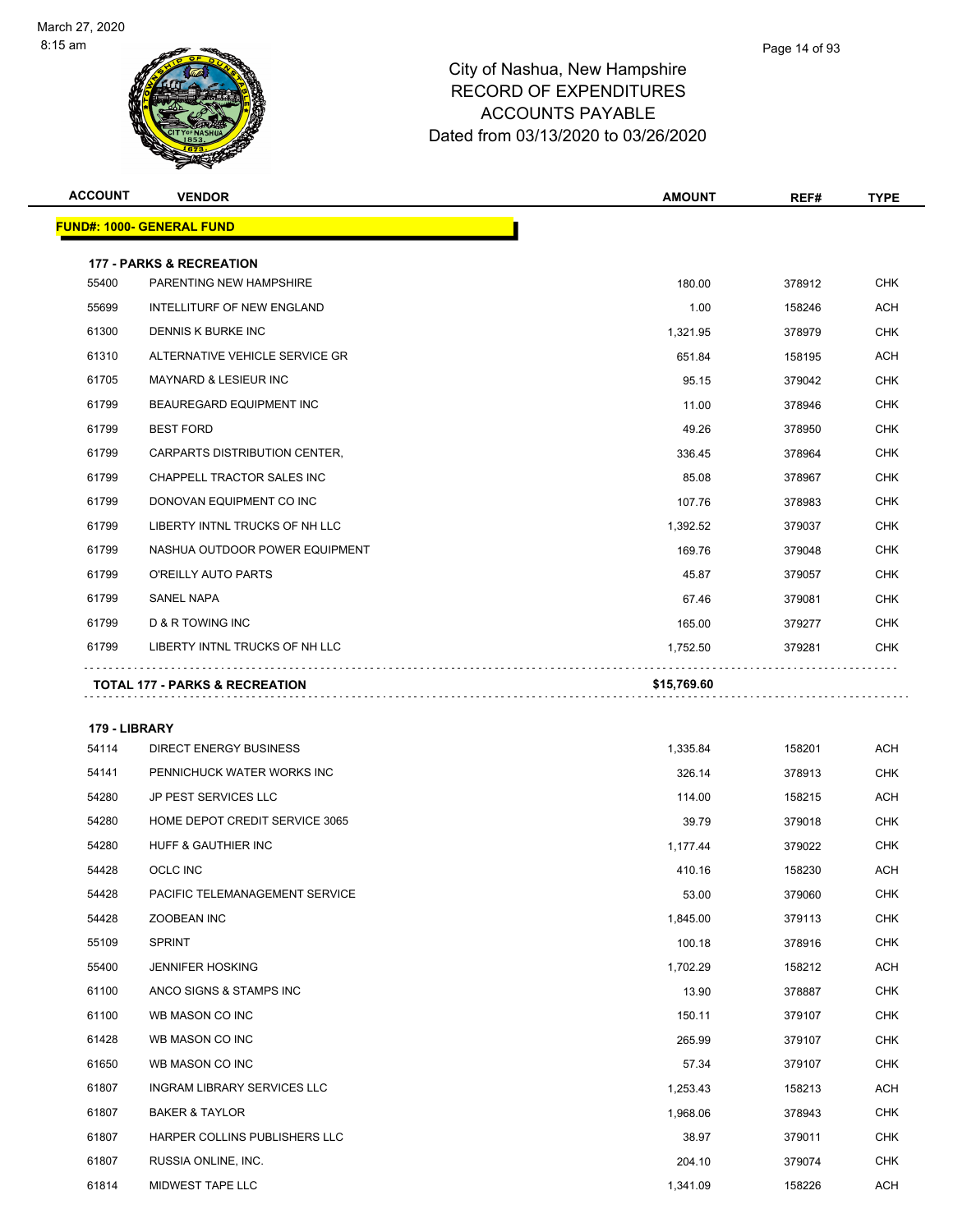

| <b>ACCOUNT</b>      | <b>VENDOR</b>                          | <b>AMOUNT</b> | REF#   | <b>TYPE</b> |
|---------------------|----------------------------------------|---------------|--------|-------------|
|                     | <u> FUND#: 1000- GENERAL FUND</u>      |               |        |             |
| 179 - LIBRARY       |                                        |               |        |             |
| 61814               | <b>BAKER &amp; TAYLOR</b>              | 142.89        | 378943 | <b>CHK</b>  |
| 68322               | <b>BEAVER BROOK ASSOCIATION</b>        | 150.00        | 378871 | <b>CHK</b>  |
| 68322               | <b>ALBERT SCHERR</b>                   | 100.00        | 378879 | <b>CHK</b>  |
| 71000               | <b>DEMCO</b>                           | 1,353.16      | 378978 | <b>CHK</b>  |
|                     | TOTAL 179 - LIBRARY                    | \$14,142.88   |        |             |
|                     | <b>181 - COMMUNITY DEVELOPMENT</b>     |               |        |             |
| 55699               | TIGHE & BOND INC                       | 1,706.25      | 158234 | <b>ACH</b>  |
| 61100               | WB MASON CO INC                        | 109.56        | 379107 | <b>CHK</b>  |
| 61650               | WB MASON CO INC                        | 87.09         | 379107 | <b>CHK</b>  |
|                     | TOTAL 181 - COMMUNITY DEVELOPMENT      | \$1,902.90    |        |             |
|                     | <b>182 - PLANNING AND ZONING</b>       |               |        |             |
| 55699               | UNITED WAY OF GREATER NASHUA           | 5,000.00      | 378883 | <b>CHK</b>  |
|                     | <b>TOTAL 182 - PLANNING AND ZONING</b> | \$5,000.00    |        |             |
| <b>191 - SCHOOL</b> |                                        |               |        |             |
| 52150               | NH RETIREMENT SYSTEM                   | 228.95        | 378853 | <b>CHK</b>  |
| 52150               | NH RETIREMENT SYSTEM                   | 3,713.22      | 378860 | <b>CHK</b>  |
| 53614               | <b>AMY MCCARTNEY</b>                   | 8,772.00      | 379131 | <b>CHK</b>  |
| 53614               | <b>CLARK ASSOC</b>                     | 46,717.50     | 379141 | <b>CHK</b>  |
| 53614               | LEARNWELL                              | 356.12        | 379173 | <b>CHK</b>  |
| 53628               | <b>BRENT M KINCAID</b>                 | 150.00        | 379169 | <b>CHK</b>  |
| 53628               | MSB CONSULTING GROUP LLC               | 37.03         | 379185 | <b>CHK</b>  |
| 53628               | NASHUA REGIONAL PLANNING COMM          | 750.00        | 379189 | <b>CHK</b>  |
| 53628               | STATE OF NH CRIMINAL RECORDS           | 583.25        | 379328 | <b>CHK</b>  |
| 54114               | <b>DIRECT ENERGY BUSINESS</b>          | 45,563.17     | 158239 | <b>ACH</b>  |
| 54114               | <b>LIBERTY UTILITIES - NH</b>          | 1,476.61      | 379115 | <b>CHK</b>  |
| 54114               | LIBERTY UTILITIES - NH                 | 8,609.74      | 379116 | <b>CHK</b>  |
| 54114               | LIBERTY UTILITIES - NH                 | 7,243.00      | 379117 | <b>CHK</b>  |
| 54114               | <b>LIBERTY UTILITIES - NH</b>          | 4,629.57      | 379118 | <b>CHK</b>  |
| 54114               | LIBERTY UTILITIES - NH                 | 2,006.84      | 379119 | <b>CHK</b>  |
| 54114               | LIBERTY UTILITIES - NH                 | 146.45        | 379120 | <b>CHK</b>  |
| 54114               | LIBERTY UTILITIES - NH                 | 131.09        | 379121 | <b>CHK</b>  |
| 54114               | LIBERTY UTILITIES - NH                 | 189.45        | 379122 | <b>CHK</b>  |
| 54114               | LIBERTY UTILITIES - NH                 | 192.20        | 379123 | <b>CHK</b>  |
| 54280               | TREASURER STATE OF NH                  | 416.52        | 379124 | <b>CHK</b>  |
| 54280               | <b>BELLETETES INC</b>                  | 10.79         | 379133 | <b>CHK</b>  |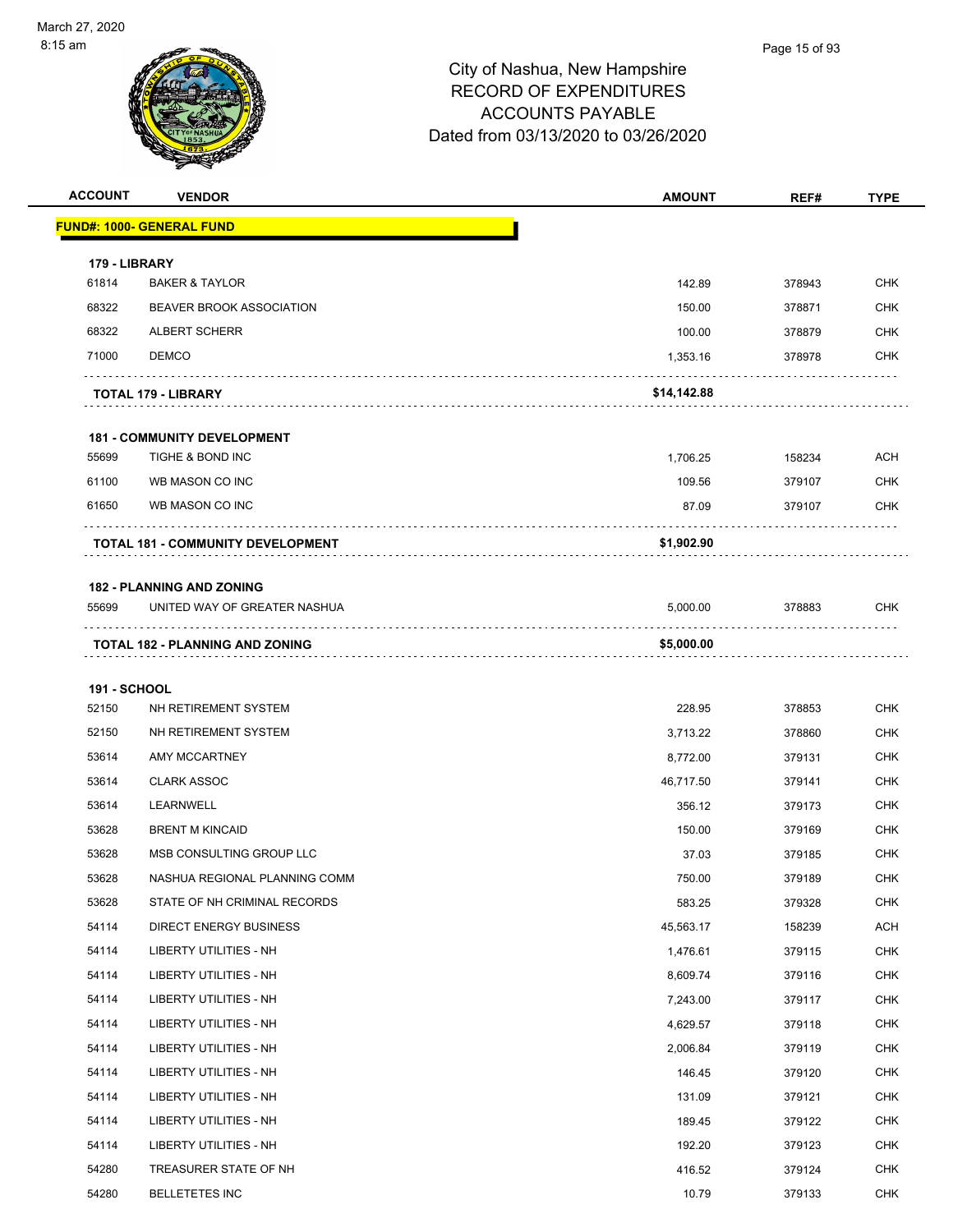

| <b>ACCOUNT</b>               | <b>VENDOR</b>                             | <b>AMOUNT</b> | REF#   | <b>TYPE</b> |
|------------------------------|-------------------------------------------|---------------|--------|-------------|
|                              | <b>FUND#: 1000- GENERAL FUND</b>          |               |        |             |
|                              |                                           |               |        |             |
| <b>191 - SCHOOL</b><br>54280 | <b>GRANITE STATE SEWER &amp; DRAIN CL</b> | 380.00        | 379154 | <b>CHK</b>  |
| 54280                        | INTERSTATE METAL AND ALLOY                | 150.00        | 379164 | <b>CHK</b>  |
| 54280                        | KAY PARK RECREATION                       | 224.50        | 379168 | <b>CHK</b>  |
| 54280                        | MARVELL PLATE GLASS INC                   | 418.00        | 379180 | <b>CHK</b>  |
| 54280                        | NASHUA WALLPAPER CO INC                   | 1,569.86      | 379190 | <b>CHK</b>  |
| 54487                        | PTECH PERCUSSION TECHNOLOGIES             | 308.00        | 379198 | <b>CHK</b>  |
| 54487                        | REHABILITATION EQUIPMENT ASSOC            | 451.00        | 379201 | <b>CHK</b>  |
| 54487                        | RIDDELL/ALL AMERICAN SPORTS CO            | 67.00         | 379202 | CHK         |
| 54899                        | <b>BRADY SULLIVAN</b>                     | 12,932.18     | 158241 | ACH         |
| 55109                        | CONSOLIDATED COMMUNICATIONS               | 37.43         | 379114 | <b>CHK</b>  |
| 55109                        | VERIZON WIRELESS 742005979                | 396.65        | 379125 | <b>CHK</b>  |
| 55109                        | WINDSTREAM                                | 267.28        | 379126 | <b>CHK</b>  |
| 55200                        | ACTFL.ORG                                 | 45.00         | 379127 | <b>CHK</b>  |
| 55300                        | <b>JOHN LUCINSKAS</b>                     | 195.00        | 379177 | <b>CHK</b>  |
| 55300                        | <b>WAYNE POLLEY</b>                       | 195.00        | 379197 | <b>CHK</b>  |
| 55307                        | <b>NATHAN BURNS</b>                       | 157.61        | 379138 | <b>CHK</b>  |
| 55307                        | AMY CONNORS                               | 62.27         | 379144 | <b>CHK</b>  |
| 55307                        | <b>JUDITH LOFTUS</b>                      | 67.27         | 379176 | <b>CHK</b>  |
| 55307                        | <b>JOSEPH PARZYCH</b>                     | 74.46         | 379193 | <b>CHK</b>  |
| 55607                        | US POSTAL SERVICE                         | 293.00        | 379212 | <b>CHK</b>  |
| 55642                        | MICHAEL LEO GOULD                         | 88.00         | 379153 | <b>CHK</b>  |
| 55642                        | <b>MARIO PENA</b>                         | 88.00         | 379194 | <b>CHK</b>  |
| 55642                        | DAVID SIMPSON                             | 88.00         | 379207 | <b>CHK</b>  |
| 55642                        | <b>TAYLOR SIMPSON</b>                     | 88.00         | 379208 | <b>CHK</b>  |
| 55690                        | FIRST STUDENT INC                         | 2,354.41      | 379149 | <b>CHK</b>  |
| 55694                        | <b>CEDARCREST INC</b>                     | 5,600.00      | 379140 | CHK         |
| 55694                        | <b>COMPASS INNOVATIVE BEHAVIOR</b>        | 2,425.00      | 379143 | <b>CHK</b>  |
| 55694                        | DOCTOR FRANKLIN PERKINS SCH               | 10,958.40     | 379146 | <b>CHK</b>  |
| 55694                        | EASTER SEALS OF NEW HAMPSHIRE             | 10,195.00     | 379147 | <b>CHK</b>  |
| 55694                        | HILLCREST EDUCATIONAL CENTERS             | 8,407.65      | 379158 | <b>CHK</b>  |
| 55694                        | LANDMARK SCHOOL OUTREACH PROG             | 9,251.76      | 379171 | <b>CHK</b>  |
| 55694                        | LIGHTHOUSE SCHOOL INC                     | 108,945.90    | 379174 | <b>CHK</b>  |
| 55694                        | MELMARK NEW ENGLAND                       | 58,012.52     | 379182 | <b>CHK</b>  |
| 55694                        | MOUNT PROSPECT ACADEMY INC                | 4,755.24      | 379184 | <b>CHK</b>  |
| 55694                        | REGIONAL SERVICES & EDUCATION             | 21,216.00     | 379200 | <b>CHK</b>  |
| 55694                        | SPAULDING YOUTH CTR                       | 22,754.37     | 379209 | <b>CHK</b>  |
| 55694                        | ST ANNS HOME INC                          | 16,462.14     | 379210 | <b>CHK</b>  |
| 55699                        | EXTRA DUTY SOLUTIONS                      | 540.24        | 158242 | ACH         |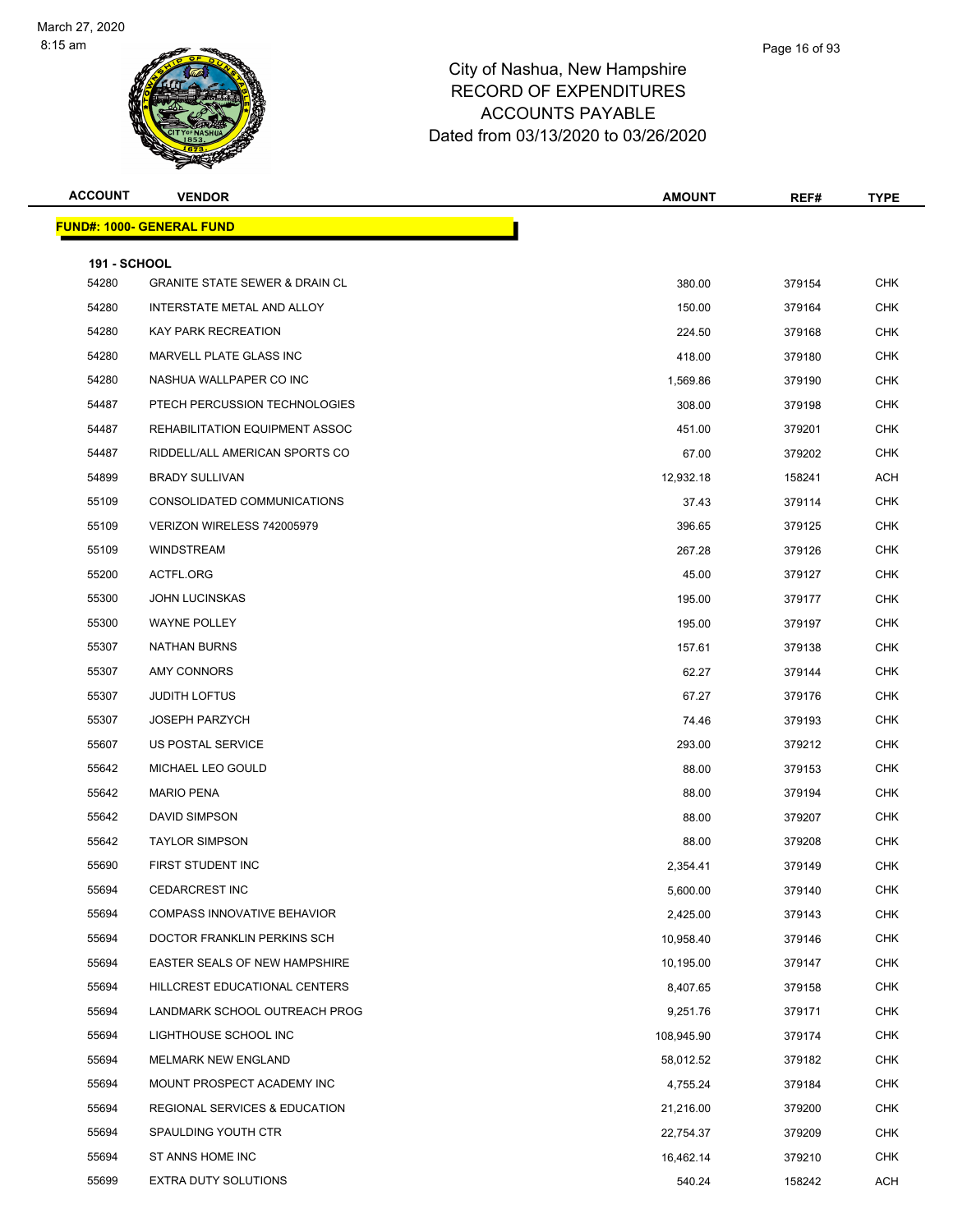

| <b>ACCOUNT</b>      | <b>VENDOR</b>                    | <b>AMOUNT</b> | REF#   | <b>TYPE</b> |
|---------------------|----------------------------------|---------------|--------|-------------|
|                     | <b>FUND#: 1000- GENERAL FUND</b> |               |        |             |
| <b>191 - SCHOOL</b> |                                  |               |        |             |
| 61100               | (SCHOOL ACH) AMAZON CAPITAL SE   | 280.57        | 158240 | <b>ACH</b>  |
| 61100               | WB MASON CO INC                  | 1,760.00      | 379214 | <b>CHK</b>  |
| 61135               | (SCHOOL ACH) AMAZON CAPITAL SE   | 437.55        | 158240 | <b>ACH</b>  |
| 61135               | <b>LYNNE BROWN</b>               | 85.84         | 379137 | <b>CHK</b>  |
| 61135               | <b>JULIE GUAY</b>                | 39.96         | 379155 | <b>CHK</b>  |
| 61135               | <b>HANNAFORD</b>                 | 362.46        | 379157 | <b>CHK</b>  |
| 61135               | HOME DEPOT CREDIT SERVICE        | 77.62         | 379159 | <b>CHK</b>  |
| 61135               | LAKESHORE LEARNING MATERIALS     | 32.97         | 379170 | <b>CHK</b>  |
| 61135               | <b>LEARNING A-Z</b>              | 577.25        | 379172 | <b>CHK</b>  |
| 61135               | MARKET BASKET ACCT 2589096       | 118.67        | 379178 | <b>CHK</b>  |
| 61135               | MCINTIRE BUSINESS PRODUCTS INC   | 143.94        | 379181 | <b>CHK</b>  |
| 61135               | <b>NASCO</b>                     | 197.36        | 379186 | <b>CHK</b>  |
| 61135               | <b>SCHOOL SPECIALTY</b>          | 423.26        | 379205 | <b>CHK</b>  |
| 61135               | US FOODS INC                     | 706.12        | 379211 | <b>CHK</b>  |
| 61135               | <b>WAL-MART</b>                  | 5.28          | 379213 | <b>CHK</b>  |
| 61135               | WB MASON CO INC                  | 5,648.98      | 379214 | <b>CHK</b>  |
| 61142               | AED SERVICE AMERICA              | 260.63        | 379129 | <b>CHK</b>  |
| 61142               | SCHOOL NURSE SUPPLY INC          | 120.95        | 379204 | <b>CHK</b>  |
| 61299               | HOME DEPOT CREDIT SERVICES       | 194.33        | 379160 | <b>CHK</b>  |
| 61299               | <b>TRACI A JOHNSON</b>           | 27.72         | 379167 | <b>CHK</b>  |
| 61299               | WAL-MART                         | 49.23         | 379213 | <b>CHK</b>  |
| 61407               | M & M ELECTRICAL SUPPLY CO INC   | 1,780.56      | 158243 | <b>ACH</b>  |
| 61407               | <b>REXEL USA INC</b>             | 131.14        | 158244 | <b>ACH</b>  |
| 61414               | <b>HAJOCA CORPORATION</b>        | 2,187.68      | 379156 | <b>CHK</b>  |
| 61428               | (SCHOOL ACH) AMAZON CAPITAL SE   | 29.98         | 158240 | <b>ACH</b>  |
| 61428               | <b>IMPERIAL DADE</b>             | 934.40        | 379161 | <b>CHK</b>  |
| 61599               | NASHUA OUTDOOR POWER EQUIPMENT   | 11.17         | 379188 | <b>CHK</b>  |
| 61599               | R WHITE EQUIPMENT CENTER INC     | 72.55         | 379199 | <b>CHK</b>  |
| 61607               | (SCHOOL ACH) AMAZON CAPITAL SE   | 495.08        | 158240 | <b>ACH</b>  |
| 61814               | FOLLETT SCHOOL SOLUTIONS INC     | 371.10        | 379150 | <b>CHK</b>  |
| 61814               | PERMA-BOUND                      | 285.10        | 379195 | <b>CHK</b>  |
| 61875               | <b>MICHAEL ALLEN</b>             | 152.83        | 379130 | <b>CHK</b>  |
| 61875               | <b>BARNES &amp; NOBLE INC</b>    | 706.80        | 379132 | <b>CHK</b>  |
| 71999               | CLEAN-O-RAMA                     | 12,804.69     | 379142 | <b>CHK</b>  |
| 71999               | OTICON INC                       | 538.00        | 379192 | <b>CHK</b>  |
|                     | <b>TOTAL 191 - SCHOOL</b>        | \$464,497.41  |        |             |
|                     |                                  |               |        |             |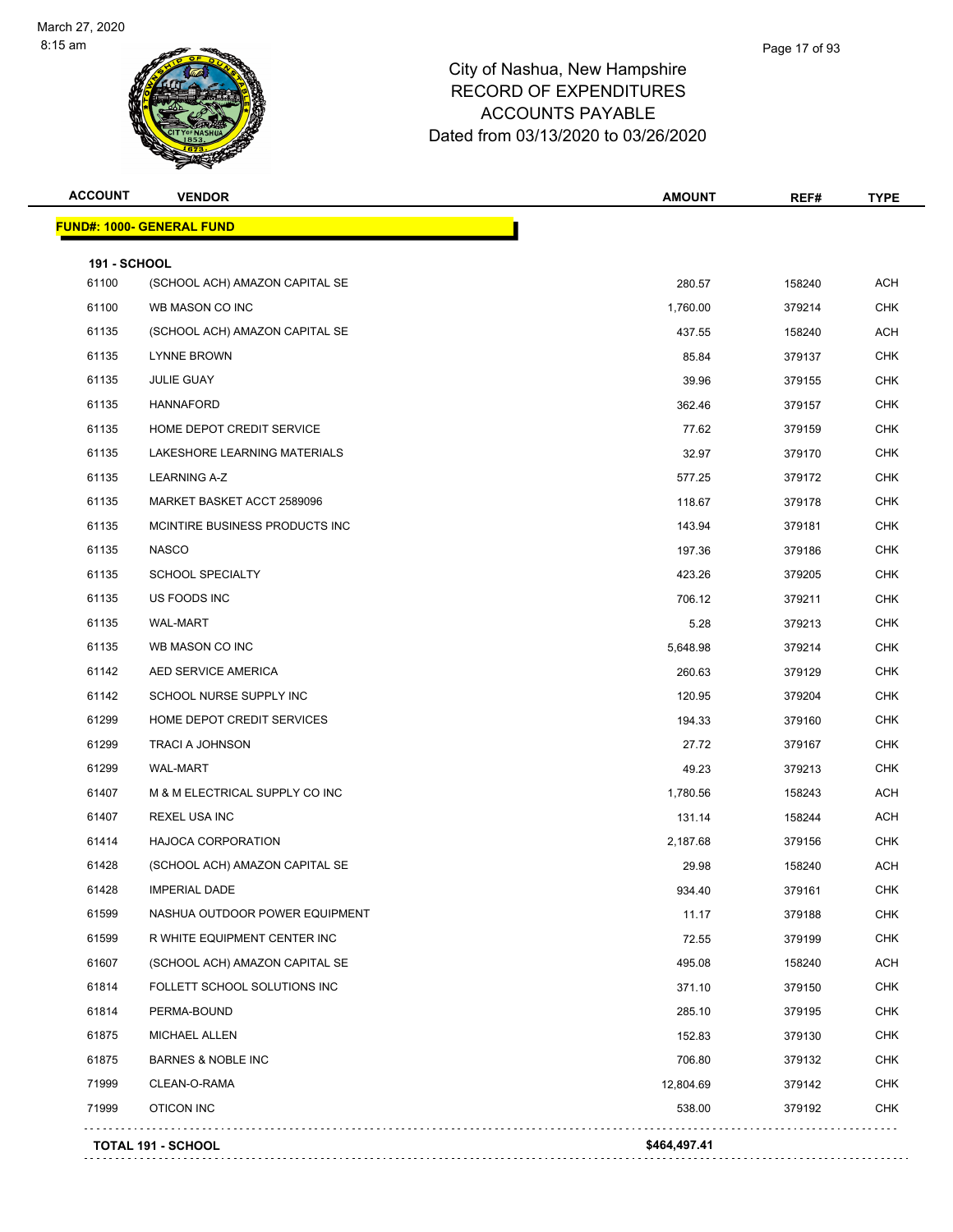March 27, 2020 8:15 am Page 18 of 93City of Nashua, New Hampshire RECORD OF EXPENDITURES ACCOUNTS PAYABLE Dated from 03/13/2020 to 03/26/2020 **ACCOUNT VENDOR AMOUNT REF# TYPE TOTAL FUND 1000 - GENERAL FUND \$1,260,079.70 FUND#: 1001- GF-CAPITAL IMPROVEMENTS 160 - PW-ADMIN & ENGINEERING** 81100 FUSS & O'NEILL, INC. 2052.60.18.30 2,356.39 378995 CHK **TOTAL 160 - PW-ADMIN & ENGINEERING \$2,356.39 TOTAL FUND 1001 - GF-CAPITAL IMPROVEMENTS \$2,356.39 FUND#: 1010- GF-PRIOR YEAR ENC & ESCROWS 102 - BOARD OF ALDERMEN** 81200 D L KING & ASSOCIATES INC 2215.29.20.30 23,500.00 158200 ACH . . . . . . . . . . . . . . **TOTAL 102 - BOARD OF ALDERMEN \$23,500.00 110 - ARLINGTON ST COMMUNITY CENTER** 61299 MEGAN CARON 1,647.89 158198 ACH **TOTAL 110 - ARLINGTON ST COMMUNITY CENTER \$1,647.89 150 - POLICE** 61110 ATLANTIC TACTICAL INC 1,200.00 378940 CHK **TOTAL 150 - POLICE \$1,200.00 160 - PW-ADMIN & ENGINEERING** 53107 HKT ARCHITECTS INC 2076.60.20.30 937.60 379017 CHK 54230 BURKE STREET NASHUA LLC 91.69 378959 CHK **TOTAL 160 - PW-ADMIN & ENGINEERING \$1,029.29 171 - COMMUNITY SERVICES** 61100 L.L. BEAN INC 480.15 378896 CHK **TOTAL 171 - COMMUNITY SERVICES \$480.15 181 - COMMUNITY DEVELOPMENT**

 53142 NASHUA REGIONAL PLANNING COMM 8,000.00 379050 CHK . . . . . . . . . . . . . . . **TOTAL 181 - COMMUNITY DEVELOPMENT \$8,000.00**

**TOTAL FUND 1010 - GF-PRIOR YEAR ENC & ESCROWS \$35,857.33**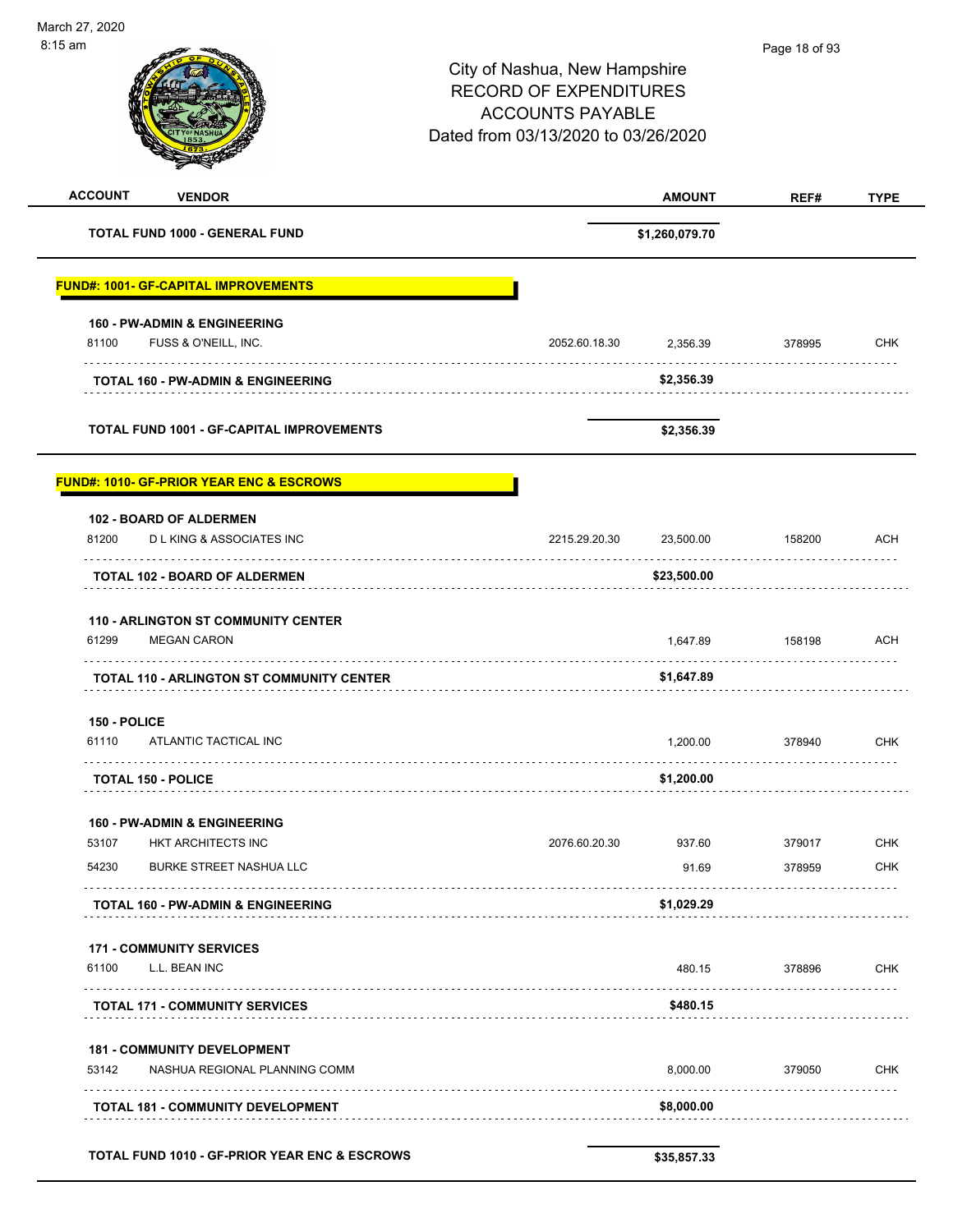

| <b>ACCOUNT</b><br><b>VENDOR</b>                    | <b>AMOUNT</b>             | REF#   | <b>TYPE</b> |
|----------------------------------------------------|---------------------------|--------|-------------|
| <b>FUND#: 2207- ADULT ED/CONTINUING ED</b>         |                           |        |             |
| <b>DANA PIERCE</b><br>44600                        | 50.00                     | 379196 | <b>CHK</b>  |
| 61299<br><b>WAL-MART</b>                           | 288.78                    | 379213 | <b>CHK</b>  |
| <b>TOTAL FUND 2207 - ADULT ED/CONTINUING ED</b>    | \$338.78                  |        |             |
| <b>FUND#: 2212- ATHLETICS REVENUE FUND</b>         |                           |        |             |
| 61299<br>(SCHOOL ACH) AMAZON CAPITAL SE            | 96.00                     | 158240 | <b>ACH</b>  |
| <b>TOTAL FUND 2212 - ATHLETICS REVENUE FUND</b>    | \$96.00                   |        |             |
| <b>FUND#: 2222- AFTER SCHOOL PROGRAM</b>           |                           |        |             |
| 55300<br><b>GAIL CASEY</b>                         | 79.92                     | 379139 | <b>CHK</b>  |
| 61299<br><b>DEAN FOODS COMPANY</b>                 | 98.41                     | 379145 | <b>CHK</b>  |
| 61299<br><b>YURI JAYNES</b>                        | 14.96                     | 379166 | <b>CHK</b>  |
| 61299<br>NORTHCENTER FOODS                         | 1,124.69                  | 379191 | <b>CHK</b>  |
| <b>TOTAL FUND 2222 - AFTER SCHOOL PROGRAM</b>      | \$1,317.98                |        |             |
| <b>FUND#: 2505- PEG ACCESS CHANNELS FUND</b>       |                           |        |             |
| 54100<br><b>EVERSOURCE</b>                         | 223.11                    | 379330 | <b>CHK</b>  |
| <b>DIRECT ENERGY BUSINESS</b><br>54114             | 59.15                     | 158254 | <b>ACH</b>  |
| 54114<br><b>LIBERTY UTILITIES - NH</b>             | 50.39                     | 378901 | <b>CHK</b>  |
| 54141<br>PENNICHUCK WATER WORKS INC                | 19.13                     | 378913 | <b>CHK</b>  |
| 55699<br><b>COMMUNITY MEDIA SERVICES GRP L</b>     | 30,000.00                 | 158191 | <b>ACH</b>  |
| <b>TOTAL FUND 2505 - PEG ACCESS CHANNELS FUND</b>  | \$30,351.78               |        |             |
| <b>FUND#: 2506- HUNT BLDG FACILITY RENTAL FUND</b> |                           |        |             |
| 54141<br>PENNICHUCK WATER WORKS INC                | 65.91                     | 378913 | <b>CHK</b>  |
| 54236<br>PROTECTION ONE ALARM MONTORING            | 64.30                     | 379069 | <b>CHK</b>  |
| 54280<br>JOMAR DISTRIBUTORS INC                    | 24.27                     | 379033 | <b>CHK</b>  |
| 54487<br>J LAWRENCE HALL COMPANY INC               | 1,152.33                  | 379031 | <b>CHK</b>  |
| TOTAL FUND 2506 - HUNT BLDG FACILITY RENTAL FUND   | \$1,306.81                |        |             |
| <b>FUND#: 3050- POLICE GRANTS FUND</b>             |                           |        |             |
| 61110<br>ATLANTIC TACTICAL INC                     | 50.1005.18.01<br>1,200.00 | 378940 | <b>CHK</b>  |
| <b>TOTAL FUND 3050 - POLICE GRANTS FUND</b>        | \$1,200.00                |        |             |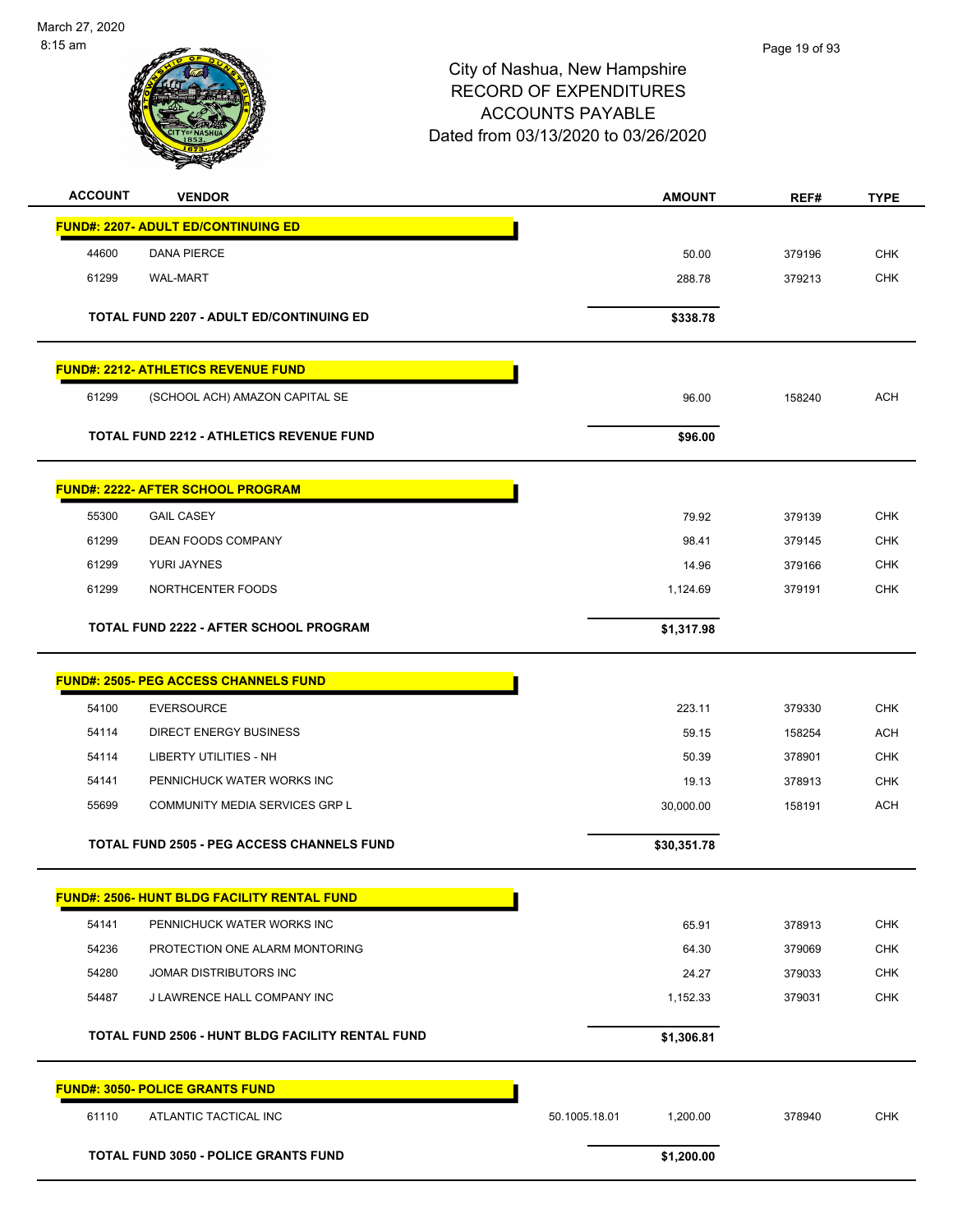

| <b>ACCOUNT</b> | <b>VENDOR</b>                                           |                | <b>AMOUNT</b> | REF#   | <b>TYPE</b> |
|----------------|---------------------------------------------------------|----------------|---------------|--------|-------------|
|                | <b>FUND#: 3068- COMMUNITY SERVICES GRANTS FUND</b>      |                |               |        |             |
| 55100          | <b>SPRINT</b>                                           | 71.1004.20.01  | 151.96        | 378916 | <b>CHK</b>  |
| 55421          | POSITIVE PROMOTIONS INC                                 | 71.1099.20.01  | 148.45        | 379066 | <b>CHK</b>  |
| 55699          | SOUTHERN NH HIV AIDS                                    | 71.1006.18.02  | 5,436.00      | 379341 | <b>CHK</b>  |
| 55810          | <b>HARBOR HOMES INC</b>                                 | 71.1006.18.02  | 28,865.00     | 379010 | CHK         |
| 61250          | <b>HEALTH PROMOTIONS</b>                                | 71.1004.20.03  | 564.09        | 379015 | <b>CHK</b>  |
| 68235          | <b>HARBOR HOMES INC</b>                                 | 71.1006.18.02  | 2,030.00      | 379010 | <b>CHK</b>  |
| 68235          | SOUTHERN NH HIV AIDS                                    | 71.1006.18.02  | 381.00        | 379341 | <b>CHK</b>  |
| 68350          | <b>HEALTH PROMOTIONS</b>                                | 71.1004.20.03  | 944.65        | 379015 | <b>CHK</b>  |
| 69025          | <b>HARBOR HOMES INC</b>                                 | 71.1006.18.02  | 136.00        | 379010 | <b>CHK</b>  |
| 71000          | <b>GALLS LLC</b>                                        | 71.1004.20.01  | 292.98        | 378997 | <b>CHK</b>  |
| 71000          | PETROCELLI MARKETING GROUP                              | 71.1004.20.01  | 262.05        | 379063 | <b>CHK</b>  |
|                | <b>TOTAL FUND 3068 - COMMUNITY SERVICES GRANTS FUND</b> |                | \$39,212.18   |        |             |
|                | <b>FUND#: 3070- COMMUNITY HEALTH GRANTS FUND</b>        |                |               |        |             |
| 54221          | STERICYCLE INC                                          | 72.1009.20.02  | 193.83        | 379090 | <b>CHK</b>  |
| 61100          | AMAZON CAPITAL SERV (CITY ACH)                          | 72.1009.20.01  | 99.89         | 158194 | <b>ACH</b>  |
|                | TOTAL FUND 3070 - COMMUNITY HEALTH GRANTS FUND          |                | \$293.72      |        |             |
|                |                                                         |                |               |        |             |
|                | <b>FUND#: 3080- COMMUNITY DEVELOPMENT GRANTS</b>        |                |               |        |             |
| 43295          | TREASURER STATE OF NH DOT                               | 2014.81.15.01  | 2,402.34      | 158250 | <b>ACH</b>  |
| 53107          | <b>CMA ENGINEERS INC</b>                                | 2009.81.02.30  | 5,164.55      | 378971 | <b>CHK</b>  |
| 54210          | <b>BELLETETES INC</b>                                   | 2134.81.18.30  | 42.18         | 378947 | <b>CHK</b>  |
|                | <b>TOTAL FUND 3080 - COMMUNITY DEVELOPMENT GRANTS</b>   |                | \$7,609.07    |        |             |
|                | <b>FUND#: 3090- URBAN PROGRAM GRANTS FUND</b>           |                |               |        |             |
| 54210          | DAD'S ABATEMENT LLC                                     | 1092.18.15.47  | 15,800.00     | 378875 | <b>CHK</b>  |
| 54210          | DAD'S ABATEMENT LLC                                     | 1092.18.15.48  | 20,000.00     | 379267 | <b>CHK</b>  |
| 54210          | DAD'S ABATEMENT LLC                                     | 1092.18.30.47  | 4,500.00      | 378875 | <b>CHK</b>  |
| 54225          | ALCHEMY LEAD MANAGMENT                                  | 1092.18.20.60  | 5,515.00      | 378932 | <b>CHK</b>  |
|                |                                                         |                |               |        |             |
| 55307          | LAWRENCE PHILLIPS JR                                    | 1092.18.10.20  | 189.18        | 379269 | <b>CHK</b>  |
| 61100          | <b>BLUE RESERVE WATER</b>                               | 1092.18.10.25  | 74.85         | 378951 | <b>CHK</b>  |
| 69010          | MUNOZ CONSTRUCTION                                      | 8400.20.20.218 | 22,000.00     | 378877 | <b>CHK</b>  |
| 69010          | AFFILIATED HVAC SERVICES LLC                            | 8400.20.20.219 | 18,875.00     | 378868 | <b>CHK</b>  |
| 69025          | <b>WALLEY'S HEATING &amp;</b>                           | 8400.19.60.625 | 12,003.00     | 379264 | <b>CHK</b>  |

 DAD'S ABATEMENT LLC 8400.20.80.803 10,000.00 379267 CHK 69075 NASHUA POLICE ATHLETIC LEAGUE 8400.20.30.306 10,824.62 379049 CHK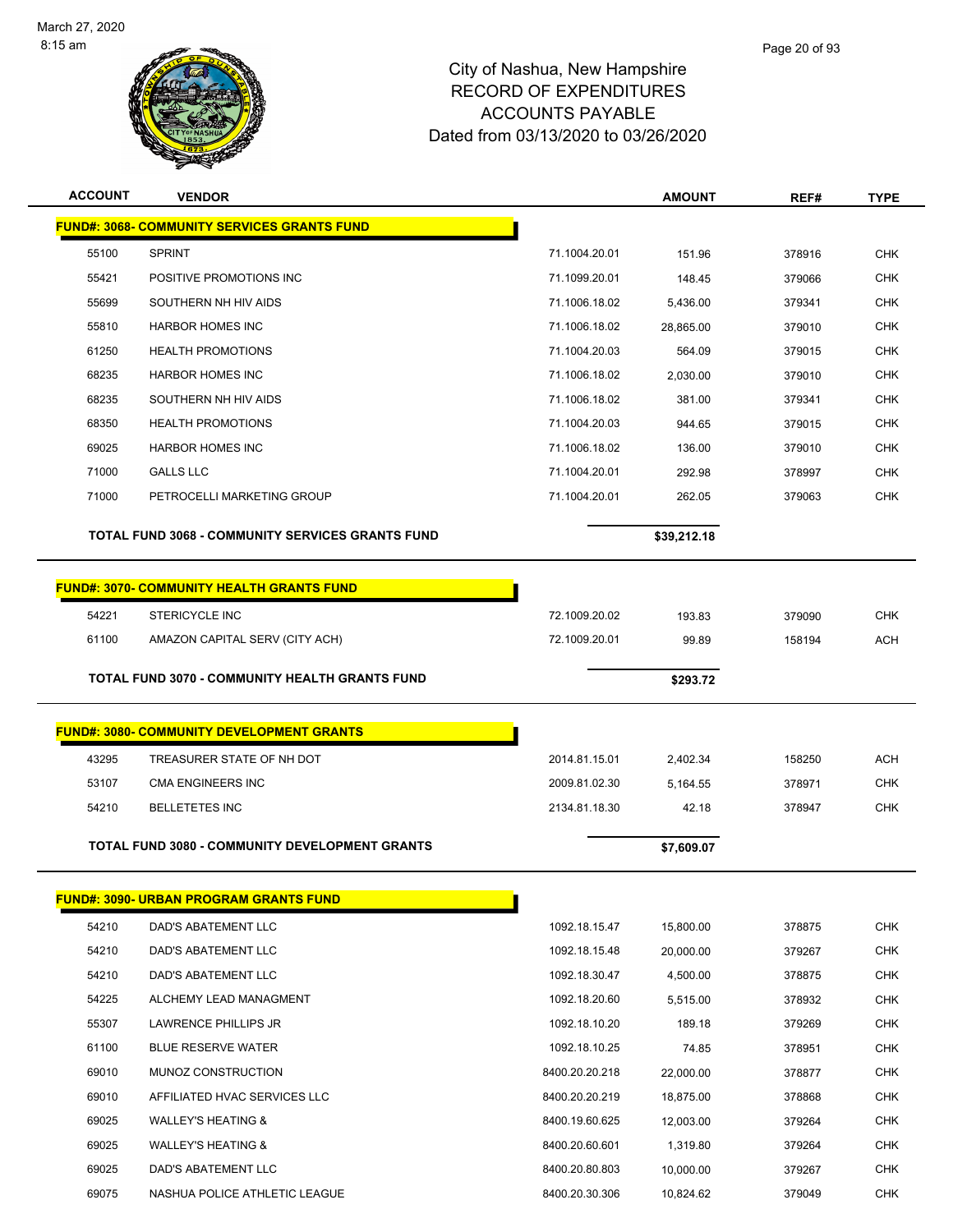| <b>ACCOUNT</b> | <b>VENDOR</b>                                      |               | <b>AMOUNT</b> | REF#   | <b>TYPE</b> |
|----------------|----------------------------------------------------|---------------|---------------|--------|-------------|
|                | <b>TOTAL FUND 3090 - URBAN PROGRAM GRANTS FUND</b> |               | \$121,101.45  |        |             |
|                | <b>FUND#: 3120- TRANSIT GRANTS FUND</b>            |               |               |        |             |
| 54100          | <b>EVERSOURCE</b>                                  | 5307.20.10.17 | 825.49        | 379330 | <b>CHK</b>  |
| 54100          | <b>EVERSOURCE</b>                                  | 5307.20.10.18 | 199.02        | 379330 | <b>CHK</b>  |
| 54114          | <b>DIRECT ENERGY BUSINESS</b>                      | 5307.20.10.17 | 218.86        | 158254 | ACH         |
| 54114          | LIBERTY UTILITIES - NH                             | 5307.20.10.17 | 186.45        | 378901 | <b>CHK</b>  |
| 54114          | <b>DIRECT ENERGY BUSINESS</b>                      | 5307.20.10.18 | 716.39        | 158254 | ACH         |
| 54114          | LIBERTY UTILITIES - NH                             | 5307.20.10.18 | 595.27        | 378902 | <b>CHK</b>  |
| 54141          | PENNICHUCK WATER WORKS INC                         | 5307.20.10.17 | 70.17         | 378913 | <b>CHK</b>  |
| 54280          | ALL DRAIN SERVICES INC                             | 5307.20.40.20 | 340.00        | 378934 | CHK         |
| 55109          | CONSOLIDATED COMMUNICATIONS                        | 5307.20.10.10 | 207.85        | 378890 | CHK         |
| 55118          | <b>SPRINT</b>                                      | 5307.20.10.10 | 39.98         | 378916 | <b>CHK</b>  |
| 55607          | UNITED PARCEL SERVICE                              | 5307.20.10.10 | 31.71         | 378923 | <b>CHK</b>  |
| 55690          | FIRST TRANSIT INC                                  | 5307.20.10.10 | 43,154.00     | 158207 | ACH         |
| 55690          | FIRST TRANSIT INC                                  | 5307.20.10.35 | 87,167.63     | 158207 | ACH         |
| 55690          | FIRST TRANSIT INC                                  | 5307.20.10.40 | 25,316.81     | 158207 | <b>ACH</b>  |
| 55699          | JOHNSON CONTROLS SECURITY                          | 5307.20.40.20 | 375.07        | 378895 | <b>CHK</b>  |
| 61100          | AMAZON CAPITAL SERV (CITY ACH)                     | 5307.20.10.30 | 15.98         | 158194 | <b>ACH</b>  |
| 61107          | CINTAS#016                                         | 5307.20.40.20 | 185.66        | 378970 | <b>CHK</b>  |
| 61299          | <b>BLUE RESERVE WATER</b>                          | 5307.20.10.10 | 63.00         | 378951 | <b>CHK</b>  |
| 61299          | AMAZON CAPITAL SERV (CITY ACH)                     | 5307.20.10.30 | 60.65         | 158194 | <b>ACH</b>  |
| 61299          | NORTHEAST ELECTRICAL                               | 5307.20.40.20 | 337.50        | 379055 | <b>CHK</b>  |
| 61299          | AMAZON CAPITAL SERV (CITY ACH)                     | 5307.20.40.50 | 51.22         | 158194 | <b>ACH</b>  |
| 61299          | <b>FASTENAL CO</b>                                 | 5307.20.40.50 | 42.18         | 378990 | <b>CHK</b>  |
| 61299          | <b>GRAINGER</b>                                    | 5307.20.40.50 | 3.66          | 379003 | <b>CHK</b>  |
| 61299          | RYDER FLEET PRODUCTS                               | 5307.20.40.50 | 101.35        | 379075 | <b>CHK</b>  |
| 61299          | SANEL NAPA                                         | 5307.20.40.50 | 301.90        | 379080 | CHK         |
| 61300          | <b>CITY OF NASHUA</b>                              | 5307.20.10.10 | 40.43         | 378874 | <b>CHK</b>  |
| 61300          | <b>CITY OF NASHUA</b>                              | 5307.20.10.30 | 3,403.96      | 378874 | <b>CHK</b>  |
| 61307          | <b>CITY OF NASHUA</b>                              | 5307.20.10.30 | 29.47         | 378874 | CHK         |
| 61310          | ALTERNATIVE VEHICLE SERVICE GR                     | 5307.20.10.30 | 17,227.20     | 158195 | ACH         |
| 61709          | PETRO-CANANDA AMERICA                              | 5307.20.10.30 | 1,720.73      | 379062 | CHK         |
| 61709          | SAFETY KLEEN SYSTEMS INC                           | 5307.20.10.30 | 585.27        | 379076 | <b>CHK</b>  |
| 61799          | <b>CUMMINS NORTHEAST LLC</b>                       | 5307.20.40.35 | 2,187.59      | 378976 | <b>CHK</b>  |
| 61799          | <b>GILLIG LLC</b>                                  | 5307.20.40.35 | 1,460.53      | 379001 | CHK         |
| 61799          | SANEL NAPA                                         | 5307.20.40.35 | 373.48        | 379080 | CHK         |
| 61799          | O'REILLY AUTO PARTS                                | 5307.20.40.35 | 82.30         | 379287 | CHK         |
| 61799          | SANEL NAPA                                         | 5307.20.40.40 | 39.20         | 379080 | <b>CHK</b>  |
| 61799          | O'REILLY AUTO PARTS                                | 5307.20.40.40 | 12.84         | 379287 | <b>CHK</b>  |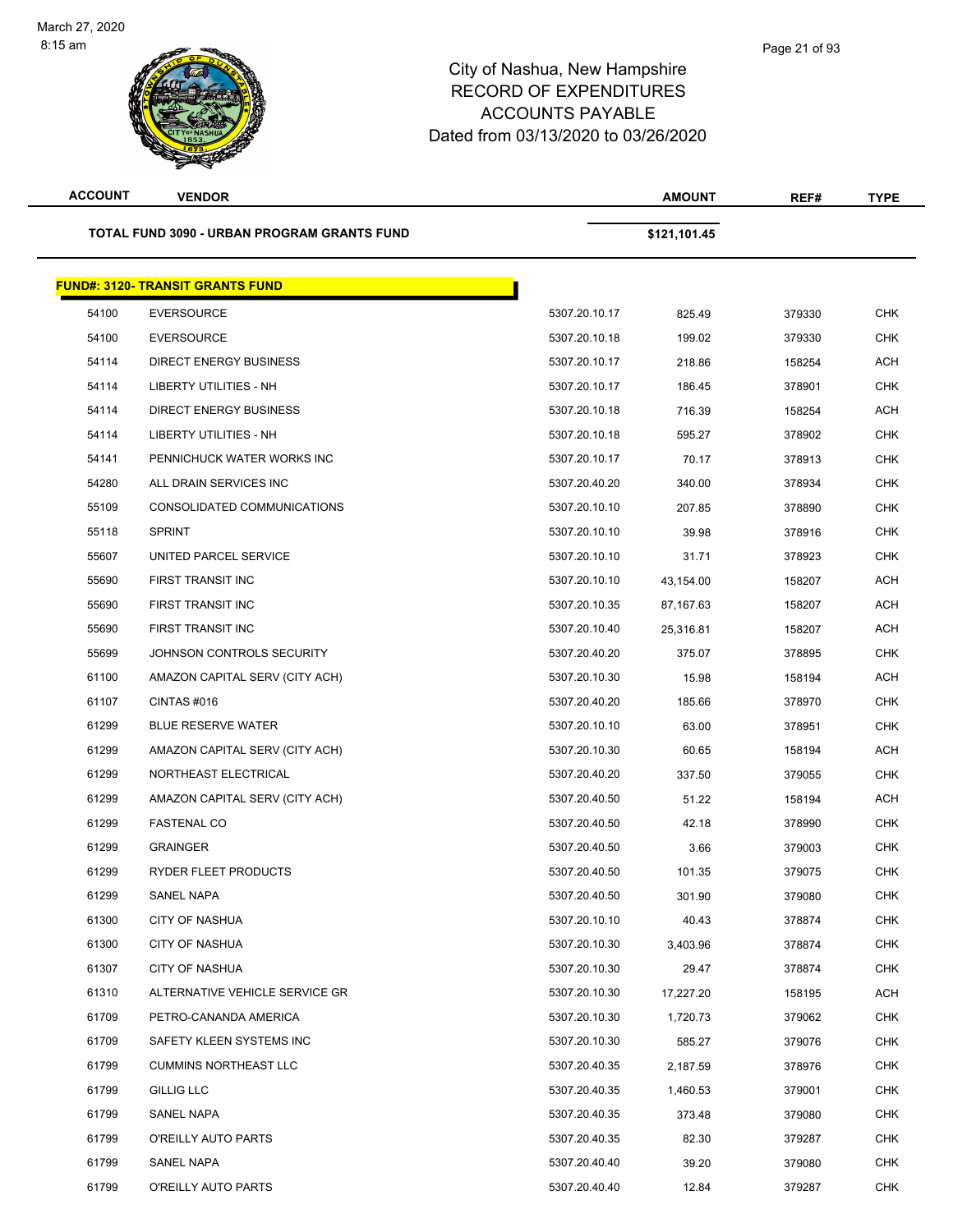

| <b>ACCOUNT</b> | <b>VENDOR</b>                                               |                 | <b>AMOUNT</b> | REF#   | <b>TYPE</b> |
|----------------|-------------------------------------------------------------|-----------------|---------------|--------|-------------|
|                | <b>FUND#: 3120- TRANSIT GRANTS FUND</b>                     |                 |               |        |             |
| 61799          | O'REILLY AUTO PARTS                                         | 5307.20.40.55   | 70.98         | 379057 | <b>CHK</b>  |
| 61799          | SANEL NAPA                                                  | 5307.20.40.55   | 11.41         | 379080 | <b>CHK</b>  |
| 61799          | O'REILLY AUTO PARTS                                         | 5307.20.40.55   | 122.13        | 379287 | CHK         |
|                | <b>TOTAL FUND 3120 - TRANSIT GRANTS FUND</b>                |                 | \$187,975.32  |        |             |
|                | <u> FUND#: 3200- PARKS &amp; RECREATION GRANTS FUND</u>     |                 |               |        |             |
| 81650          | INTELLITURF OF NEW ENGLAND                                  | 77.1005.20.01   | 5,000.00      | 158246 | <b>ACH</b>  |
|                | <b>TOTAL FUND 3200 - PARKS &amp; RECREATION GRANTS FUND</b> |                 | \$5,000.00    |        |             |
|                | <b>FUND#: 3800- SCHOOL GRANTS FUND</b>                      |                 |               |        |             |
| 53607          | DAVID MOORE                                                 | 91.03809.042220 | 1,500.00      | 379183 | <b>CHK</b>  |
| 53628          | <b>STEVE BLUNT</b>                                          | 91.03760.231249 | 200.00        | 379135 | <b>CHK</b>  |
| 53628          | <b>INTERIM HEALTHCARE</b>                                   | 91.03950.022190 | 354.00        | 379163 | CHK         |
| 53628          | LITERACY LEARNING SOLUTIONS                                 | 91.03950.022190 | 2,591.70      | 379175 | <b>CHK</b>  |
| 53628          | ADVANCED MEDICAL PERSONNEL                                  | 91.03959.022190 | 2,625.00      | 379128 | <b>CHK</b>  |
| 53628          | <b>INTERIM HEALTH CARE</b>                                  | 91.03959.022190 | 1,046.00      | 379162 | <b>CHK</b>  |
| 53628          | SILVER TOUCH HHC                                            | 91.03959.022190 | 2,829.00      | 379206 | CHK         |
| 53628          | <b>BOYS &amp; GIRLS CLUB OF</b>                             | 91.36020.991100 | 8,938.45      | 379136 | <b>CHK</b>  |
| 54807          | <b>FIRST CHURCH</b>                                         | 91.03760.231240 | 4,074.00      | 379148 | <b>CHK</b>  |
| 55690          | KIMBERLY MARTELOZE                                          | 91.03760.991244 | 361.79        | 379179 | <b>CHK</b>  |
| 61135          | <b>BLICK ART MATERIALS</b>                                  | 91.34620.991490 | 185.30        | 379134 | <b>CHK</b>  |
| 61135          | SAMS CLUB/SYNCHRONY BANK                                    | 91.34620.991490 | 238.77        | 379203 | <b>CHK</b>  |
| 61135          | WB MASON CO INC                                             | 91.34620.991490 | 872.82        | 379214 | CHK         |
| 61299          | (SCHOOL ACH) AMAZON CAPITAL SE                              | 91.03760.231240 | 45.88         | 158240 | ACH         |
| 61299          | WB MASON CO INC                                             | 91.03760.231240 | 37.57         | 379214 | CHK         |
| 61299          | <b>BRIDGET GILROY</b>                                       | 91.03760.231249 | 21.78         | 379151 | <b>CHK</b>  |
| 61299          | NASHUA HOUSE OF PIZZA                                       | 91.03760.231249 | 100.00        | 379187 | <b>CHK</b>  |
| 61875          | (SCHOOL ACH) AMAZON CAPITAL SE                              | 91.03760.231240 | 26.07         | 158240 | ACH         |
| 61875          | (SCHOOL ACH) AMAZON CAPITAL SE                              | 91.03760.231249 | (24.28)       | 158240 | <b>ACH</b>  |
| 71221          | COMPUTER HUT dba IT INSIDERS                                | 91.03760.181100 | 35,894.25     | 379165 | <b>CHK</b>  |
|                |                                                             |                 |               |        | <b>CHK</b>  |
| 71800          | LAKESHORE LEARNING MATERIALS                                | 91.03760.201100 | 343.85        | 379170 |             |

# **FUND#: 4005- TRAFFIC VIOLATIONS FUND** 1ST PRIORITY TOWING & RECOVERY 1,245.00 378928 CHK BROADSIDE COLLISION LLC 2,315.00 378957 CHK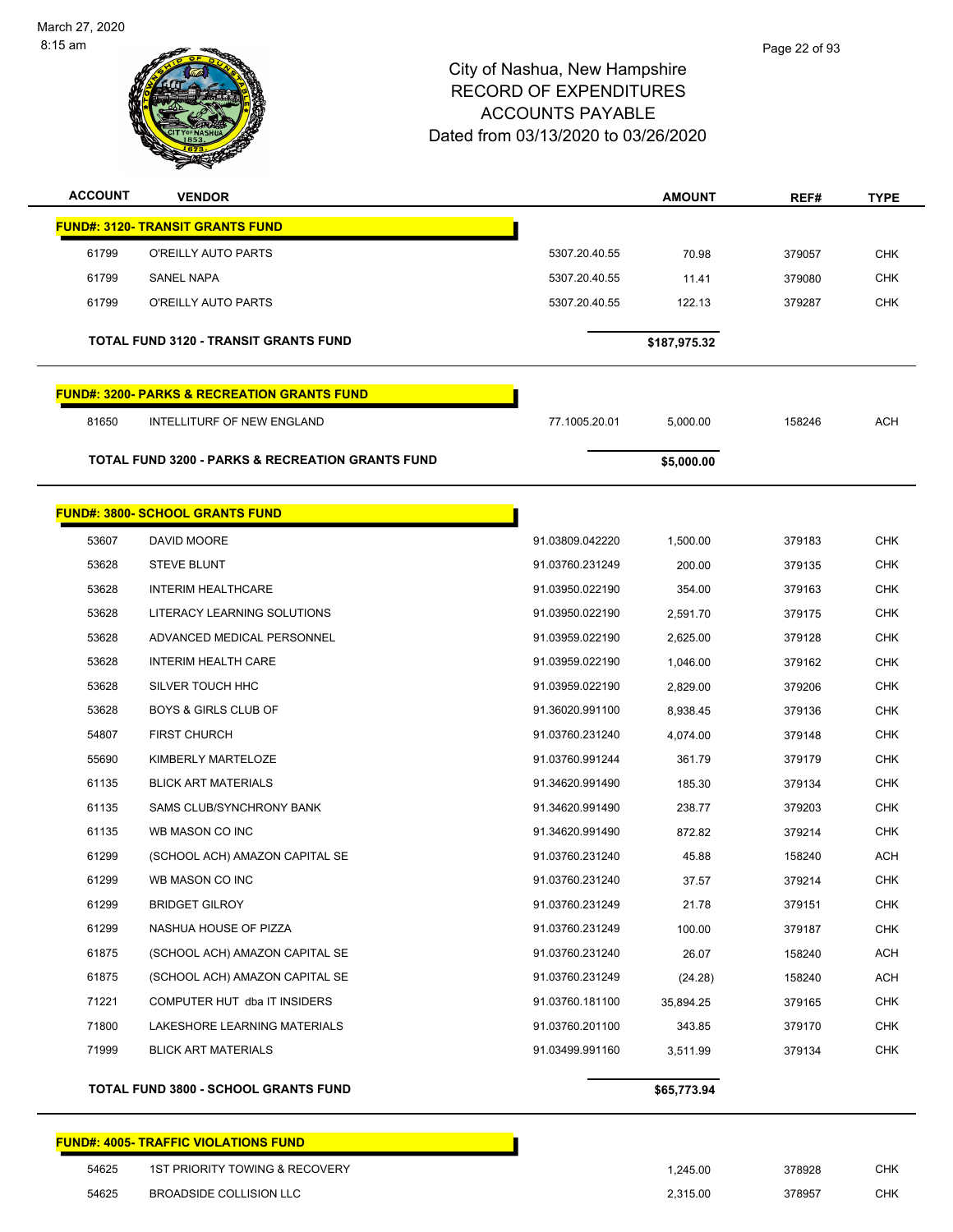

| <b>ACCOUNT</b> | <b>VENDOR</b>                                         | <b>AMOUNT</b>      | REF#             | <b>TYPE</b>              |
|----------------|-------------------------------------------------------|--------------------|------------------|--------------------------|
|                | <b>FUND#: 4005- TRAFFIC VIOLATIONS FUND</b>           |                    |                  |                          |
| 54625          | <b>D &amp; R TOWING INC</b>                           | 1,530.00           | 378977           | <b>CHK</b>               |
| 55100          | <b>SPRINT</b>                                         | 595.72             | 378916           | <b>CHK</b>               |
|                | <b>TOTAL FUND 4005 - TRAFFIC VIOLATIONS FUND</b>      | \$5,685.72         |                  |                          |
|                |                                                       |                    |                  |                          |
|                | <b>FUND#: 4020- POLICE DRUG ENFORCEMENT FUND</b>      |                    |                  |                          |
| 71000          | RAY ALLEN MANUFACTURING LLC                           | 134.99             | 158232           | <b>ACH</b>               |
|                | <b>TOTAL FUND 4020 - POLICE DRUG ENFORCEMENT FUND</b> | \$134.99           |                  |                          |
|                | <b>FUND#: 4025- DOJ DRUG FORFEITURE FUND</b>          |                    |                  |                          |
| 54899          | LITCHFIELD VANTAGE LLC                                | 1,791.67           | 379039           | <b>CHK</b>               |
| 61799          | <b>GRAPPONE AUTOMOTIVE GROUP</b>                      | 1,953.00           | 379005           | <b>CHK</b>               |
|                |                                                       |                    |                  |                          |
|                | TOTAL FUND 4025 - DOJ DRUG FORFEITURE FUND            | \$3,744.67         |                  |                          |
|                | <b>FUND#: 4053- FIRE REGIONAL HAZMAT FUND</b>         |                    |                  |                          |
| 71000          | FIRE TECH & SAFETY OF NEW ENGL                        | 149.85             | 158206           | <b>ACH</b>               |
| 71000          | MCKESSON MEDICAL-SURGICAL                             | 340.85             | 158223           | <b>ACH</b>               |
| 71000          | VERIZON WIRELESS-842015493                            | 80.02              | 378925           | <b>CHK</b>               |
| 71000          | BOUND TREE MEDICAL, LLC                               | 984.77             | 378955           | <b>CHK</b>               |
| 71000          | INDUSTRIAL PROTECTION SERVICES                        | 1,690.00           | 379026           | <b>CHK</b>               |
|                | TOTAL FUND 4053 - FIRE REGIONAL HAZMAT FUND           | \$3,245.49         |                  |                          |
|                |                                                       |                    |                  |                          |
|                | <b>FUND#: 4085- RIVERFRONT PROMENADE TIF FUND</b>     |                    |                  |                          |
| 54280<br>54280 | ACCURATE TREE SERVICE LLC<br>THE DOTY GROUP INC       | 18,359.50          | 158193           | <b>ACH</b><br><b>CHK</b> |
| 61299          | GATE CITY FENCE CO INC                                | 1,520.00<br>420.00 | 378984<br>378999 | <b>CHK</b>               |
|                |                                                       |                    |                  |                          |
|                | TOTAL FUND 4085 - RIVERFRONT PROMENADE TIF FUND       | \$20,299.50        |                  |                          |
|                | <b>FUND#: 4090- LIB-LOST/DAMAGED BOOK FINES</b>       |                    |                  |                          |
| 55699          | UNIQUE MANAGEMENT SERVICES INC                        | 214.80             | 379103           | <b>CHK</b>               |
| 61814          | MIDWEST TAPE LLC                                      | 188.98             | 158226           | ACH                      |
| 71000          | TUCKER LIBRARY INTERIORS LLC                          | 4,341.80           | 379100           | <b>CHK</b>               |
|                |                                                       |                    |                  |                          |
|                | TOTAL FUND 4090 - LIB-LOST/DAMAGED BOOK FINES         | \$4,745.58         |                  |                          |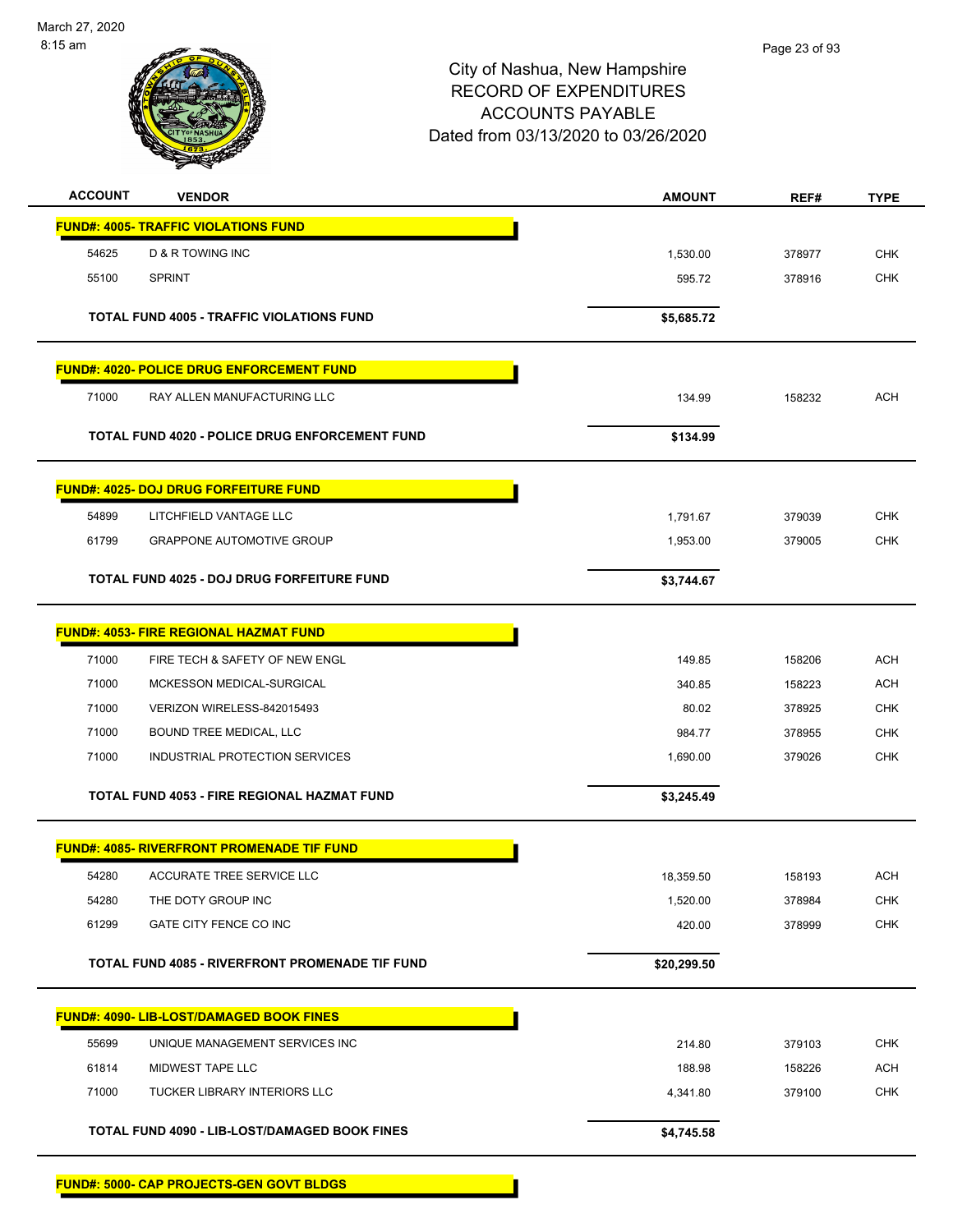| <b>ACCOUNT</b><br><b>VENDOR</b>                                         |                                | <b>AMOUNT</b>         | REF#             | <b>TYPE</b>              |
|-------------------------------------------------------------------------|--------------------------------|-----------------------|------------------|--------------------------|
| <b>FUND#: 5000- CAP PROJECTS-GEN GOVT BLDGS</b>                         |                                |                       |                  |                          |
| 81200<br><b>DLKING &amp; ASSOCIATES INC</b>                             | 2215.29.20.30                  | 102,058.00            | 158200           | <b>ACH</b>               |
| <b>TOTAL FUND 5000 - CAP PROJECTS-GEN GOVT BLDGS</b>                    |                                | \$102,058.00          |                  |                          |
|                                                                         |                                |                       |                  |                          |
| <b>FUND#: 5040- CAPITAL PROJECTS-FIRE</b>                               |                                |                       |                  |                          |
| 81200<br>BONNETTE PAGE & STONE CORP                                     | 2102.52.17.30                  | 7,089.00              | 378953           | <b>CHK</b>               |
| <b>TOTAL FUND 5040 - CAPITAL PROJECTS-FIRE</b>                          |                                | \$7,089.00            |                  |                          |
| <b>FUND#: 5050- CAP PROJECTS-COMMUNICATIONS</b>                         |                                |                       |                  |                          |
| 81300<br>AMERIGAS                                                       | 2008.57.15.01                  | 1,511.77              | 378886           | <b>CHK</b>               |
| <b>TOTAL FUND 5050 - CAP PROJECTS-COMMUNICATIONS</b>                    |                                | \$1,511.77            |                  |                          |
|                                                                         |                                |                       |                  |                          |
| FUND#: 5060- CAPITAL PROJECTS-COMM HEALTH                               |                                |                       |                  |                          |
| 81200<br><b>MARTINI NORTHERN LLC</b><br>81200<br><b>DENNIS MIRES PA</b> | 1004.71.19.30<br>1004.71.19.30 | 5,666.00<br>57,350.00 | 158221<br>378980 | <b>ACH</b><br><b>CHK</b> |
|                                                                         |                                |                       |                  |                          |
| TOTAL FUND 5060 - CAPITAL PROJECTS-COMM HEALTH                          |                                | \$63,016.00           |                  |                          |
| <b>FUND#: 5090- CAPITAL PROJECTS-HYDROELECTRIC</b>                      |                                |                       |                  |                          |
| 81200<br>NORMANDEAU ASSOCIATES INC                                      | 2201.70.20.30                  | 3,118.50              | 158228           | <b>ACH</b>               |
| TOTAL FUND 5090 - CAPITAL PROJECTS-HYDROELECTRIC                        |                                | \$3,118.50            |                  |                          |
| <b>FUND#: 5100- CAP PROJECTS-ECONOMIC DEV</b>                           |                                |                       |                  |                          |
| 53142<br>FULL CIRCLE CONSULTING LLC                                     | 2021.83.18.02                  | 4,000.00              | 158255           | <b>ACH</b>               |
| TOTAL FUND 5100 - CAP PROJECTS-ECONOMIC DEV                             |                                | \$4,000.00            |                  |                          |
| <b>FUND#: 5200- CAPITAL PROJECTS-PUBLIC WORKS</b>                       |                                |                       |                  |                          |
| 81704<br>HAYNER / SWANSON INC                                           | 2055.60.19.30                  | 54,109.37             | 379013           | <b>CHK</b>               |
| 81704<br>STANTEC CONSULTING SERVICES                                    | 2055.60.19.30                  | 5,541.13              | 379089           | <b>CHK</b>               |
| TOTAL FUND 5200 - CAPITAL PROJECTS-PUBLIC WORKS                         |                                | \$59,650.50           |                  |                          |
| <b>FUND#: 5700- CAP PROJECTS-BROAD ST PARKWAY</b>                       |                                |                       |                  |                          |
| 81700<br>HAYNER / SWANSON INC                                           | 1061.60.05.65                  | 17,697.11             | 379013           | <b>CHK</b>               |
| 81700<br><b>EVERSOURCE</b>                                              | 1061.60.11.10                  | 1,319.17              | 378894           | <b>CHK</b>               |
|                                                                         |                                |                       |                  |                          |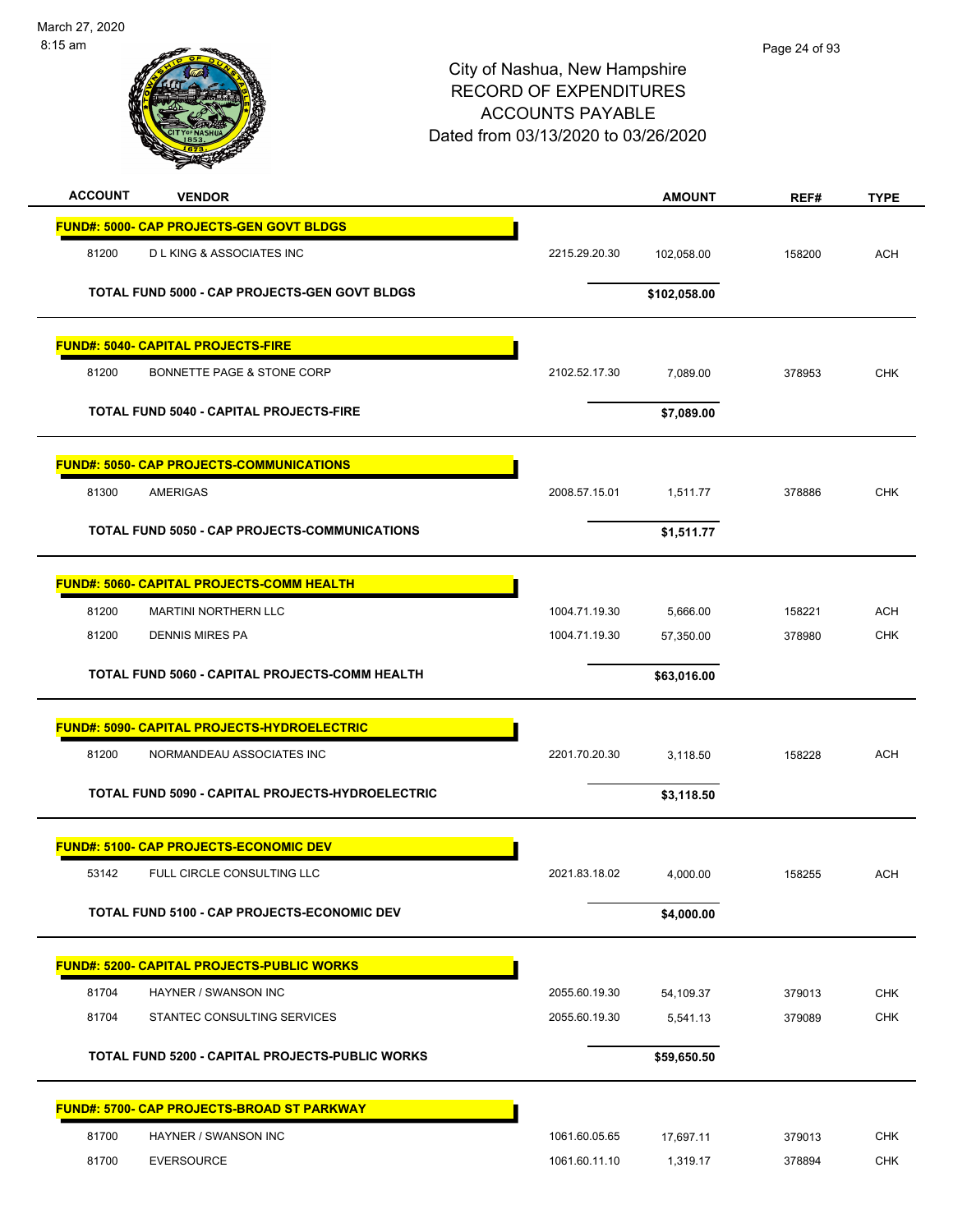| <b>ACCOUNT</b> | <b>VENDOR</b>                                   | <b>AMOUNT</b> | REF#   | <b>TYPE</b> |
|----------------|-------------------------------------------------|---------------|--------|-------------|
|                | TOTAL FUND 5700 - CAP PROJECTS-BROAD ST PARKWAY | \$19,016.28   |        |             |
|                | <b>FUND#: 6000- SOLID WASTE FUND</b>            |               |        |             |
| 53107          | CHEMSERVE ENVIRONMENTAL ANALYS                  | 267.50        | 378968 | <b>CHK</b>  |
| 53999          | USDA APHIS WILDLIFE SERVICES                    | 6,156.65      | 158251 | <b>ACH</b>  |
| 54100          | <b>EVERSOURCE</b>                               | 353.17        | 379330 | <b>CHK</b>  |
| 54114          | <b>AMERIGAS</b>                                 | 1,556.90      | 378885 | <b>CHK</b>  |
| 54280          | AMAZON CAPITAL SERV (CITY ACH)                  | 2,420.98      | 158194 | <b>ACH</b>  |
| 54280          | <b>ISCO INDUSTRIES</b>                          | 3,174.58      | 379028 | <b>CHK</b>  |
| 54280          | SULLIVAN ENVIRONMENTAL INC                      | 434.99        | 379094 | <b>CHK</b>  |
| 54280          | WILDCO-PES                                      | 408.55        | 379110 | CHK         |
| 54487          | <b>QED ENVIRONMETNAL SYSTEMS INC</b>            | 1,200.85      | 379070 | <b>CHK</b>  |
| 54487          | <b>QED ENVIRONMETNAL SYSTEMS INC</b>            | 1,038.82      | 379071 | <b>CHK</b>  |
| 54487          | SANEL NAPA                                      | 104.61        | 379083 | <b>CHK</b>  |
| 54492          | <b>SPRINT</b>                                   | 936.00        | 378916 | <b>CHK</b>  |
| 54600          | THE HOPE GROUP                                  | 519.10        | 158211 | <b>ACH</b>  |
| 54600          | MCDEVITT TRUCKS INC                             | 1,122.57      | 158222 | <b>ACH</b>  |
| 54600          | MCNEILUS TRUCK & MANUFACTURING                  | 1,533.12      | 158224 | <b>ACH</b>  |
| 54600          | <b>MILTON CAT</b>                               | 14,475.99     | 378907 | <b>CHK</b>  |
| 54600          | <b>MILTON CAT</b>                               | 212.74        | 378908 | <b>CHK</b>  |
| 54600          | CARPARTS DISTRIBUTION CENTER,                   | 224.96        | 378964 | <b>CHK</b>  |
| 54600          | <b>FASTENAL CO</b>                              | 82.31         | 378990 | <b>CHK</b>  |
| 54600          | <b>JORDAN EQUIPMENT CO</b>                      | 504.14        | 379034 | <b>CHK</b>  |
| 54600          | PM SERVICES OF NH                               | 3,209.50      | 379064 | <b>CHK</b>  |
| 54625          | DJ KINNEY TRUCKING                              | 445.00        | 378981 | <b>CHK</b>  |
| 54828          | US BANK EQUIPMENT FINANCE                       | 97.26         | 378924 | <b>CHK</b>  |
| 55109          | CONSOLIDATED COMMUNICATIONS                     | 37.43         | 378890 | <b>CHK</b>  |
| 55421          | TREASURER STATE OF NH                           | 50.00         | 378922 | <b>CHK</b>  |
| 55699          | <b>INTERSTATE REFRIGERANT</b>                   | 738.00        | 158214 | <b>ACH</b>  |
| 55699          | CALLOGIX INC                                    | 48.00         | 378961 | <b>CHK</b>  |
| 55699          | CASELLA RECYCLING LLC                           | 20,895.95     | 378965 | <b>CHK</b>  |
| 61100          | WB MASON CO INC                                 | 22.40         | 379107 | <b>CHK</b>  |
| 61107          | UNIFIRST CORPORATION                            | 316.59        | 379102 | <b>CHK</b>  |
| 61110          | ALECS SHOE STORE INC                            | 219.80        | 378933 | <b>CHK</b>  |
| 61192          | MAGID GLOVE & SAFETY MFG CO.                    | 2,504.88      | 158219 | ACH         |
| 61192          | <b>IMPACT FIRE SERVICES LLC</b>                 | 2,156.98      | 379024 | <b>CHK</b>  |
| 61307          | SHATTUCK MALONE OIL CO                          | 1,167.03      | 378914 | <b>CHK</b>  |
| 61310          | ALTERNATIVE VEHICLE SERVICE GR                  | 12,261.01     | 158195 | ACH         |
| 61428          | <b>BELLETETES INC</b>                           | 3.86          | 378947 | <b>CHK</b>  |
| 61428          | WB MASON CO INC                                 | 566.85        | 379107 | <b>CHK</b>  |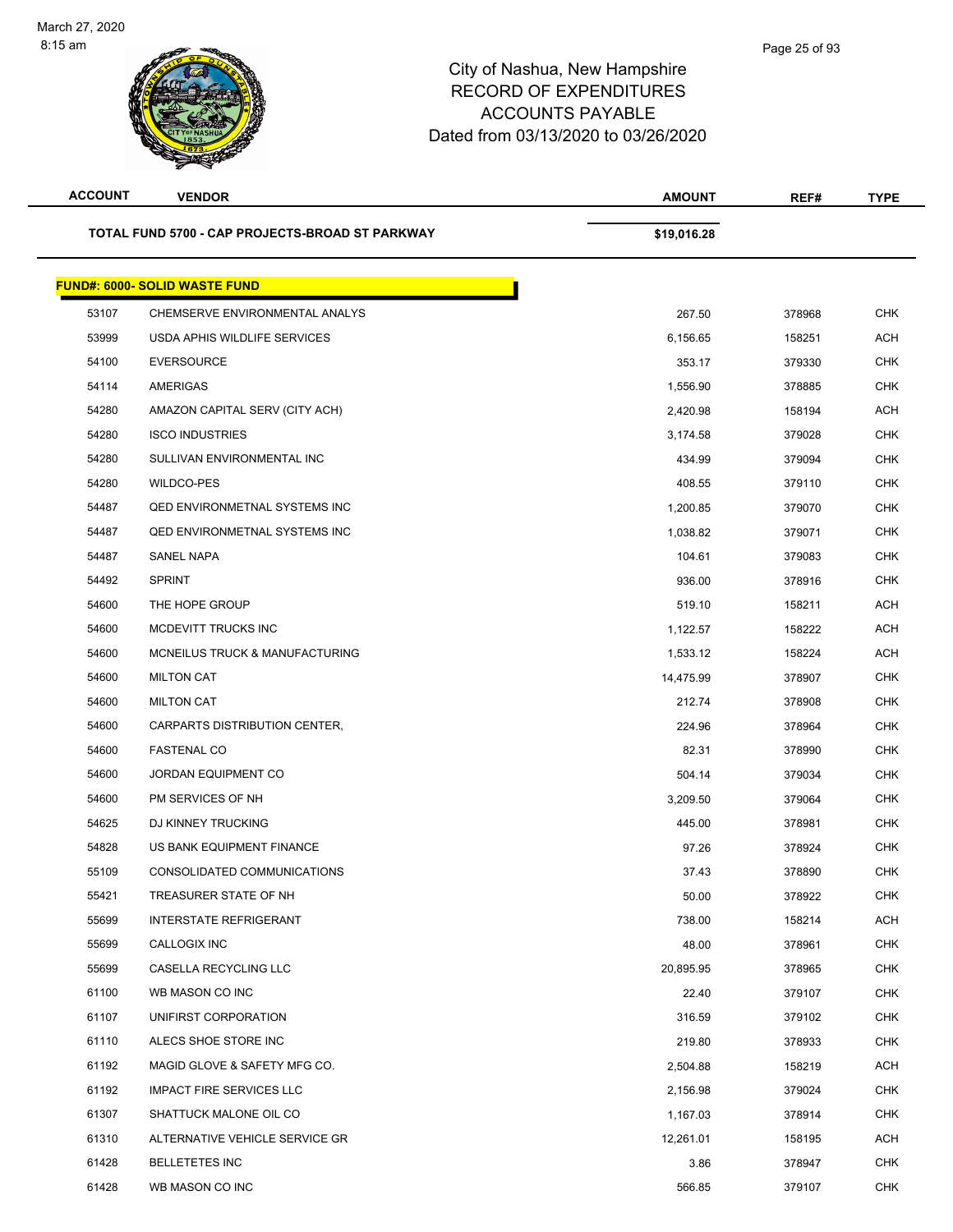

| <b>ACCOUNT</b> | <b>VENDOR</b>                        |               | <b>AMOUNT</b> | REF#   | <b>TYPE</b> |
|----------------|--------------------------------------|---------------|---------------|--------|-------------|
|                | <b>FUND#: 6000- SOLID WASTE FUND</b> |               |               |        |             |
| 61560          | HOME DEPOT CREDIT SERVICE 3065       |               | 88.48         | 379018 | <b>CHK</b>  |
| 61705          | PETE'S TIRE BARNS INC                |               | 760.00        | 379288 | <b>CHK</b>  |
| 71630          | WASTEQUIP MANUFACTURING LLC          |               | 34,698.23     | 379106 | <b>CHK</b>  |
| 81300          | SANBORN HEAD & ASSOC INC             | 2401.68.19.30 | 1,162.54      | 379078 | <b>CHK</b>  |
| 81300          | SANBORN HEAD & ASSOC INC             | 2401.68.20.30 | 6,162.16      | 379078 | <b>CHK</b>  |
|                | TOTAL FUND 6000 - SOLID WASTE FUND   |               | \$124,340.48  |        |             |
|                | <b>FUND#: 6200- WASTEWATER FUND</b>  |               |               |        |             |
| 21775          | DALTON & FINEGOLD                    |               | 73.14         | 379217 | <b>CHK</b>  |
| 21775          | ETCHSTONE PROPERTIES INC             |               | 95.82         | 379218 | <b>CHK</b>  |
| 53107          | EASTERN ANALYTICAL INC               |               | 32.50         | 378987 | <b>CHK</b>  |
| 53107          | FLOW ASSESSMENT SERVICES LLC         |               | 4,675.00      | 378992 | <b>CHK</b>  |
| 53467          | <b>MAILINGS UNLIMITED</b>            |               | 530.52        | 158220 | <b>ACH</b>  |
| 54100          | <b>EVERSOURCE</b>                    |               | 1,268.42      | 378894 | <b>CHK</b>  |
| 54100          | EVERSOUCE-POWER SUPPLY               |               | 55,400.71     | 379329 | <b>CHK</b>  |
| 54100          | <b>EVERSOURCE</b>                    |               | 2,503.95      | 379330 | <b>CHK</b>  |
| 54114          | LIBERTY UTILITIES - NH               |               | 3,742.07      | 379333 | <b>CHK</b>  |
| 54114          | <b>LIBERTY UTILITIES - NH</b>        |               | 439.38        | 379334 | <b>CHK</b>  |
| 54114          | LIBERTY UTILITIES - NH               |               | 4,025.61      | 379335 | <b>CHK</b>  |
| 54114          | LIBERTY UTILITIES - NH               |               | 626.54        | 379336 | <b>CHK</b>  |
| 54114          | LIBERTY UTILITIES - NH               |               | 421.33        | 379337 | <b>CHK</b>  |
| 54114          | LIBERTY UTILITIES - NH               |               | 125.06        | 379338 | <b>CHK</b>  |
| 54114          | <b>LIBERTY UTILITIES - NH</b>        |               | 119.21        | 379339 | <b>CHK</b>  |
| 54141          | PENNICHUCK WATER WORKS INC           |               | 373.19        | 378913 | CHK         |
| 54221          | RESOURCE MANAGEMENT INC              |               | 36,513.09     | 379072 | <b>CHK</b>  |
| 54300          | BROX INDUSTRIES INC                  |               | 375.97        | 158197 | ACH         |
| 54300          | HUDSON QUARRY CORP                   |               | 377.42        | 379021 | <b>CHK</b>  |
| 54300          | PATRICIA L NEWMAN                    |               | 1,057.00      | 379054 | <b>CHK</b>  |
| 54487          | M & M ELECTRICAL SUPPLY CO INC       |               | 108.87        | 158218 | ACH         |
| 54487          | XYLEM WATER SOLUTIONS USA INC        |               | 5,322.20      | 158238 | ACH         |
| 54487          | <b>MOTION INDUSTRIES INC</b>         |               | 1,374.47      | 158258 | ACH         |
| 54487          | ATLANTIC FLUID TECHNOLOGY INC        |               | 8,972.11      | 378939 | <b>CHK</b>  |
| 54487          | <b>BELLETETES INC</b>                |               | 30.67         | 378947 | <b>CHK</b>  |
| 54487          | F W WEBB COMPANY                     |               | 2,327.02      | 378989 | CHK         |
| 54487          | <b>FASTENAL CO</b>                   |               | 147.03        | 378990 | <b>CHK</b>  |
| 54487          | <b>GRAINGER</b>                      |               | 1,227.25      | 379003 | CHK         |
| 54487          | <b>GRANITE CITY ELECTRIC SUPPLY</b>  |               | 2,275.00      | 379004 | <b>CHK</b>  |
| 54487          | <b>HAJOCA CORPORATION</b>            |               | 25.25         | 379007 | <b>CHK</b>  |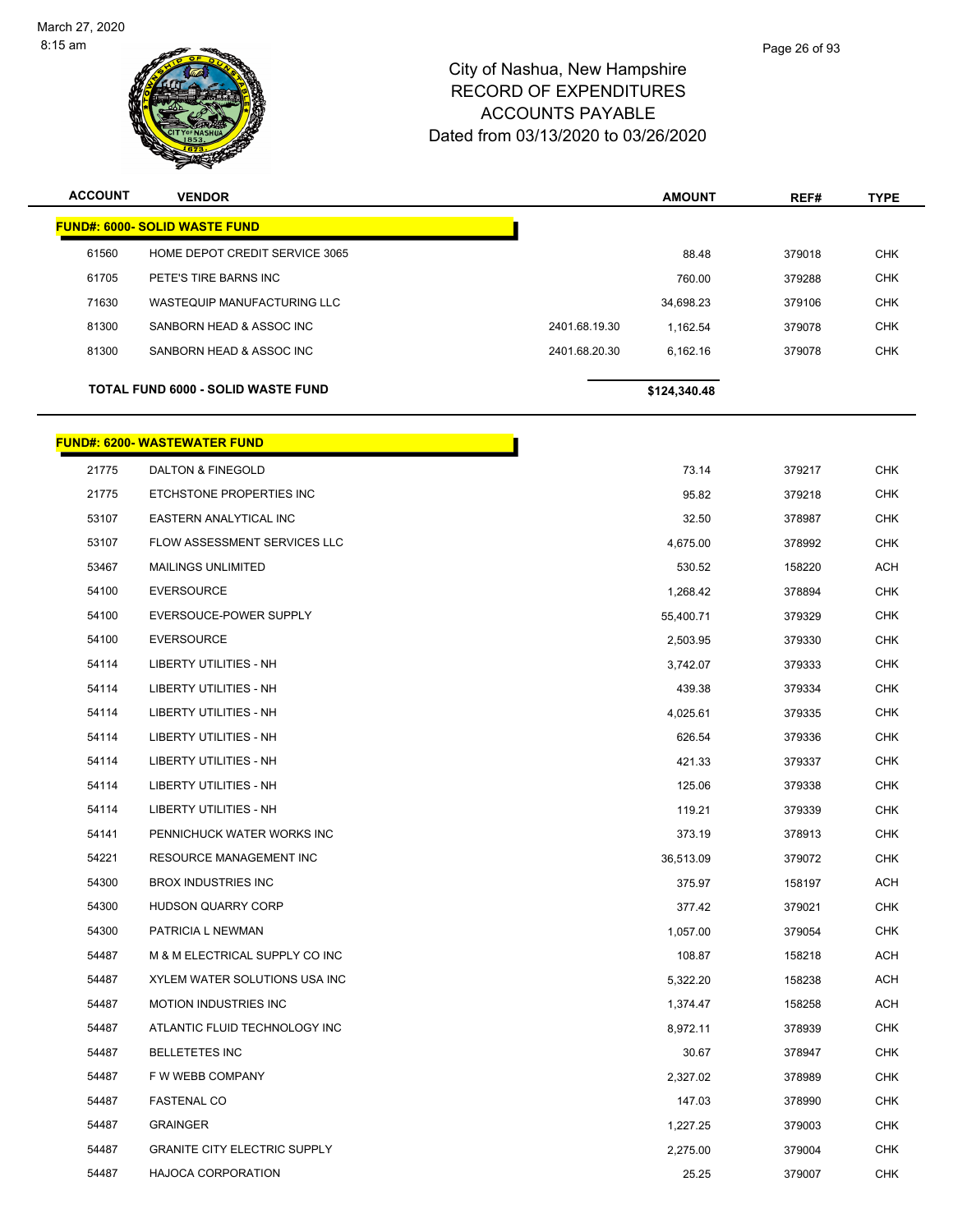

| <b>ACCOUNT</b> | <b>VENDOR</b>                       | <b>AMOUNT</b> | REF#   | <b>TYPE</b> |
|----------------|-------------------------------------|---------------|--------|-------------|
|                | <b>FUND#: 6200- WASTEWATER FUND</b> |               |        |             |
| 54487          | <b>HAJOCA CORPORATION</b>           | 591.47        | 379009 | <b>CHK</b>  |
| 54487          | KOMLINE-SANDERSON                   | 2,533.10      | 379035 | <b>CHK</b>  |
| 54487          | <b>SANEL NAPA</b>                   | 1,237.72      | 379079 | <b>CHK</b>  |
| 54487          | SEEPEX INC                          | 4,304.11      | 379085 | <b>CHK</b>  |
| 54487          | <b>FLOWROX INC</b>                  | 3,093.52      | 379278 | <b>CHK</b>  |
| 54492          | <b>SPRINT</b>                       | 432.00        | 378916 | <b>CHK</b>  |
| 54600          | <b>FACTORY MOTOR PARTS</b>          | 69.80         | 158205 | <b>ACH</b>  |
| 54600          | <b>BEST FORD</b>                    | 35.66         | 378950 | <b>CHK</b>  |
| 54600          | CARPARTS DISTRIBUTION CENTER,       | 132.21        | 378964 | <b>CHK</b>  |
| 54600          | DONOVAN EQUIPMENT CO INC            | 414.69        | 378983 | <b>CHK</b>  |
| 54600          | <b>FREIGHTLINER OF NH INC</b>       | 152.20        | 378994 | CHK         |
| 54600          | CARPARTS DISTRIBUTION CENTER.       | 106.25        | 379263 | <b>CHK</b>  |
| 54600          | PETE'S TIRE BARNS INC               | 2,618.48      | 379288 | <b>CHK</b>  |
| 54828          | US BANK EQUIPMENT FINANCE           | 44.90         | 378924 | <b>CHK</b>  |
| 55109          | CONSOLIDATED COMMUNICATIONS         | 37.43         | 379271 | <b>CHK</b>  |
| 55118          | AT & T MOBILITY                     | 142.49        | 378888 | <b>CHK</b>  |
| 55118          | <b>SPRINT</b>                       | 188.39        | 378916 | <b>CHK</b>  |
| 55400          | <b>NHWPCA</b>                       | 135.00        | 378911 | <b>CHK</b>  |
| 55421          | TREASURER STATE OF NH               | 50.00         | 378920 | <b>CHK</b>  |
| 55607          | UNITED PARCEL SERVICE               | 12.04         | 378923 | <b>CHK</b>  |
| 55618          | <b>CITIZENS BANK</b>                | 1,632.21      | 158199 | <b>ACH</b>  |
| 55699          | CONSOLIDATED COMMUNICATIONS         | 383.90        | 378891 | <b>CHK</b>  |
| 55699          | <b>CRYSTAL ROCK</b>                 | 165.80        | 378892 | <b>CHK</b>  |
| 55699          | CALLOGIX INC                        | 160.00        | 378961 | <b>CHK</b>  |
| 55699          | POWER UP GENERATOR SERVICE CO       | 2,290.00      | 379067 | <b>CHK</b>  |
| 55699          | PROGRESSIVE ALARM SERVICES INC      | 540.00        | 379068 | <b>CHK</b>  |
| 55699          | <b>EVERSOURCE</b>                   | 497.00        | 379272 | <b>CHK</b>  |
| 55699          | PROGRESSIVE ALARM SERVICES INC      | 680.00        | 379289 | CHK         |
| 61100          | WB MASON CO INC                     | 30.32         | 379107 | <b>CHK</b>  |
| 61107          | UNIFIRST CORPORATION                | 1,310.56      | 379102 | <b>CHK</b>  |
| 61149          | <b>HACH COMPANY</b>                 | 334.48        | 379006 | CHK         |
| 61156          | <b>BORDEN &amp; REMINGTON CORP</b>  | 7,257.24      | 158196 | <b>ACH</b>  |
| 61299          | MCKESSON MEDICAL-SURGICAL           | 98.09         | 158223 | <b>ACH</b>  |
| 61299          | ARCSOURCE INC                       | 204.26        | 378937 | <b>CHK</b>  |
| 61299          | <b>BELLETETES INC</b>               | 64.90         | 378947 | <b>CHK</b>  |
| 61299          | BRENNTAG LUBRICANTS NORTHEAST       | 237.18        | 378956 | <b>CHK</b>  |
| 61299          | <b>FASTENAL CO</b>                  | 229.79        | 378990 | <b>CHK</b>  |
| 61299          | <b>GRAINGER</b>                     | 978.32        | 379003 | <b>CHK</b>  |
| 61299          | <b>INSTRUMART</b>                   | 527.20        | 379027 | <b>CHK</b>  |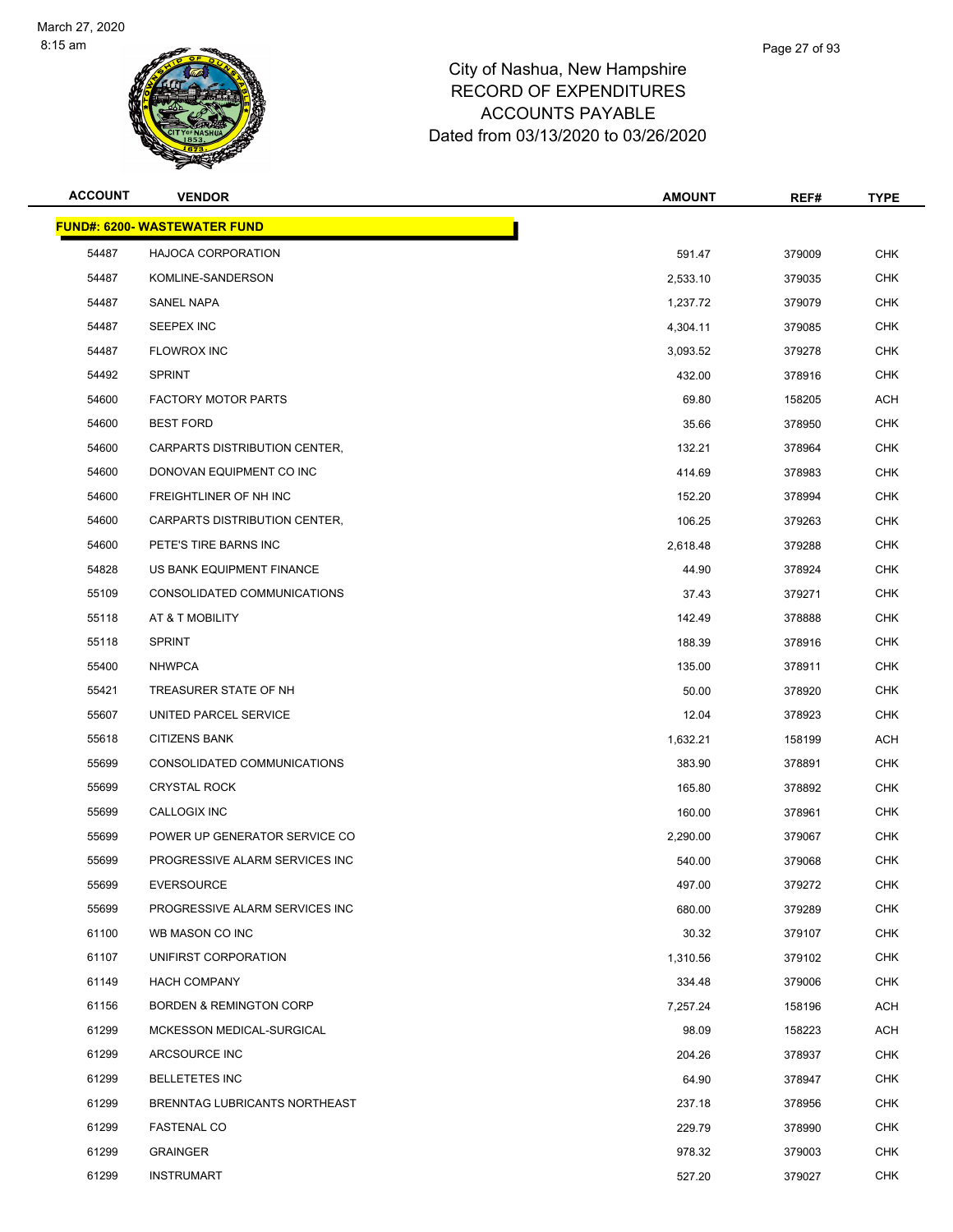

| <b>ACCOUNT</b> | <b>VENDOR</b>                                     |               | <b>AMOUNT</b>  | REF#   | <b>TYPE</b> |
|----------------|---------------------------------------------------|---------------|----------------|--------|-------------|
|                | <b>FUND#: 6200- WASTEWATER FUND</b>               |               |                |        |             |
| 61299          | NASHUA FARMERS EXCHANGE INC                       |               | 333.90         | 379047 | <b>CHK</b>  |
| 61299          | SULLIVAN ASSOCIATES                               |               | 317.85         | 379093 | <b>CHK</b>  |
| 61310          | ALTERNATIVE VEHICLE SERVICE GR                    |               | 613.52         | 158195 | <b>ACH</b>  |
| 61428          | <b>IMPERIAL DADE</b>                              |               | 60.44          | 379025 | <b>CHK</b>  |
| 71000          | DIVERSIFIED PUMP & COMPRESSOR                     |               | 15,903.19      | 158202 | <b>ACH</b>  |
| 71000          | F W WEBB COMPANY                                  |               | 4,780.63       | 378989 | <b>CHK</b>  |
| 71000          | <b>GRAINGER</b>                                   |               | 1,821.96       | 379003 | <b>CHK</b>  |
| 71025          | <b>FASTENAL CO</b>                                |               | 679.55         | 378990 | <b>CHK</b>  |
| 71025          | <b>GRAINGER</b>                                   |               | 481.39         | 379003 | <b>CHK</b>  |
| 81200          | <b>WRIGHT-PIERCE</b>                              | 2047.69.19.30 | 4,670.36       | 158237 | <b>ACH</b>  |
| 81300          | METHUEN CONSTRUCTION CO INC                       | 2044.69.18.30 | 92,167.26      | 158225 | <b>ACH</b>  |
| 81300          | <b>WALDRON ENGINEERING &amp;</b>                  | 2044.69.18.30 | 5,314.62       | 158236 | <b>ACH</b>  |
| 81300          | <b>JB SAFETY INTERNATIONAL INC</b>                | 2500.69.20.30 | 12,140.00      | 379032 | <b>CHK</b>  |
| 81300          | METHUEN CONSTRUCTION CO INC                       | 2501.69.20.30 | 74,664.88      | 158225 | <b>ACH</b>  |
| 81700          | <b>HAZEN &amp; SAWYER PC</b>                      | 1040.69.15.30 | 10,457.63      | 379014 | <b>CHK</b>  |
| 81700          | DEFELICE CORPORATION                              | 1052.69.17.30 | 29,521.67      | 158248 | <b>ACH</b>  |
| 81700          | <b>KENYON PIPELINE INSPECTION LLC</b>             | 1052.69.19.30 | 217,394.20     | 158216 | <b>ACH</b>  |
| 81700          | HAYNER / SWANSON INC                              | 1052.69.19.30 | 11,875.00      | 379013 | <b>CHK</b>  |
| 81700          | <b>WRIGHT-PIERCE</b>                              | 1054.69.19.30 | 10,911.65      | 158237 | <b>ACH</b>  |
| 81700          | <b>WRIGHT-PIERCE</b>                              | 2035.69.16.30 | 19,815.16      | 158237 | <b>ACH</b>  |
| 81700          | <b>HAZEN &amp; SAWYER PC</b>                      | 2038.69.19.30 | 188,514.02     | 379014 | <b>CHK</b>  |
| 81700          | T BUCK CONSTRUCTION INC                           | 2040.69.17.30 | 24,895.27      | 158233 | <b>ACH</b>  |
| 81700          | WOODARD & CURRAN INC                              | 2040.69.17.30 | 13,223.65      | 379112 | <b>CHK</b>  |
| 81700          | METHUEN CONSTRUCTION CO INC                       | 2041.69.17.30 | 173,552.52     | 158225 | <b>ACH</b>  |
| 81700          | <b>WRIGHT-PIERCE</b>                              | 2041.69.17.30 | 33,398.66      | 158237 | <b>ACH</b>  |
|                | TOTAL FUND 6200 - WASTEWATER FUND                 |               | \$1,116,047.49 |        |             |
|                | <u>FUND#: 6201- WERF-WASTEWATER EQUIP RESERVE</u> |               |                |        |             |
| 81300          | T BUCK CONSTRUCTION INC                           | 2040.69.17.31 | 64,983.17      | 158233 | <b>ACH</b>  |
| 81300          | METHUEN CONSTRUCTION CO INC                       | 2041.69.17.31 | 10,000.00      | 158225 | <b>ACH</b>  |
| 81300          | WESTON & SAMPSON CMR INC                          | 2045.69.18.30 | 709.44         | 379108 | <b>CHK</b>  |
|                | TOTAL FUND 6201 - WERF-WASTEWATER EQUIP RESERVE   |               | \$75,692.61    |        |             |
|                | <u> FUND#: 6500- PROPERTY &amp; CASUALTY FUND</u> |               |                |        |             |
| 54267          | TREASURER STATE OF NH                             |               | 100.00         | 378919 | <b>CHK</b>  |
| 59207          | <b>STEPHEN FLYNN</b>                              |               | 150,000.00     | 378852 | <b>CHK</b>  |
| 59207          | <b>BRIAN TREFRY</b>                               |               | 379.00         | 379241 | <b>CHK</b>  |
| 59207          | CONCORD ORTHOPEDICS PA                            |               | 181.00         | 379242 | CHK         |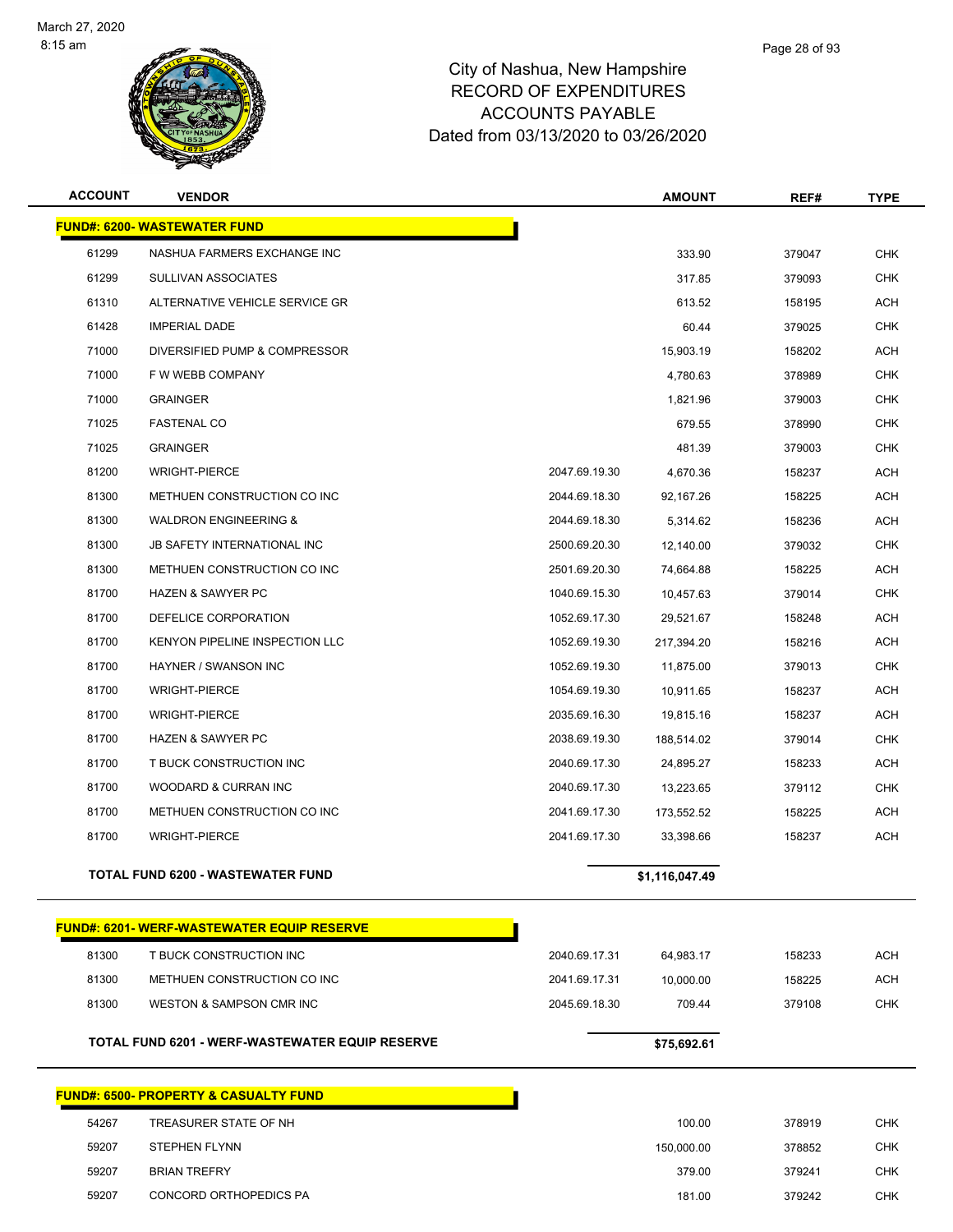

| <b>ACCOUNT</b> | <b>VENDOR</b>                                    | <b>AMOUNT</b> | REF#   | <b>TYPE</b> |
|----------------|--------------------------------------------------|---------------|--------|-------------|
|                | <b>FUND#: 6500- PROPERTY &amp; CASUALTY FUND</b> |               |        |             |
| 59207          | <b>CPTE NASHUA</b>                               | 790.00        | 379243 | <b>CHK</b>  |
| 59207          | DARTMOUTH HITCHCOCK CLINIC                       | 224.00        | 379244 | <b>CHK</b>  |
| 59207          | ELLIOT HOSPITAL                                  | 984.00        | 379245 | <b>CHK</b>  |
| 59207          | ELLIOT PHYSICIANS NETWORK INC                    | 217.00        | 379246 | CHK         |
| 59207          | <b>FOUNDATION MEDICAL PARTNERS</b>               | 76.00         | 379247 | <b>CHK</b>  |
| 59207          | FOUR SEASONS ORTHOPEDIC CENTER                   | 2,236.50      | 379248 | CHK         |
| 59207          | <b>GRANITE STATE PHYSICAL THERAPY</b>            | 288.00        | 379250 | <b>CHK</b>  |
| 59207          | <b>HEALTHLIFE PHARMACY SERVICES</b>              | 358.59        | 379251 | <b>CHK</b>  |
| 59207          | MONADNOCK COMMUNITY HOSPITAL                     | 205.00        | 379253 | CHK         |
| 59207          | NASHUA RADIOLOGY PA                              | 74.00         | 379255 | <b>CHK</b>  |
| 59207          | ORTHOPEDIC PHYSICAL THERAPY                      | 540.00        | 379256 | CHK         |
| 59207          | PRO SPORTS ORTHOPEDICS INC                       | 375.00        | 379257 | <b>CHK</b>  |
| 59207          | SO NH REGIONAL MEDICAL CENTER                    | 2,069.04      | 379258 | <b>CHK</b>  |
| 59207          | ST JOSEPH HOSPITAL                               | 3,246.00      | 379259 | <b>CHK</b>  |
| 59207          | STONERIVER PHARMACY SOLUTIONS                    | 99.02         | 379260 | <b>CHK</b>  |
| 59207          | UNITED PHYSICAL THERAPY                          | 270.00        | 379261 | <b>CHK</b>  |
| 59207          | UNITY SURVEILLANCE &                             | 2,450.00      | 379262 | <b>CHK</b>  |
| 59207          | ELLIOT PHYSICIANS NETWORK INC                    | 147.00        | 379300 | <b>CHK</b>  |
| 59207          | FOUNDATION MEDICAL PARTNERS                      | 1,378.00      | 379301 | CHK         |
| 59207          | FOUR SEASONS ORTHOPEDIC CENTER                   | 730.50        | 379302 | <b>CHK</b>  |
| 59207          | <b>HEALTHLIFE PHARMACY SERVICES</b>              | 122.08        | 379303 | <b>CHK</b>  |
| 59207          | INJURED WORKERS PHARMACY LLC                     | 179.71        | 379305 | <b>CHK</b>  |
| 59207          | LEWIS PHYSICAL MEDICINE ASSOC                    | 190.00        | 379306 | <b>CHK</b>  |
| 59207          | ORTHOPEDIC PHYSICAL THERAPY                      | 560.00        | 379309 | CHK         |
| 59207          | SHARE HEALTH DATA                                | 30.92         | 379310 | <b>CHK</b>  |
| 59207          | SO NH REGIONAL MEDICAL CENTER                    | 2.040.97      | 379311 | <b>CHK</b>  |
| 59207          | ST JOSEPH HOSPITAL                               | 8,454.40      | 379312 | CHK         |
| 59207          | SURGI-CARE INC                                   | 140.00        | 379313 | <b>CHK</b>  |
| 59207          | UNITED PHYSICAL THERAPY                          | 540.00        | 379314 | <b>CHK</b>  |
| 59225          | <b>CULLENCOLLIMORE PLLC</b>                      | 3,360.00      | 379299 | <b>CHK</b>  |
| 59250          | GATE CITY FENCE CO INC                           | 395.00        | 379249 | CHK         |
| 59250          | MARVELL PLATE GLASS INC                          | 897.50        | 379252 | <b>CHK</b>  |
| 59250          | NASHUA GLASS                                     | 981.00        | 379254 | <b>CHK</b>  |
| 59250          | HOYLE TANNER & ASSOCIATES INC                    | 2,623.85      | 379304 | CHK         |
| 59250          | MARVELL PLATE GLASS INC                          | 278.61        | 379307 | <b>CHK</b>  |
| 59275          | NASHUA COLLISION CENTER INC                      | 1,715.76      | 379308 | <b>CHK</b>  |
| 68360          | <b>JENNIFER DESHAIES</b>                         | 73.78         | 379268 | <b>CHK</b>  |
|                | TOTAL FUND 6500 - PROPERTY & CASUALTY FUND       | \$190,001.23  |        |             |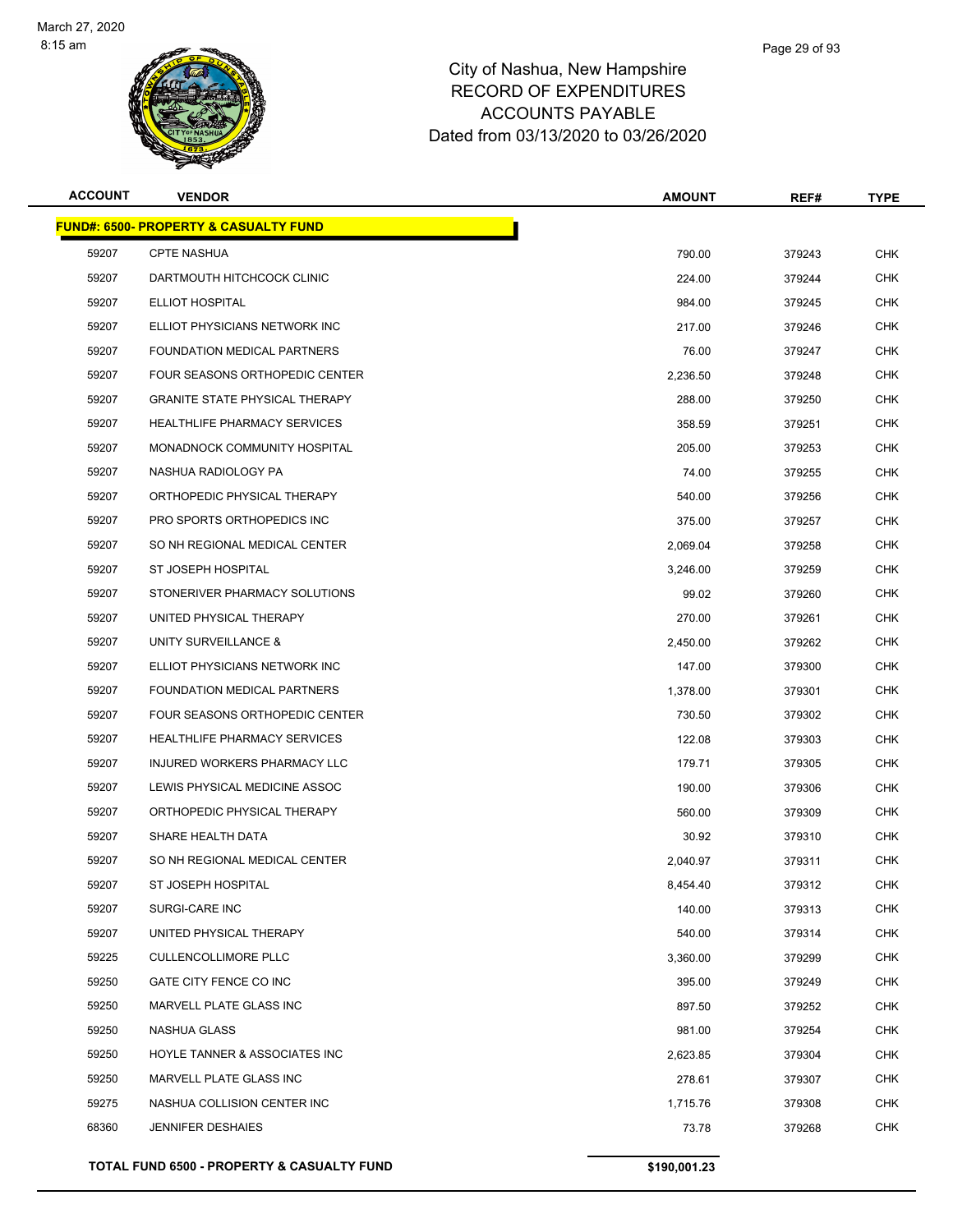

| <b>ACCOUNT</b> | <b>VENDOR</b>                                              | <b>AMOUNT</b>          | REF#             | <b>TYPE</b>              |
|----------------|------------------------------------------------------------|------------------------|------------------|--------------------------|
|                | <b>FUND#: 6600- BENEFITS SELF INSURANCE FUND</b>           |                        |                  |                          |
| 21520          | COLONIAL LIFE AND ACCIDENT INS                             | 1,139.58               | 158173           | <b>ACH</b>               |
| 21520          | COLONIAL LIFE AND ACCIDENT INS                             | 1,892.96               | 158266           | <b>ACH</b>               |
| 21545          | <b>ALLEGIANT CARE</b>                                      | 43,480.00              | 158252           | <b>ACH</b>               |
| 21585          | VISION SERVICE PLAN NH                                     | 23,477.52              | 379343           | <b>CHK</b>               |
| 45676          | ANTHEM BCBS OF NE                                          | (1,513.67)             | 158168           | <b>ACH</b>               |
| 45676          | ANTHEM BCBS OF NE                                          | (29,409.01)            | 158261           | <b>ACH</b>               |
| 52809          | NUTRITION IN MOTION, LLC                                   | 1,000.00               | 379286           | <b>CHK</b>               |
| 53452          | LEDDY GROUP                                                | 339.20                 | 158217           | <b>ACH</b>               |
| 59507          | ANTHEM BCBS OF NE                                          | 191,799.13             | 158168           | <b>ACH</b>               |
| 59507          | ANTHEM BCBS OF NE                                          | 84,939.95              | 158261           | <b>ACH</b>               |
| 59507          | ANTHEM BCBS OF NE                                          | 686,772.08             | 158168           | <b>ACH</b>               |
| 59507          | ANTHEM BCBS OF NE                                          | 476,122.93             | 158261           | <b>ACH</b>               |
| 59507          | ANTHEM BCBS OF NE                                          | 27,345.24              | 158168           | <b>ACH</b>               |
| 59507          | ANTHEM BCBS OF NE                                          | 17,132.73              | 158261           | <b>ACH</b>               |
| 59525          | NORTHEAST DELTA DENTAL                                     | 61,052.05              | 158169           | <b>ACH</b>               |
| 59525          | NORTHEAST DELTA DENTAL                                     | 54,549.07              | 158262           | <b>ACH</b>               |
| 59600          | MDX MEDICAL INC                                            | 1,697.82               | 158286           | <b>ACH</b>               |
|                |                                                            |                        |                  |                          |
|                |                                                            |                        |                  |                          |
|                | TOTAL FUND 6600 - BENEFITS SELF INSURANCE FUND             | \$1,641,817.58         |                  |                          |
|                |                                                            |                        |                  |                          |
|                | <b>FUND#: 7026- CAPITAL EQUIPMENT RESERVE FUND</b>         |                        |                  |                          |
| 81300          | <b>BOBCAT OF NEW HAMPSHIRE</b>                             | CERF66.20<br>68,800.00 | 378952           | <b>CHK</b>               |
|                | TOTAL FUND 7026 - CAPITAL EQUIPMENT RESERVE FUND           | \$68,800.00            |                  |                          |
|                |                                                            |                        |                  |                          |
|                | <u>FUND#: 7504- EDGEWOOD/SUBURBAN MAINT FUND</u>           |                        |                  |                          |
| 53999          | <b>MAYNARD &amp; PAQUETTE ENGINEERING</b>                  | 1.500.00               | 379043           | <b>CHK</b>               |
|                |                                                            |                        |                  |                          |
|                | <b>TOTAL FUND 7504 - EDGEWOOD/SUBURBAN MAINT FUND</b>      | \$1,500.00             |                  |                          |
|                |                                                            |                        |                  |                          |
|                | FUND#: 7508- POLICE-K9 UNIT ETF                            |                        |                  |                          |
| 61299          | <b>JONATHAN TURCOTTE</b>                                   | 44.99                  | 378882           | <b>CHK</b>               |
|                | TOTAL FUND 7508 - POLICE-K9 UNIT ETF                       | \$44.99                |                  |                          |
|                |                                                            |                        |                  |                          |
|                | FUND#: 7565- SCHOOL RELATED PROGRAMS-ETF                   |                        |                  |                          |
| 71999<br>71999 | <b>GLOBAL INDUSTRIAL EQUIPMENT</b><br>WOODWIND & BRASSWIND | 1,698.74<br>880.00     | 379152<br>379215 | <b>CHK</b><br><b>CHK</b> |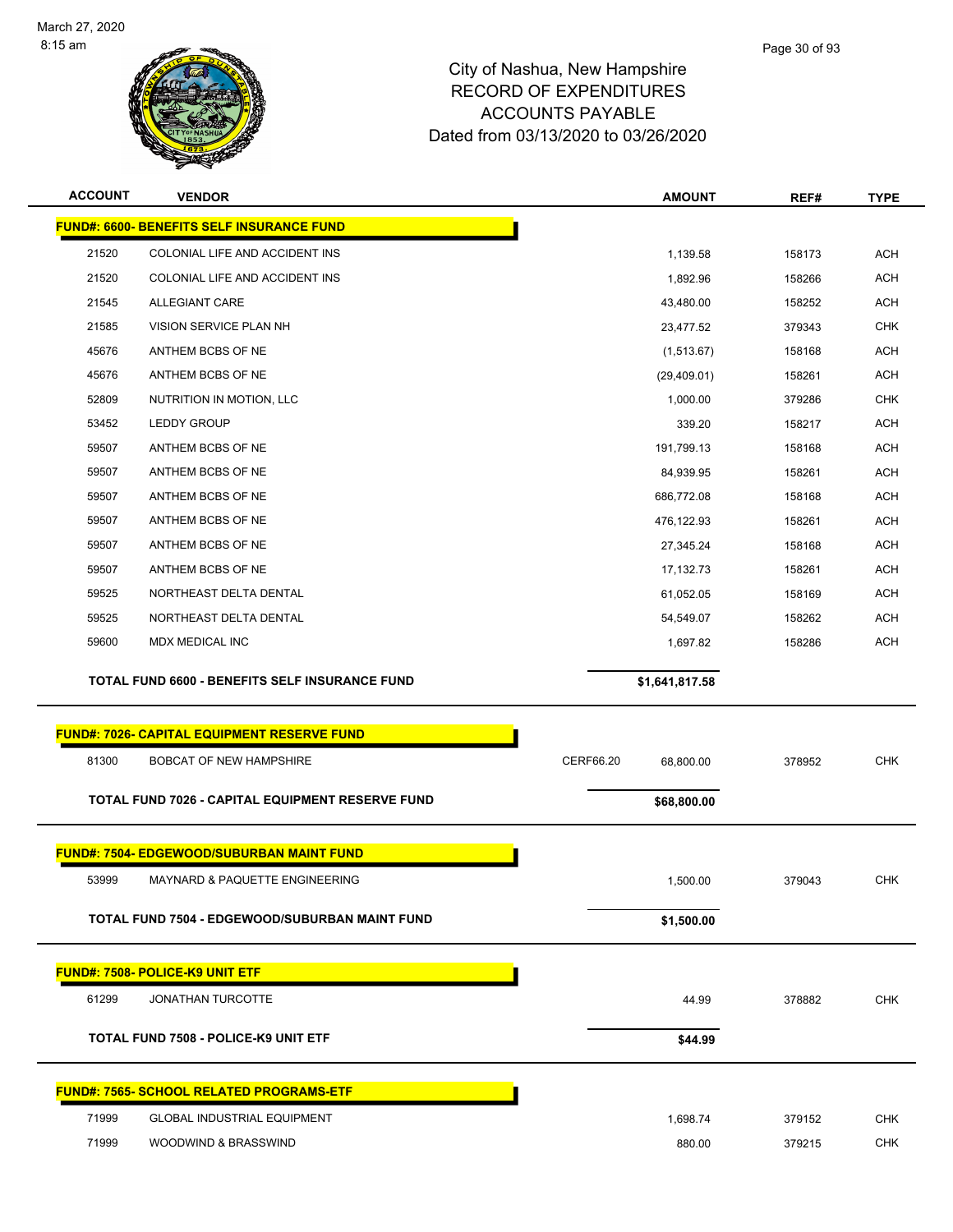| <b>ACCOUNT</b> | <b>VENDOR</b>                                        | <b>AMOUNT</b> | REF#   | <b>TYPE</b> |
|----------------|------------------------------------------------------|---------------|--------|-------------|
|                | <b>TOTAL FUND 7565 - SCHOOL RELATED PROGRAMS-ETF</b> | \$2,578.74    |        |             |
|                | <b>FUND#: 8063- LIBRARY-HENRY STEARNS FUND</b>       |               |        |             |
| 61807          | AMAZON CAPITAL SERV (CITY ACH)                       | 344.70        | 158194 | <b>ACH</b>  |
| 61807          | INGRAM LIBRARY SERVICES LLC                          | 60.70         | 158213 | <b>ACH</b>  |
| 61807          | <b>BAKER &amp; TAYLOR</b>                            | 1,014.44      | 378943 | <b>CHK</b>  |
|                | <b>TOTAL FUND 8063 - LIBRARY-HENRY STEARNS FUND</b>  | \$1,419.84    |        |             |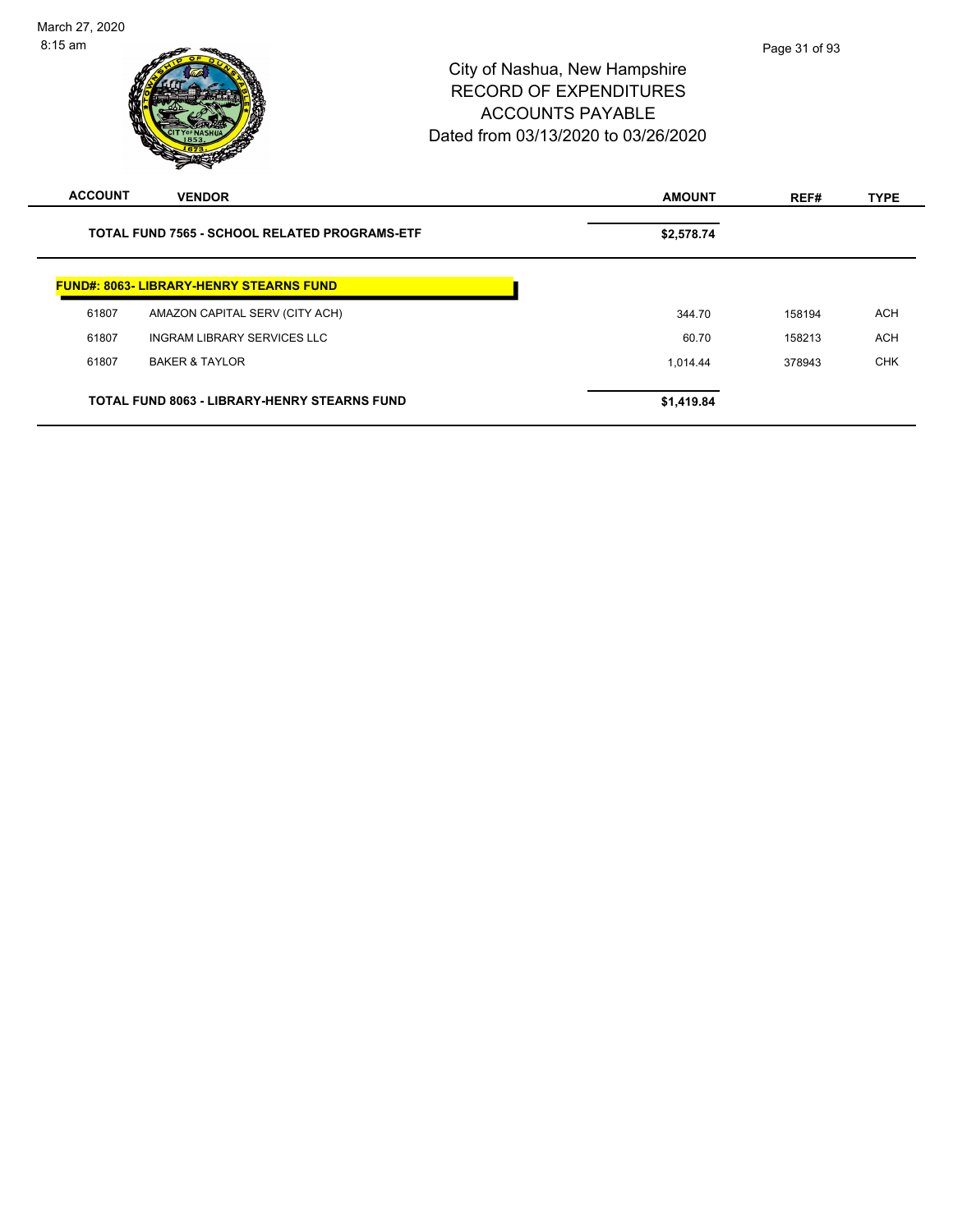

| <b>ACCOUNT</b> | <b>VENDOR</b> |                                           | <b>AMOUNT</b><br>REF# | <b>TYPE</b> |
|----------------|---------------|-------------------------------------------|-----------------------|-------------|
|                |               | <b>EXPENDITURE SUMMARY BY FUND</b>        | <b>AMOUNT</b>         |             |
|                | 1000          | <b>GENERAL FUND</b>                       | 1,260,079.70          |             |
|                | 1001          | <b>GF-CAPITAL IMPROVEMENTS</b>            | 2,356.39              |             |
|                | 1010          | <b>GF-PRIOR YEAR ENC &amp; ESCROWS</b>    | 35,857.33             |             |
|                | 2207          | ADULT ED/CONTINUING ED                    | 338.78                |             |
|                | 2212          | ATHLETICS REVENUE FUND                    | 96.00                 |             |
|                | 2222          | AFTER SCHOOL PROGRAM                      | 1,317.98              |             |
|                | 2505          | PEG ACCESS CHANNELS FUND                  | 30,351.78             |             |
|                | 2506          | HUNT BLDG FACILITY RENTAL FUND            | 1,306.81              |             |
|                | 3050          | POLICE GRANTS FUND                        | 1,200.00              |             |
|                | 3068          | COMMUNITY SERVICES GRANTS FUND            | 39,212.18             |             |
|                | 3070          | COMMUNITY HEALTH GRANTS FUND              | 293.72                |             |
|                | 3080          | COMMUNITY DEVELOPMENT GRANTS              | 7,609.07              |             |
|                | 3090          | URBAN PROGRAM GRANTS FUND                 | 121,101.45            |             |
|                | 3120          | <b>TRANSIT GRANTS FUND</b>                | 187,975.32            |             |
|                | 3200          | <b>PARKS &amp; RECREATION GRANTS FUND</b> | 5,000.00              |             |
|                | 3800          | <b>SCHOOL GRANTS FUND</b>                 | 65,773.94             |             |
|                | 4005          | TRAFFIC VIOLATIONS FUND                   | 5,685.72              |             |
|                | 4020          | POLICE DRUG ENFORCEMENT FUND              | 134.99                |             |
|                | 4025          | <b>DOJ DRUG FORFEITURE FUND</b>           | 3,744.67              |             |
|                | 4053          | FIRE REGIONAL HAZMAT FUND                 | 3,245.49              |             |
|                | 4085          | RIVERFRONT PROMENADE TIF FUND             | 20,299.50             |             |
|                | 4090          | LIB-LOST/DAMAGED BOOK FINES               | 4,745.58              |             |
|                | 5000          | CAP PROJECTS-GEN GOVT BLDGS               | 102,058.00            |             |
|                | 5040          | CAPITAL PROJECTS-FIRE                     | 7,089.00              |             |
|                | 5050          | CAP PROJECTS-COMMUNICATIONS               | 1,511.77              |             |
|                | 5060          | CAPITAL PROJECTS-COMM HEALTH              | 63,016.00             |             |
|                | 5090          | CAPITAL PROJECTS-HYDROELECTRIC            | 3,118.50              |             |
|                | 5100          | CAP PROJECTS-ECONOMIC DEV                 | 4,000.00              |             |
|                | 5200          | CAPITAL PROJECTS-PUBLIC WORKS             | 59,650.50             |             |
|                | 5700          | CAP PROJECTS-BROAD ST PARKWAY             | 19,016.28             |             |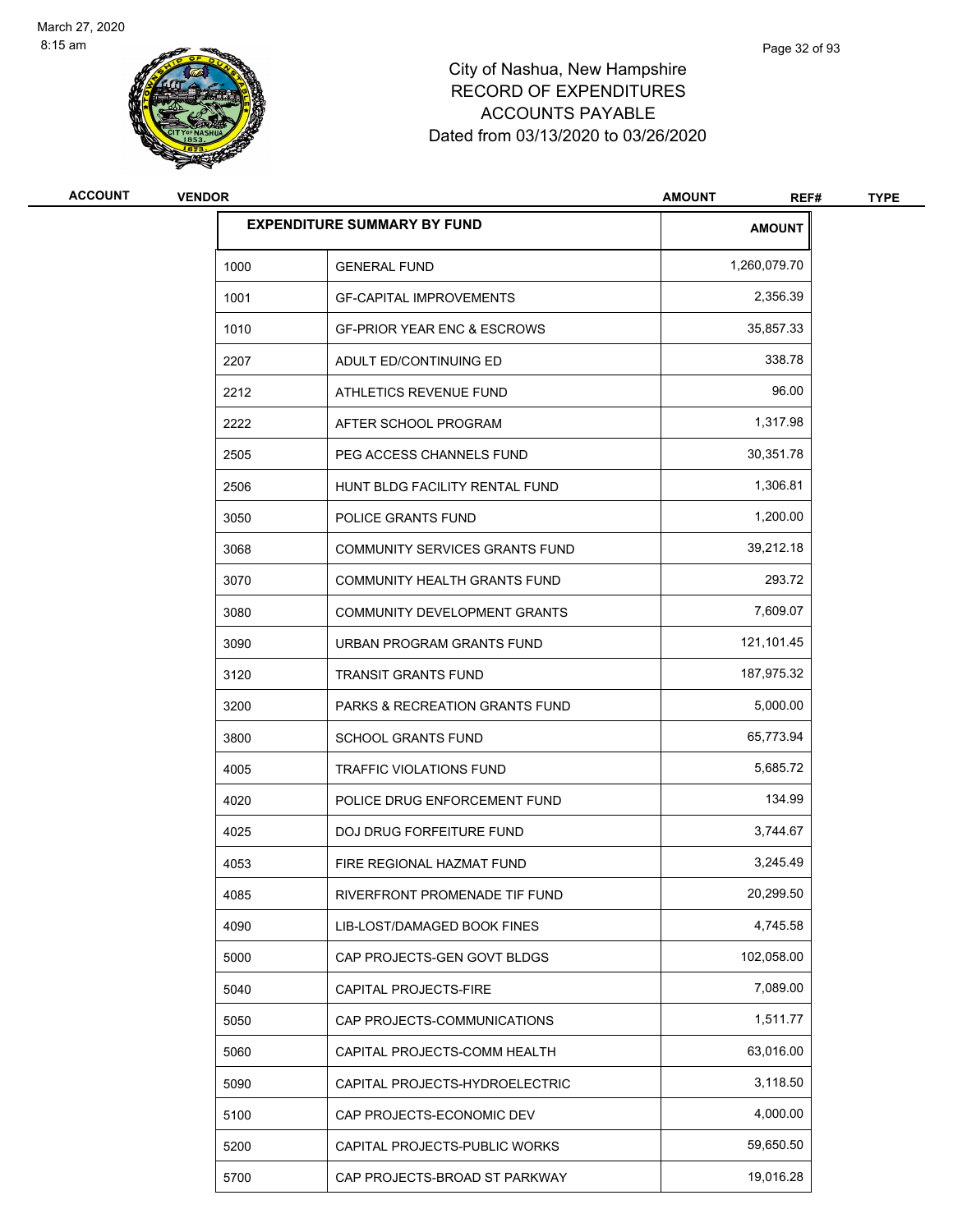

| ACCOUNT | <b>VENDOR</b> |                                    | <b>AMOUNT</b><br>REF# | <b>TYPE</b> |
|---------|---------------|------------------------------------|-----------------------|-------------|
|         |               |                                    | <b>AMOUNT</b>         |             |
|         | 6000          | SOLID WASTE FUND                   | 124,340.48            |             |
|         | 6200          | <b>WASTEWATER FUND</b>             | 1,116,047.49          |             |
|         | 6201          | WERF-WASTEWATER EQUIP RESERVE      | 75,692.61             |             |
|         | 6500          | PROPERTY & CASUALTY FUND           | 190,001.23            |             |
|         | 6600          | BENEFITS SELF INSURANCE FUND       | 1,641,817.58          |             |
|         | 7026          | CAPITAL EQUIPMENT RESERVE FUND     | 68,800.00             |             |
|         | 7504          | EDGEWOOD/SUBURBAN MAINT FUND       | 1,500.00              |             |
|         | 7508          | POLICE-K9 UNIT ETF                 | 44.99                 |             |
|         | 7565          | <b>SCHOOL RELATED PROGRAMS-ETF</b> | 2,578.74              |             |
|         | 8063          | LIBRARY-HENRY STEARNS FUND         | 1,419.84              |             |
|         | <b>TOTAL:</b> |                                    | 5,279,429.41          |             |
|         |               |                                    |                       |             |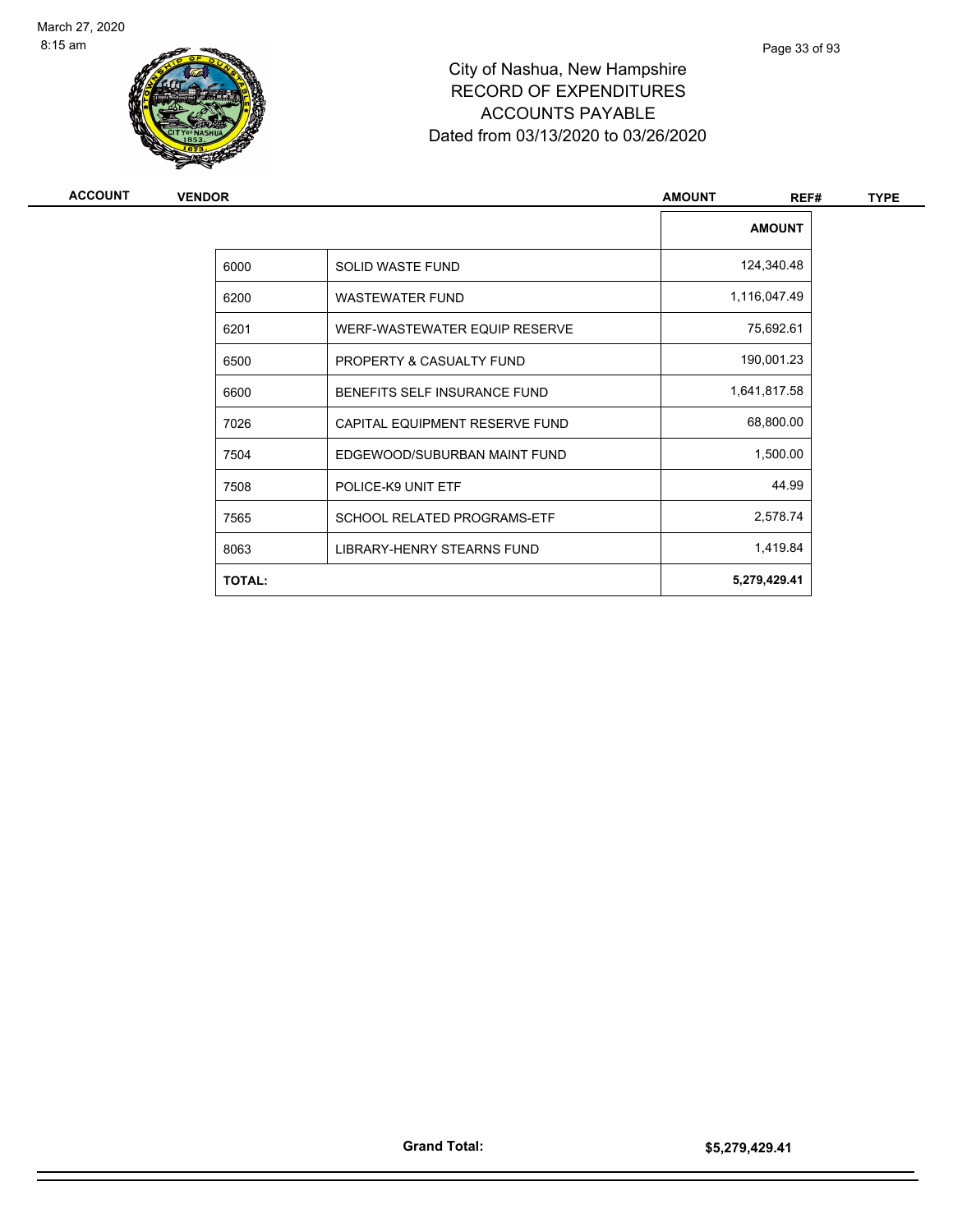

#### City of Nashua, New Hampshire RECORD OF EXPENDITURES PAYROLL-GROSS WAGES Dated from March 13, 2020 to March 26, 2020

Page 34 of 93

|     | <b>PAY DATE</b>                      | <b>ACCOUNT</b> | <b>DESCRIPTION</b>                       | <b>AMOUNT</b> |
|-----|--------------------------------------|----------------|------------------------------------------|---------------|
|     | <b>FUND#: 1000 - GENERAL FUND</b>    |                |                                          |               |
|     |                                      |                |                                          |               |
| 101 | <b>MAYOR</b>                         |                |                                          |               |
|     | 3/19/20                              | 51100          | ADMINISTRATIVE ASSISTANT II              | 706.55        |
|     | 3/26/20                              | 51100          | ADMINISTRATIVE ASSISTANT II              | 706.55        |
|     | 3/19/20                              | 51100          | CHIEF OF STAFF                           | 1,686.60      |
|     | 3/26/20                              | 51100          | CHIEF OF STAFF                           | 1,686.60      |
|     | 3/19/20                              | 51100          | COMMUNICATIONS & SPECIAL PRJ COORDINATOR | 886.00        |
|     | 3/26/20                              | 51100          | COMMUNICATIONS & SPECIAL PRJ COORDINATOR | 886.00        |
|     | 3/19/20                              | 51100          | CONSTITUENT SERVICES COORDINATOR         | 865.57        |
|     | 3/26/20                              | 51100          | CONSTITUENT SERVICES COORDINATOR         | 886.00        |
|     | 3/19/20                              | 51300          | ADMINISTRATIVE ASSISTANT II              | 26.49         |
|     | 3/19/20                              | 51500          | <b>MAYOR</b>                             | 2,290.80      |
|     | 3/26/20                              | 51500          | <b>MAYOR</b>                             | 2,290.80      |
|     | 3/26/20                              | 55118          | TELEPHONE-CELLULAR                       | 150.00        |
|     |                                      |                |                                          |               |
|     | <b>TOTAL 101 - MAYOR</b>             |                |                                          | \$13,067.96   |
| 102 | <b>BOARD OF ALDERMEN</b>             |                |                                          |               |
|     | 3/19/20                              | 51100          | LEGISLATIVE AFFAIRS MANAGER              | 1,578.70      |
|     | 3/26/20                              | 51100          | LEGISLATIVE AFFAIRS MANAGER              | 1,578.70      |
|     | 3/19/20                              | 51200          | LEGISLATIVE TRANSCRIPTION SPEC           | 424.34        |
|     | 3/26/20                              | 51200          | LEGISLATIVE TRANSCRIPTION SPEC           | 300.57        |
|     | 3/26/20                              | 51500          | <b>BOARD OF ALDERMEN</b>                 | 17,500.00     |
|     | 3/26/20                              | 51500          | <b>SUB TEACHER</b>                       | 1,250.00      |
|     |                                      |                |                                          |               |
|     | <b>TOTAL 102 - BOARD OF ALDERMEN</b> |                |                                          | \$22,632.31   |
|     |                                      |                |                                          |               |
| 103 | <b>LEGAL</b>                         |                |                                          |               |
|     | 3/19/20                              | 51100          | <b>CORPORATION COUNSEL</b>               | 2,561.50      |
|     | 3/26/20                              | 51100          | <b>CORPORATION COUNSEL</b>               | 2,561.50      |
|     | 3/19/20                              | 51100          | DEPUTY CORPORATION COUNSEL               | 4,444.50      |
|     | 3/26/20                              | 51100          | DEPUTY CORPORATION COUNSEL               | 4,444.50      |
|     | 3/19/20                              | 51100          | <b>LEGAL ASSISTANT</b>                   | 2,065.26      |
|     | 3/26/20                              | 51100          | <b>LEGAL ASSISTANT</b>                   | 2,065.25      |
|     | 3/19/20                              | 51300          | <b>LEGAL ASSISTANT</b>                   | 111.92        |
|     | 3/26/20                              | 51300          | <b>LEGAL ASSISTANT</b>                   | 71.22         |
|     | 3/26/20                              | 55118          | TELEPHONE-CELLULAR                       | 100.00        |
|     | <b>TOTAL 103 - LEGAL</b>             |                |                                          | \$18,425.65   |
| 106 | <b>ADMINISTRATIVE SERVICES</b>       |                |                                          |               |
|     | 3/19/20                              | 51100          | ADMINISTRATIVE ASSISTANT I               | 735.29        |
|     | 3/26/20                              | 51100          | ADMINISTRATIVE ASSISTANT I               | 735.30        |
|     | 3/19/20                              | 51100          | ADMINISTRATIVE SERVICES DIRECTOR         | 2,023.90      |
|     | 3/26/20                              | 51100          | ADMINISTRATIVE SERVICES DIRECTOR         | 2,023.90      |
|     |                                      |                |                                          |               |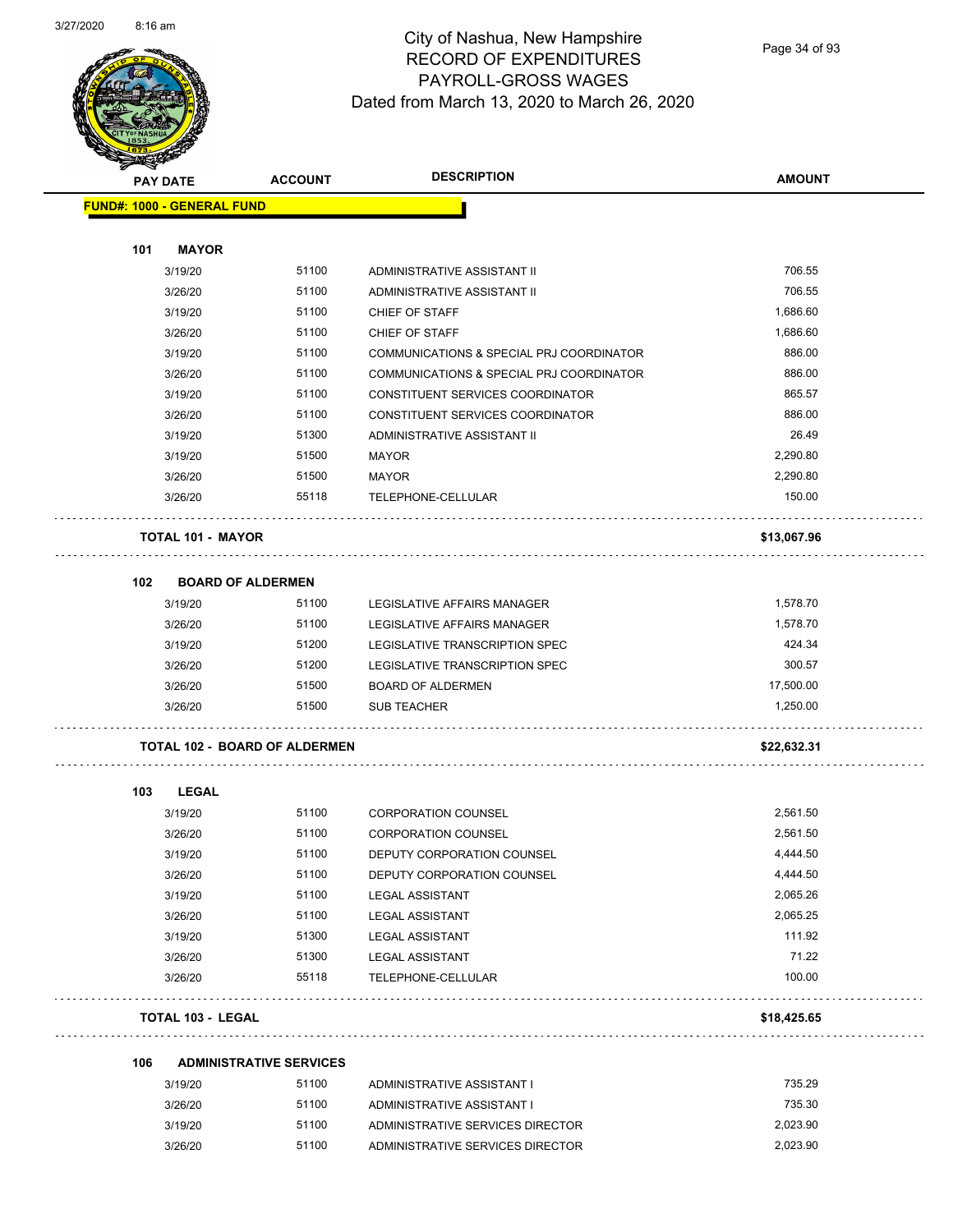#### City of Nashua, New Hampshire RECORD OF EXPENDITURES PAYROLL-GROSS WAGES Dated from March 13, 2020 to March 26, 2020

Page 35 of 93

|     | <b>PAY DATE</b>                   | <b>ACCOUNT</b>                                   | <b>DESCRIPTION</b>                     | <b>AMOUNT</b> |
|-----|-----------------------------------|--------------------------------------------------|----------------------------------------|---------------|
|     | <b>FUND#: 1000 - GENERAL FUND</b> |                                                  |                                        |               |
|     |                                   |                                                  |                                        |               |
| 106 |                                   | <b>ADMINISTRATIVE SERVICES</b>                   |                                        |               |
|     | 3/19/20                           | 51100                                            | <b>GRANT WRITER</b>                    | 657.80        |
|     | 3/26/20                           | 51100                                            | <b>GRANT WRITER</b>                    | 657.80        |
|     | 3/19/20                           | 51300                                            | ADMINISTRATIVE ASSISTANT I             | 34.47         |
|     | 3/26/20                           | 55118                                            | TELEPHONE-CELLULAR                     | 50.00         |
|     |                                   | <b>TOTAL 106 - ADMINISTRATIVE SERVICES</b>       |                                        | \$6,918.46    |
| 107 | <b>CITY CLERK</b>                 |                                                  |                                        |               |
|     | 3/19/20                           | 51100                                            | <b>CITY CLERK</b>                      | 1,897.40      |
|     | 3/26/20                           | 51100                                            | <b>CITY CLERK</b>                      | 1,897.40      |
|     | 3/19/20                           | 51100                                            | <b>CLERK VITAL RECORDS II</b>          | 1,867.50      |
|     | 3/26/20                           | 51100                                            | <b>CLERK VITAL RECORDS II</b>          | 1,867.50      |
|     | 3/19/20                           | 51100                                            | DEPUTY CITY CLERK                      | 730.70        |
|     | 3/26/20                           | 51100                                            | <b>DEPUTY CITY CLERK</b>               | 1,216.25      |
|     | 3/19/20                           | 51300                                            | DEPUTY CITY CLERK                      | 27.40         |
|     | 3/19/20                           | 51400                                            | <b>CITY CLERK TEMP</b>                 | 220.00        |
|     | 3/26/20                           | 51400                                            | <b>CITY CLERK TEMP</b>                 | 100.00        |
|     | 3/26/20                           | 51514                                            | ELECTED REGISTRAR MEMBER               | 225.00        |
|     | <b>TOTAL 107 - CITY CLERK</b>     |                                                  |                                        | \$10,049.15   |
| 110 |                                   | <b>ARLINGTON ST COMMUNITY CENTER</b>             |                                        |               |
|     | 3/19/20                           | 51100                                            | ARLINGTON ST COMMUNITY CENTER DIRECTOR | 1,043.55      |
|     |                                   | 51100                                            | ARLINGTON ST COMMUNITY CENTER DIRECTOR | 1,043.55      |
|     | 3/26/20                           |                                                  |                                        |               |
|     | 3/26/20                           | 55118                                            | TELEPHONE-CELLULAR                     | 50.00         |
|     |                                   | <b>TOTAL 110 - ARLINGTON ST COMMUNITY CENTER</b> |                                        | \$2,137.10    |
| 111 |                                   | <b>HUMAN RESOURCES</b>                           |                                        |               |
|     | 3/19/20                           | 51100                                            | <b>HR SPECIALIST</b>                   | 973.00        |
|     | 3/26/20                           | 51100                                            | HR SPECIALIST                          | 973.00        |
|     | 3/19/20                           | 51100                                            | HUMAN RESOURCES DIRECTOR               | 1,907.35      |
|     | 3/26/20                           | 51100                                            | HUMAN RESOURCES DIRECTOR               | 1,907.35      |
|     | 3/19/20                           | 51100                                            | HUMAN RESOURCES MANAGER                | 1,313.50      |
|     | 3/26/20                           | 51100                                            | HUMAN RESOURCES MANAGER                | 1,313.50      |
|     | 3/19/20                           | 51100                                            | PAYROLL ANALYST                        | 2,349.95      |
|     | 3/26/20                           | 51100                                            | PAYROLL ANALYST                        | 2,349.95      |
|     | 3/19/20                           | 51100                                            | PAYROLL MANAGER                        | 1,651.40      |
|     | 3/26/20                           | 51100                                            | PAYROLL MANAGER                        | 1,651.40      |
|     | 3/19/20                           | 51200                                            | ADMINISTRATIVE ASSISTANT I             | 412.30        |
|     | 3/26/20                           | 51200                                            | ADMINISTRATIVE ASSISTANT I             | 412.28        |
|     | 3/26/20                           | 51300                                            | PAYROLL ANALYST                        | 32.89         |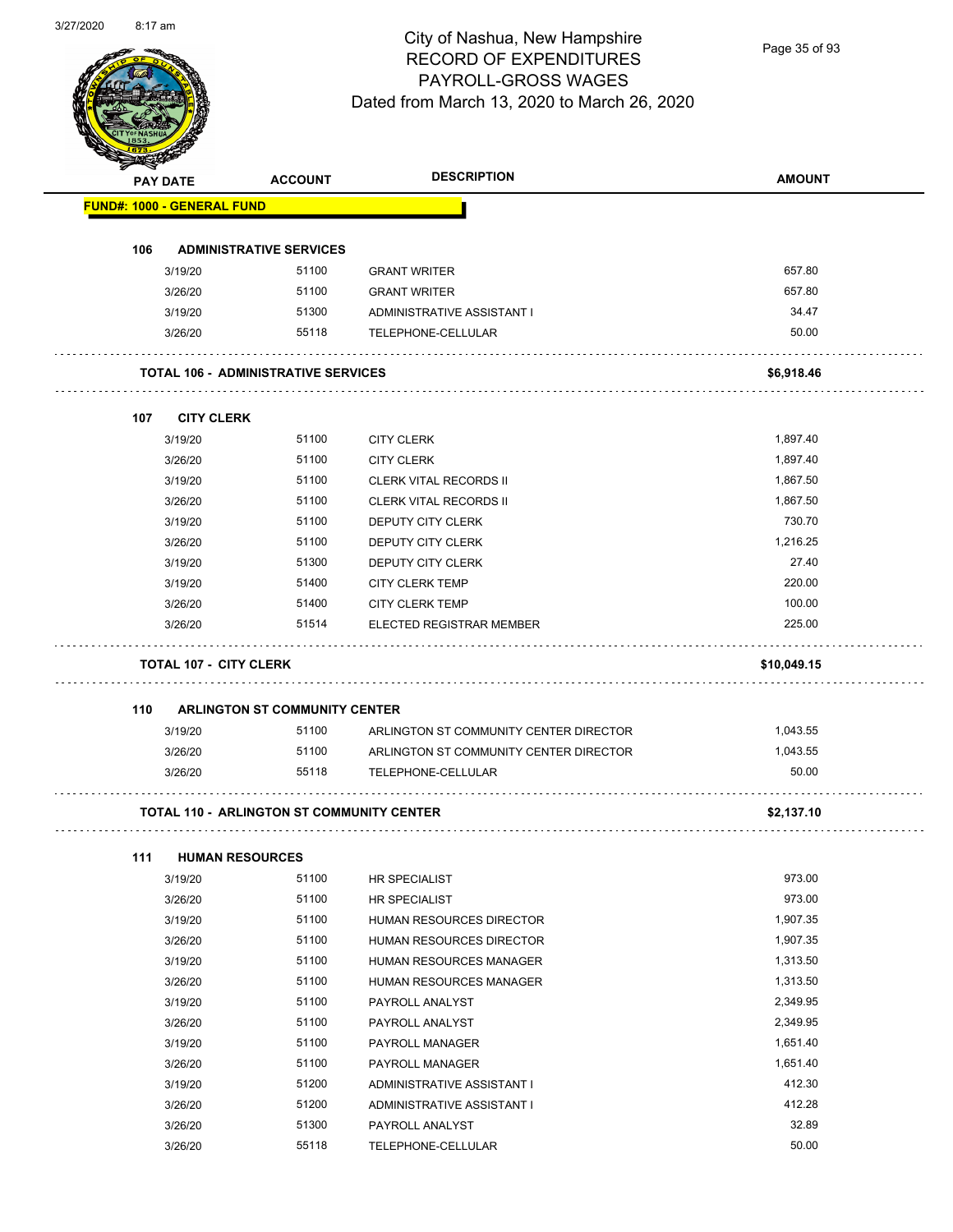

#### City of Nashua, New Hampshire RECORD OF EXPENDITURES PAYROLL-GROSS WAGES Dated from March 13, 2020 to March 26, 2020

Page 36 of 93

| <b>PAY DATE</b>                           |             | <b>ACCOUNT</b>                     | <b>DESCRIPTION</b>                       | <b>AMOUNT</b> |
|-------------------------------------------|-------------|------------------------------------|------------------------------------------|---------------|
| <b>FUND#: 1000 - GENERAL FUND</b>         |             |                                    |                                          |               |
|                                           |             | <b>TOTAL 111 - HUMAN RESOURCES</b> |                                          | \$17,297.87   |
|                                           |             |                                    |                                          |               |
| 122                                       |             | <b>INFORMATION TECHNOLOGY</b>      |                                          |               |
|                                           | 3/19/20     | 51100                              | ADMIN ASSISTANT III                      | 824.10        |
|                                           | 3/26/20     | 51100                              | ADMIN ASSISTANT III                      | 824.10        |
|                                           | 3/19/20     | 51100                              | <b>ENTERPRISE SYS ADMINISTRATOR</b>      | 1,651.40      |
|                                           | 3/26/20     | 51100                              | ENTERPRISE SYS ADMINISTRATOR             | 1,651.40      |
|                                           | 3/19/20     | 51100                              | ERP SYSTEM ADMIN DBA                     | 1,973.35      |
|                                           | 3/26/20     | 51100                              | ERP SYSTEM ADMIN DBA                     | 1,973.35      |
|                                           | 3/19/20     | 51100                              | IT APPLICATIONS ANALYST                  | 1,445.40      |
|                                           | 3/26/20     | 51100                              | IT APPLICATIONS ANALYST                  | 1,445.40      |
|                                           | 3/19/20     | 51100                              | IT DIVISION DIRECTOR                     | 2,427.25      |
|                                           | 3/26/20     | 51100                              | IT DIVISION DIRECTOR                     | 2,427.25      |
|                                           | 3/19/20     | 51100                              | IT INFRASTRUCTURE ANALYST                | 1,334.10      |
|                                           | 3/26/20     | 51100                              | IT INFRASTRUCTURE ANALYST                | 1,334.10      |
|                                           | 3/19/20     | 51100                              | IT MANAGER, INFRASTRUCTURE               | 2,177.35      |
|                                           | 3/26/20     | 51100                              | IT MANAGER, INFRASTRUCTURE               | 2,177.35      |
|                                           | 3/19/20     | 51100                              | IT MANAGER, PROJECT/DEVELOPMENT SERVICES | 1,684.20      |
|                                           | 3/26/20     | 51100                              | IT MANAGER, PROJECT/DEVELOPMENT SERVICES | 1,684.20      |
|                                           | 3/19/20     | 51100                              | IT MANAGER, TECHNICAL SERVICES           | 1,620.45      |
|                                           | 3/26/20     | 51100                              | IT MANAGER, TECHNICAL SERVICES           | 1,620.45      |
|                                           | 3/19/20     | 51100                              | TECHNICAL SPEC II NET SUPPORT            | 1,273.15      |
|                                           | 3/26/20     | 51100                              | TECHNICAL SPEC II NET SUPPORT            | 1,273.15      |
|                                           | 3/19/20     | 51100                              | <b>TECHNICAL SPECIALIST I</b>            | 888.90        |
|                                           | 3/26/20     | 51100                              | <b>TECHNICAL SPECIALIST I</b>            | 888.90        |
|                                           | 3/19/20     | 51100                              | WEB ADMINISTRATOR/GRAPHIC DESINGER       | 983.40        |
|                                           | 3/26/20     | 51100                              | WEB ADMINISTRATOR/GRAPHIC DESINGER       | 983.40        |
|                                           | 3/26/20     | 51300                              | TECHNICAL SPEC II NET SUPPORT            | 214.85        |
|                                           | 3/26/20     | 51300                              | TECHNICAL SPECIALIST I                   | 150.01        |
|                                           | 3/26/20     | 51300                              | WEB ADMINISTRATOR/GRAPHIC DESINGER       | 258.15        |
|                                           | 3/26/20     | 55118                              | TELEPHONE-CELLULAR                       | 234.00        |
| <b>TOTAL 122 - INFORMATION TECHNOLOGY</b> | \$37,423.11 |                                    |                                          |               |

| 3/19/20 | 51100 | <b>ACCOUNTANT</b>            | 1,062.30 |
|---------|-------|------------------------------|----------|
| 3/26/20 | 51100 | <b>ACCOUNTANT</b>            | 1.062.30 |
| 3/19/20 | 51100 | ACCOUNTS PAYABLE COORDINATOR | 2.362.35 |
| 3/26/20 | 51100 | ACCOUNTS PAYABLE COORDINATOR | 2,362.35 |
| 3/19/20 | 51100 | ACCOUNTS PAYABLE SUPV        | 1,158.36 |
| 3/26/20 | 51100 | ACCOUNTS PAYABLE SUPV        | 1.158.35 |
| 3/19/20 | 51100 | ASSESSING ADMIN SPEC II CSR  | 634.35   |
| 3/26/20 | 51100 | ASSESSING ADMIN SPEC II CSR  | 634.35   |
| 3/19/20 | 51100 | CFO COMPTROLLER              | 2.664.05 |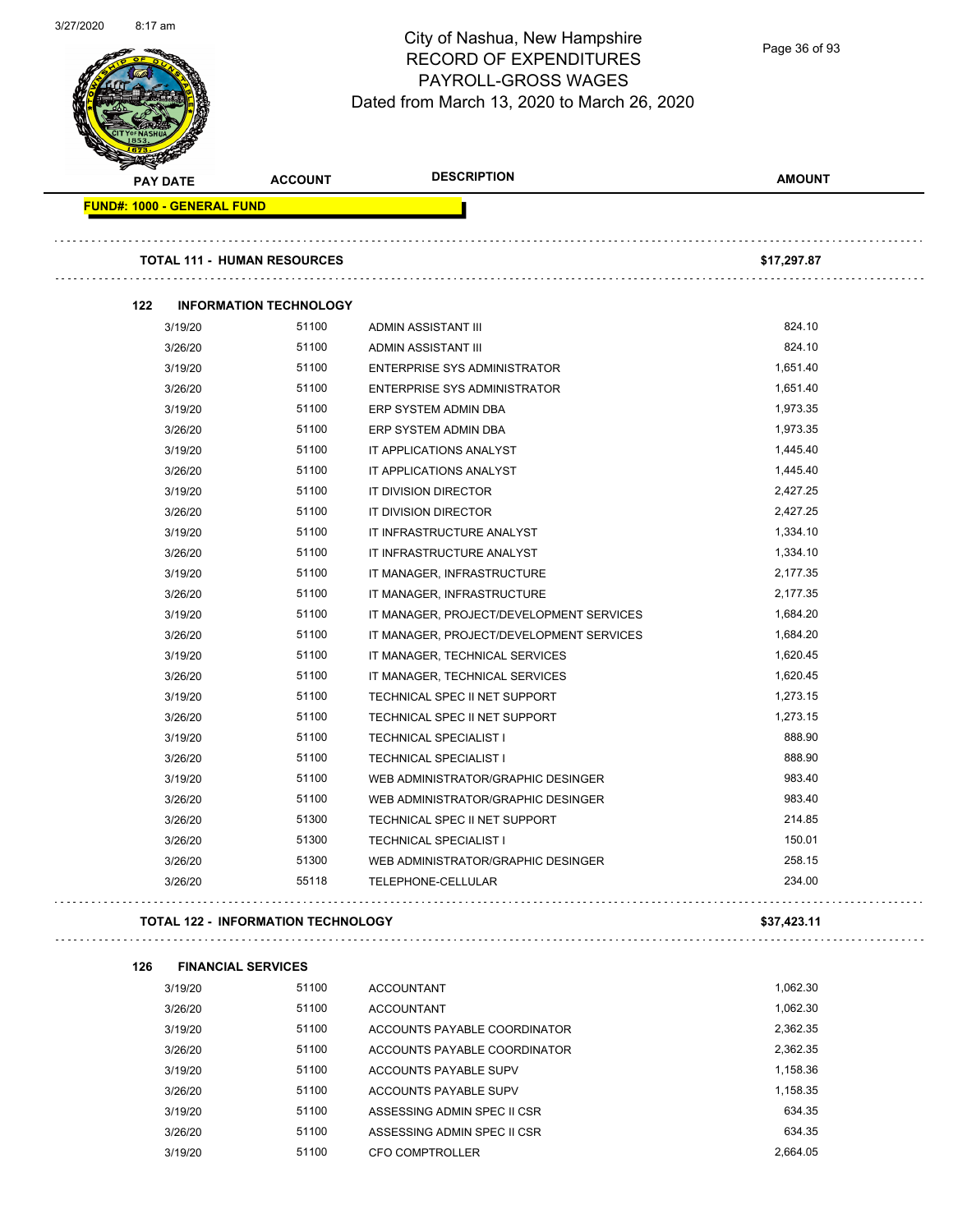

Page 37 of 93

| <b>PAY DATE</b>                   | <b>ACCOUNT</b>                 | <b>DESCRIPTION</b>               | <b>AMOUNT</b> |
|-----------------------------------|--------------------------------|----------------------------------|---------------|
| <b>FUND#: 1000 - GENERAL FUND</b> |                                |                                  |               |
| 126                               | <b>FINANCIAL SERVICES</b>      |                                  |               |
| 3/26/20                           | 51100                          | <b>CFO COMPTROLLER</b>           | 2,664.05      |
| 3/19/20                           | 51100                          | DEP TREASURER TAX COLLECTOR      | 1,243.25      |
| 3/26/20                           | 51100                          | DEP TREASURER TAX COLLECTOR      | 1,243.25      |
| 3/19/20                           | 51100                          | FINANCE AND ADMIN MANAGER        | 888.05        |
| 3/26/20                           | 51100                          | FINANCE AND ADMIN MANAGER        | 888.05        |
| 3/19/20                           | 51100                          | <b>MVR CLERK I</b>               | 598.35        |
| 3/26/20                           | 51100                          | <b>MVR CLERK I</b>               | 598.35        |
| 3/19/20                           | 51100                          | MVR CLERK II                     | 1,571.73      |
| 3/26/20                           | 51100                          | MVR CLERK II                     | 1,571.73      |
| 3/19/20                           | 51100                          | <b>MVR CLERK III</b>             | 1,565.40      |
| 3/26/20                           | 51100                          | MVR CLERK III                    | 1,565.40      |
| 3/19/20                           | 51100                          | ORDINANCE VIOLATIONS COORDINATOR | 299.55        |
| 3/26/20                           | 51100                          | ORDINANCE VIOLATIONS COORDINATOR | 299.55        |
| 3/19/20                           | 51100                          | REVENUE ACCOUNTS SPEC            | 898.04        |
| 3/26/20                           | 51100                          | REVENUE ACCOUNTS SPEC            | 898.05        |
| 3/19/20                           | 51100                          | <b>REVENUE COORDINATOR</b>       | 1,103.65      |
| 3/26/20                           | 51100                          | REVENUE COORDINATOR              | 1,103.65      |
| 3/19/20                           | 51100                          | <b>SENIOR FINANCE MANAGER</b>    | 1,776.05      |
| 3/26/20                           | 51100                          | <b>SENIOR FINANCE MANAGER</b>    | 1,776.05      |
| 3/19/20                           | 51100                          | SENIOR FINANCIAL ANALYST         | 1,268.05      |
| 3/26/20                           | 51100                          | SENIOR FINANCIAL ANALYST         | 1,268.06      |
| 3/19/20                           | 51100                          | SR MGR ACCT FIN REPORTING        | 1,381.35      |
| 3/26/20                           | 51100                          | SR MGR ACCT FIN REPORTING        | 1,381.35      |
| 3/19/20                           | 51100                          | SUPV VEHICLE REGISTRATION        | 1,282.70      |
| 3/26/20                           | 51100                          | SUPV VEHICLE REGISTRATION        | 1,282.70      |
| 3/19/20                           | 51100                          | TREASURER TAX COLLECTOR          | 2,177.35      |
| 3/26/20                           | 51100                          | TREASURER TAX COLLECTOR          | 2,177.35      |
| 3/19/20                           | 51200                          | TRUST ACCOUNTANT PT              | 773.00        |
| 3/26/20                           | 51200                          | TRUST ACCOUNTANT PT              | 779.44        |
| 3/19/20                           | 51300                          | ASSESSING ADMIN SPEC II CSR      | 23.78         |
| 3/19/20                           | 51300                          | <b>MVR CLERK I</b>               | 22.44         |
| 3/26/20                           | 51300                          | <b>MVR CLERK I</b>               | 5.61          |
| 3/19/20                           | 51300                          | MVR CLERK II                     | 44.51         |
| 3/26/20                           | 51300                          | MVR CLERK II                     | 13.74         |
| 3/19/20                           | 51300                          | MVR CLERK III                    | 37.05         |
| 3/26/20                           | 51300                          | MVR CLERK III                    | 37.05         |
| 3/19/20                           | 51300                          | REVENUE COORDINATOR              | 10.35         |
| 3/26/20                           | 55118                          | TELEPHONE-CELLULAR               | 50.00         |
|                                   |                                |                                  |               |
|                                   | TOTAL 126 - FINANCIAL SERVICES |                                  | \$49,666.84   |

**129 CITY BUILDINGS**

| 3/19/20 | 51100 | <b>BUILDING MANAGER</b> | .305.25  |
|---------|-------|-------------------------|----------|
| 3/26/20 | 51100 | <b>BUILDING MANAGER</b> | 1.305.25 |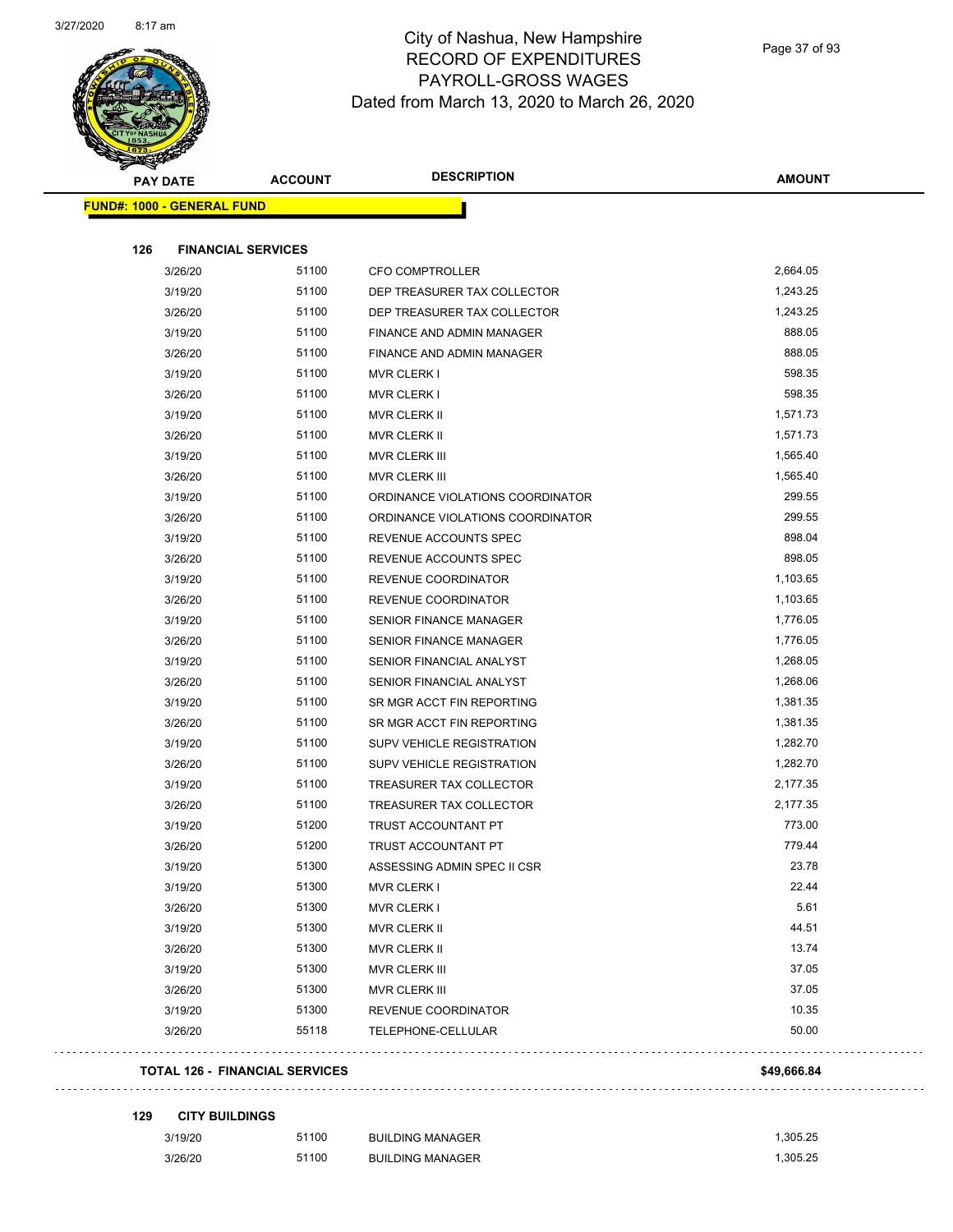

Page 38 of 93

| <b>PAY DATE</b>                   |         | <b>ACCOUNT</b>                    | <b>DESCRIPTION</b>             | <b>AMOUNT</b> |
|-----------------------------------|---------|-----------------------------------|--------------------------------|---------------|
| <b>FUND#: 1000 - GENERAL FUND</b> |         |                                   |                                |               |
|                                   |         |                                   |                                |               |
| 129                               |         | <b>CITY BUILDINGS</b>             |                                |               |
|                                   | 3/19/20 | 51100                             | <b>CUSTODIAN I</b>             | 1,282.70      |
|                                   | 3/26/20 | 51100                             | <b>CUSTODIAN I</b>             | 1,278.53      |
|                                   | 3/19/20 | 51100                             | <b>ENERGY MANAGER</b>          | 1,403.30      |
|                                   | 3/26/20 | 51100                             | <b>ENERGY MANAGER</b>          | 1,403.30      |
|                                   | 3/19/20 | 51100                             | MAINTENANCE SPEC               | 1,366.55      |
|                                   | 3/26/20 | 51100                             | <b>MAINTENANCE SPEC</b>        | 1,366.55      |
|                                   | 3/19/20 | 51200                             | <b>CUSTODIAN I</b>             | 238.30        |
|                                   | 3/26/20 | 51200                             | <b>CUSTODIAN I</b>             | 302.31        |
|                                   | 3/26/20 | 51300                             | <b>CUSTODIAN I</b>             | 6.25          |
|                                   | 3/26/20 | 55118                             | TELEPHONE-CELLULAR             | 67.00         |
|                                   |         | <b>TOTAL 129 - CITY BUILDINGS</b> |                                | \$11,325.29   |
|                                   |         |                                   |                                |               |
| 130                               |         | <b>PURCHASING</b>                 |                                |               |
|                                   | 3/19/20 | 51100                             | PURCHASING AGENT I             | 774.95        |
|                                   | 3/26/20 | 51100                             | PURCHASING AGENT I             | 774.95        |
|                                   | 3/19/20 | 51100                             | PURCHASING AGENT II            | 938.10        |
|                                   | 3/26/20 | 51100                             | PURCHASING AGENT II            | 962.15        |
|                                   | 3/19/20 | 51100                             | PURCHASING MANAGER             | 1,776.05      |
|                                   | 3/26/20 | 51100                             | PURCHASING MANAGER             | 1,776.05      |
|                                   | 3/19/20 | 51200                             | MESSENGER MAIL DISTRIBUTION CL | 330.89        |
|                                   | 3/26/20 | 51200                             | MESSENGER MAIL DISTRIBUTION CL | 359.49        |
|                                   | 3/19/20 | 51300                             | PURCHASING AGENT I             | 94.46         |
|                                   |         | <b>TOTAL 130 - PURCHASING</b>     |                                | \$7,787.09    |
| 131                               |         | <b>HUNT BUILDING</b>              |                                |               |
|                                   | 3/19/20 | 51100                             | HUNT MEMORIAL BLDG & ARTS ADM  | 394.20        |
|                                   | 3/26/20 | 51100                             | HUNT MEMORIAL BLDG & ARTS ADM  | 394.19        |
|                                   |         | <b>TOTAL 131 - HUNT BUILDING</b>  |                                | \$788.39      |
| 132                               |         | <b>ASSESSING</b>                  |                                |               |
|                                   | 3/19/20 | 51100                             | ASSESSING ADMIN SPEC II CSR    | 767.65        |
|                                   | 3/26/20 | 51100                             | ASSESSING ADMIN SPEC II CSR    | 767.65        |
|                                   | 3/19/20 | 51100                             | ASSESSING ADMIN SPEC III CSR   | 1,020.05      |
|                                   | 3/26/20 | 51100                             | ASSESSING ADMIN SPEC III CSR   | 1,020.05      |
|                                   | 3/19/20 | 51100                             | ASSESSOR I                     | 813.45        |
|                                   | 3/26/20 | 51100                             | ASSESSOR I                     | 813.45        |
|                                   | 3/19/20 | 51100                             | ASSESSOR II                    | 1,171.16      |
|                                   | 3/26/20 | 51100                             | ASSESSOR II                    | 1,171.15      |
|                                   | 3/19/20 | 51100                             | ASSESSOR III                   | 2,518.80      |
|                                   | 3/26/20 | 51100                             | ASSESSOR III                   | 2,518.80      |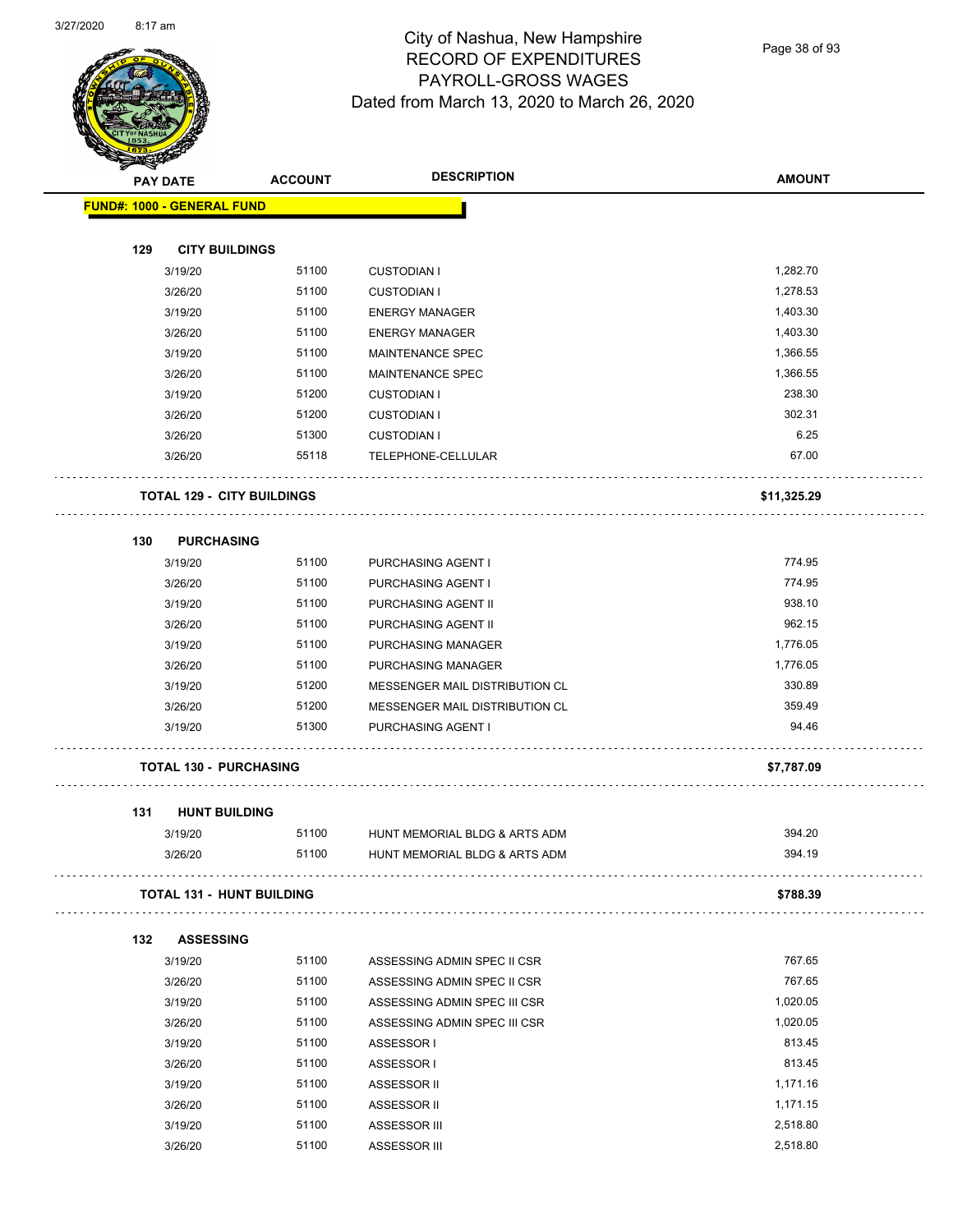

Page 39 of 93

| <b>Anthony</b> | <b>PAY DATE</b>                      | <b>ACCOUNT</b>                                     | <b>DESCRIPTION</b>            | <b>AMOUNT</b> |
|----------------|--------------------------------------|----------------------------------------------------|-------------------------------|---------------|
|                | <b>FUND#: 1000 - GENERAL FUND</b>    |                                                    |                               |               |
|                |                                      |                                                    |                               |               |
| 132            | <b>ASSESSING</b>                     |                                                    |                               |               |
|                | 3/19/20                              | 51100                                              | DEPARTMENT COORDINATOR        | 806.75        |
|                | 3/26/20                              | 51100                                              | DEPARTMENT COORDINATOR        | 806.75        |
|                | 3/19/20                              | 51300                                              | ASSESSING ADMIN SPEC II CSR   | 79.18         |
|                | 3/26/20                              | 51300                                              | ASSESSING ADMIN SPEC II CSR   | 201.51        |
|                | 3/19/20                              | 51300                                              | ASSESSOR I                    | 175.41        |
|                | 3/26/20                              | 51300                                              | ASSESSOR I                    | 15.24         |
|                | 3/19/20                              | 51300                                              | DEPARTMENT COORDINATOR        | 83.19         |
|                | 3/26/20                              | 51512                                              | <b>CITY CLERK TEMP</b>        | 125.00        |
|                | 3/26/20                              | 51512                                              | ELECTED BOARD MEMBER          | 250.00        |
|                | <b>TOTAL 132 - ASSESSING</b>         |                                                    |                               | \$15,125.24   |
| 134            | <b>GIS</b>                           |                                                    |                               |               |
|                | 3/19/20                              | 51100                                              | <b>GIS TECHNICIAN II</b>      | 1,199.70      |
|                | 3/26/20                              | 51100                                              | <b>GIS TECHNICIAN II</b>      | 1,199.70      |
|                | TOTAL 134 - GIS                      |                                                    |                               | \$2,399.40    |
| 140            | <b>PINEWOOD CEMETERY</b>             |                                                    |                               |               |
|                | 3/26/20                              | 51700                                              | SUPERINTENDENT CEMETERY I     | 1,000.00      |
|                | 3/26/20                              | 55314                                              | FIXED RATE MILEAGE ALLOWANCE  | 100.00        |
|                | <b>TOTAL 140 - PINEWOOD CEMETERY</b> |                                                    |                               | \$1,100.00    |
| 142            | <b>WOODLAWN CEMETERY</b>             |                                                    |                               |               |
|                | 3/19/20                              | 51100                                              | <b>GROUNDSKEEPER CEMETERY</b> | 1,480.00      |
|                | 3/26/20                              | 51100                                              | <b>GROUNDSKEEPER CEMETERY</b> | 1,480.00      |
|                | 3/19/20                              | 51100                                              | SUBFOREMAN CEMETERY           | 901.25        |
|                | 3/26/20                              | 51100                                              | SUBFOREMAN CEMETERY           | 901.26        |
|                | 3/19/20                              | 51100                                              | SUPERINTENDENT CEMETERY I     | 1,263.75      |
|                | 3/26/20                              | 51100                                              | SUPERINTENDENT CEMETERY I     | 1,263.75      |
|                | 3/26/20                              | 51300                                              | <b>GROUNDSKEEPER CEMETERY</b> | 55.51         |
|                | <b>TOTAL 142 - WOODLAWN CEMETERY</b> |                                                    |                               | \$7,345.52    |
|                |                                      |                                                    |                               |               |
| 144            | 3/19/20                              | <b>EDGEWOOD &amp; SUBURBAN CEMETERIES</b><br>51100 | <b>GROUNDSKEEPER CEMETERY</b> | 1,286.25      |
|                | 3/26/20                              | 51100                                              | <b>GROUNDSKEEPER CEMETERY</b> | 1,286.25      |
|                | 3/19/20                              | 51100                                              | SUBFOREMAN CEMETERY           | 778.65        |
|                | 3/26/20                              | 51100                                              | SUBFOREMAN CEMETERY           | 778.65        |
|                | 3/19/20                              | 51100                                              | SUPERINTENDENT CEMETERY II    | 1,282.70      |
|                | 3/26/20                              | 51100                                              | SUPERINTENDENT CEMETERY II    | 1,282.70      |
|                | 3/26/20                              | 51300                                              | <b>GROUNDSKEEPER CEMETERY</b> | 68.23         |
|                |                                      |                                                    |                               |               |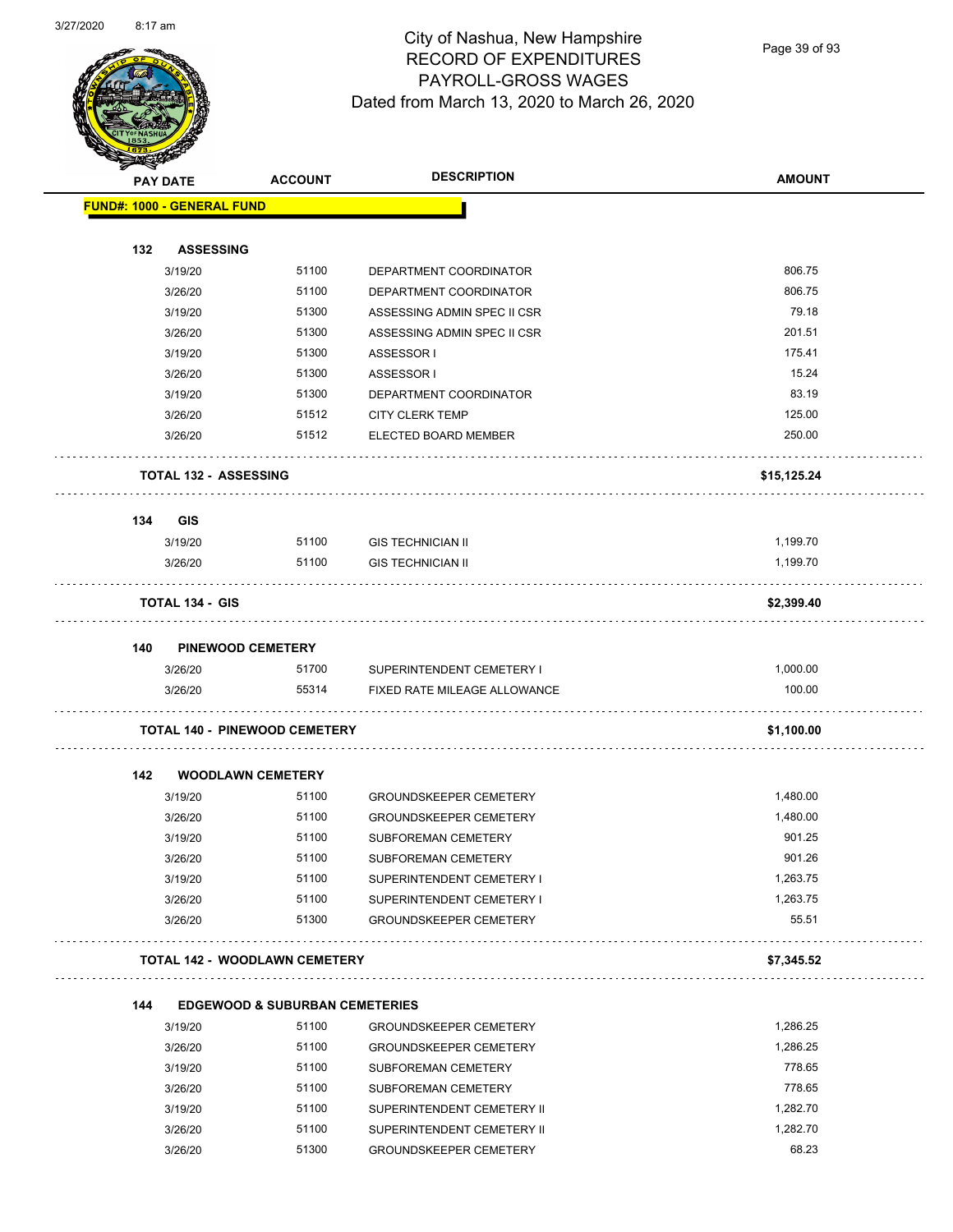Page 40 of 93

|     | PAY DATE                          | <b>ACCOUNT</b>                            | <b>DESCRIPTION</b>                                    | <b>AMOUNT</b> |
|-----|-----------------------------------|-------------------------------------------|-------------------------------------------------------|---------------|
|     | <b>FUND#: 1000 - GENERAL FUND</b> |                                           |                                                       |               |
|     |                                   |                                           |                                                       |               |
| 144 |                                   | <b>EDGEWOOD &amp; SUBURBAN CEMETERIES</b> |                                                       |               |
|     | 3/26/20                           | 51300                                     | <b>SUBFOREMAN CEMETERY</b>                            | 109.50        |
|     | 3/26/20                           | 51700                                     | SUPERINTENDENT CEMETERY II                            | 1,671.50      |
|     | 3/26/20                           | 55314                                     | FIXED RATE MILEAGE ALLOWANCE                          | 100.00        |
|     |                                   |                                           | <b>TOTAL 144 - EDGEWOOD &amp; SUBURBAN CEMETERIES</b> | \$8,644.43    |
| 150 | <b>POLICE</b>                     |                                           |                                                       |               |
|     | 3/19/20                           | 51100                                     | <b>1ST YEAR OFFICERS</b>                              | 2,104.80      |
|     | 3/26/20                           | 51100                                     | <b>1ST YEAR OFFICERS</b>                              | 2,104.80      |
|     | 3/19/20                           | 51100                                     | 1ST YR OFFICERS CERTIFIED SPEC                        | 1,099.89      |
|     | 3/26/20                           | 51100                                     | 1ST YR OFFICERS CERTIFIED SPEC                        | 1,099.90      |
|     | 3/19/20                           | 51100                                     | 1st YR SPECIAL OFFICER CERTIFIED II                   | 1,430.01      |
|     | 3/26/20                           | 51100                                     | 1st YR SPECIAL OFFICER CERTIFIED II                   | 1,430.00      |
|     | 3/19/20                           | 51100                                     | <b>ACCOUNT CLERK III</b>                              | 2,333.75      |
|     | 3/26/20                           | 51100                                     | <b>ACCOUNT CLERK III</b>                              | 2,333.75      |
|     | 3/19/20                           | 51100                                     | ADMIN ASSISTANT I DETECTIVES                          | 2,172.89      |
|     | 3/26/20                           | 51100                                     | ADMIN ASSISTANT I DETECTIVES                          | 2,172.90      |
|     | 3/19/20                           | 51100                                     | ADMIN ASSISTANT I LEGAL                               | 774.07        |
|     | 3/26/20                           | 51100                                     | ADMIN ASSISTANT I LEGAL                               | 774.05        |
|     | 3/19/20                           | 51100                                     | ADMIN ASSISTANT II LEGAL                              | 784.25        |
|     | 3/26/20                           | 51100                                     | ADMIN ASSISTANT II LEGAL                              | 784.25        |
|     | 3/19/20                           | 51100                                     | ADMIN ASSISTANT III PROF STANDARDS                    | 983.25        |
|     | 3/26/20                           | 51100                                     | ADMIN ASSISTANT III PROF STANDARDS                    | 983.25        |
|     | 3/19/20                           | 51100                                     | ADMIN ASSISTANT III SERVICES                          | 810.55        |
|     | 3/26/20                           | 51100                                     | ADMIN ASSISTANT III SERVICES                          | 810.55        |
|     | 3/19/20                           | 51100                                     | ADMIN ASSISTANT IV UNIFORM FIELD OPS                  | 853.00        |
|     | 3/26/20                           | 51100                                     | ADMIN ASSISTANT IV UNIFORM FIELD OPS                  | 853.00        |
|     | 3/19/20                           | 51100                                     | ADMIN SUPERVISOR DETECTIVES                           | 994.15        |
|     | 3/26/20                           | 51100                                     | ADMIN SUPERVISOR DETECTIVES                           | 994.15        |
|     | 3/19/20                           | 51100                                     | ADMINISTRATIVE PROJECT SPEC                           | 1,315.60      |
|     | 3/26/20                           | 51100                                     | ADMINISTRATIVE PROJECT SPEC                           | 1,315.60      |
|     | 3/19/20                           | 51100                                     | ANIMAL CONTROL OFFICER                                | 1,028.90      |
|     | 3/26/20                           | 51100                                     | ANIMAL CONTROL OFFICER                                | 1,028.90      |
|     | 3/19/20                           | 51100                                     | ASSISTANT RECORDS MANAGER                             | 1,082.90      |
|     | 3/26/20                           | 51100                                     | ASSISTANT RECORDS MANAGER                             | 1,082.90      |
|     | 3/19/20                           | 51100                                     | AUTO MECHANIC 1ST CLASS                               | 1,755.20      |
|     | 3/26/20                           | 51100                                     | AUTO MECHANIC 1ST CLASS                               | 1,755.20      |
|     | 3/19/20                           | 51100                                     | <b>BUILDING MAINTENANCE SUPV</b>                      | 1,082.91      |
|     | 3/26/20                           | 51100                                     | <b>BUILDING MAINTENANCE SUPV</b>                      | 1,082.90      |
|     | 3/19/20                           | 51100                                     | <b>CAPTAIN</b>                                        | 16,638.30     |
|     | 3/26/20                           | 51100                                     | <b>CAPTAIN</b>                                        | 16,638.30     |
|     | 3/19/20                           | 51100                                     | CHIEF OF POLICE                                       | 2,928.65      |
|     | 3/26/20                           | 51100                                     | CHIEF OF POLICE                                       | 2,928.65      |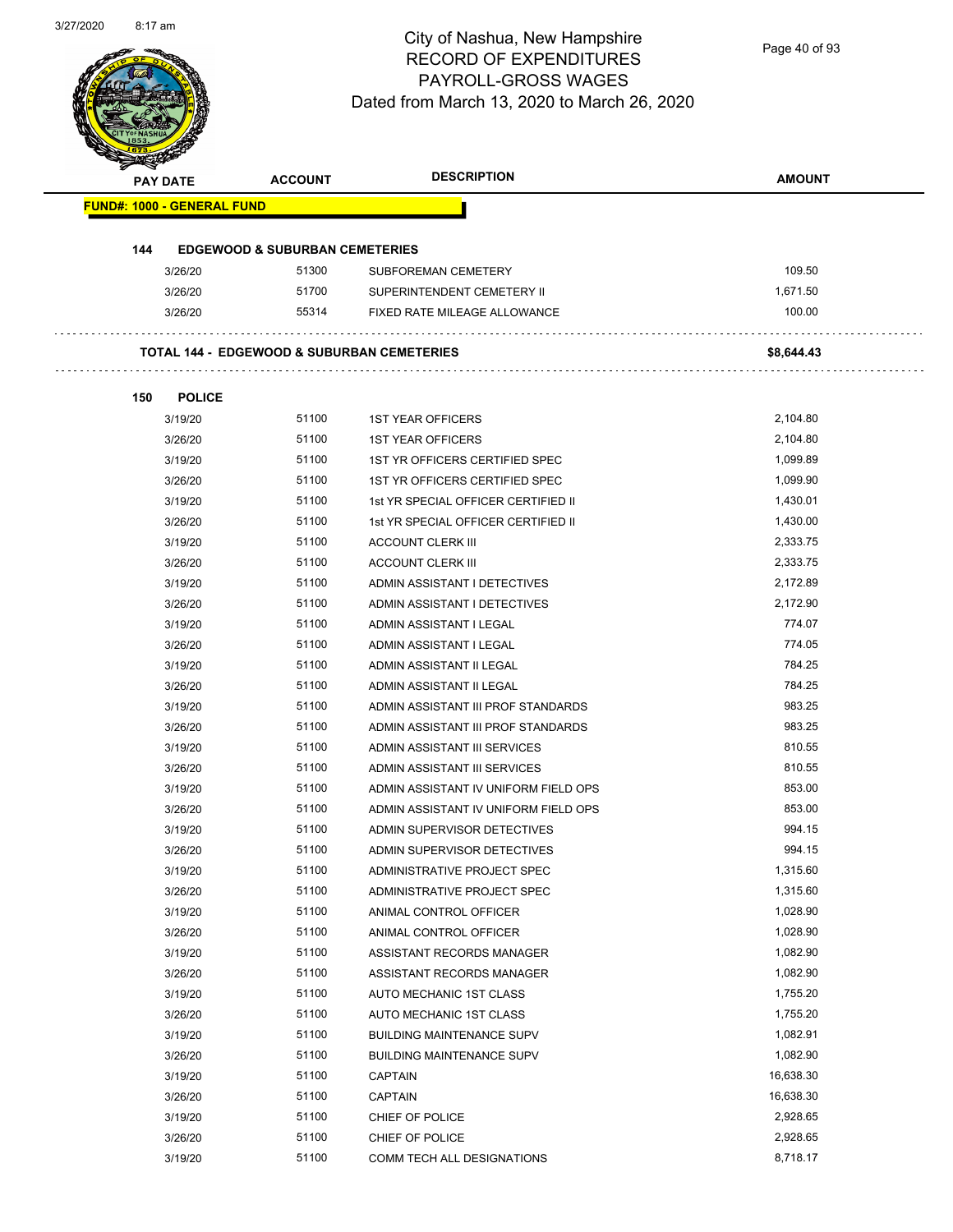

|     | <b>PAY DATE</b>                   | <b>ACCOUNT</b> | <b>DESCRIPTION</b>                      | <b>AMOUNT</b> |
|-----|-----------------------------------|----------------|-----------------------------------------|---------------|
|     | <b>FUND#: 1000 - GENERAL FUND</b> |                |                                         |               |
|     |                                   |                |                                         |               |
| 150 | <b>POLICE</b>                     |                |                                         |               |
|     | 3/26/20                           | 51100          | COMM TECH ALL DESIGNATIONS              | 8,718.16      |
|     | 3/19/20                           | 51100          | COMMUNITY POLICE COORD CEMD             | 1,426.20      |
|     | 3/26/20                           | 51100          | COMMUNITY POLICE COORD CEMD             | 1,426.20      |
|     | 3/19/20                           | 51100          | <b>CRIME ANALYST</b>                    | 1,096.70      |
|     | 3/26/20                           | 51100          | <b>CRIME ANALYST</b>                    | 1,096.70      |
|     | 3/19/20                           | 51100          | <b>CUSTODIAN III</b>                    | 2,384.55      |
|     | 3/26/20                           | 51100          | <b>CUSTODIAN III</b>                    | 2,384.55      |
|     | 3/19/20                           | 51100          | DEPUTY CHIEF OF POLICE                  | 5,307.80      |
|     | 3/26/20                           | 51100          | DEPUTY CHIEF OF POLICE                  | 5,307.80      |
|     | 3/19/20                           | 51100          | <b>DETENTION SPEC</b>                   | 2,719.30      |
|     | 3/26/20                           | 51100          | <b>DETENTION SPEC</b>                   | 2,719.30      |
|     | 3/19/20                           | 51100          | <b>DISPATCHERS ALL DESIGNATIONS</b>     | 2,347.11      |
|     | 3/26/20                           | 51100          | DISPATCHERS ALL DESIGNATIONS            | 2,347.12      |
|     | 3/19/20                           | 51100          | FLEET MAINTENANCE ASST SUPV             | 1,014.40      |
|     | 3/26/20                           | 51100          | FLEET MAINTENANCE ASST SUPV             | 1,014.40      |
|     | 3/19/20                           | 51100          | IT MANAGER/SOFTWARE SPECIALIST          | 1,819.90      |
|     | 3/26/20                           | 51100          | IT MANAGER/SOFTWARE SPECIALIST          | 1,819.90      |
|     | 3/19/20                           | 51100          | IT PROGRAMS ADMIN & INSTRUCTOR          | 1,139.00      |
|     | 3/26/20                           | 51100          | IT PROGRAMS ADMIN & INSTRUCTOR          | 1,139.00      |
|     | 3/19/20                           | 51100          | LIEUTENANT                              | 18,227.10     |
|     | 3/26/20                           | 51100          | LIEUTENANT                              | 18,263.30     |
|     | 3/19/20                           | 51100          | NPD BUSINESS COORDINATOR                | 1,138.10      |
|     | 3/26/20                           | 51100          | NPD BUSINESS COORDINATOR                | 1,138.10      |
|     | 3/19/20                           | 51100          | NPD BUSINESS MANAGER                    | 1,802.00      |
|     | 3/26/20                           | 51100          | <b>NPD BUSINESS MANAGER</b>             | 1,802.00      |
|     | 3/19/20                           | 51100          | NPD NETWORK ADMINISTRATOR               | 1,450.75      |
|     | 3/26/20                           | 51100          | NPD NETWORK ADMINISTRATOR               | 1,450.75      |
|     | 3/19/20                           | 51100          | PARALEGAL                               | 871.10        |
|     | 3/26/20                           | 51100          | PARALEGAL                               | 871.10        |
|     | 3/19/20                           | 51100          | PATROLMAN ALL RANKS                     | 172,734.40    |
|     | 3/26/20                           | 51100          | PATROLMAN ALL RANKS                     | 173,661.80    |
|     | 3/19/20                           | 51100          | POLICE ATTORNEY                         | 3,098.78      |
|     | 3/26/20                           | 51100          | POLICE ATTORNEY                         | 3,098.78      |
|     | 3/19/20                           | 51100          | RECORDS & COMMUNICATIONS MGR            | 1,673.90      |
|     | 3/26/20                           | 51100          | <b>RECORDS &amp; COMMUNICATIONS MGR</b> | 1,673.90      |
|     | 3/19/20                           | 51100          | <b>RECORDS TECHNICIAN I</b>             | 2,098.20      |
|     | 3/26/20                           | 51100          | <b>RECORDS TECHNICIAN I</b>             | 2,098.20      |
|     | 3/19/20                           | 51100          | RECORDS TECHNICIAN II                   | 909.90        |
|     | 3/26/20                           | 51100          | RECORDS TECHNICIAN II                   | 909.90        |
|     | 3/19/20                           | 51100          | <b>SERGEANT</b>                         | 44,531.35     |
|     | 3/26/20                           | 51100          | <b>SERGEANT</b>                         | 44,716.71     |
|     | 3/19/20                           | 51100          | SHIFT LEADER                            | 2,185.00      |
|     | 3/26/20                           | 51100          | SHIFT LEADER                            | 2,185.00      |
|     | 3/19/20                           | 51100          | SUPV POLICE FLEET                       | 1,375.80      |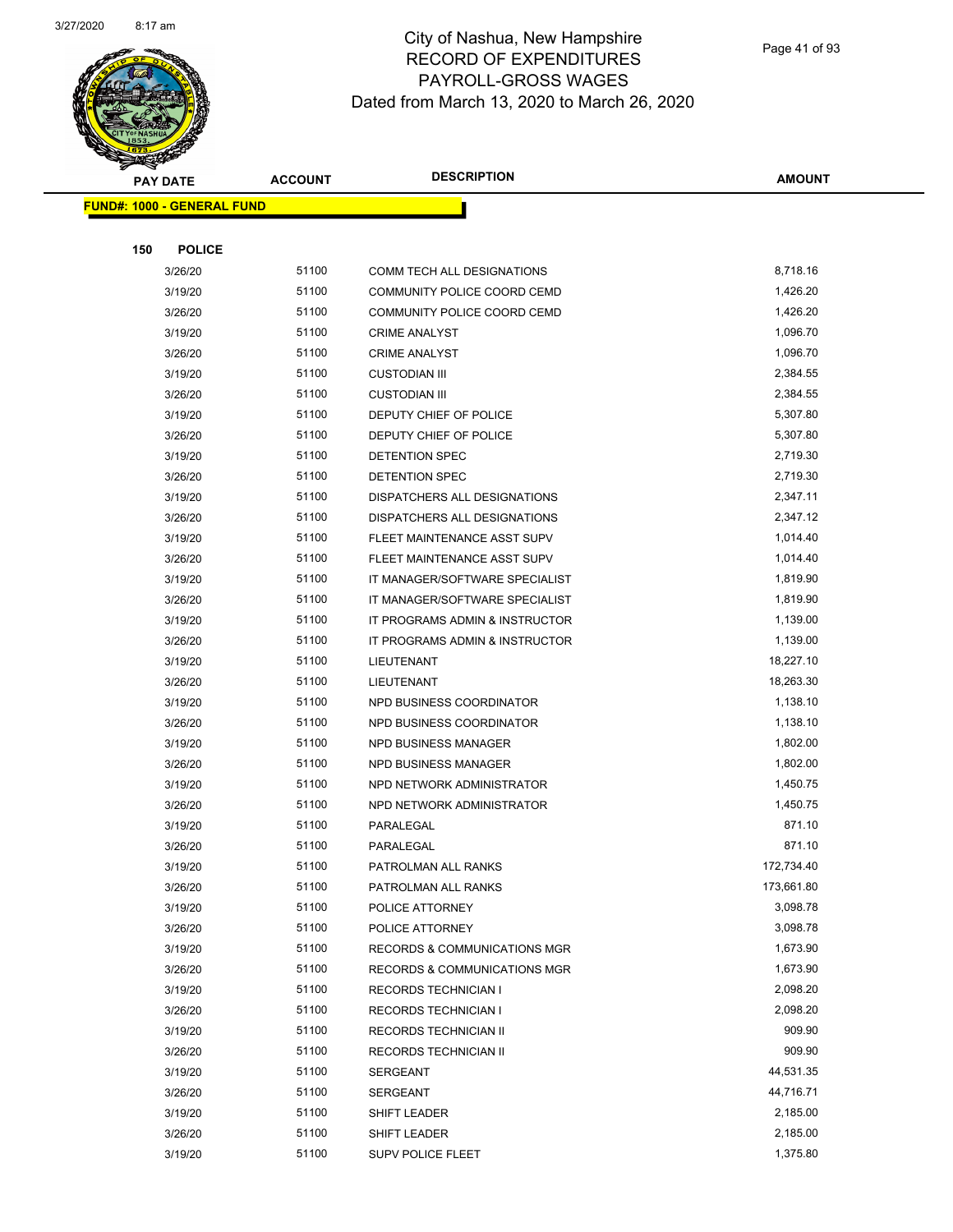

Page 42 of 93

|     | <b>PAY DATE</b>                   | <b>ACCOUNT</b> | <b>DESCRIPTION</b>                  | <b>AMOUNT</b> |
|-----|-----------------------------------|----------------|-------------------------------------|---------------|
|     | <b>FUND#: 1000 - GENERAL FUND</b> |                |                                     |               |
|     |                                   |                |                                     |               |
| 150 | <b>POLICE</b>                     |                |                                     |               |
|     | 3/26/20                           | 51100          | <b>SUPV POLICE FLEET</b>            | 1,375.80      |
|     | 3/19/20                           | 51200          | <b>ACCREDITATION MANAGER</b>        | 1,151.84      |
|     | 3/26/20                           | 51200          | <b>ACCREDITATION MANAGER</b>        | 1,151.84      |
|     | 3/19/20                           | 51200          | SENIOR RELATIONS SPECIALIST         | 739.92        |
|     | 3/26/20                           | 51200          | SENIOR RELATIONS SPECIALIST         | 739.92        |
|     | 3/19/20                           | 51300          | <b>BUILDING MAINTENANCE SUPV</b>    | 123.99        |
|     | 3/19/20                           | 51300          | COMM TECH ALL DESIGNATIONS          | 111.26        |
|     | 3/26/20                           | 51300          | COMM TECH ALL DESIGNATIONS          | 594.30        |
|     | 3/19/20                           | 51300          | PATROLMAN ALL RANKS                 | 1,031.30      |
|     | 3/26/20                           | 51300          | PATROLMAN ALL RANKS                 | 4,098.74      |
|     | 3/19/20                           | 51300          | <b>SERGEANT</b>                     | 422.53        |
|     | 3/26/20                           | 51300          | <b>SERGEANT</b>                     | 281.69        |
|     | 3/19/20                           | 51309          | DETENTION SPEC                      | 210.24        |
|     | 3/19/20                           | 51309          | PATROLMAN ALL RANKS                 | 3,285.19      |
|     | 3/19/20                           | 51315          | PATROLMAN ALL RANKS                 | 1,941.95      |
|     | 3/26/20                           | 51315          | PATROLMAN ALL RANKS                 | 216.96        |
|     | 3/19/20                           | 51315          | <b>SERGEANT</b>                     | 214.97        |
|     | 3/26/20                           | 51322          | 1ST YR OFFICERS CERTIFIED SPEC      | 103.12        |
|     | 3/19/20                           | 51322          | PATROLMAN ALL RANKS                 | 4,827.13      |
|     | 3/26/20                           | 51322          | PATROLMAN ALL RANKS                 | 4,404.17      |
|     | 3/26/20                           | 51322          | <b>SERGEANT</b>                     | 451.88        |
|     | 3/19/20                           | 51330          | ADMIN ASSISTANT I DETECTIVES        | 209.82        |
|     | 3/19/20                           | 51330          | COMM TECH ALL DESIGNATIONS          | 424.33        |
|     | 3/26/20                           | 51330          | COMM TECH ALL DESIGNATIONS          | 642.23        |
|     | 3/19/20                           | 51330          | DETENTION SPEC                      | 538.32        |
|     | 3/26/20                           | 51330          | DETENTION SPEC                      | 280.35        |
|     | 3/19/20                           | 51330          | DISPATCHERS ALL DESIGNATIONS        | 618.17        |
|     | 3/26/20                           | 51330          | DISPATCHERS ALL DESIGNATIONS        | 618.17        |
|     | 3/19/20                           | 51330          | PATROLMAN ALL RANKS                 | 17,462.26     |
|     | 3/26/20                           | 51330          | PATROLMAN ALL RANKS                 | 12,128.66     |
|     | 3/19/20                           | 51330          | <b>RECORDS TECHNICIAN I</b>         | 104.91        |
|     | 3/19/20                           | 51330          | <b>SERGEANT</b>                     | 1,136.48      |
|     | 3/26/20                           | 51330          | <b>SERGEANT</b>                     | 1,136.91      |
|     | 3/19/20                           | 51330          | SHIFT LEADER                        | 678.64        |
|     | 3/26/20                           | 51330          | SHIFT LEADER                        | 346.56        |
|     | 3/19/20                           | 51412          | ADMIN ASSISTANT I DETECTIVES        | 115.21        |
|     | 3/19/20                           | 51412          | PER DIEM                            | 99.87         |
|     | 3/26/20                           | 51412          | PER DIEM                            | 199.74        |
|     | 3/26/20                           | 51600          | LIEUTENANT                          | 950.00        |
|     | 3/26/20                           | 51600          | PATROLMAN ALL RANKS                 | 3,550.00      |
|     | 3/26/20                           | 51600          | SERGEANT                            | 5,550.00      |
|     | 3/26/20                           | 51628          | <b>1ST YEAR OFFICERS</b>            | 420.96        |
|     | 3/26/20                           | 51628          | 1ST YR OFFICERS CERTIFIED SPEC      | 219.98        |
|     | 3/26/20                           | 51628          | 1st YR SPECIAL OFFICER CERTIFIED II | 286.00        |
|     |                                   |                |                                     |               |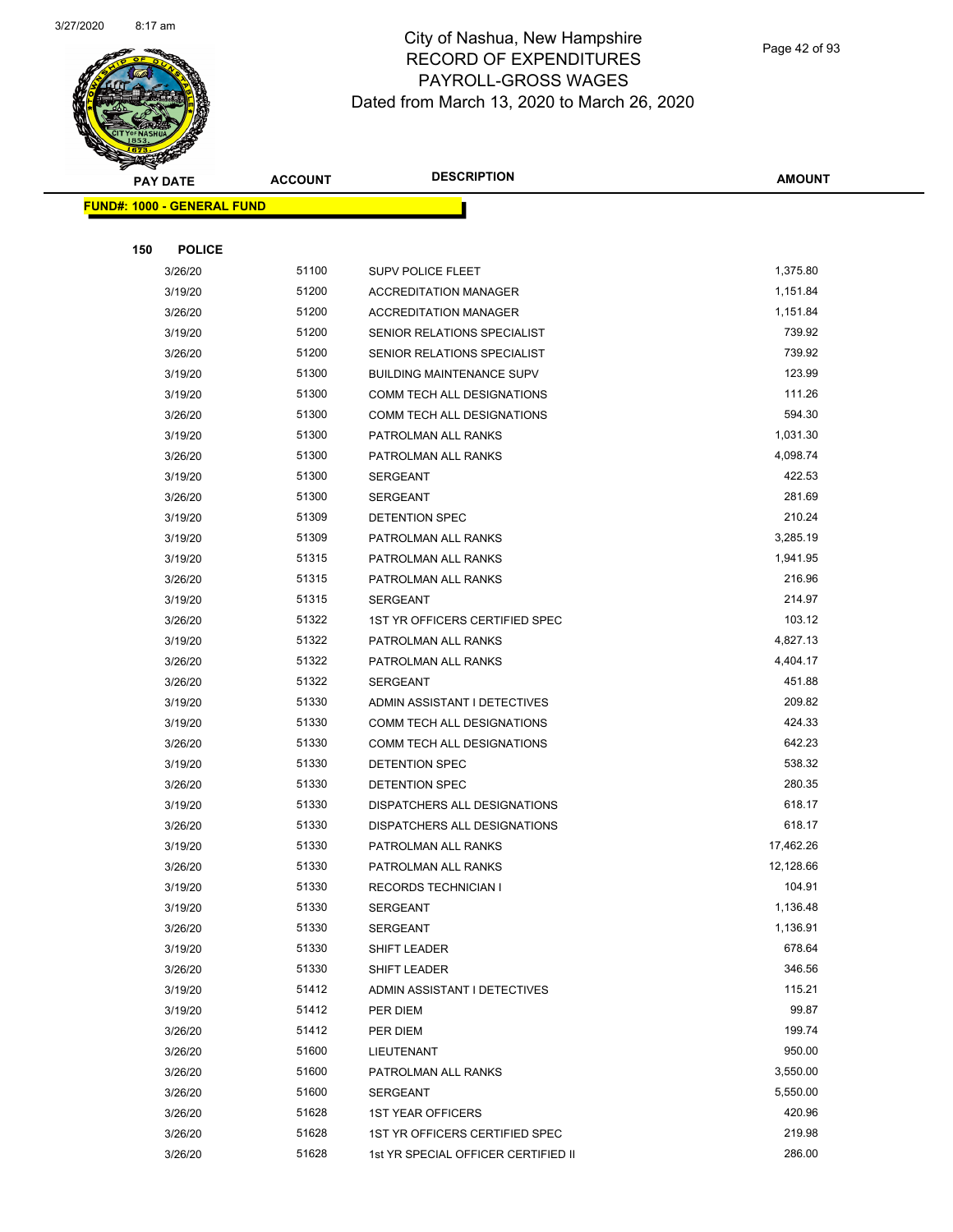

Page 43 of 93

| $\tilde{\phantom{a}}$ | <b>PAY DATE</b>                   | <b>ACCOUNT</b> | <b>DESCRIPTION</b>              | <b>AMOUNT</b> |
|-----------------------|-----------------------------------|----------------|---------------------------------|---------------|
|                       | <b>FUND#: 1000 - GENERAL FUND</b> |                |                                 |               |
|                       |                                   |                |                                 |               |
| 150                   | <b>POLICE</b>                     |                |                                 |               |
|                       | 3/26/20                           | 51628          | LIEUTENANT                      | 3,645.42      |
|                       | 3/26/20                           | 51628          | PATROLMAN ALL RANKS             | 34,723.64     |
|                       | 3/26/20                           | 51628          | <b>SERGEANT</b>                 | 8,906.27      |
|                       | 3/26/20                           | 55118          | TELEPHONE-CELLULAR              | 150.00        |
|                       | 3/19/20                           | 61107          | <b>CLOTHING &amp; UNIFORMS</b>  | 927.85        |
|                       | 3/26/20                           | 61107          | <b>CLOTHING &amp; UNIFORMS</b>  | 254.94        |
|                       |                                   |                |                                 |               |
|                       | <b>TOTAL 150 - POLICE</b>         |                |                                 | \$764,062.73  |
|                       |                                   |                |                                 |               |
| 152                   | <b>FIRE</b>                       |                |                                 |               |
|                       | 3/19/20                           | 51100          | ADMINISTRATIVE ASSISTANT II     | 2,378.65      |
|                       | 3/26/20                           | 51100          | ADMINISTRATIVE ASSISTANT II     | 2,378.65      |
|                       | 3/19/20                           | 51100          | <b>ASST FIRE CHIEF</b>          | 2,525.92      |
|                       | 3/26/20                           | 51100          | <b>ASST FIRE CHIEF</b>          | 2,525.92      |
|                       | 3/19/20                           | 51100          | ASST SUPERINTENDENT FIRE ALARM  | 1,629.56      |
|                       | 3/26/20                           | 51100          | ASST SUPERINTENDENT FIRE ALARM  | 1,629.56      |
|                       | 3/19/20                           | 51100          | ASST SUPERINTENDENT FIRE FLEET  | 1,527.64      |
|                       | 3/26/20                           | 51100          | ASST SUPERINTENDENT FIRE FLEET  | 1,527.64      |
|                       | 3/19/20                           | 51100          | ASST SUPERINTENDENT PREVENTION  | 3,308.24      |
|                       | 3/26/20                           | 51100          | ASST SUPERINTENDENT PREVENTION  | 3,308.24      |
|                       | 3/19/20                           | 51100          | <b>CAPTAIN</b>                  | 11,623.22     |
|                       | 3/26/20                           | 51100          | <b>CAPTAIN</b>                  | 11,623.21     |
|                       | 3/19/20                           | 51100          | CAPTAIN FIRE TRAINING SAFETY    | 1,799.56      |
|                       | 3/26/20                           | 51100          | CAPTAIN FIRE TRAINING SAFETY    | 1,799.56      |
|                       | 3/19/20                           | 51100          | <b>DEPUTY FIRE CHIEF</b>        | 8,682.08      |
|                       | 3/26/20                           | 51100          | <b>DEPUTY FIRE CHIEF</b>        | 8,805.55      |
|                       | 3/19/20                           | 51100          | <b>EXEC ASST BUSINESS COORD</b> | 888.00        |
|                       | 3/26/20                           | 51100          | <b>EXEC ASST BUSINESS COORD</b> | 888.00        |
|                       | 3/19/20                           | 51100          | <b>FIRE CHIEF</b>               | 2,762.72      |
|                       | 3/26/20                           | 51100          | FIRE CHIEF                      | 2,762.72      |
|                       | 3/19/20                           | 51100          | FIRE DISPATCH ALL RANKS         | 11,875.83     |
|                       | 3/26/20                           | 51100          | FIRE DISPATCH ALL RANKS         | 11,618.20     |
|                       | 3/19/20                           | 51100          | FIRE DISPATCHER CLERK TRAINER   | 1,331.92      |
|                       | 3/26/20                           | 51100          | FIRE DISPATCHER CLERK TRAINER   | 1,682.42      |
|                       | 3/19/20                           | 51100          | FIRE LIEUTENANT                 | 41,293.89     |
|                       | 3/26/20                           | 51100          | FIRE LIEUTENANT                 | 41,957.74     |
|                       | 3/19/20                           | 51100          | <b>FIRE MECHANIC</b>            | 1,368.08      |
|                       | 3/26/20                           | 51100          | <b>FIRE MECHANIC</b>            | 1,368.08      |
|                       | 3/19/20                           | 51100          | FIRE TRAINING OFFICER           | 1,645.88      |
|                       | 3/26/20                           | 51100          | FIRE TRAINING OFFICER           | 1,645.88      |
|                       | 3/19/20                           | 51100          | FIREFIGHTERS ALL RANKS          | 132,114.42    |
|                       | 3/26/20                           | 51100          | FIREFIGHTERS ALL RANKS          | 132,114.39    |
|                       | 3/19/20                           | 51100          | SUPERINTENDENT FIRE ALARM       | 1,835.72      |
|                       | 3/26/20                           | 51100          | SUPERINTENDENT FIRE ALARM       | 1,835.72      |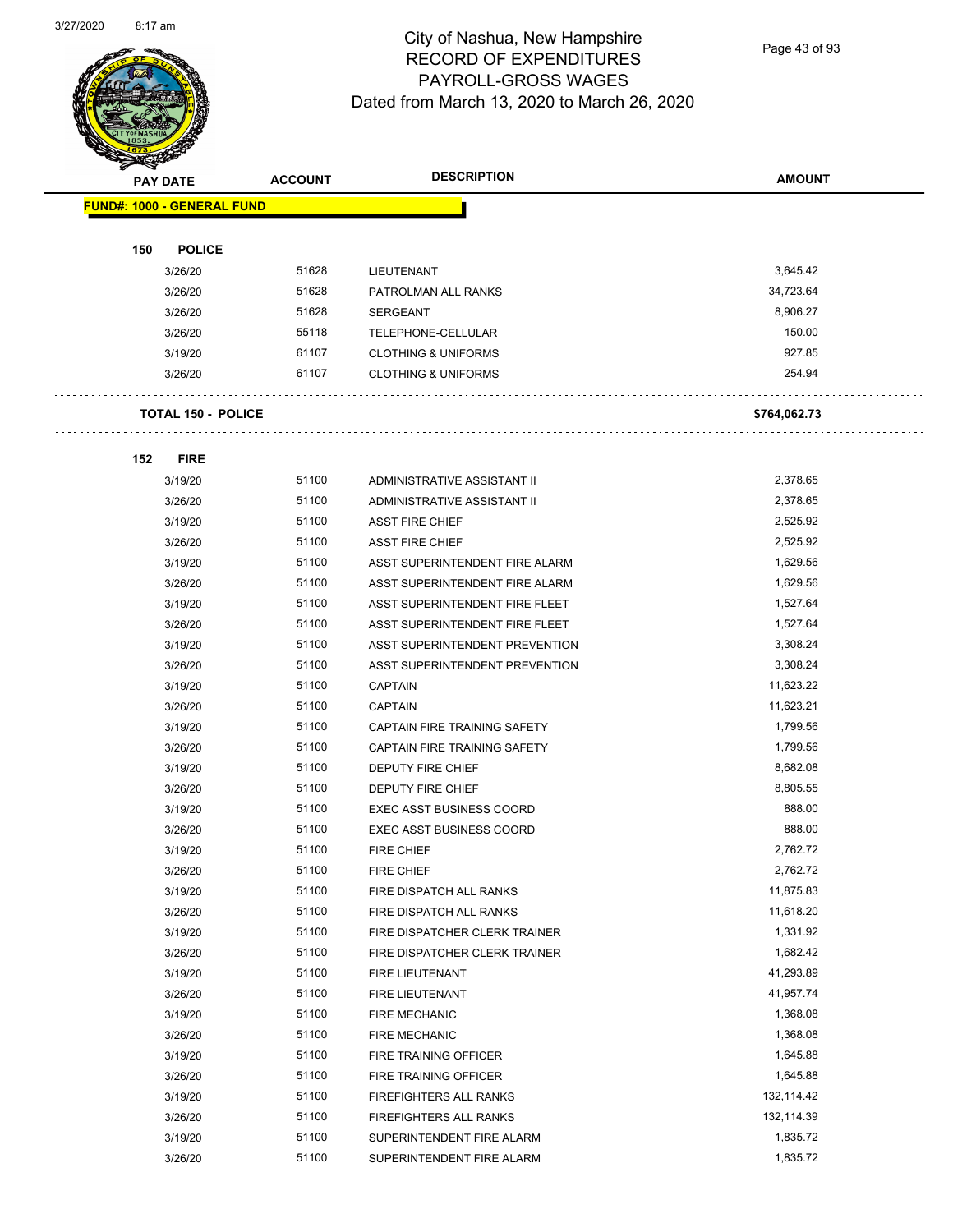

Page 44 of 93

| <b>PAY DATE</b>                   | <b>ACCOUNT</b> | <b>DESCRIPTION</b>                    | AMOUNT    |
|-----------------------------------|----------------|---------------------------------------|-----------|
| <b>FUND#: 1000 - GENERAL FUND</b> |                |                                       |           |
|                                   |                |                                       |           |
| 152<br><b>FIRE</b>                |                |                                       |           |
| 3/19/20                           | 51100          | SUPERINTENDENT FIRE FLEET             | 1,799.56  |
| 3/26/20                           | 51100          | SUPERINTENDENT FIRE FLEET             | 1,799.56  |
| 3/19/20                           | 51100          | SUPERINTENDENT FIRE PREVENTION        | 1,817.56  |
| 3/26/20                           | 51100          | SUPERINTENDENT FIRE PREVENTION        | 1,817.56  |
| 3/26/20                           | 51300          | <b>ASST SUPERINTENDENT PREVENTION</b> | 129.83    |
| 3/19/20                           | 51300          | <b>CAPTAIN</b>                        | 126.09    |
| 3/26/20                           | 51300          | CAPTAIN FIRE TRAINING SAFETY          | 1,180.97  |
| 3/19/20                           | 51300          | DEPUTY FIRE CHIEF                     | 165.76    |
| 3/26/20                           | 51300          | DEPUTY FIRE CHIEF                     | 1,692.34  |
| 3/26/20                           | 51300          | FIRE DISPATCH ALL RANKS               | 866.82    |
| 3/19/20                           | 51300          | <b>FIRE LIEUTENANT</b>                | 166.26    |
| 3/19/20                           | 51300          | <b>FIRE MECHANIC</b>                  | 205.21    |
| 3/26/20                           | 51300          | SUPERINTENDENT FIRE ALARM             | 1,755.41  |
| 3/19/20                           | 51300          | SUPERINTENDENT FIRE PREVENTION        | 230.67    |
| 3/19/20                           | 51330          | <b>CAPTAIN</b>                        | 1,249.65  |
| 3/26/20                           | 51330          | <b>CAPTAIN</b>                        | 994.02    |
| 3/26/20                           | 51330          | DEPUTY FIRE CHIEF                     | 433.55    |
| 3/19/20                           | 51330          | FIRE DISPATCH ALL RANKS               | 1,011.89  |
| 3/26/20                           | 51330          | FIRE DISPATCH ALL RANKS               | 500.29    |
| 3/26/20                           | 51330          | FIRE DISPATCHER CLERK TRAINER         | 523.23    |
| 3/19/20                           | 51330          | FIRE LIEUTENANT                       | 3,145.93  |
| 3/26/20                           | 51330          | FIRE LIEUTENANT                       | 2,624.04  |
| 3/19/20                           | 51330          | <b>FIREFIGHTERS ALL RANKS</b>         | 8,452.96  |
| 3/26/20                           | 51330          | <b>FIREFIGHTERS ALL RANKS</b>         | 6,952.96  |
| 3/26/20                           | 51500          | <b>COMMISSIONERS</b>                  | 1,500.00  |
| 3/26/20                           | 51500          | <b>SUB TEACHER</b>                    | 375.00    |
| 3/19/20                           | 51650          | <b>CAPTAIN</b>                        | 2,859.87  |
| 3/26/20                           | 51650          | <b>CAPTAIN</b>                        | 2,293.04  |
| 3/26/20                           | 51650          | <b>DEPUTY FIRE CHIEF</b>              | 1,297.85  |
| 3/19/20                           | 51650          | FIRE LIEUTENANT                       | 10,806.35 |
| 3/26/20                           | 51650          | FIRE LIEUTENANT                       | 7,106.90  |
| 3/19/20                           | 51650          | FIREFIGHTERS ALL RANKS                | 24,235.18 |
| 3/26/20                           | 51650          | <b>FIREFIGHTERS ALL RANKS</b>         | 17,810.47 |
| 3/19/20                           | 51700          | ASST SUPERINTENDENT FIRE ALARM        | 20.37     |
| 3/26/20                           | 51700          | ASST SUPERINTENDENT FIRE ALARM        | 20.37     |
| 3/19/20                           | 51700          | ASST SUPERINTENDENT PREVENTION        | 41.35     |
| 3/26/20                           | 51700          | ASST SUPERINTENDENT PREVENTION        | 41.35     |
| 3/19/20                           | 51700          | <b>CAPTAIN</b>                        | 296.89    |
| 3/26/20                           | 51700          | <b>CAPTAIN</b>                        | 296.89    |
| 3/19/20                           | 51700          | CAPTAIN FIRE TRAINING SAFETY          | 22.49     |
| 3/26/20                           | 51700          | CAPTAIN FIRE TRAINING SAFETY          | 22.49     |
| 3/26/20                           | 51700          | <b>FIRE CHAPLAIN</b>                  | 100.00    |
| 3/19/20                           | 51700          | FIRE DISPATCH ALL RANKS               | 14.98     |
| 3/26/20                           | 51700          | FIRE DISPATCH ALL RANKS               | 14.98     |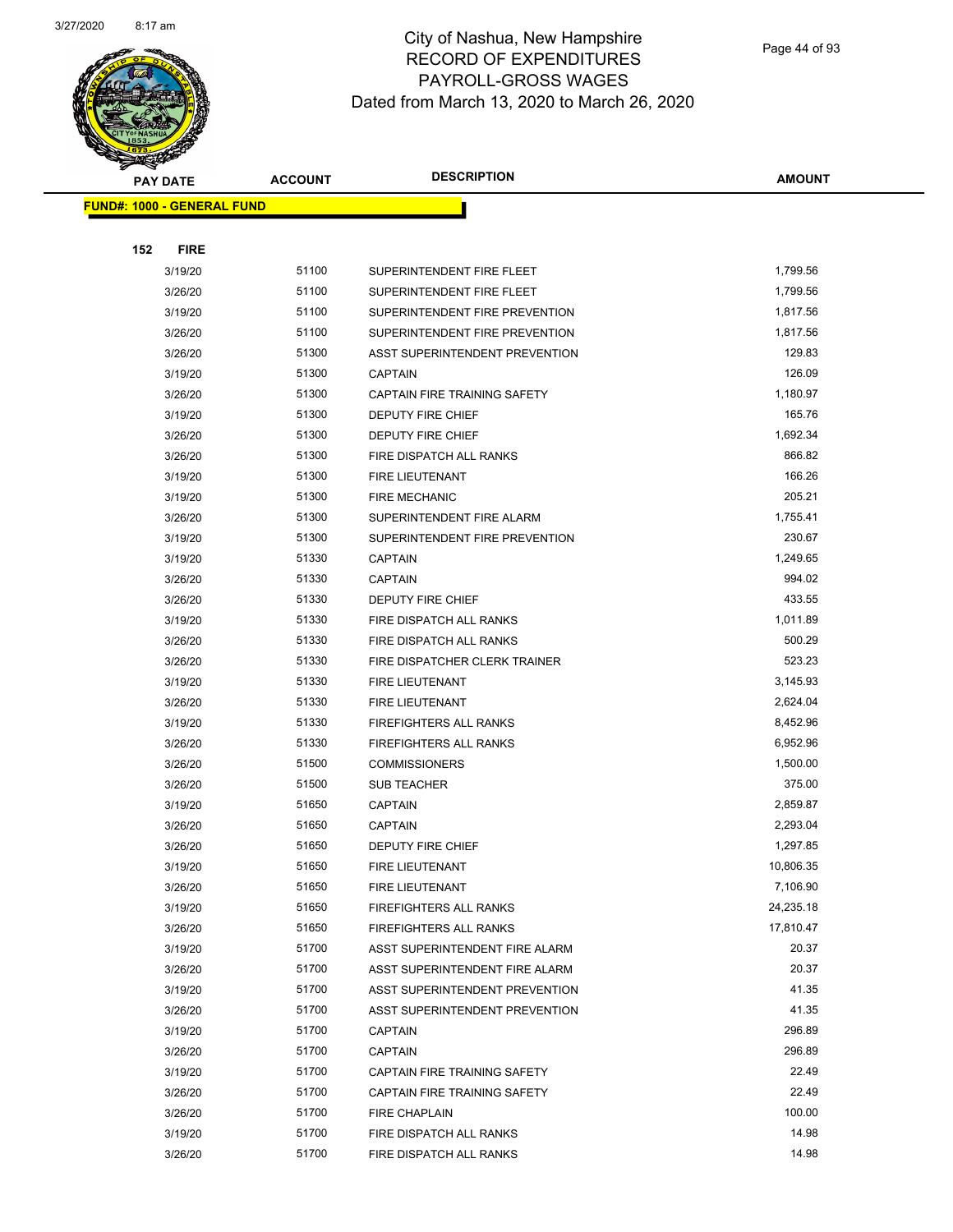

Page 45 of 93

|     | <b>SANGRAN</b><br><b>PAY DATE</b> | <b>ACCOUNT</b>                         | <b>DESCRIPTION</b>                    | <b>AMOUNT</b> |
|-----|-----------------------------------|----------------------------------------|---------------------------------------|---------------|
|     | <b>FUND#: 1000 - GENERAL FUND</b> |                                        |                                       |               |
|     |                                   |                                        |                                       |               |
| 152 | <b>FIRE</b>                       |                                        |                                       |               |
|     | 3/19/20                           | 51700                                  | FIRE DISPATCHER CLERK TRAINER         | 17.53         |
|     | 3/26/20                           | 51700                                  | FIRE DISPATCHER CLERK TRAINER         | 17.53         |
|     | 3/19/20                           | 51700                                  | FIRE LIEUTENANT                       | 1,288.52      |
|     | 3/26/20                           | 51700                                  | <b>FIRE LIEUTENANT</b>                | 1,288.52      |
|     | 3/19/20                           | 51700                                  | <b>FIRE TRAINING OFFICER</b>          | 20.57         |
|     | 3/26/20                           | 51700                                  | <b>FIRE TRAINING OFFICER</b>          | 20.57         |
|     | 3/19/20                           | 51700                                  | FIREFIGHTERS ALL RANKS                | 2,893.25      |
|     | 3/26/20                           | 51700                                  | FIREFIGHTERS ALL RANKS                | 2,893.25      |
|     | 3/19/20                           | 51700                                  | SUPERINTENDENT FIRE ALARM             | 22.95         |
|     | 3/26/20                           | 51700                                  | SUPERINTENDENT FIRE ALARM             | 22.95         |
|     | 3/19/20                           | 51700                                  | SUPERINTENDENT FIRE FLEET             | 22.49         |
|     | 3/26/20                           | 51700                                  | SUPERINTENDENT FIRE FLEET             | 22.49         |
|     | 3/19/20                           | 51700                                  | SUPERINTENDENT FIRE PREVENTION        | 22.72         |
|     | 3/26/20                           | 51700                                  | SUPERINTENDENT FIRE PREVENTION        | 22.72         |
|     | 3/26/20                           | 55118                                  | TELEPHONE-CELLULAR                    | 684.00        |
|     | <b>TOTAL 152 - FIRE</b>           |                                        |                                       | \$576,141.81  |
| 153 |                                   | <b>BUILDING INSPECTION</b>             |                                       |               |
|     | 3/19/20                           | 51100                                  | BLD INSP ASST PLANS EXAMINER          | 1,069.30      |
|     | 3/26/20                           | 51100                                  | <b>BLD INSP ASST PLANS EXAMINER</b>   | 1,069.30      |
|     | 3/19/20                           | 51100                                  | <b>BUILDING AND UTILITIES INSPCTR</b> | 3,713.45      |
|     | 3/26/20                           | 51100                                  | <b>BUILDING AND UTILITIES INSPCTR</b> | 3,713.44      |
|     | 3/19/20                           | 51100                                  | <b>BUILDING DEPARTMENT MANAGER</b>    | 1,677.35      |
|     | 3/26/20                           | 51100                                  | <b>BUILDING DEPARTMENT MANAGER</b>    | 1,677.36      |
|     | 3/19/20                           | 51100                                  | PERMIT TECHNICIAN I                   | 1,315.65      |
|     | 3/26/20                           | 51100                                  | PERMIT TECHNICIAN I                   | 1,315.65      |
|     | 3/19/20                           | 51100                                  | <b>PLANS EXAMINER</b>                 | 1,298.64      |
|     | 3/26/20                           | 51100                                  | <b>PLANS EXAMINER</b>                 | 1,298.65      |
|     |                                   | <b>TOTAL 153 - BUILDING INSPECTION</b> |                                       | \$18,148.79   |
| 155 |                                   | <b>CODE ENFORCEMENT</b>                |                                       |               |
|     | 3/19/20                           | 51100                                  | <b>CODE ENFORCEMENT OFFICER II</b>    | 2,822.40      |
|     | 3/26/20                           | 51100                                  | CODE ENFORCEMENT OFFICER II           | 2.822.40      |
|     | 3/19/20                           | 51100                                  | MGR CODE ENFORCEMENT DEPT             | 1,607.74      |
|     | 3/26/20                           | 51100                                  | MGR CODE ENFORCEMENT DEPT             | 1,607.75      |
|     | 3/26/20                           | 55118                                  | TELEPHONE-CELLULAR                    | 59.50         |
|     |                                   | <b>TOTAL 155 - CODE ENFORCEMENT</b>    |                                       | \$8,919.79    |
| 156 |                                   | <b>EMERGENCY MANAGEMENT</b>            |                                       |               |
|     | 3/19/20                           | 51100                                  | <b>EMERGENCY MANAGEMENT DIRECTOR</b>  | 1,776.05      |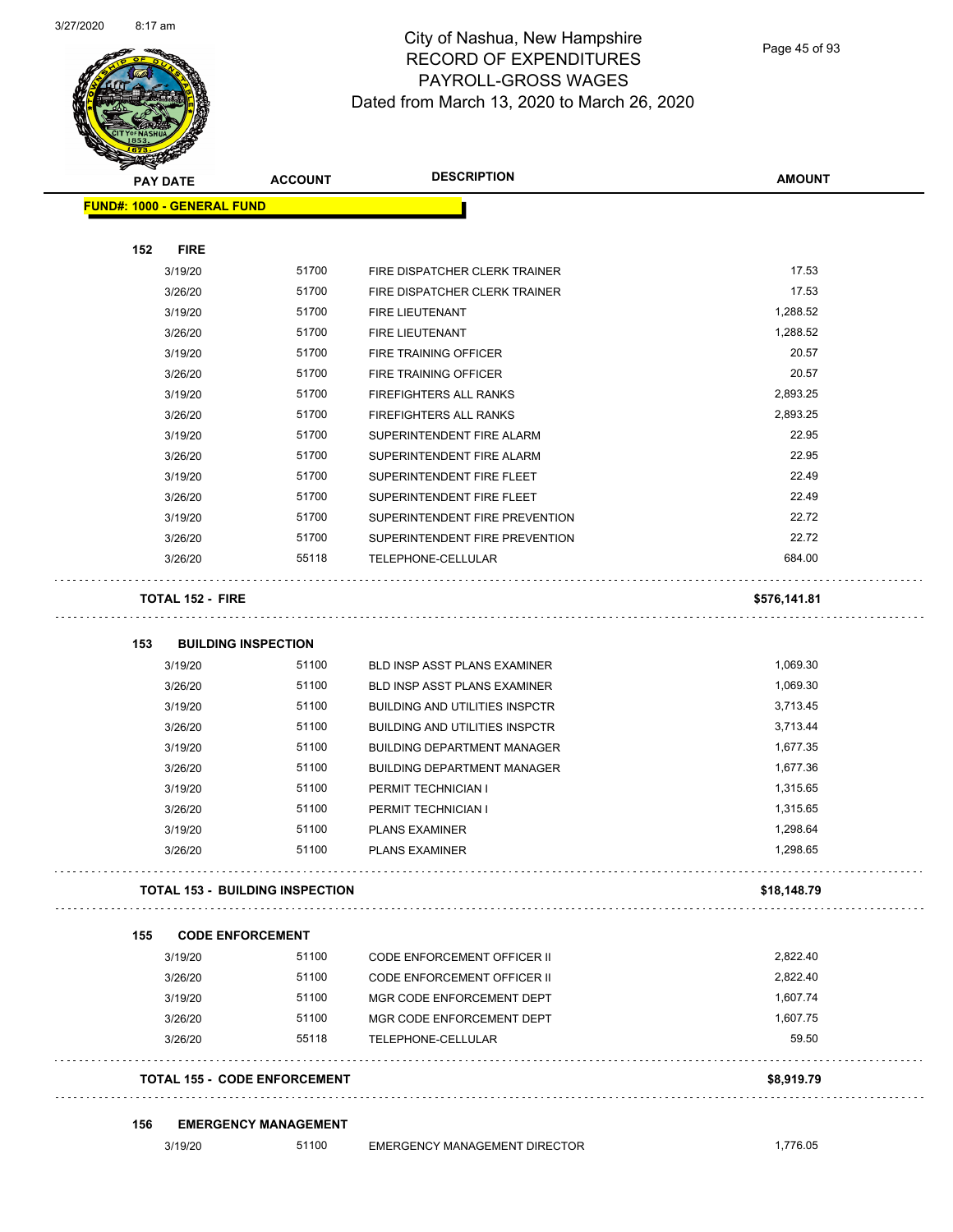Page 46 of 93

| <b>PAY DATE</b>                   | <b>ACCOUNT</b>                             | <b>DESCRIPTION</b>                 | <b>AMOUNT</b> |
|-----------------------------------|--------------------------------------------|------------------------------------|---------------|
| <b>FUND#: 1000 - GENERAL FUND</b> |                                            |                                    |               |
| 156                               | <b>EMERGENCY MANAGEMENT</b>                |                                    |               |
| 3/26/20                           | 51100                                      | EMERGENCY MANAGEMENT DIRECTOR      | 1,776.05      |
| 3/19/20                           | 51200                                      | EMERGENCY MANAGEMENT COORDINAT     | 1,027.03      |
| 3/26/20                           | 51200                                      | EMERGENCY MANAGEMENT COORDINAT     | 759.09        |
| 3/26/20                           | 51300                                      | EMERGENCY MANAGEMENT COORDINAT     | 1,071.68      |
| 3/26/20                           | 55118                                      | TELEPHONE-CELLULAR                 | 150.00        |
|                                   | <b>TOTAL 156 - EMERGENCY MANAGEMENT</b>    |                                    | \$6,559.90    |
| 157                               | <b>CITYWIDE COMMUNICATIONS</b>             |                                    |               |
| 3/19/20                           | 51100                                      | <b>COMM SYS ENGR TECH</b>          | 1,702.75      |
| 3/26/20                           | 51100                                      | <b>COMM SYS ENGR TECH</b>          | 1,702.75      |
| 3/19/20                           | 51200                                      | <b>RADIO SYSTEMS MANAGER</b>       | 1,444.92      |
| 3/26/20                           | 51200                                      | RADIO SYSTEMS MANAGER              | 1,444.92      |
| 3/26/20                           | 51300                                      | RADIO SYSTEMS MANAGER              | 406.38        |
| 3/26/20                           | 55118                                      | TELEPHONE-CELLULAR                 | 100.00        |
|                                   | <b>TOTAL 157 - CITYWIDE COMMUNICATIONS</b> |                                    | \$6,801.72    |
|                                   |                                            |                                    |               |
| 160                               | <b>PW-ADMIN &amp; ENGINEERING</b>          |                                    |               |
| 3/19/20                           | 51100                                      | ADMINISTRATIVE ASSISTANT II        | 786.85        |
| 3/26/20                           | 51100                                      | ADMINISTRATIVE ASSISTANT II        | 786.85        |
| 3/19/20                           | 51100                                      | ASSISTANT DIRECTOR OF PUBLIC WORKS | 1,711.30      |
| 3/26/20                           | 51100                                      | ASSISTANT DIRECTOR OF PUBLIC WORKS | 1,711.30      |
| 3/19/20                           | 51100                                      | <b>CITY ENGINEER</b>               | 1,167.60      |
| 3/26/20                           | 51100                                      | <b>CITY ENGINEER</b>               | 1,167.60      |
| 3/19/20                           | 51100                                      | <b>CITY SURVEYOR</b>               | 1,257.20      |
| 3/26/20                           | 51100                                      | <b>CITY SURVEYOR</b>               | 1,257.20      |
| 3/19/20                           | 51100                                      | DEPUTY CITY ENGINEER               | 780.45        |
| 3/26/20                           | 51100                                      | DEPUTY CITY ENGINEER               | 780.45        |
| 3/19/20                           | 51100                                      | DIRECTOR PUBLIC WORKS              | 1,933.90      |
| 3/26/20                           | 51100                                      | DIRECTOR PUBLIC WORKS              | 1,933.90      |
| 3/19/20                           | 51100                                      | DIVISION OPERATIONS MANAGER        | 1,546.45      |
| 3/26/20                           | 51100                                      | DIVISION OPERATIONS MANAGER        | 1,546.45      |
| 3/19/20                           | 51100                                      | DPW CONTRACT ADMINISTRATOR         | 372.85        |
| 3/26/20                           | 51100                                      | DPW CONTRACT ADMINISTRATOR         | 372.85        |
| 3/19/20                           | 51100                                      | <b>ENGINEERING INSPECTOR</b>       | 2,093.64      |
| 3/26/20                           | 51100                                      | <b>ENGINEERING INSPECTOR</b>       | 2,093.65      |
| 3/19/20                           | 51100                                      | <b>EXECUTIVE ASSISTANT</b>         | 810.85        |
| 3/26/20                           | 51100                                      | <b>EXECUTIVE ASSISTANT</b>         | 810.85        |
| 3/19/20                           | 51100                                      | <b>GIS SPECIALIST</b>              | 479.75        |
| 3/26/20                           | 51100                                      | <b>GIS SPECIALIST</b>              | 479.75        |
| 3/19/20                           | 51100                                      | PUBLIC RELATIONS ADMINISTRATOR     | 752.95        |
| 3/26/20                           | 51100                                      | PUBLIC RELATIONS ADMINISTRATOR     | 752.95        |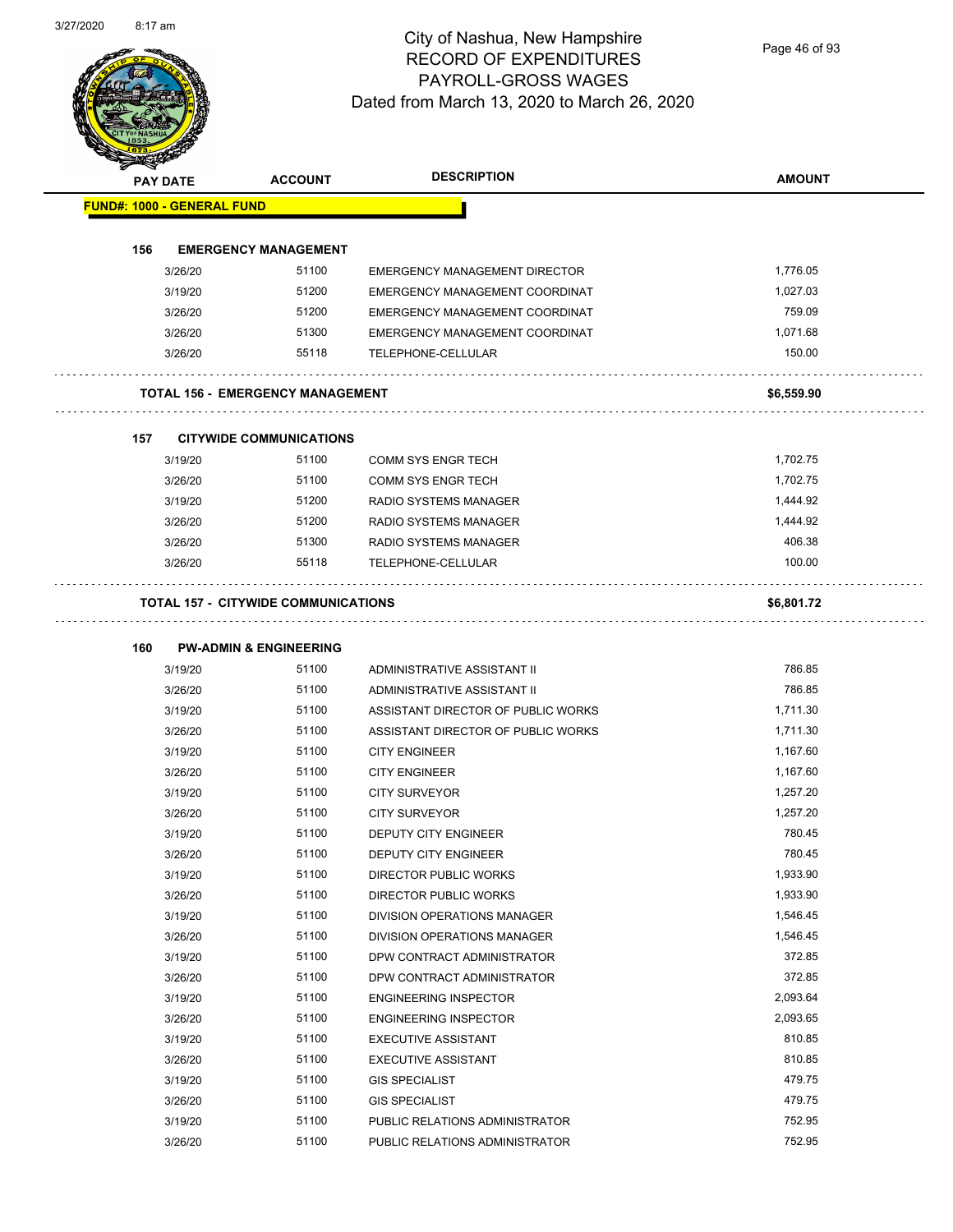

Page 47 of 93

| $\tilde{\phantom{a}}$<br><b>PAY DATE</b> | <b>ACCOUNT</b>                     | <b>DESCRIPTION</b>             | <b>AMOUNT</b> |
|------------------------------------------|------------------------------------|--------------------------------|---------------|
| <b>FUND#: 1000 - GENERAL FUND</b>        |                                    |                                |               |
|                                          |                                    |                                |               |
| 160                                      | <b>PW-ADMIN &amp; ENGINEERING</b>  |                                |               |
| 3/19/20                                  | 51100                              | SENIOR STAFF ENGINEER          | 1,795.99      |
| 3/26/20                                  | 51100                              | SENIOR STAFF ENGINEER          | 1,796.00      |
| 3/19/20                                  | 51100                              | <b>SENIOR TRAFFIC ENGINEER</b> | 1,776.05      |
| 3/26/20                                  | 51100                              | <b>SENIOR TRAFFIC ENGINEER</b> | 1,776.05      |
| 3/19/20                                  | 51100                              | <b>STAFF ENGINEER</b>          | 562.30        |
| 3/26/20                                  | 51100                              | <b>STAFF ENGINEER</b>          | 562.31        |
| 3/19/20                                  | 51100                              | STREET CONSTRUCTION ENGINEER   | 1,480.05      |
| 3/26/20                                  | 51100                              | STREET CONSTRUCTION ENGINEER   | 1,480.05      |
| 3/19/20                                  | 51300                              | DIVISION OPERATIONS MANAGER    | 14.50         |
| 3/26/20                                  | 51300                              | DIVISION OPERATIONS MANAGER    | 463.93        |
| 3/19/20                                  | 51300                              | <b>ENGINEERING INSPECTOR</b>   | 79.28         |
| 3/26/20                                  | 51500                              | ELECTED BOARD MEMBER           | 2,000.00      |
| 3/26/20                                  | 55118                              | TELEPHONE-CELLULAR             | 342.45        |
| 3/26/20                                  | 55314                              | FIXED RATE MILEAGE ALLOWANCE   | 600.00        |
|                                          | TOTAL 160 - PW-ADMIN & ENGINEERING |                                | \$42,116.55   |
| <b>STREETS</b><br>161                    |                                    |                                |               |
| 3/19/20                                  | 51100                              | ADMINISTRATIVE ASSISTANT II    | 822.90        |
| 3/26/20                                  | 51100                              | ADMINISTRATIVE ASSISTANT II    | 822.90        |
| 3/19/20                                  | 51100                              | AUTO MECH 1ST CLASS NIGHTS     | 4,353.62      |
| 3/26/20                                  | 51100                              | AUTO MECH 1ST CLASS NIGHTS     | 4,353.00      |
| 3/19/20                                  | 51100                              | AUTO MECH 2ND CLASS            | 2,950.80      |
| 3/26/20                                  | 51100                              | AUTO MECH 2ND CLASS            | 2,950.80      |
| 3/19/20                                  | 51100                              | AUTO MECHANIC 1ST CLASS        | 3,229.20      |
| 3/26/20                                  | 51100                              | <b>AUTO MECHANIC 1ST CLASS</b> | 3,229.20      |
| 3/19/20                                  | 51100                              | <b>EQUIP OPR STREET REPAIR</b> | 6,777.24      |
| 3/26/20                                  | 51100                              | EQUIP OPR STREET REPAIR        | 6,875.20      |
| 3/19/20                                  | 51100                              | FLEET MAINTENANCE FOREMAN      | 1,324.60      |
| 3/26/20                                  | 51100                              | FLEET MAINTENANCE FOREMAN      | 1,324.60      |
| 3/19/20                                  | 51100                              | FLEET MANAGER STREET DEPT      | 1,207.70      |
| 3/26/20                                  | 51100                              | FLEET MANAGER STREET DEPT      | 1,207.70      |
| 3/19/20                                  | 51100                              | FOREMAN LABOR STREET           | 2,649.20      |
| 3/26/20                                  | 51100                              | FOREMAN LABOR STREET           | 2,649.19      |
| 3/19/20                                  | 51100                              | <b>MASON PIPELAYER</b>         | 3,759.20      |
| 3/26/20                                  | 51100                              | <b>MASON PIPELAYER</b>         | 3,759.20      |
| 3/19/20                                  | 51100                              | OPERATIONS SUPERVISOR          | 1,116.35      |
| 3/26/20                                  | 51100                              | OPERATIONS SUPERVISOR          | 1,116.34      |
| 3/19/20                                  | 51100                              | <b>SIGN MAINTENANCE</b>        | 2,797.20      |
| 3/26/20                                  | 51100                              | <b>SIGN MAINTENANCE</b>        | 2,797.20      |
| 3/19/20                                  | 51100                              | STOREKEEPER PWD                | 1,027.95      |
| 3/26/20                                  | 51100                              | STOREKEEPER PWD                | 1,027.95      |
| 3/19/20                                  | 51100                              | STREET FOREMAN                 | 2,649.20      |
| 3/26/20                                  | 51100                              | <b>STREET FOREMAN</b>          | 2,649.20      |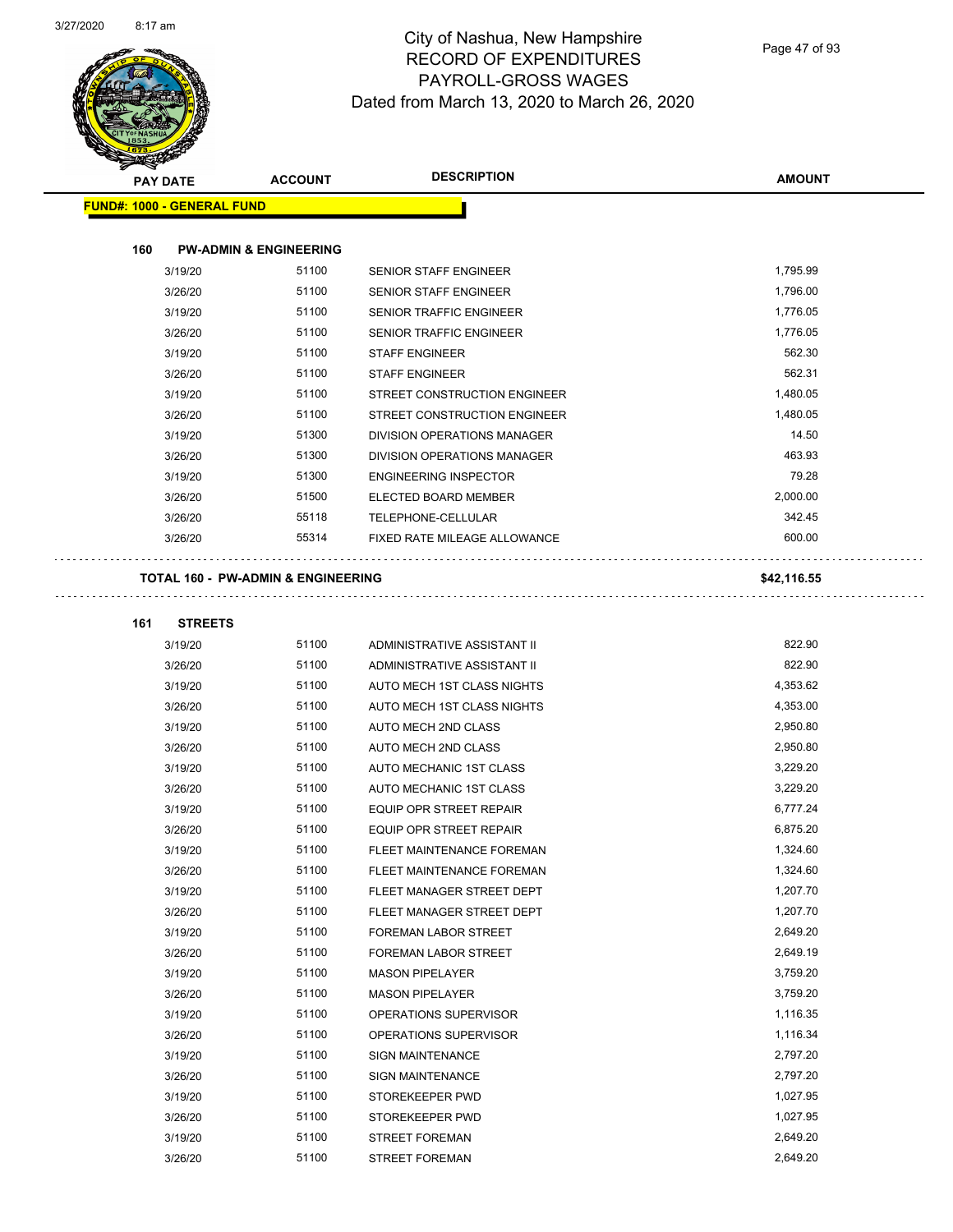

Page 48 of 93

| <b>PAY DATE</b>                   | <b>ACCOUNT</b> | <b>DESCRIPTION</b>                   | <b>AMOUNT</b> |
|-----------------------------------|----------------|--------------------------------------|---------------|
| <b>FUND#: 1000 - GENERAL FUND</b> |                |                                      |               |
|                                   |                |                                      |               |
| 161<br><b>STREETS</b>             |                |                                      |               |
| 3/19/20                           | 51100          | SUPERINTENDENT OF STREETS            | 1,973.36      |
| 3/26/20                           | 51100          | SUPERINTENDENT OF STREETS            | 1,973.35      |
| 3/19/20                           | 51100          | <b>TRAFFIC FOREMAN</b>               | 1,351.10      |
| 3/26/20                           | 51100          | <b>TRAFFIC FOREMAN</b>               | 1,351.10      |
| 3/19/20                           | 51100          | TRAFFIC TECHNICIAN I                 | 2,231.20      |
| 3/26/20                           | 51100          | <b>TRAFFIC TECHNICIAN I</b>          | 2,231.20      |
| 3/19/20                           | 51100          | TRUCK DRIVER STREET REPAIR           | 14,013.81     |
| 3/26/20                           | 51100          | TRUCK DRIVER STREET REPAIR           | 13,934.02     |
| 3/19/20                           | 51100          | <b>WELDER FIRST CLASS</b>            | 1,060.80      |
| 3/26/20                           | 51100          | <b>WELDER FIRST CLASS</b>            | 1,060.80      |
| 3/19/20                           | 51300          | AUTO MECH 1ST CLASS NIGHTS           | 184.89        |
| 3/26/20                           | 51300          | AUTO MECH 1ST CLASS NIGHTS           | 185.79        |
| 3/19/20                           | 51300          | AUTO MECH 2ND CLASS                  | 169.23        |
| 3/26/20                           | 51300          | AUTO MECH 2ND CLASS                  | 169.23        |
| 3/19/20                           | 51300          | AUTO MECHANIC 1ST CLASS              | 184.21        |
| 3/26/20                           | 51300          | AUTO MECHANIC 1ST CLASS              | 184.21        |
| 3/19/20                           | 51300          | AUTOMATED TRASH COLLECTION OPR       | 674.21        |
| 3/26/20                           | 51300          | AUTOMATED TRASH COLLECTION OPR       | 674.21        |
| 3/19/20                           | 51300          | <b>COLLECTION EQUIP OPR</b>          | 636.95        |
| 3/26/20                           | 51300          | <b>COLLECTION EQUIP OPR</b>          | 636.95        |
| 3/19/20                           | 51300          | <b>COLLECTION EQUIP OPR LANDFILL</b> | 333.99        |
| 3/26/20                           | 51300          | <b>COLLECTION EQUIP OPR LANDFILL</b> | 333.99        |
| 3/19/20                           | 51300          | EQUIP OPR STREET REPAIR              | 225.06        |
| 3/26/20                           | 51300          | EQUIP OPR STREET REPAIR              | 485.82        |
| 3/19/20                           | 51300          | EQUIPMENT OPERATOR, PARKS            | 169.23        |
| 3/26/20                           | 51300          | EQUIPMENT OPERATOR, PARKS            | 169.23        |
| 3/19/20                           | 51300          | <b>EQUIPMENT OPR LANDFILL</b>        | 169.97        |
| 3/26/20                           | 51300          | <b>EQUIPMENT OPR LANDFILL</b>        | 169.97        |
| 3/19/20                           | 51300          | FLEET MAINTENANCE FOREMAN            | 347.70        |
| 3/26/20                           | 51300          | FLEET MAINTENANCE FOREMAN            | 347.70        |
| 3/19/20                           | 51300          | FOREMAN LABOR PARK                   | 695.40        |
| 3/26/20                           | 51300          | FOREMAN LABOR PARK                   | 695.40        |
| 3/19/20                           | 51300          | FOREMAN LABOR STREET                 | 707.82        |
| 3/26/20                           | 51300          | FOREMAN LABOR STREET                 | 1,142.46      |
| 3/19/20                           | 51300          | <b>GROUNDSKEEPER MAINTENANCE</b>     | 699.04        |
| 3/26/20                           | 51300          | <b>GROUNDSKEEPER MAINTENANCE</b>     | 1,048.56      |
| 3/26/20                           | 51300          | <b>GROUNDSMAN I</b>                  | 145.67        |
| 3/19/20                           | 51300          | <b>LEAD GROUNDSMAN</b>               | 340.21        |
| 3/26/20                           | 51300          | <b>LEAD GROUNDSMAN</b>               | 340.21        |
| 3/19/20                           | 51300          | <b>MASON PIPELAYER</b>               | 326.04        |
| 3/26/20                           | 51300          | <b>MASON PIPELAYER</b>               | 633.71        |
| 3/26/20                           | 51300          | OPERATIONS SUPERVISOR                | 20.93         |
| 3/19/20                           | 51300          | <b>SIGN MAINTENANCE</b>              | 317.25        |
| 3/26/20                           | 51300          | <b>SIGN MAINTENANCE</b>              | 44.10         |
|                                   |                |                                      |               |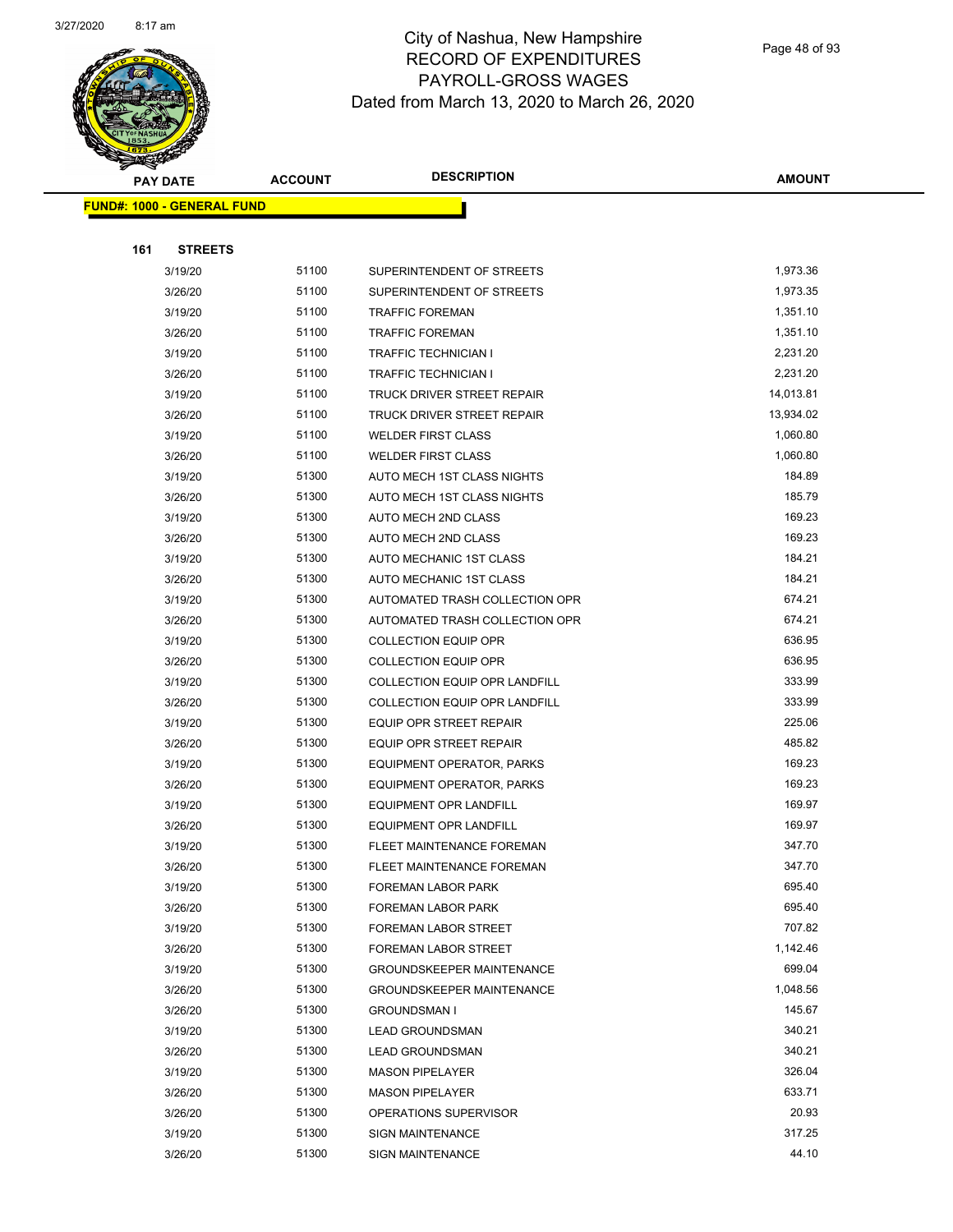

Page 49 of 93

| <b>STARTING CARD</b> |                                   |                                       |                                                 |               |
|----------------------|-----------------------------------|---------------------------------------|-------------------------------------------------|---------------|
|                      | <b>PAY DATE</b>                   | <b>ACCOUNT</b>                        | <b>DESCRIPTION</b>                              | <b>AMOUNT</b> |
|                      | <b>FUND#: 1000 - GENERAL FUND</b> |                                       |                                                 |               |
|                      |                                   |                                       |                                                 |               |
| 161                  | <b>STREETS</b>                    |                                       |                                                 |               |
|                      | 3/19/20                           | 51300                                 | SOLID WASTE FOREMAN                             | 695.40        |
|                      | 3/26/20                           | 51300                                 | SOLID WASTE FOREMAN                             | 695.40        |
|                      | 3/19/20                           | 51300                                 | STELLOS STADIUM ATTENDANT                       | 168.55        |
|                      | 3/26/20                           | 51300                                 | STELLOS STADIUM ATTENDANT                       | 168.55        |
|                      | 3/19/20                           | 51300                                 | <b>STREET FOREMAN</b>                           | 372.54        |
|                      | 3/26/20                           | 51300                                 | <b>STREET FOREMAN</b>                           | 347.70        |
|                      | 3/19/20                           | 51300                                 | <b>TRAFFIC TECHNICIAN I</b>                     | 627.25        |
|                      | 3/26/20                           | 51300                                 | <b>TRAFFIC TECHNICIAN I</b>                     | 298.67        |
|                      | 3/19/20                           | 51300                                 | TRUCK DRIVER STREET REPAIR                      | 464.89        |
|                      | 3/26/20                           | 51300                                 | TRUCK DRIVER STREET REPAIR                      | 1,558.81      |
|                      | 3/19/20                           | 51300                                 | <b>WELDER FIRST CLASS</b>                       | 182.93        |
|                      | 3/26/20                           | 51300                                 | <b>WELDER FIRST CLASS</b>                       | 182.93        |
|                      | 3/26/20                           | 55118                                 | TELEPHONE-CELLULAR                              | 84.00         |
|                      | <b>TOTAL 161 - STREETS</b>        |                                       |                                                 | \$130,065.34  |
| 166                  | <b>PARKING OPERATIONS</b>         |                                       |                                                 |               |
|                      | 3/19/20                           | 51100                                 | PARKING MAINTENANCE                             | 1,333.09      |
|                      | 3/26/20                           | 51100                                 | PARKING MAINTENANCE                             | 1,333.11      |
|                      | 3/19/20                           | 51100                                 | <b>PARKING MANAGER</b>                          | 947.55        |
|                      | 3/26/20                           | 51100                                 | PARKING MANAGER                                 | 947.55        |
|                      | 3/19/20                           | 51300                                 | PARKING MAINTENANCE                             | 56.17         |
|                      | 3/26/20                           | 51300                                 | PARKING MAINTENANCE                             | 37.37         |
|                      | 3/26/20                           | 55118                                 | TELEPHONE-CELLULAR                              | 150.00        |
|                      |                                   | <b>TOTAL 166 - PARKING OPERATIONS</b> |                                                 | \$4,804.84    |
|                      |                                   |                                       |                                                 |               |
| 171                  | <b>COMMUNITY SERVICES</b>         |                                       |                                                 |               |
|                      | 3/19/20                           | 51100                                 | DIRECTOR HEALTH AND COMM SVS                    | 2,030.45      |
|                      | 3/26/20                           | 51100                                 | DIRECTOR HEALTH AND COMM SVS                    | 2,030.45      |
|                      | 3/19/20                           | 51100                                 | <b>EPIDEMIOLOGIST</b>                           | 1,084.10      |
|                      | 3/26/20                           | 51100                                 | <b>EPIDEMIOLOGIST</b>                           | 1,084.10      |
|                      | 3/19/20                           | 51100                                 | HEALTH PROGRAM SPEC                             | 973.00        |
|                      | 3/26/20                           | 51100                                 | <b>HEALTH PROGRAM SPEC</b>                      | 973.00        |
|                      | 3/26/20                           | 51300                                 | COMMUNITY SERVICES PROGRAM ADMINISTRATIVE ASSIS | 7.73          |
|                      | 3/26/20                           | 55118                                 | TELEPHONE-CELLULAR                              | 50.00         |
|                      |                                   | <b>TOTAL 171 - COMMUNITY SERVICES</b> |                                                 | \$8,232.83    |
| 172                  | <b>COMMUNITY HEALTH</b>           |                                       |                                                 |               |
|                      | 3/19/20                           | 51100                                 | ADMINISTRATIVE ASSISTANT II                     | 842.72        |
|                      | 3/26/20                           | 51100                                 | ADMINISTRATIVE ASSISTANT II                     | 842.74        |

3/19/20 51100 BILINGUAL OUTREACH WORKER 924.60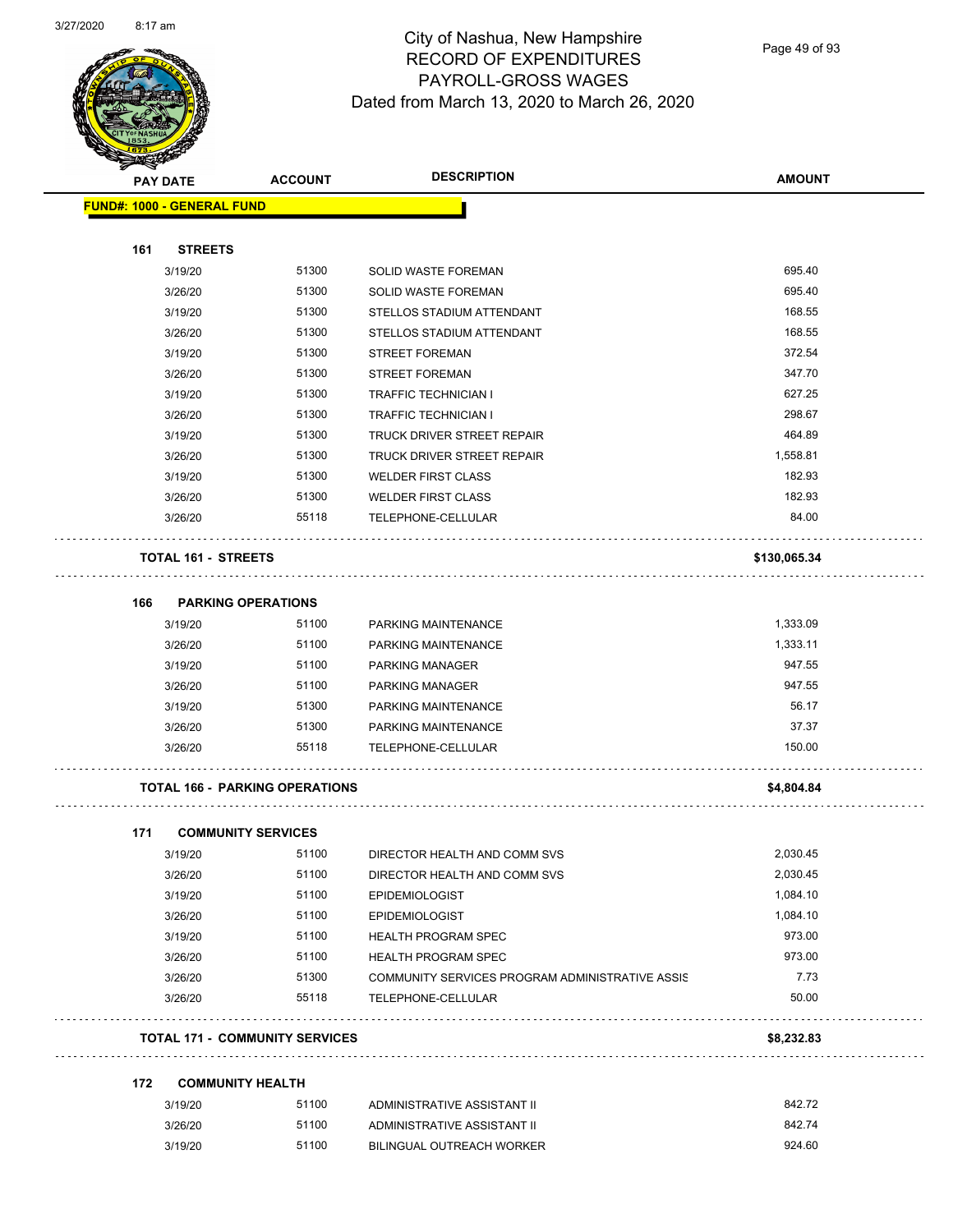

Page 50 of 93

|     | <b>PAY DATE</b>                   | <b>ACCOUNT</b>                          | <b>DESCRIPTION</b>               | <b>AMOUNT</b> |
|-----|-----------------------------------|-----------------------------------------|----------------------------------|---------------|
|     | <b>FUND#: 1000 - GENERAL FUND</b> |                                         |                                  |               |
| 172 |                                   | <b>COMMUNITY HEALTH</b>                 |                                  |               |
|     | 3/26/20                           | 51100                                   | <b>BILINGUAL OUTREACH WORKER</b> | 924.59        |
|     | 3/19/20                           | 51100                                   | CHIEF PUBLIC HEALTH NURSE        | 1,612.80      |
|     | 3/26/20                           | 51100                                   | CHIEF PUBLIC HEALTH NURSE        | 1,612.80      |
|     | 3/19/20                           | 51100                                   | PUB HEALTH NURSE                 | 3,894.10      |
|     | 3/26/20                           | 51100                                   | PUB HEALTH NURSE                 | 3,414.10      |
|     | 3/19/20                           | 51300                                   | <b>BILINGUAL OUTREACH WORKER</b> | 8.67          |
|     | 3/26/20                           | 51412                                   | <b>NURSE ELM</b>                 | 90.90         |
|     | 3/26/20                           | 51412                                   | NURSE PER DIEM (PRACTIONER)      | 194.75        |
|     | 3/19/20                           | 51412                                   | PUB HEALTH NURSE                 | 98.40         |
|     | 3/26/20                           | 51412                                   | PUB HEALTH NURSE                 | 646.50        |
|     | 3/26/20                           | 55118                                   | TELEPHONE-CELLULAR               | 50.00         |
|     |                                   | <b>TOTAL 172 - COMMUNITY HEALTH</b>     |                                  | \$15,157.67   |
| 173 |                                   | <b>ENVIRONMENTAL HEALTH</b>             |                                  |               |
|     | 3/19/20                           | 51100                                   | DEP HEALTH OFFICER/LAB DIRECTOR  | 1,239.00      |
|     | 3/26/20                           | 51100                                   | DEP HEALTH OFFICER/LAB DIRECTOR  | 1,239.00      |
|     | 3/19/20                           | 51100                                   | ENVIRONMENTAL HEALTH SPEC        | 2,735.56      |
|     | 3/26/20                           | 51100                                   | ENVIRONMENTAL HEALTH SPEC        | 2,735.57      |
|     | 3/19/20                           | 51100                                   | ENVIRONMENTAL TECH OFFICE MGR    | 1,085.35      |
|     | 3/26/20                           | 51100                                   | ENVIRONMENTAL TECH OFFICE MGR    | 1,085.35      |
|     | 3/19/20                           | 51100                                   | MANAGER ENVIRONMENTAL HEALTH     | 1,677.36      |
|     | 3/26/20                           | 51100                                   | MANAGER ENVIRONMENTAL HEALTH     | 1,677.35      |
|     | 3/26/20                           | 55118                                   | TELEPHONE-CELLULAR               | 67.00         |
|     |                                   | <b>TOTAL 173 - ENVIRONMENTAL HEALTH</b> |                                  | \$13,541.54   |
| 174 |                                   | <b>WELFARE ADMINISTRATION</b>           |                                  |               |
|     | 3/19/20                           | 51100                                   | CASE TECHNICIAN WELFARE          | 2,633.94      |
|     | 3/26/20                           | 51100                                   | CASE TECHNICIAN WELFARE          | 2,633.94      |
|     | 3/19/20                           | 51100                                   | <b>INTAKE WORKER</b>             | 849.40        |
|     | 3/26/20                           | 51100                                   | <b>INTAKE WORKER</b>             | 849.40        |
|     | 3/19/20                           | 51100                                   | SENIOR CASE TECHNICIAN           | 1,011.95      |
|     | 3/26/20                           | 51100                                   | SENIOR CASE TECHNICIAN           | 1,011.95      |
|     | 3/19/20                           | 51100                                   | <b>WELFARE OFFICER</b>           | 1,776.05      |
|     | 3/26/20                           | 51100                                   | <b>WELFARE OFFICER</b>           | 1,776.05      |
|     | 3/26/20                           | 51300                                   | CASE TECHNICIAN WELFARE          | 62.46         |
|     | 3/26/20                           | 55118                                   | TELEPHONE-CELLULAR               | 50.00         |
|     |                                   |                                         |                                  |               |

#### **177 PARKS & RECREATION**

3/19/20 51100 ADMINISTRATIVE ASSISTANT II 860.15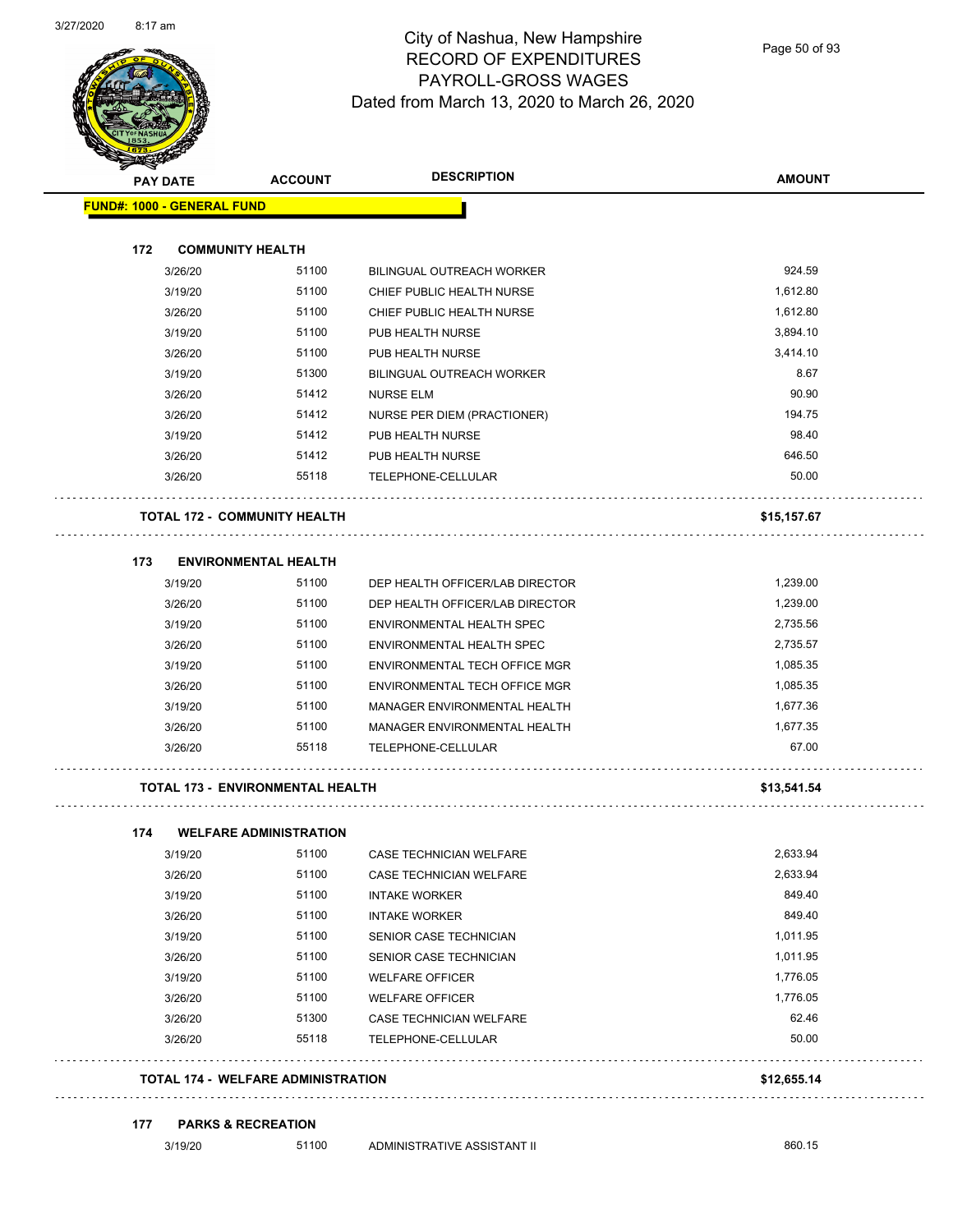

| <b>PAY DATE</b>                           | <b>ACCOUNT</b> | <b>DESCRIPTION</b>                      | <b>AMOUNT</b> |
|-------------------------------------------|----------------|-----------------------------------------|---------------|
| <b>FUND#: 1000 - GENERAL FUND</b>         |                |                                         |               |
|                                           |                |                                         |               |
| 177<br><b>PARKS &amp; RECREATION</b>      |                |                                         |               |
| 3/26/20                                   | 51100          | ADMINISTRATIVE ASSISTANT II             | 860.15        |
| 3/19/20                                   | 51100          | EQUIPMENT OPERATOR, PARKS               | 979.61        |
| 3/26/20                                   | 51100          | EQUIPMENT OPERATOR, PARKS               | 979.60        |
| 3/19/20                                   | 51100          | FOREMAN LABOR PARK                      | 3,973.77      |
| 3/26/20                                   | 51100          | <b>FOREMAN LABOR PARK</b>               | 3,973.79      |
| 3/19/20                                   | 51100          | <b>GROUNDSKEEPER MAINTENANCE</b>        | 7,114.80      |
| 3/26/20                                   | 51100          | <b>GROUNDSKEEPER MAINTENANCE</b>        | 7,114.80      |
| 3/19/20                                   | 51100          | <b>GROUNDSMAN I</b>                     | 5,051.28      |
| 3/26/20                                   | 51100          | <b>GROUNDSMAN I</b>                     | 5,040.00      |
| 3/19/20                                   | 51100          | <b>GROUNDSMAN II</b>                    | 882.00        |
| 3/26/20                                   | 51100          | <b>GROUNDSMAN II</b>                    | 882.00        |
| 3/19/20                                   | 51100          | <b>LEAD GROUNDSMAN</b>                  | 1,981.60      |
| 3/26/20                                   | 51100          | <b>LEAD GROUNDSMAN</b>                  | 1,981.60      |
| 3/19/20                                   | 51100          | PROGRAM COORDINATOR                     | 390.90        |
| 3/26/20                                   | 51100          | PROGRAM COORDINATOR                     | 390.90        |
| 3/19/20                                   | 51100          | RECREATION PROGRAM MANAGER              | 1,092.80      |
| 3/26/20                                   | 51100          | RECREATION PROGRAM MANAGER              | 1,092.80      |
| 3/19/20                                   | 51100          | STELLOS STADIUM ATTENDANT               | 979.60        |
| 3/26/20                                   | 51100          | STELLOS STADIUM ATTENDANT               | 979.61        |
| 3/19/20                                   | 51100          | SUPERINTENDENT OF PARKS RECR            | 1,973.36      |
| 3/26/20                                   | 51100          | SUPERINTENDENT OF PARKS RECR            | 1,973.35      |
| 3/19/20                                   | 51300          | FOREMAN LABOR PARK                      | 732.67        |
| 3/26/20                                   | 51300          | <b>FOREMAN LABOR PARK</b>               | 943.78        |
| 3/26/20                                   | 51300          | <b>GROUNDSKEEPER MAINTENANCE</b>        | 636.67        |
| 3/19/20                                   | 51300          | <b>GROUNDSMAN I</b>                     | 32.37         |
| 3/26/20                                   | 51300          | <b>GROUNDSMAN I</b>                     | 378.00        |
| 3/19/20                                   | 51300          | PROGRAM COORDINATOR                     | 87.95         |
| 3/19/20                                   | 51420          | <b>GAME OFFICIALS</b>                   | 132.00        |
| 3/26/20                                   | 51420          | <b>GAME OFFICIALS</b>                   | 50.00         |
| 3/26/20                                   | 55118          | TELEPHONE-CELLULAR                      | 67.00         |
| <b>TOTAL 177 - PARKS &amp; RECREATION</b> |                |                                         | \$53,608.91   |
|                                           |                |                                         |               |
| 179<br><b>LIBRARY</b>                     |                |                                         |               |
| 3/19/20                                   | 51100          | ASSISTANT DIRECTOR LIBRARY              | 1,655.50      |
| 3/26/20                                   | 51100          | ASSISTANT DIRECTOR LIBRARY              | 1,655.50      |
| 3/19/20                                   | 51100          | ASSISTANT LIBRARIAN CIRCULATIO          | 1,077.33      |
| 3/26/20                                   | 51100          | ASSISTANT LIBRARIAN CIRCULATIO          | 1,084.12      |
| 2110120                                   | 51100          | <b>ACCICTANT LIDDADIAN VOLITLI CEDV</b> | <b>868.00</b> |

| 3/26/20 | 51100 | ASSISTANT LIBRARIAN CIRCULATIO | 1.084.12 |
|---------|-------|--------------------------------|----------|
| 3/19/20 | 51100 | ASSISTANT LIBRARIAN YOUTH SERV | 868.90   |
| 3/26/20 | 51100 | ASSISTANT LIBRARIAN YOUTH SERV | 868.90   |
| 3/19/20 | 51100 | DIRECTOR LIBRARY               | 2.210.20 |
| 3/26/20 | 51100 | DIRECTOR LIBRARY               | 2.210.20 |
| 3/19/20 | 51100 | EXECUTIVE ASST OFFICE MANAGER  | 927.60   |
| 3/26/20 | 51100 | EXECUTIVE ASST OFFICE MANAGER  | 927.60   |
|         |       |                                |          |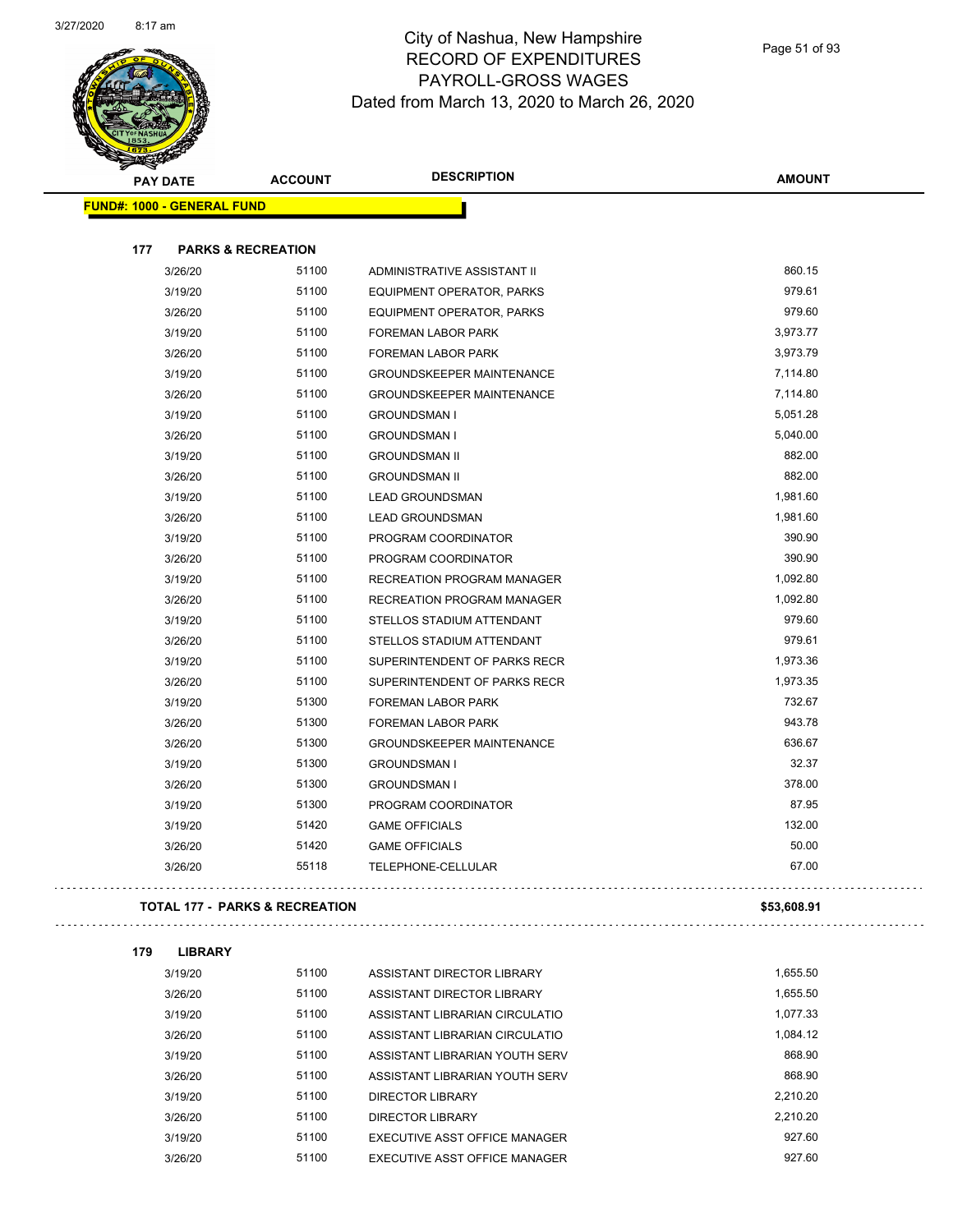

Page 52 of 93

| <b>PAY DATE</b>                   | <b>ACCOUNT</b> | <b>DESCRIPTION</b>                    | <b>AMOUNT</b>    |
|-----------------------------------|----------------|---------------------------------------|------------------|
| <b>FUND#: 1000 - GENERAL FUND</b> |                |                                       |                  |
|                                   |                |                                       |                  |
| 179<br><b>LIBRARY</b>             |                |                                       |                  |
| 3/19/20                           | 51100          | IT COORDINATOR                        | 962.94           |
| 3/26/20                           | 51100          | IT COORDINATOR                        | 962.95           |
| 3/19/20                           | 51100          | <b>JANITOR</b>                        | 552.00           |
| 3/26/20                           | 51100          | <b>JANITOR</b>                        | 552.00           |
| 3/19/20                           | 51100          | LIBRARIAN ADULT SERVICES              | 921.95           |
| 3/26/20                           | 51100          | LIBRARIAN ADULT SERVICES              | 921.95           |
| 3/19/20                           | 51100          | <b>LIBRARIAN CIRCULATION</b>          | 1,145.28         |
| 3/26/20                           | 51100          | <b>LIBRARIAN CIRCULATION</b>          | 1,117.36         |
| 3/19/20                           | 51100          | LIBRARIAN OUTREACH SVS                | 1,113.11         |
| 3/26/20                           | 51100          | LIBRARIAN OUTREACH SVS                | 1,113.10         |
| 3/19/20                           | 51100          | <b>LIBRARIAN TECH SERVICES</b>        | 1,155.30         |
| 3/26/20                           | 51100          | LIBRARIAN TECH SERVICES               | 1,155.29         |
| 3/19/20                           | 51100          | <b>LIBRARIAN YOUTH SERVICES</b>       | 1,657.90         |
| 3/26/20                           | 51100          | LIBRARIAN YOUTH SERVICES              | 1,657.90         |
| 3/19/20                           | 51100          | LIBRARY ASSISTANT CIRCULATION         | 6,566.80         |
| 3/26/20                           | 51100          | LIBRARY ASSISTANT CIRCULATION         | 6,566.80         |
| 3/19/20                           | 51100          | <b>LIBRARY ASSISTANT MEDIA SERVIC</b> | 797.36           |
| 3/26/20                           | 51100          | LIBRARY ASSISTANT MEDIA SERVIC        | 787.50           |
| 3/19/20                           | 51100          | LIBRARY ASSISTANT TECH SVS            | 787.51           |
| 3/26/20                           | 51100          | LIBRARY ASSISTANT TECH SVS            | 787.50           |
| 3/19/20                           | 51100          | LIBRARY ASSISTANT YOUTH SERVIC        | 2,116.13         |
| 3/26/20                           | 51100          | LIBRARY ASSISTANT YOUTH SERVIC        | 2,116.15         |
| 3/19/20                           | 51100          | MAINTENANCE SUPV                      | 949.45           |
| 3/26/20                           | 51100          | MAINTENANCE SUPV                      | 949.45           |
| 3/19/20                           | 51100          | PAGE & COLLECTION COORDINATOR         | 935.82           |
| 3/26/20                           | 51100          | PAGE & COLLECTION COORDINATOR         | 935.81           |
| 3/19/20                           | 51100          | REFERENCE LIBRARIAN ADULT SERV        | (1, 184.34)      |
| 3/26/20                           | 51100          | REFERENCE LIBRARIAN ADULT SERV        | 2,963.06         |
| 3/19/20                           | 51100          | REFERENCE LIBRARIAN TECH SVS          | 837.23           |
| 3/26/20                           | 51100          | REFERENCE LIBRARIAN TECH SVS          | 842.50           |
| 3/19/20                           | 51100          | <b>SECURITY LIBRARY</b>               | 660.00           |
| 3/26/20                           | 51100          | <b>SECURITY LIBRARY</b>               | 660.01           |
| 3/19/20                           | 51200          | <b>JANITOR</b>                        | 255.35           |
| 3/26/20                           | 51200          | <b>JANITOR</b>                        | 255.35           |
| 3/19/20                           | 51200          | LIBRARY ASSISTANT TECH SVS            | 462.90           |
| 3/26/20                           | 51200          | LIBRARY ASSISTANT TECH SVS            | 462.90           |
| 3/19/20                           | 51200          | <b>LIBRARY PAGE</b>                   | 1,217.53         |
| 3/26/20                           | 51200          | <b>LIBRARY PAGE</b>                   | 1,214.92         |
| 3/19/20                           | 51200          | REFERENCE LIBRARIAN ADULT SERV        | 4,991.76         |
| 3/26/20                           | 51200          | REFERENCE LIBRARIAN ADULT SERV        | 550.36<br>398.40 |
| 3/19/20                           | 51200<br>51200 | <b>SECURITY LIBRARY</b>               | 315.39           |
| 3/26/20                           | 51300          | <b>SECURITY LIBRARY</b>               | 172.78           |
| 3/19/20                           | 51300          | ASSISTANT LIBRARIAN CIRCULATIO        | 130.34           |
| 3/19/20                           |                | ASSISTANT LIBRARIAN YOUTH SERV        |                  |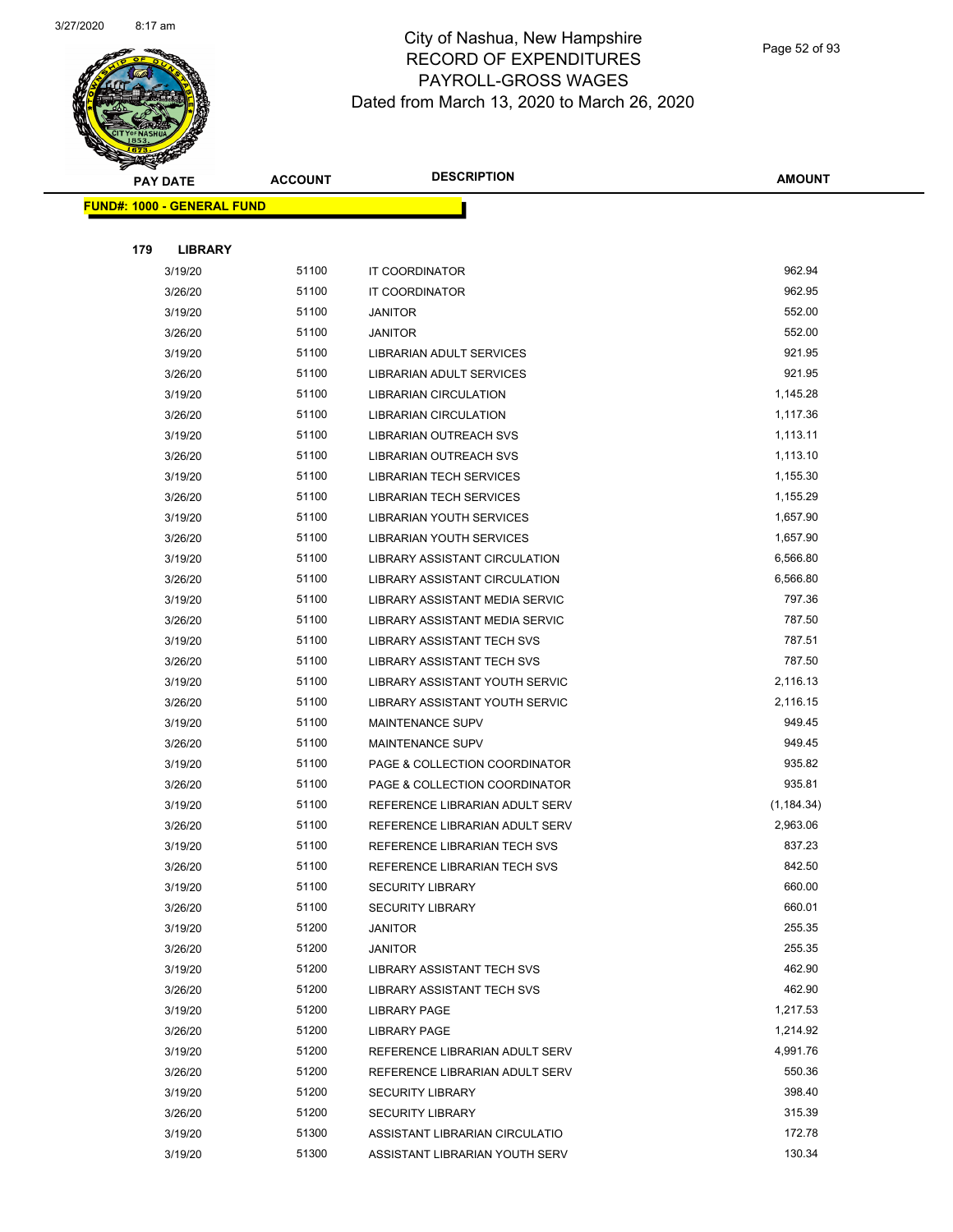

Page 53 of 93

| <b>PAY DATE</b>                   |                                          | <b>ACCOUNT</b> | <b>DESCRIPTION</b>                      | <b>AMOUNT</b> |
|-----------------------------------|------------------------------------------|----------------|-----------------------------------------|---------------|
| <b>FUND#: 1000 - GENERAL FUND</b> |                                          |                |                                         |               |
|                                   |                                          |                |                                         |               |
| 179                               | <b>LIBRARY</b>                           | 51300          |                                         | 31.05         |
| 3/19/20                           |                                          | 51300          | <b>JANITOR</b>                          | 41.40         |
| 3/26/20<br>3/19/20                |                                          | 51300          | <b>JANITOR</b><br>LIBRARIAN CIRCULATION | 167.61        |
| 3/26/20                           |                                          | 51300          | LIBRARIAN CIRCULATION                   | 167.61        |
| 3/19/20                           |                                          | 51300          | LIBRARIAN YOUTH SERVICES                | 148.67        |
| 3/26/20                           |                                          | 51300          | LIBRARIAN YOUTH SERVICES                | 132.15        |
| 3/19/20                           |                                          | 51300          | LIBRARY ASSISTANT CIRCULATION           | 103.87        |
| 3/26/20                           |                                          | 51300          | LIBRARY ASSISTANT CIRCULATION           | 221.81        |
| 3/26/20                           |                                          | 51300          | LIBRARY ASSISTANT MEDIA SERVIC          | 118.13        |
| 3/19/20                           |                                          | 51300          | <b>LIBRARY PAGE</b>                     | 60.52         |
| 3/26/20                           |                                          | 51300          | <b>LIBRARY PAGE</b>                     | 60.48         |
| 3/19/20                           |                                          | 51300          | REFERENCE LIBRARIAN ADULT SERV          | 115.86        |
| 3/26/20                           |                                          | 51300          | REFERENCE LIBRARIAN ADULT SERV          | 126.40        |
| 3/19/20                           |                                          | 51300          | <b>SECURITY LIBRARY</b>                 | 123.75        |
| 3/26/20                           |                                          | 51300          | <b>SECURITY LIBRARY</b>                 | 136.13        |
|                                   | <b>TOTAL 179 - LIBRARY</b>               |                |                                         | \$69,733.04   |
|                                   |                                          |                |                                         |               |
| 181                               | <b>COMMUNITY DEVELOPMENT</b>             |                |                                         |               |
| 3/19/20                           |                                          | 51100          | ADMINISTRATIVE ASSISTANT II             | 786.85        |
| 3/26/20                           |                                          | 51100          | ADMINISTRATIVE ASSISTANT II             | 786.85        |
| 3/19/20                           |                                          | 51100          | DIRECTOR COMMUNITY DEVELOPMENT          | 2,427.25      |
| 3/26/20                           |                                          | 51100          | DIRECTOR COMMUNITY DEVELOPMENT          | 2,427.25      |
| 3/19/20                           |                                          | 51100          | <b>TRANSPORTATION PLANNER</b>           | 1,313.35      |
| 3/26/20                           |                                          | 51100          | <b>TRANSPORTATION PLANNER</b>           | 1,313.35      |
| 3/19/20                           |                                          | 51100          | <b>WATERWAYS MANAGER</b>                | 1,612.80      |
| 3/26/20                           |                                          | 51100          | <b>WATERWAYS MANAGER</b>                | 1,612.80      |
| 3/19/20                           |                                          | 51200          | ADMINISTRATIVE ASSISTANT I              | 411.20        |
| 3/26/20                           |                                          | 51200          | ADMINISTRATIVE ASSISTANT I              | 390.64        |
| 3/19/20                           |                                          | 51400          | <b>INTERN</b>                           | 100.00        |
| 3/26/20                           |                                          | 55118          | TELEPHONE-CELLULAR                      | 50.00         |
|                                   | <b>TOTAL 181 - COMMUNITY DEVELOPMENT</b> |                |                                         | \$13,232.34   |
| 182                               | <b>PLANNING AND ZONING</b>               |                |                                         |               |
| 3/19/20                           |                                          | 51100          | <b>COMMUNICATION SPEC</b>               | 57.00         |
| 3/26/20                           |                                          | 51100          | <b>COMMUNICATION SPEC</b>               | 57.00         |
| 3/19/20                           |                                          | 51100          | DEPARTMENT COORDINATOR                  | 1,048.51      |
| 3/26/20                           |                                          | 51100          | DEPARTMENT COORDINATOR                  | 1,048.50      |
| 3/19/20                           |                                          | 51100          | DEPUTY PLANNING MANAGER                 | 2,861.15      |
| 3/26/20                           |                                          | 51100          | DEPUTY PLANNING MANAGER                 | 2,861.15      |

3/19/20 51100 PLANNER I 1,918.15 3/26/20 51100 PLANNER I 1,918.15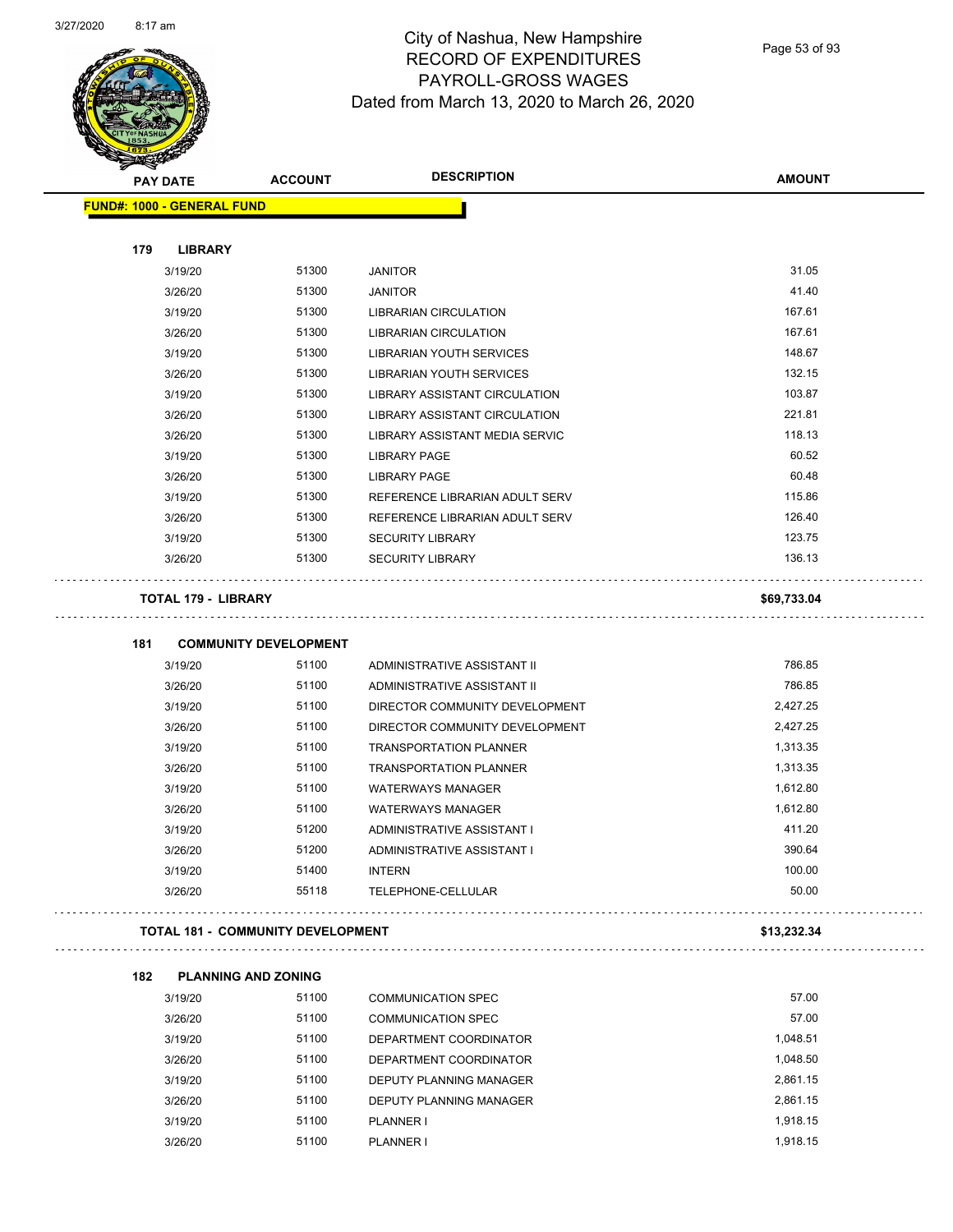

Page 54 of 93

| <b>SANGRAD</b>                    |                 |                                         | <b>DESCRIPTION</b>            | <b>AMOUNT</b> |
|-----------------------------------|-----------------|-----------------------------------------|-------------------------------|---------------|
|                                   | <b>PAY DATE</b> | <b>ACCOUNT</b>                          |                               |               |
| <b>FUND#: 1000 - GENERAL FUND</b> |                 |                                         |                               |               |
|                                   |                 |                                         |                               |               |
| 182                               |                 | <b>PLANNING AND ZONING</b>              |                               |               |
|                                   | 3/19/20         | 51100                                   | ZONING COORDINATOR            | 839.35        |
|                                   | 3/26/20         | 51100                                   | ZONING COORDINATOR            | 839.35        |
|                                   | 3/19/20         | 53428                                   | STENOGRAPHIC SERVICES         | 250.00        |
|                                   | 3/26/20         | 53428                                   | STENOGRAPHIC SERVICES         | 250.00        |
|                                   |                 | <b>TOTAL 182 - PLANNING AND ZONING</b>  |                               | \$13,948.31   |
| 183                               |                 | <b>ECONOMIC DEVELOPMENT</b>             |                               |               |
|                                   | 3/19/20         | 51100                                   | DWNTWN SPCLST & OED PGRM COOR | 920.90        |
|                                   | 3/26/20         | 51100                                   | DWNTWN SPCLST & OED PGRM COOR | 920.90        |
|                                   | 3/19/20         | 51100                                   | <b>ECONOMIC DEV DIRECTOR</b>  | 2,202.85      |
|                                   | 3/26/20         | 51100                                   | ECONOMIC DEV DIRECTOR         | 2,202.85      |
|                                   | 3/19/20         | 51100                                   | HUNT MEMORIAL BLDG & ARTS ADM | 394.20        |
|                                   | 3/26/20         | 51100                                   | HUNT MEMORIAL BLDG & ARTS ADM | 394.20        |
|                                   | 3/26/20         | 55118                                   | TELEPHONE-CELLULAR            | 85.00         |
|                                   |                 |                                         |                               |               |
|                                   |                 | <b>TOTAL 183 - ECONOMIC DEVELOPMENT</b> |                               | \$7,120.90    |
| 191                               | <b>SCHOOL</b>   |                                         |                               |               |
|                                   | 3/26/20         | 51100                                   | 21 CENTURY COORDINATOR        | 2,380.08      |
|                                   | 3/19/20         | 51100                                   | <b>7PAR CTE NHN</b>           | 438.81        |
|                                   | 3/26/20         | 51100                                   | <b>7PAR CTE NHN</b>           | 445.94        |
|                                   | 3/26/20         | 51100                                   | ASSISTANT DIRECTOR BUSINESS   | 3,219.60      |
|                                   | 3/26/20         | 51100                                   | ASSISTANT PRINCIPAL AMH       | 1,581.70      |
|                                   | 3/26/20         | 51100                                   | ASSISTANT PRINCIPAL BIC       | 2,875.00      |
|                                   | 3/26/20         | 51100                                   | ASSISTANT PRINCIPAL BIR       | 1,509.60      |
|                                   | 3/26/20         | 51100                                   | ASSISTANT PRINCIPAL BRO       | 3,357.70      |
|                                   | 3/26/20         | 51100                                   | ASSISTANT PRINCIPAL CHARL     | 3,293.00      |
|                                   | 3/26/20         | 51100                                   | ASSISTANT PRINCIPAL DR CRSP   | 1,646.49      |
|                                   | 3/26/20         | 51100                                   | ASSISTANT PRINCIPAL ELM       | 6,769.20      |
|                                   | 3/26/20         | 51100                                   | ASSISTANT PRINCIPAL FES       | 2,875.00      |
|                                   | 3/26/20         | 51100                                   | ASSISTANT PRINCIPAL FMS       | 3,288.49      |
|                                   | 3/26/20         | 51100                                   | ASSISTANT PRINCIPAL LEDGE     | 3,292.91      |
|                                   | 3/26/20         | 51100                                   | ASSISTANT PRINCIPAL MDE       | 3,115.40      |
|                                   | 3/26/20         | 51100                                   | ASSISTANT PRINCIPAL MTP       | 1,437.50      |
|                                   | 3/19/20         | 51100                                   | ASSISTANT PRINCIPAL NHN       | 3,288.46      |
|                                   | 3/26/20         | 51100                                   | ASSISTANT PRINCIPAL NHN       | 13,806.38     |
|                                   | 3/26/20         | 51100                                   | ASSISTANT PRINCIPAL NHS       | 13,884.61     |
|                                   | 3/26/20         | 51100                                   | ASSISTANT PRINCIPAL SHE       | 1,461.58      |
|                                   | 3/26/20         | 51100                                   | ASSISTANT SUPERINTENDENT      | 9,051.60      |
|                                   | 3/26/20         | 51100                                   | ASST DIRECTOR PLANT OPS       | 4,913.30      |
|                                   | 3/26/20         | 51100                                   | ASST DIRECTOR SPED            | 6,623.10      |
|                                   | 3/26/20         | 51100                                   | ASST SYSTEMS ADMIN FULL YEAR  | 17,537.60     |
|                                   |                 |                                         |                               |               |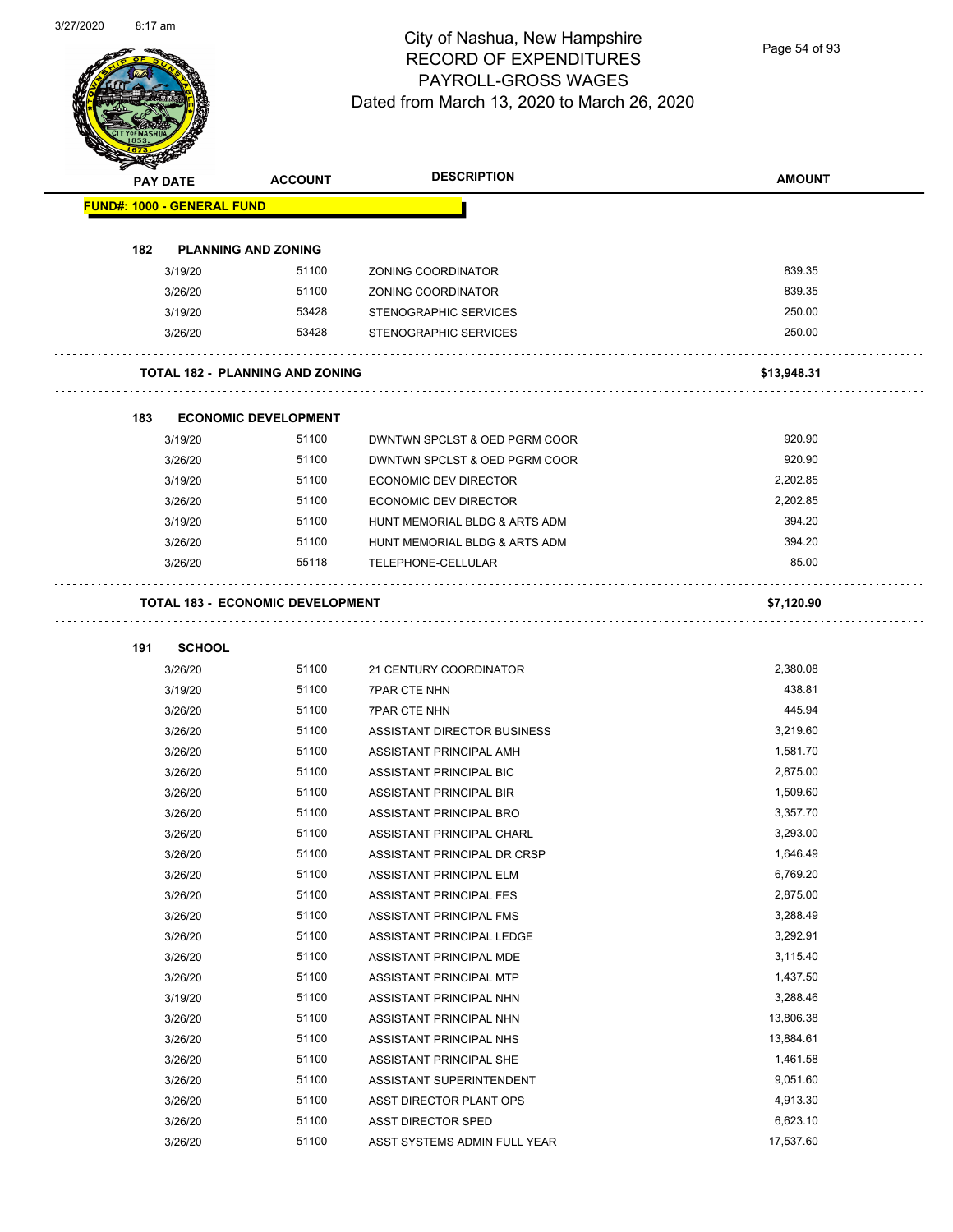

Page 55 of 93

|     | <b>PAY DATE</b>                   | <b>ACCOUNT</b> | <b>DESCRIPTION</b>             | <b>AMOUNT</b> |  |
|-----|-----------------------------------|----------------|--------------------------------|---------------|--|
|     | <b>FUND#: 1000 - GENERAL FUND</b> |                |                                |               |  |
|     |                                   |                |                                |               |  |
| 191 | <b>SCHOOL</b>                     |                |                                |               |  |
|     | 3/26/20                           | 51100          | ATTENDANCE OFFICER             | 2,543.80      |  |
|     | 3/26/20                           | 51100          | BRENTWOOD COORDINATOR          | 2,779.30      |  |
|     | 3/26/20                           | 51100          | CAREER CENTER COORD NHS        | 1,557.21      |  |
|     | 3/26/20                           | 51100          | CHIEF OPERATING OFFICER        | 4,431.80      |  |
|     | 3/19/20                           | 51100          | CLERICAL ACADEMY NHN           | 3,126.32      |  |
|     | 3/26/20                           | 51100          | CLERICAL ACADEMY NHN           | 2,991.84      |  |
|     | 3/19/20                           | 51100          | <b>CLERICAL ACADEMY NHS</b>    | 3,088.36      |  |
|     | 3/26/20                           | 51100          | <b>CLERICAL ACADEMY NHS</b>    | 3,093.76      |  |
|     | 3/19/20                           | 51100          | <b>CLERICAL ASST SUPER SUP</b> | 2,177.61      |  |
|     | 3/26/20                           | 51100          | <b>CLERICAL ASST SUPER SUP</b> | 1,432.83      |  |
|     | 3/19/20                           | 51100          | CLERICAL ATHLETIC NHN          | 815.65        |  |
|     | 3/26/20                           | 51100          | CLERICAL ATHLETIC NHN          | 815.63        |  |
|     | 3/19/20                           | 51100          | CLERICAL ATHLETIC NHS          | 731.25        |  |
|     | 3/26/20                           | 51100          | CLERICAL ATHLETIC NHS          | 731.25        |  |
|     | 3/19/20                           | 51100          | <b>CLERICAL BUSINESS</b>       | 3,319.20      |  |
|     | 3/26/20                           | 51100          | <b>CLERICAL BUSINESS</b>       | 3,211.93      |  |
|     | 3/19/20                           | 51100          | CLERICAL CHIEF OP OFFICER SUP  | 761.74        |  |
|     | 3/26/20                           | 51100          | CLERICAL CHIEF OP OFFICER SUP  | 756.68        |  |
|     | 3/19/20                           | 51100          | CLERICAL CTE NHN               | 695.25        |  |
|     | 3/26/20                           | 51100          | CLERICAL CTE NHN               | 695.25        |  |
|     | 3/19/20                           | 51100          | CLERICAL CTE NHS               | 556.21        |  |
|     | 3/26/20                           | 51100          | CLERICAL CTE NHS               | 834.30        |  |
|     | 3/19/20                           | 51100          | CLERICAL GUIDANCE ELM          | 695.25        |  |
|     | 3/26/20                           | 51100          | CLERICAL GUIDANCE ELM          | 695.25        |  |
|     | 3/19/20                           | 51100          | <b>CLERICAL GUIDANCE NHN</b>   | 2,067.10      |  |
|     | 3/26/20                           | 51100          | CLERICAL GUIDANCE NHN          | 1,928.03      |  |
|     | 3/19/20                           | 51100          | <b>CLERICAL GUIDANCE NHS</b>   | 1,776.60      |  |
|     | 3/26/20                           | 51100          | <b>CLERICAL GUIDANCE NHS</b>   | 2,034.00      |  |
|     | 3/19/20                           | 51100          | CLERICAL HUMAN RESOURCES       | 1,659.62      |  |
|     | 3/26/20                           | 51100          | CLERICAL HUMAN RESOURCES       | 1,610.09      |  |
|     | 3/19/20                           | 51100          | <b>CLERICAL PAYROLL SUP</b>    | 1,532.30      |  |
|     | 3/26/20                           | 51100          | <b>CLERICAL PAYROLL SUP</b>    | 1,511.87      |  |
|     | 3/19/20                           | 51100          | <b>CLERICAL PLANT OPS</b>      | 766.15        |  |
|     | 3/26/20                           | 51100          | <b>CLERICAL PLANT OPS</b>      | 766.15        |  |
|     | 3/19/20                           | 51100          | <b>CLERICAL PRINCIPAL AMH</b>  | 1,497.40      |  |
|     | 3/26/20                           | 51100          | <b>CLERICAL PRINCIPAL AMH</b>  | 1,497.38      |  |
|     | 3/19/20                           | 51100          | <b>CLERICAL PRINCIPAL BIC</b>  | 1,546.90      |  |
|     | 3/26/20                           | 51100          | <b>CLERICAL PRINCIPAL BIC</b>  | 1,546.88      |  |
|     | 3/19/20                           | 51100          | <b>CLERICAL PRINCIPAL BIR</b>  | 1,631.30      |  |
|     | 3/26/20                           | 51100          | <b>CLERICAL PRINCIPAL BIR</b>  | 1,631.26      |  |
|     | 3/19/20                           | 51100          | <b>CLERICAL PRINCIPAL BRO</b>  | 1,546.91      |  |
|     | 3/26/20                           | 51100          | <b>CLERICAL PRINCIPAL BRO</b>  | 1,546.88      |  |
|     | 3/19/20                           | 51100          | CLERICAL PRINCIPAL CHA         | 1,532.30      |  |
|     | 3/26/20                           | 51100          | CLERICAL PRINCIPAL CHA         | 1,532.26      |  |
|     |                                   |                |                                |               |  |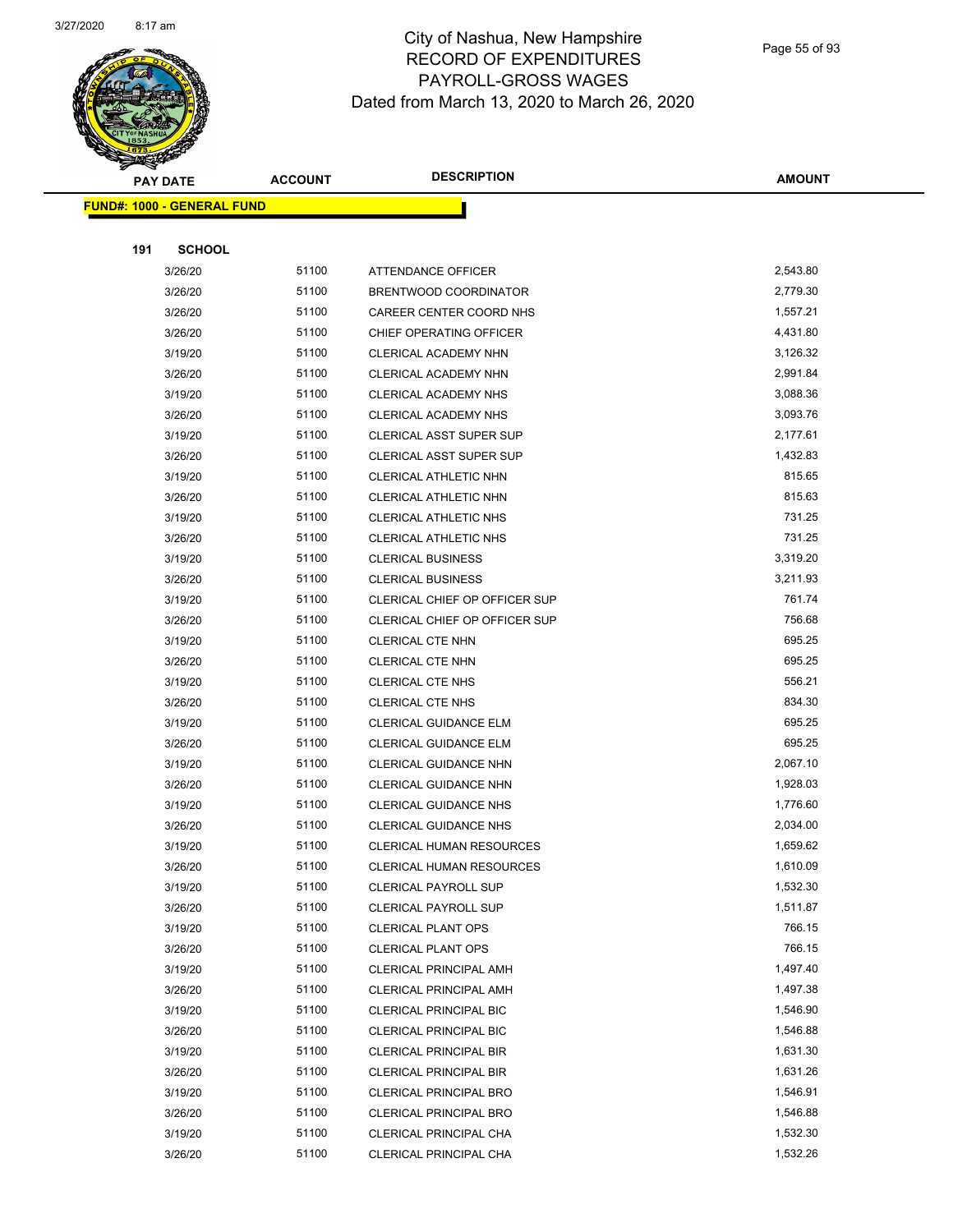

Page 56 of 93

|     | <b>PAY DATE</b>                    | <b>ACCOUNT</b> | <b>DESCRIPTION</b>             | <b>AMOUNT</b> |
|-----|------------------------------------|----------------|--------------------------------|---------------|
|     | <u> FUND#: 1000 - GENERAL FUND</u> |                |                                |               |
|     |                                    |                |                                |               |
| 191 | <b>SCHOOL</b>                      |                |                                |               |
|     | 3/19/20                            | 51100          | CLERICAL PRINCIPAL DRC         | 1,495.01      |
|     | 3/26/20                            | 51100          | <b>CLERICAL PRINCIPAL DRC</b>  | 1,499.63      |
|     | 3/19/20                            | 51100          | <b>CLERICAL PRINCIPAL ELM</b>  | 2,765.48      |
|     | 3/26/20                            | 51100          | <b>CLERICAL PRINCIPAL ELM</b>  | 2,795.18      |
|     | 3/19/20                            | 51100          | <b>CLERICAL PRINCIPAL FES</b>  | 1,338.77      |
|     | 3/26/20                            | 51100          | <b>CLERICAL PRINCIPAL FES</b>  | 1,499.63      |
|     | 3/19/20                            | 51100          | <b>CLERICAL PRINCIPAL FMS</b>  | 2,341.56      |
|     | 3/26/20                            | 51100          | <b>CLERICAL PRINCIPAL FMS</b>  | 2,351.26      |
|     | 3/19/20                            | 51100          | <b>CLERICAL PRINCIPAL LDG</b>  | 1,461.41      |
|     | 3/26/20                            | 51100          | <b>CLERICAL PRINCIPAL LDG</b>  | 1,461.38      |
|     | 3/19/20                            | 51100          | <b>CLERICAL PRINCIPAL MDE</b>  | 1,570.55      |
|     | 3/26/20                            | 51100          | <b>CLERICAL PRINCIPAL MDE</b>  | 1,570.51      |
|     | 3/19/20                            | 51100          | <b>CLERICAL PRINCIPAL MTP</b>  | 1,530.78      |
|     | 3/26/20                            | 51100          | <b>CLERICAL PRINCIPAL MTP</b>  | 1,535.63      |
|     | 3/19/20                            | 51100          | CLERICAL PRINCIPAL NHN         | 2,192.65      |
|     | 3/26/20                            | 51100          | <b>CLERICAL PRINCIPAL NHN</b>  | 2,192.63      |
|     | 3/19/20                            | 51100          | <b>CLERICAL PRINCIPAL NHS</b>  | 2,170.13      |
|     | 3/26/20                            | 51100          | <b>CLERICAL PRINCIPAL NHS</b>  | 2,175.00      |
|     | 3/19/20                            | 51100          | <b>CLERICAL PRINCIPAL NSE</b>  | 1,510.91      |
|     | 3/26/20                            | 51100          | <b>CLERICAL PRINCIPAL NSE</b>  | 1,510.88      |
|     | 3/19/20                            | 51100          | <b>CLERICAL PRINCIPAL PMS</b>  | 1,426.50      |
|     | 3/26/20                            | 51100          | <b>CLERICAL PRINCIPAL PMS</b>  | 1,426.50      |
|     | 3/19/20                            | 51100          | <b>CLERICAL PRINCIPAL SHE</b>  | 1,542.02      |
|     | 3/26/20                            | 51100          | <b>CLERICAL PRINCIPAL SHE</b>  | 1,546.88      |
|     | 3/19/20                            | 51100          | CLERICAL RECEPTIONIST NHN      | 815.64        |
|     | 3/26/20                            | 51100          | CLERICAL RECEPTIONIST NHN      | 815.63        |
|     | 3/26/20                            | 51100          | CLERICAL RECEPTIONIST NHS      | 1,251.45      |
|     | 3/19/20                            | 51100          | CLERICAL SPECIAL ED NHN        | 731.25        |
|     | 3/26/20                            | 51100          | CLERICAL SPECIAL ED NHN        | 731.25        |
|     | 3/19/20                            | 51100          | <b>CLERICAL SPECIAL ED NHS</b> | 726.38        |
|     | 3/26/20                            | 51100          | CLERICAL SPECIAL ED NHS        | 731.25        |
|     | 3/19/20                            | 51100          | CLERICAL SPECIAL ED SUP        | 1,426.50      |
|     | 3/26/20                            | 51100          | CLERICAL SPECIAL ED SUP        | 1,421.63      |
|     | 3/19/20                            | 51100          | CLERICAL STUDENT SERV SUP      | 848.94        |
|     | 3/26/20                            | 51100          | CLERICAL STUDENT SERV SUP      | 843.31        |
|     | 3/19/20                            | 51100          | CLERICAL SUPERINTENDANT HRLY   | 820.42        |
|     | 3/26/20                            | 51100          | CLERICAL SUPERINTENDANT HRLY   | 809.76        |
|     | 3/26/20                            | 51100          | CLERICAL SUPERINTENDANT SUP    | 1,894.51      |
|     | 3/19/20                            | 51100          | <b>CUSTODIAN AMH</b>           | 1,481.92      |
|     | 3/26/20                            | 51100          | <b>CUSTODIAN AMH</b>           | 1,461.60      |
|     | 3/19/20                            | 51100          | <b>CUSTODIAN ASST HEAD ELM</b> | 832.40        |
|     | 3/26/20                            | 51100          | <b>CUSTODIAN ASST HEAD ELM</b> | 832.40        |
|     | 3/19/20                            | 51100          | <b>CUSTODIAN ASST HEAD FMS</b> | 338.15        |
|     | 3/19/20                            | 51100          | <b>CUSTODIAN ASST HEAD NHN</b> | 1,672.81      |
|     |                                    |                |                                |               |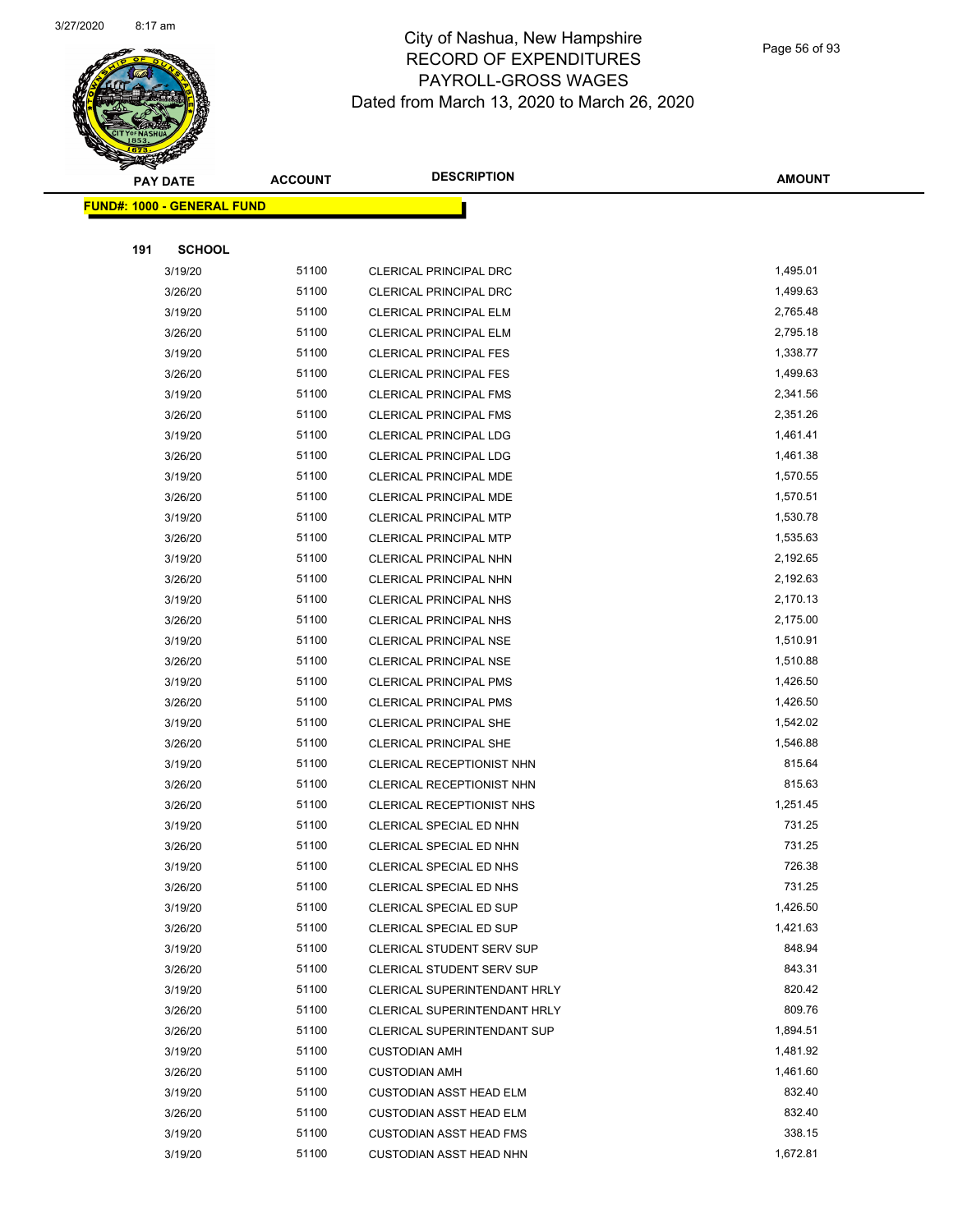

Page 57 of 93

| <b>PAY DATE</b>                   | <b>ACCOUNT</b> | <b>DESCRIPTION</b>                                     | <b>AMOUNT</b>    |
|-----------------------------------|----------------|--------------------------------------------------------|------------------|
| <b>FUND#: 1000 - GENERAL FUND</b> |                |                                                        |                  |
|                                   |                |                                                        |                  |
| 191<br><b>SCHOOL</b>              |                |                                                        |                  |
| 3/26/20                           | 51100          | <b>CUSTODIAN ASST HEAD NHN</b>                         | 1,672.81         |
| 3/19/20                           | 51100          | <b>CUSTODIAN ASST HEAD NHS</b>                         | 1,672.81         |
| 3/26/20                           | 51100          | <b>CUSTODIAN ASST HEAD NHS</b>                         | 1,672.83         |
| 3/19/20                           | 51100          | <b>CUSTODIAN ASST HEAD PMS</b>                         | 832.40           |
| 3/26/20                           | 51100          | <b>CUSTODIAN ASST HEAD PMS</b>                         | 832.40           |
| 3/19/20                           | 51100          | <b>CUSTODIAN BIC</b>                                   | 730.81           |
| 3/26/20                           | 51100          | <b>CUSTODIAN BIC</b>                                   | 730.80           |
| 3/19/20                           | 51100          | <b>CUSTODIAN BIR</b>                                   | 1,461.60         |
| 3/26/20                           | 51100          | <b>CUSTODIAN BIR</b>                                   | 1,461.60         |
| 3/19/20                           | 51100          | <b>CUSTODIAN BRO</b>                                   | 730.80           |
| 3/26/20                           | 51100          | <b>CUSTODIAN BRO</b>                                   | 730.80           |
| 3/19/20                           | 51100          | <b>CUSTODIAN CHA</b>                                   | 1,461.61         |
| 3/26/20                           | 51100          | <b>CUSTODIAN CHA</b>                                   | 1,461.60         |
| 3/19/20                           | 51100          | <b>CUSTODIAN DRC</b>                                   | 1,027.70         |
| 3/26/20                           | 51100          | <b>CUSTODIAN DRC</b>                                   | 730.80           |
| 3/19/20                           | 51100          | <b>CUSTODIAN ELM</b>                                   | 5,228.29         |
| 3/26/20                           | 51100          | <b>CUSTODIAN ELM</b>                                   | 5,210.00         |
| 3/19/20                           | 51100          | <b>CUSTODIAN FES</b>                                   | 1,461.60         |
| 3/26/20                           | 51100          | <b>CUSTODIAN FES</b>                                   | 1,461.60         |
| 3/19/20                           | 51100          | <b>CUSTODIAN FMS</b>                                   | 2,923.20         |
| 3/26/20                           | 51100          | <b>CUSTODIAN FMS</b>                                   | 2,923.20         |
| 3/19/20                           | 51100          | <b>CUSTODIAN HEAD AMH</b>                              | 832.40           |
| 3/26/20                           | 51100          | <b>CUSTODIAN HEAD AMH</b>                              | 832.40           |
| 3/19/20                           | 51100          | <b>CUSTODIAN HEAD BIC</b>                              | 832.40           |
| 3/26/20                           | 51100          | <b>CUSTODIAN HEAD BIC</b>                              | 832.40           |
| 3/19/20                           | 51100          | <b>CUSTODIAN HEAD BIR</b>                              | 832.40           |
| 3/26/20                           | 51100          | <b>CUSTODIAN HEAD BIR</b>                              | 832.40           |
| 3/19/20                           | 51100          | <b>CUSTODIAN HEAD BRO</b>                              | 832.40           |
| 3/26/20                           | 51100          | <b>CUSTODIAN HEAD BRO</b>                              | 832.40           |
| 3/19/20                           | 51100          | <b>CUSTODIAN HEAD CHA</b>                              | 832.40           |
| 3/26/20                           | 51100          | <b>CUSTODIAN HEAD CHA</b>                              | 832.40           |
| 3/19/20                           | 51100          | <b>CUSTODIAN HEAD DRC</b>                              | 832.40           |
| 3/26/20                           | 51100          | <b>CUSTODIAN HEAD DRC</b>                              | 832.40           |
| 3/19/20                           | 51100<br>51100 | <b>CUSTODIAN HEAD ELM</b>                              | 986.40<br>986.40 |
| 3/26/20                           | 51100          | <b>CUSTODIAN HEAD ELM</b>                              | 832.40           |
| 3/19/20                           | 51100          | <b>CUSTODIAN HEAD FES</b><br><b>CUSTODIAN HEAD FES</b> | 832.40           |
| 3/26/20                           | 51100          | <b>CUSTODIAN HEAD FMS</b>                              | 986.40           |
| 3/19/20<br>3/26/20                | 51100          | <b>CUSTODIAN HEAD FMS</b>                              | 986.40           |
| 3/19/20                           | 51100          | <b>CUSTODIAN HEAD LDG</b>                              | 832.40           |
| 3/26/20                           | 51100          | <b>CUSTODIAN HEAD LDG</b>                              | 832.40           |
| 3/19/20                           | 51100          | <b>CUSTODIAN HEAD MDE</b>                              | 832.40           |
| 3/26/20                           | 51100          | <b>CUSTODIAN HEAD MDE</b>                              | 832.40           |
| 3/19/20                           | 51100          | <b>CUSTODIAN HEAD MTP</b>                              | 832.40           |
|                                   |                |                                                        |                  |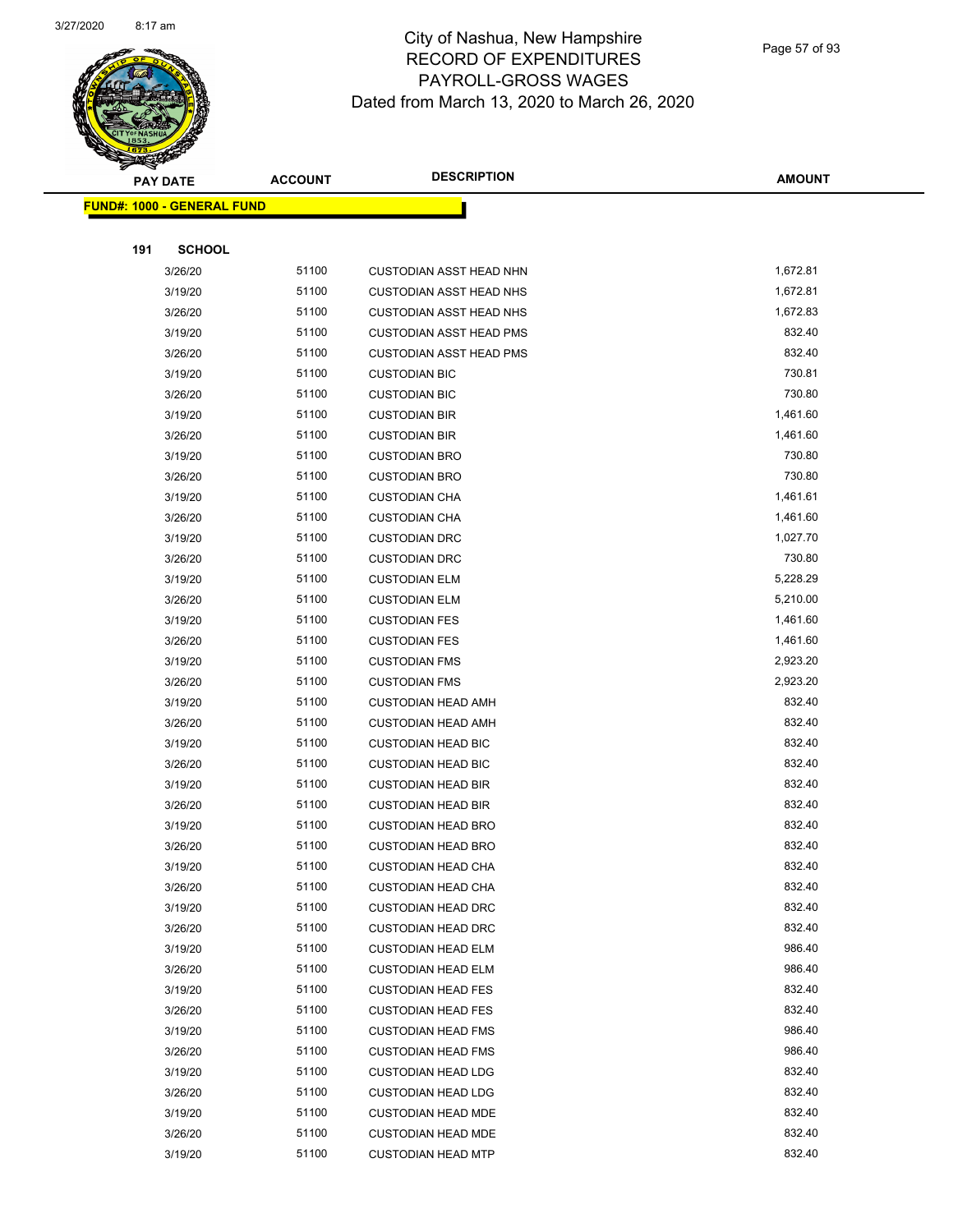

Page 58 of 93

|     | <b>PAY DATE</b>                   | <b>ACCOUNT</b> | <b>DESCRIPTION</b>              | <b>AMOUNT</b> |
|-----|-----------------------------------|----------------|---------------------------------|---------------|
|     | <b>FUND#: 1000 - GENERAL FUND</b> |                |                                 |               |
|     |                                   |                |                                 |               |
| 191 | <b>SCHOOL</b>                     |                |                                 |               |
|     | 3/26/20                           | 51100          | <b>CUSTODIAN HEAD MTP</b>       | 832.40        |
|     | 3/19/20                           | 51100          | <b>CUSTODIAN HEAD NHN</b>       | 992.00        |
|     | 3/26/20                           | 51100          | <b>CUSTODIAN HEAD NHN</b>       | 992.00        |
|     | 3/19/20                           | 51100          | <b>CUSTODIAN HEAD NHS</b>       | 992.00        |
|     | 3/26/20                           | 51100          | <b>CUSTODIAN HEAD NHS</b>       | 992.00        |
|     | 3/19/20                           | 51100          | <b>CUSTODIAN HEAD NSE</b>       | 832.40        |
|     | 3/26/20                           | 51100          | <b>CUSTODIAN HEAD NSE</b>       | 832.41        |
|     | 3/19/20                           | 51100          | <b>CUSTODIAN HEAD PMS</b>       | 986.40        |
|     | 3/26/20                           | 51100          | <b>CUSTODIAN HEAD PMS</b>       | 986.40        |
|     | 3/19/20                           | 51100          | <b>CUSTODIAN HEAD SHE</b>       | 832.40        |
|     | 3/26/20                           | 51100          | <b>CUSTODIAN HEAD SHE</b>       | 832.40        |
|     | 3/19/20                           | 51100          | <b>CUSTODIAN LDG</b>            | 1,461.60      |
|     | 3/26/20                           | 51100          | <b>CUSTODIAN LDG</b>            | 1,461.60      |
|     | 3/19/20                           | 51100          | <b>CUSTODIAN MDE</b>            | 1,461.60      |
|     | 3/26/20                           | 51100          | <b>CUSTODIAN MDE</b>            | 1,461.60      |
|     | 3/19/20                           | 51100          | <b>CUSTODIAN MTP</b>            | 1,461.60      |
|     | 3/26/20                           | 51100          | <b>CUSTODIAN MTP</b>            | 1,461.60      |
|     | 3/19/20                           | 51100          | <b>CUSTODIAN NHN</b>            | 8,331.18      |
|     | 3/26/20                           | 51100          | <b>CUSTODIAN NHN</b>            | 8,034.31      |
|     | 3/19/20                           | 51100          | <b>CUSTODIAN NHS</b>            | 8,833.71      |
|     | 3/26/20                           | 51100          | <b>CUSTODIAN NHS</b>            | 9,535.98      |
|     | 3/19/20                           | 51100          | <b>CUSTODIAN NSE</b>            | 1,461.60      |
|     | 3/26/20                           | 51100          | <b>CUSTODIAN NSE</b>            | 1,461.60      |
|     | 3/19/20                           | 51100          | <b>CUSTODIAN PMS</b>            | 2,192.40      |
|     | 3/26/20                           | 51100          | <b>CUSTODIAN PMS</b>            | 2,192.40      |
|     | 3/19/20                           | 51100          | <b>CUSTODIAN SHE</b>            | 1,461.60      |
|     | 3/26/20                           | 51100          | <b>CUSTODIAN SHE</b>            | 1,461.60      |
|     | 3/26/20                           | 51100          | <b>CUSTODIAN SUPERVISOR WPO</b> | 4,112.60      |
|     | 3/19/20                           | 51100          | <b>CUSTODIAN WID</b>            | 1,461.60      |
|     | 3/26/20                           | 51100          | <b>CUSTODIAN WID</b>            | 1,461.60      |
|     | 3/26/20                           | 51100          | DATA ANALYST                    | 3,213.00      |
|     | 3/26/20                           | 51100          | <b>DIRECTOR ATHLETICS</b>       | 3,855.50      |
|     | 3/26/20                           | 51100          | DIRECTOR COM GRANTS             | 2,528.69      |
|     | 3/26/20                           | 51100          | <b>DIRECTOR GUIDANCE</b>        | 6,845.10      |
|     | 3/26/20                           | 51100          | DIRECTOR HUMAN RESOURCES        | 3,508.10      |
|     | 3/26/20                           | 51100          | DIRECTOR PLANT OPS              | 4,002.20      |
|     | 3/26/20                           | 51100          | DIRECTOR SPECIAL ED             | 3,745.20      |
|     | 3/26/20                           | 51100          | DIRECTOR STUDENT SERVICES       | 3,515.40      |
|     | 3/26/20                           | 51100          | DIRECTOR TECHNOLOGY             | 3,755.90      |
|     | 3/26/20                           | 51100          | DIRECTOR TRANSPORTATION         | 3,346.49      |
|     | 3/26/20                           | 51100          | DIRECTOR VOCATIONAL             | 3,390.40      |
|     | 3/19/20                           | 51100          | E-BLOCK TECHNICAL PARA          | 694.59        |
|     | 3/26/20                           | 51100          | E-BLOCK TECHNICAL PARA          | 608.40        |
|     | 3/26/20                           | 51100          | ELL COMMUNICATIONS COORDINATOR  | 2,172.00      |
|     |                                   |                |                                 |               |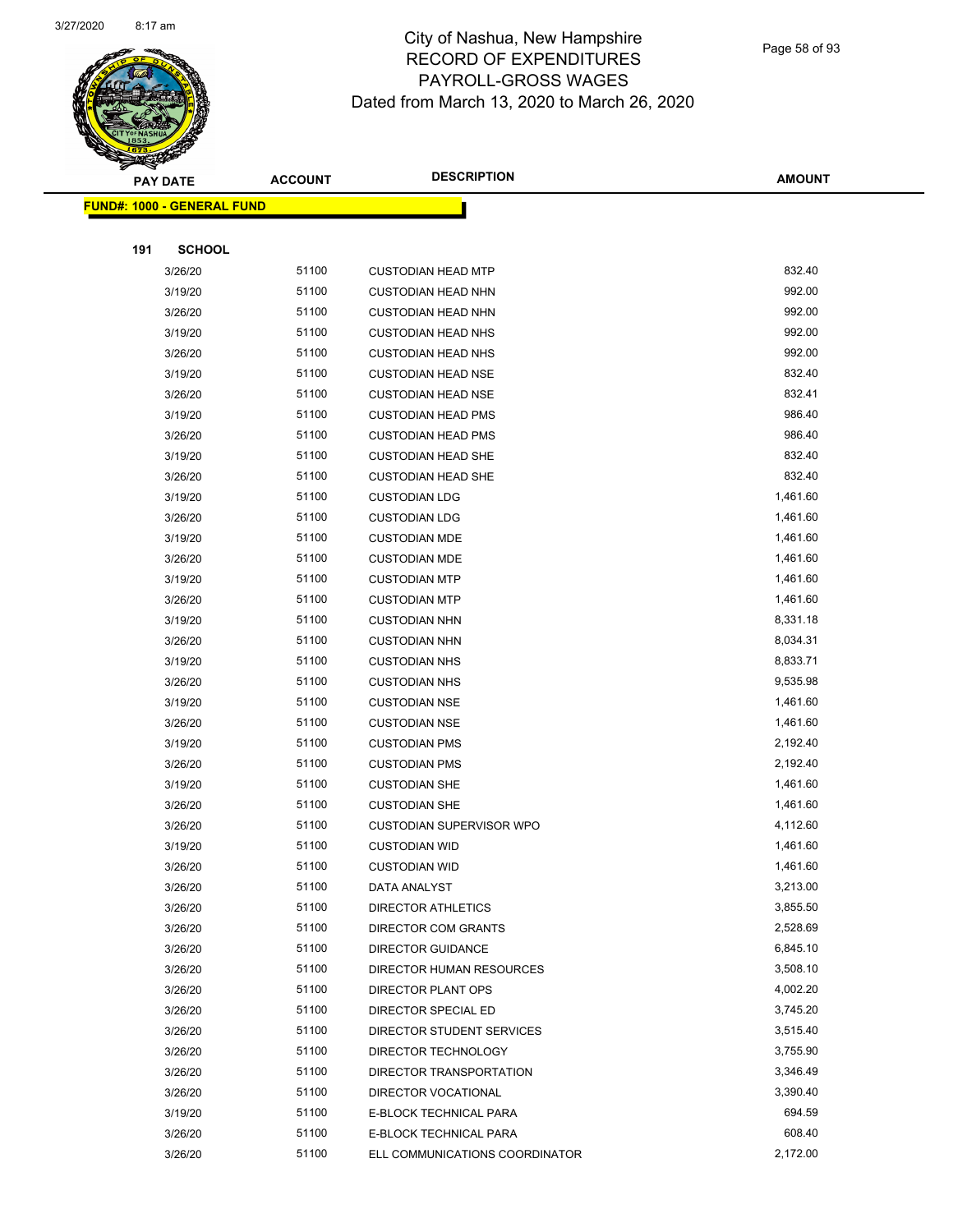

Page 59 of 93

| <b>PAY DATE</b>                   |                    | <b>ACCOUNT</b> | <b>DESCRIPTION</b>                           | <b>AMOUNT</b>        |
|-----------------------------------|--------------------|----------------|----------------------------------------------|----------------------|
| <b>FUND#: 1000 - GENERAL FUND</b> |                    |                |                                              |                      |
|                                   |                    |                |                                              |                      |
| 191                               | <b>SCHOOL</b>      |                |                                              |                      |
|                                   | 3/26/20            | 51100          | ELL OUTREACH WORKER                          | 1,766.08             |
|                                   | 3/19/20            | 51100          | ELL OUTREACH WORKER HOURLY                   | 368.75               |
|                                   | 3/26/20            | 51100          | ELL OUTREACH WORKER HOURLY                   | 375.00               |
|                                   | 3/19/20            | 51100          | <b>GRANT WRITER</b>                          | 657.80               |
|                                   | 3/26/20            | 51100          | <b>GRANT WRITER</b>                          | 657.80               |
|                                   | 3/26/20            | 51100          | GUIDANCE COUNSELOR AMH                       | 2,403.60             |
|                                   | 3/26/20            | 51100          | GUIDANCE COUNSELOR BIC                       | 2,064.72             |
|                                   | 3/26/20            | 51100          | <b>GUIDANCE COUNSELOR BIR</b>                | 3,015.80             |
|                                   | 3/26/20            | 51100          | GUIDANCE COUNSELOR BRO                       | 1,980.48             |
|                                   | 3/19/20            | 51100          | GUIDANCE COUNSELOR CHA                       | 426.15               |
|                                   | 3/26/20            | 51100          | GUIDANCE COUNSELOR CHA                       | 3,015.80             |
|                                   | 3/26/20            | 51100          | GUIDANCE COUNSELOR DRC                       | 2,923.69             |
|                                   | 3/26/20            | 51100          | <b>GUIDANCE COUNSELOR ELM</b>                | 13,680.22            |
|                                   | 3/26/20            | 51100          | <b>GUIDANCE COUNSELOR FES</b>                | 2,923.69             |
|                                   | 3/26/20            | 51100          | <b>GUIDANCE COUNSELOR FMS</b>                | 6,875.19             |
|                                   | 3/26/20            | 51100          | <b>GUIDANCE COUNSELOR LDG</b>                | 3,015.80             |
|                                   | 3/26/20            | 51100          | GUIDANCE COUNSELOR MDE                       | 2,895.11             |
|                                   | 3/26/20            | 51100          | <b>GUIDANCE COUNSELOR MTP</b>                | 2,923.69             |
|                                   | 3/26/20            | 51100          | GUIDANCE COUNSELOR NHN                       | 16,438.16            |
|                                   | 3/26/20            | 51100          | GUIDANCE COUNSELOR NHS                       | 16,665.62            |
|                                   | 3/26/20            | 51100          | <b>GUIDANCE COUNSELOR NSE</b>                | 2,923.69             |
|                                   | 3/26/20            | 51100          | GUIDANCE COUNSELOR PMS                       | 8,286.60             |
|                                   | 3/26/20            | 51100          | GUIDANCE COUNSELOR SHE                       | 2,923.69             |
|                                   | 3/12/20            | 51100          | HOME SCHOOL CORD TTI                         | (1,464.00)           |
|                                   | 3/26/20            | 51100          | JOB DEVELOPER SPED NHN                       | 3,015.80             |
|                                   | 3/26/20            | 51100          | <b>LIBRARIAN AMH</b>                         | 1,989.52             |
|                                   | 3/26/20            | 51100          | <b>LIBRARIAN BIC</b>                         | 1,904.28             |
|                                   | 3/26/20            | 51100          | <b>LIBRARIAN BIR</b>                         | 2,187.11             |
|                                   | 3/26/20            | 51100          | <b>LIBRARIAN BRO</b>                         | 2,204.20             |
|                                   | 3/26/20            | 51100          | LIBRARIAN CHA                                | 3,015.80             |
|                                   | 3/26/20            | 51100          | <b>LIBRARIAN DRC</b>                         | 2,250.50             |
|                                   | 3/26/20            | 51100          | <b>LIBRARIAN ELM</b>                         | 2,107.11             |
|                                   | 3/26/20<br>3/26/20 | 51100<br>51100 | <b>LIBRARIAN FES</b><br><b>LIBRARIAN FMS</b> | 2,923.69<br>3,015.80 |
|                                   | 3/26/20            | 51100          |                                              | 2,426.70             |
|                                   | 3/26/20            | 51100          | <b>LIBRARIAN LDG</b><br><b>LIBRARIAN MDE</b> | 2,895.11             |
|                                   | 3/26/20            | 51100          | <b>LIBRARIAN MTP</b>                         | 1,429.51             |
|                                   | 3/26/20            | 51100          | <b>LIBRARIAN NHN</b>                         | 4,926.71             |
|                                   | 3/26/20            | 51100          | <b>LIBRARIAN NHS</b>                         | 5,984.69             |
|                                   | 3/26/20            | 51100          | <b>LIBRARIAN NSE</b>                         | 2,895.11             |
|                                   | 3/26/20            | 51100          | <b>LIBRARIAN PMS</b>                         | 2,040.02             |
|                                   | 3/26/20            | 51100          | <b>LIBRARIAN SHE</b>                         | 2,923.69             |
|                                   | 3/26/20            | 51100          | LICENSED PRACTICAL NURSE ELM                 | 1,485.30             |
|                                   | 3/26/20            | 51100          | LICENSED PRACTICAL NURSE FMS                 | 1,459.68             |
|                                   |                    |                |                                              |                      |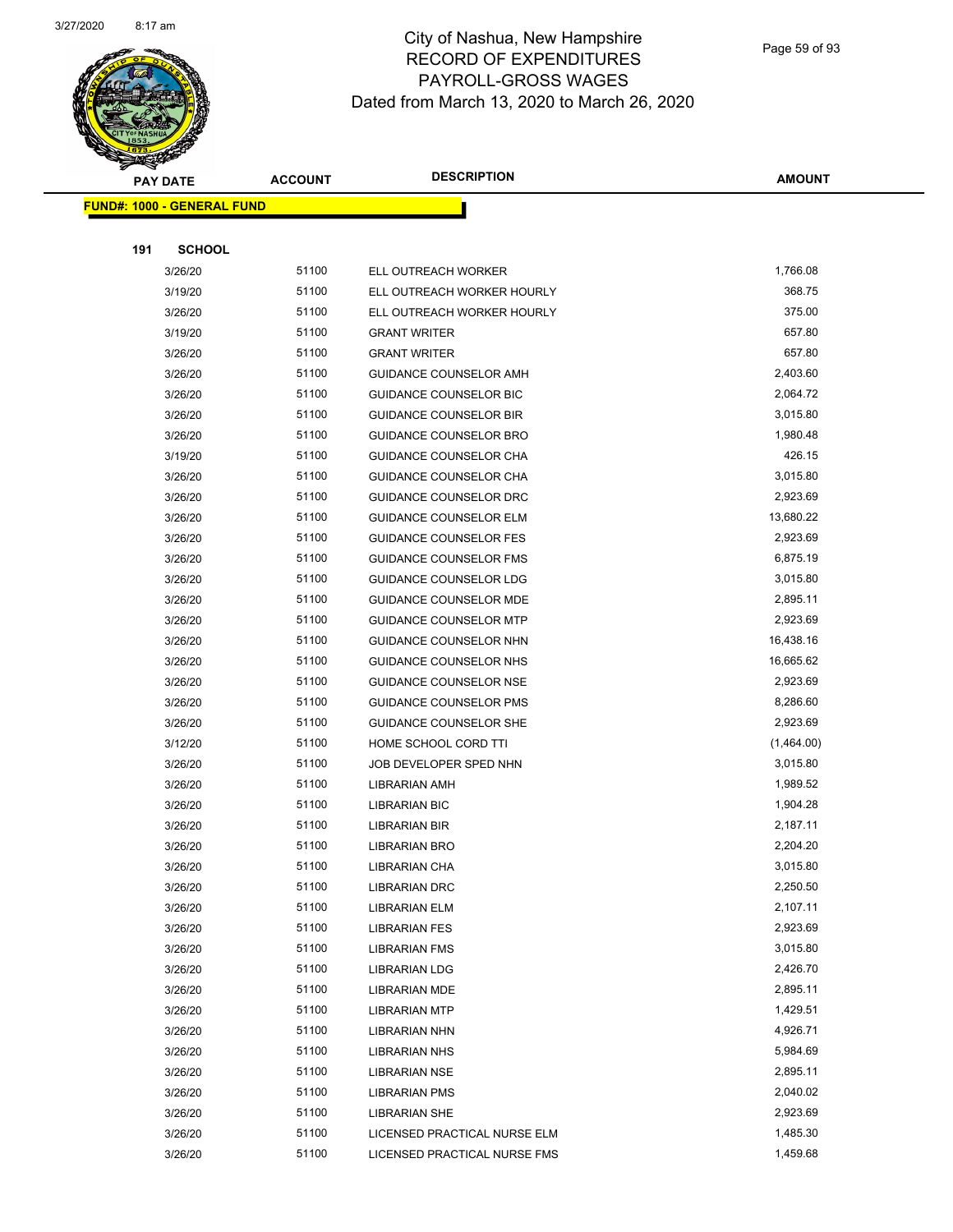

Page 60 of 93

| <b>PAY DATE</b>                   | <b>ACCOUNT</b> | <b>DESCRIPTION</b>             | <b>AMOUNT</b> |
|-----------------------------------|----------------|--------------------------------|---------------|
| <b>FUND#: 1000 - GENERAL FUND</b> |                |                                |               |
|                                   |                |                                |               |
| 191<br><b>SCHOOL</b>              |                |                                |               |
| 3/19/20                           | 51100          | MAINTENANCE ALARM WPO          | 1,017.60      |
| 3/26/20                           | 51100          | MAINTENANCE ALARM WPO          | 1,017.60      |
| 3/19/20                           | 51100          | MAINTENANCE CARPENTER WPO      | 1,025.60      |
| 3/26/20                           | 51100          | MAINTENANCE CARPENTER WPO      | 1,025.60      |
| 3/19/20                           | 51100          | MAINTENANCE ELECTRICIAN WPO    | 2,142.41      |
| 3/26/20                           | 51100          | MAINTENANCE ELECTRICIAN WPO    | 2,142.40      |
| 3/19/20                           | 51100          | MAINTENANCE GRDS FORMEN WPO    | 1,025.60      |
| 3/26/20                           | 51100          | MAINTENANCE GRDS FORMEN WPO    | 1,025.60      |
| 3/19/20                           | 51100          | MAINTENANCE GROUNDS WPO        | 4,353.60      |
| 3/26/20                           | 51100          | MAINTENANCE GROUNDS WPO        | 4,353.60      |
| 3/19/20                           | 51100          | MAINTENANCE HVAC WPO           | 6,188.45      |
| 3/26/20                           | 51100          | MAINTENANCE HVAC WPO           | 5,670.01      |
| 3/19/20                           | 51100          | MAINTENANCE MESSENGER WPO      | 986.40        |
| 3/26/20                           | 51100          | MAINTENANCE MESSENGER WPO      | 986.40        |
| 3/19/20                           | 51100          | MAINTENANCE PLUMBER WPO        | 1,075.20      |
| 3/26/20                           | 51100          | MAINTENANCE PLUMBER WPO        | 1,075.20      |
| 3/19/20                           | 51100          | MAINTENANCE TRADES WPO         | 3,118.40      |
| 3/26/20                           | 51100          | MAINTENANCE TRADES WPO         | 3,118.40      |
| 3/26/20                           | 51100          | MARKETING TEACHER NHS          | 2,838.32      |
| 3/26/20                           | 51100          | <b>NURSE AMH</b>               | 2,739.60      |
| 3/26/20                           | 51100          | <b>NURSE BIC</b>               | 2,739.60      |
| 3/26/20                           | 51100          | <b>NURSE BIR</b>               | 2,712.88      |
| 3/26/20                           | 51100          | <b>NURSE BRO</b>               | 2,739.60      |
| 3/26/20                           | 51100          | <b>NURSE CHA</b>               | 1,776.20      |
| 3/26/20                           | 51100          | <b>NURSE DRC</b>               | 2,739.60      |
| 3/26/20                           | 51100          | <b>NURSE ELM</b>               | 3,237.71      |
| 3/26/20                           | 51100          | <b>NURSE FES</b>               | 1,906.79      |
| 3/26/20                           | 51100          | <b>NURSE FMS</b>               | 1,768.89      |
| 3/26/20                           | 51100          | <b>NURSE LDG</b>               | 2,594.22      |
| 3/26/20                           | 51100          | NURSE MDE                      | 2,253.48      |
| 3/26/20                           | 51100          | <b>NURSE MTP</b>               | 1,858.10      |
| 3/26/20                           | 51100          | <b>NURSE NHN</b>               | 3,513.78      |
| 3/26/20                           | 51100          | <b>NURSE NHS</b>               | 4,302.94      |
| 3/26/20                           | 51100          | <b>NURSE NSE</b>               | 2,739.60      |
| 3/26/20                           | 51100          | <b>NURSE PMS</b>               | 3,199.63      |
| 3/26/20                           | 51100          | <b>NURSE SHE</b>               | 1,833.00      |
| 3/26/20                           | 51100          | OFFICE MANAGER BUSINESS        | 2,705.90      |
| 3/26/20                           | 51100          | OFFICE MANAGER HUMAN RESOURCES | 2,038.50      |
| 3/26/20                           | 51100          | OFFICE MANAGER SPED            | 2,052.10      |
| 3/26/20                           | 51100          | OUT DISTRICT COORDINATOR       | 2,951.90      |
| 3/19/20                           | 51100          | PARA PRE SCHOOL BIR            | 1,176.69      |
| 3/26/20                           | 51100          | PARA PRE SCHOOL BIR            | 1,151.04      |
| 3/19/20                           | 51100          | PARA ALT AMH                   | 601.97        |
| 3/26/20                           | 51100          | PARA ALT AMH                   | 617.40        |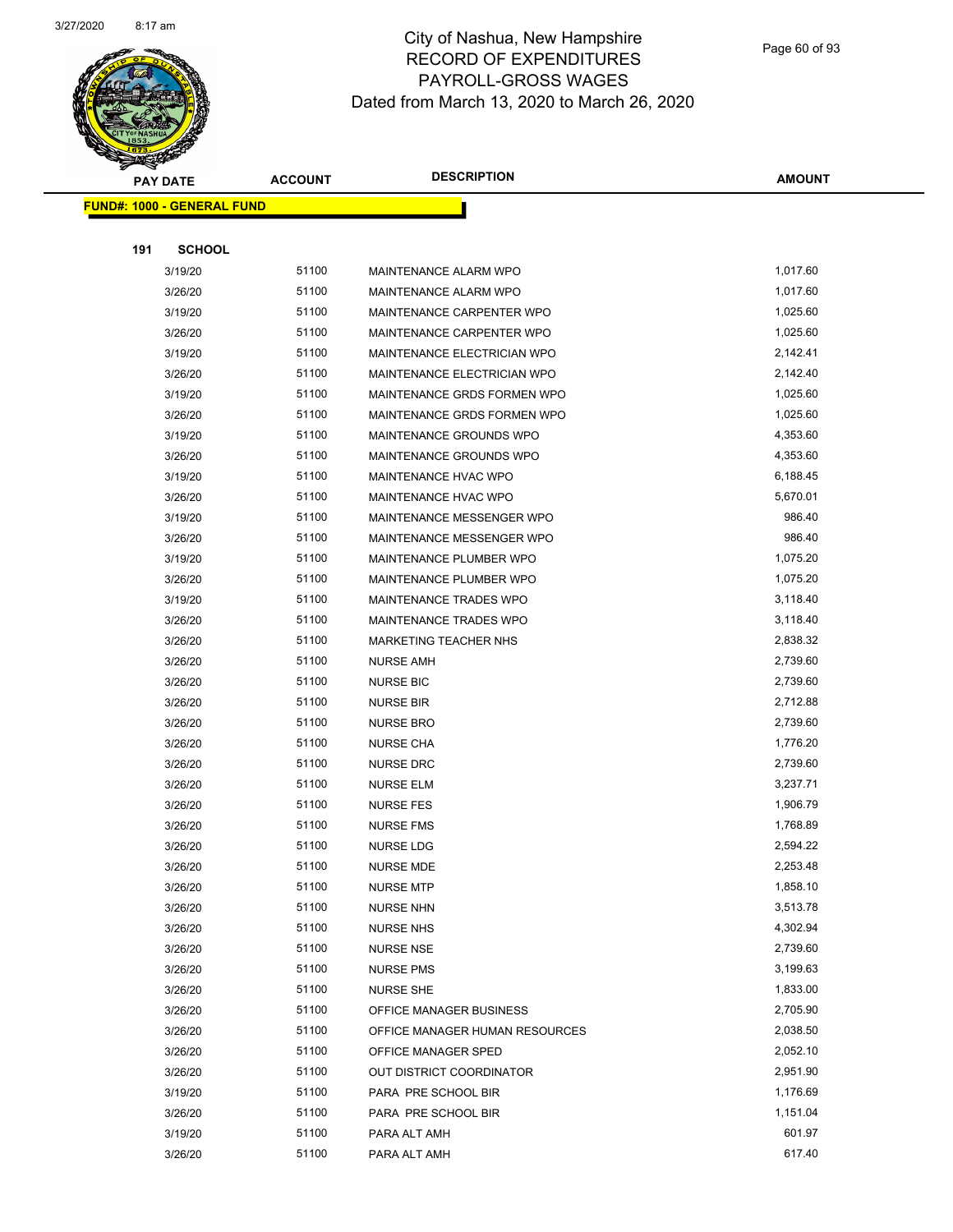

| <b>PAY DATE</b>                    | <b>ACCOUNT</b> | <b>DESCRIPTION</b>  | <b>AMOUNT</b> |
|------------------------------------|----------------|---------------------|---------------|
| <u> FUND#: 1000 - GENERAL FUND</u> |                |                     |               |
|                                    |                |                     |               |
| <b>SCHOOL</b><br>191               |                |                     |               |
| 3/19/20                            | 51100          | PARA ALT FMS        | 659.10        |
| 3/26/20                            | 51100          | PARA ALT FMS        | 633.75        |
| 3/19/20                            | 51100          | PARA ALT LDG        | 401.45        |
| 3/26/20                            | 51100          | PARA ALT LDG        | 506.68        |
| 3/19/20                            | 51100          | PARA ALT MTP        | 460.22        |
| 3/26/20                            | 51100          | PARA ALT MTP        | 428.10        |
| 3/19/20                            | 51100          | PARA ALT PMS        | 442.38        |
| 3/26/20                            | 51100          | PARA ALT PMS        | 445.94        |
| 3/19/20                            | 51100          | PARA DW SPEC ED AMH | 11,998.60     |
| 3/26/20                            | 51100          | PARA DW SPEC ED AMH | 11,409.47     |
| 3/19/20                            | 51100          | PARA DW SPEC ED BIR | 2,242.42      |
| 3/26/20                            | 51100          | PARA DW SPEC ED BIR | 2,175.60      |
| 3/19/20                            | 51100          | PARA DW SPEC ED BRO | 6,363.14      |
| 3/26/20                            | 51100          | PARA DW SPEC ED BRO | 6,159.75      |
| 3/19/20                            | 51100          | PARA DW SPEC ED CHA | 10,853.63     |
| 3/26/20                            | 51100          | PARA DW SPEC ED CHA | 10,722.76     |
| 3/19/20                            | 51100          | PARA DW SPEC ED DRC | 458.14        |
| 3/26/20                            | 51100          | PARA DW SPEC ED DRC | 439.80        |
| 3/19/20                            | 51100          | PARA DW SPEC ED FMS | 9,051.39      |
| 3/26/20                            | 51100          | PARA DW SPEC ED FMS | 9,518.11      |
| 3/19/20                            | 51100          | PARA DW SPEC ED LDG | 624.75        |
| 3/26/20                            | 51100          | PARA DW SPEC ED LDG | 630.00        |
| 3/19/20                            | 51100          | PARA DW SPEC ED MDE | 9,282.91      |
| 3/26/20                            | 51100          | PARA DW SPEC ED MDE | 9,368.77      |
| 3/19/20                            | 51100          | PARA DW SPEC ED MTP | 487.20        |
| 3/26/20                            | 51100          | PARA DW SPEC ED MTP | 506.68        |
| 3/19/20                            | 51100          | PARA DW SPEC ED NHN | 5,028.20      |
| 3/26/20                            | 51100          | PARA DW SPEC ED NHN | 5,016.58      |
| 3/19/20                            | 51100          | PARA DW SPEC ED NHS | 7,319.14      |
| 3/26/20                            | 51100          | PARA DW SPEC ED NHS | 7,124.92      |
| 3/19/20                            | 51100          | PARA DW SPEC ED NSE | 4,171.34      |
| 3/26/20                            | 51100          | PARA DW SPEC ED NSE | 4,043.10      |
| 3/19/20                            | 51100          | PARA DW SPEC ED PMS | 1,745.31      |
| 3/26/20                            | 51100          | PARA DW SPEC ED PMS | 1,797.59      |
| 3/19/20                            | 51100          | PARA DW SPEC ED SHE | 11,692.76     |
| 3/26/20                            | 51100          | PARA DW SPEC ED SHE | 11,730.70     |
| 3/19/20                            | 51100          | PARA DW SPEC ED WID | 581.04        |
| 3/26/20                            | 51100          | PARA DW SPEC ED WID | 549.00        |
| 3/19/20                            | 51100          | PARA DW SPEC ELM    | 9,061.39      |
| 3/26/20                            | 51100          | PARA DW SPEC ELM    | 8,688.66      |
| 3/19/20                            | 51100          | PARA ELL BIR        | 589.94        |
| 3/26/20                            | 51100          | PARA ELL BIR        | 594.90        |
| 3/19/20                            | 51100          | PARA ELL DRC        | 634.58        |
| 3/26/20                            | 51100          | PARA ELL DRC        | 594.90        |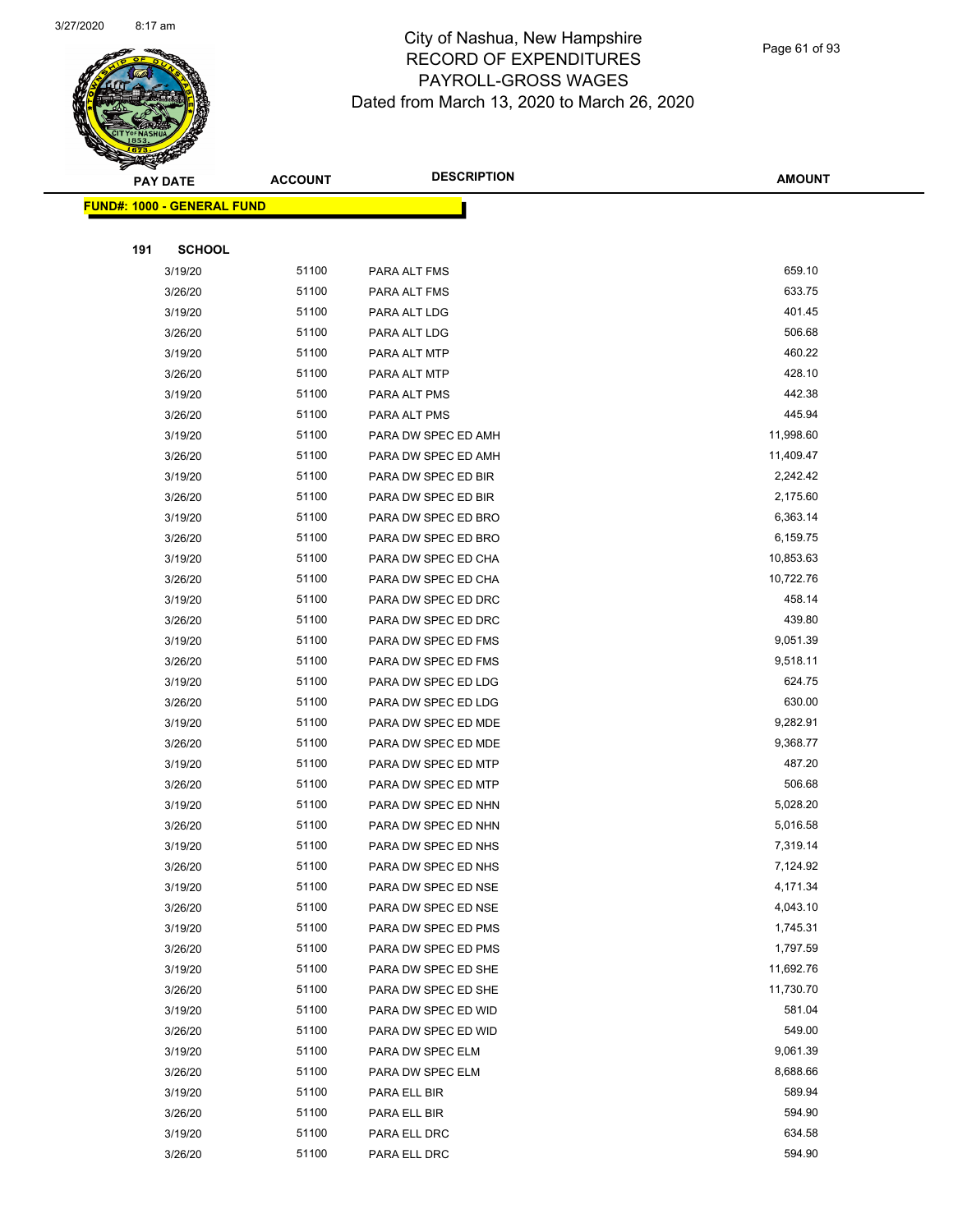

Page 62 of 93

|     | <b>PAY DATE</b>                    | <b>ACCOUNT</b> | <b>DESCRIPTION</b> | <b>AMOUNT</b> |
|-----|------------------------------------|----------------|--------------------|---------------|
|     | <u> FUND#: 1000 - GENERAL FUND</u> |                |                    |               |
|     |                                    |                |                    |               |
| 191 | <b>SCHOOL</b>                      |                |                    |               |
|     | 3/19/20                            | 51100          | PARA ELL ELM       | 876.00        |
|     | 3/26/20                            | 51100          | PARA ELL ELM       | 865.62        |
|     | 3/19/20                            | 51100          | PARA ELL FES       | 597.37        |
|     | 3/26/20                            | 51100          | PARA ELL FES       | 578.10        |
|     | 3/19/20                            | 51100          | PARA ELL FMS       | 443.19        |
|     | 3/26/20                            | 51100          | PARA ELL FMS       | 450.13        |
|     | 3/19/20                            | 51100          | PARA ELL LDG       | 1,189.80      |
|     | 3/26/20                            | 51100          | PARA ELL LDG       | 1,189.80      |
|     | 3/19/20                            | 51100          | PARA ELL MTP       | 469.35        |
|     | 3/26/20                            | 51100          | PARA ELL MTP       | 454.20        |
|     | 3/19/20                            | 51100          | PARA ELL SHE       | 644.49        |
|     | 3/26/20                            | 51100          | PARA ELL SHE       | 644.48        |
|     | 3/19/20                            | 51100          | PARA INST AMH      | 2,266.31      |
|     | 3/26/20                            | 51100          | PARA INST AMH      | 2,238.90      |
|     | 3/19/20                            | 51100          | PARA INST BIC      | 4,796.12      |
|     | 3/26/20                            | 51100          | PARA INST BIC      | 4,756.20      |
|     | 3/19/20                            | 51100          | PARA INST BIR      | 3,939.50      |
|     | 3/26/20                            | 51100          | PARA INST BIR      | 3,780.30      |
|     | 3/19/20                            | 51100          | PARA INST BRO      | 3,073.95      |
|     | 3/26/20                            | 51100          | PARA INST BRO      | 2,882.10      |
|     | 3/19/20                            | 51100          | PARA INST CHA      | 4,683.24      |
|     | 3/26/20                            | 51100          | PARA INST CHA      | 4,479.15      |
|     | 3/19/20                            | 51100          | PARA INST DRC      | 3,662.63      |
|     | 3/26/20                            | 51100          | PARA INST DRC      | 3,585.00      |
|     | 3/19/20                            | 51100          | PARA INST ELM      | 6,179.63      |
|     | 3/26/20                            | 51100          | PARA INST ELM      | 6,042.96      |
|     | 3/19/20                            | 51100          | PARA INST FES      | 5,422.98      |
|     | 3/26/20                            | 51100          | PARA INST FES      | 5,458.50      |
|     | 3/19/20                            | 51100          | PARA INST FMS      | 4,420.31      |
|     | 3/26/20                            | 51100          | PARA INST FMS      | 4,451.43      |
|     | 3/19/20                            | 51100          | PARA INST LDG      | 4,921.31      |
|     | 3/26/20                            | 51100          | PARA INST LDG      | 4,771.99      |
|     | 3/19/20                            | 51100          | PARA INST MDE      | 3,859.41      |
|     | 3/26/20                            | 51100          | PARA INST MDE      | 3,834.00      |
|     | 3/19/20                            | 51100          | PARA INST MTP      | 3,813.90      |
|     | 3/26/20                            | 51100          | PARA INST MTP      | 3,773.20      |
|     | 3/19/20                            | 51100          | PARA INST NHN      | 1,730.26      |
|     | 3/26/20                            | 51100          | PARA INST NHN      | 1,690.93      |
|     | 3/19/20                            | 51100          | PARA INST NHS      | 2,245.87      |
|     | 3/26/20                            | 51100          | PARA INST NHS      | 2,295.00      |
|     | 3/19/20                            | 51100          | PARA INST NSE      | 4,592.31      |
|     | 3/26/20                            | 51100          | PARA INST NSE      | 4,497.60      |
|     | 3/19/20                            | 51100          | PARA INST PMS      | 5,067.43      |
|     | 3/26/20                            | 51100          | PARA INST PMS      | 4,737.17      |
|     |                                    |                |                    |               |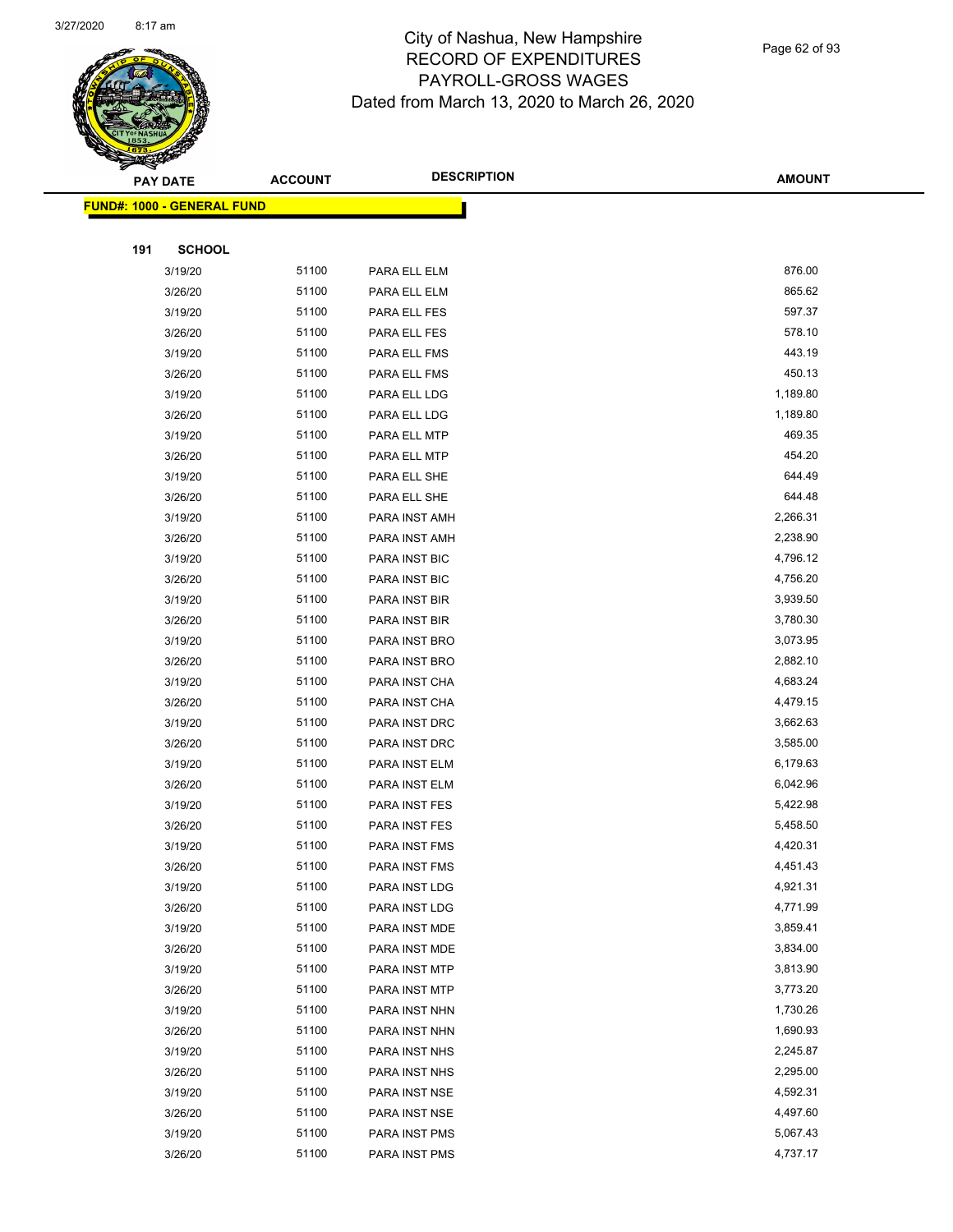

|     | <b>PAY DATE</b>                    | <b>ACCOUNT</b> | <b>DESCRIPTION</b> | <b>AMOUNT</b> |
|-----|------------------------------------|----------------|--------------------|---------------|
|     | <u> FUND#: 1000 - GENERAL FUND</u> |                |                    |               |
|     |                                    |                |                    |               |
| 191 | <b>SCHOOL</b>                      |                |                    |               |
|     | 3/19/20                            | 51100          | PARA INST SHE      | 3,284.94      |
|     | 3/26/20                            | 51100          | PARA INST SHE      | 3,216.15      |
|     | 3/19/20                            | 51100          | PARA JOB COACH     | 574.56        |
|     | 3/26/20                            | 51100          | PARA JOB COACH     | 518.40        |
|     | 3/19/20                            | 51100          | PARA KIND AMH      | 1,143.68      |
|     | 3/26/20                            | 51100          | PARA KIND AMH      | 1,088.40      |
|     | 3/19/20                            | 51100          | PARA KIND BIC      | 841.38        |
|     | 3/26/20                            | 51100          | PARA KIND BIC      | 831.00        |
|     | 3/19/20                            | 51100          | PARA KIND BRO      | 619.70        |
|     | 3/26/20                            | 51100          | PARA KIND BRO      | 594.90        |
|     | 3/19/20                            | 51100          | PARA KIND CHA      | 925.06        |
|     | 3/26/20                            | 51100          | PARA KIND CHA      | 921.60        |
|     | 3/19/20                            | 51100          | PARA KIND DRC      | 590.70        |
|     | 3/26/20                            | 51100          | PARA KIND DRC      | 590.70        |
|     | 3/19/20                            | 51100          | PARA KIND FES      | 1,098.95      |
|     | 3/26/20                            | 51100          | PARA KIND FES      | 1,108.81      |
|     | 3/19/20                            | 51100          | PARA KIND LDG      | 1,244.36      |
|     | 3/26/20                            | 51100          | PARA KIND LDG      | 1,214.59      |
|     | 3/19/20                            | 51100          | PARA KIND MDE      | 1,186.82      |
|     | 3/26/20                            | 51100          | PARA KIND MDE      | 1,182.00      |
|     | 3/19/20                            | 51100          | PARA KIND MTP      | 418.96        |
|     | 3/26/20                            | 51100          | PARA KIND MTP      | 415.50        |
|     | 3/19/20                            | 51100          | PARA KIND NSE      | 624.66        |
|     | 3/26/20                            | 51100          | PARA KIND NSE      | 594.90        |
|     | 3/19/20                            | 51100          | PARA KIND SHE      | 1,308.38      |
|     | 3/26/20                            | 51100          | PARA KIND SHE      | 1,298.32      |
|     | 3/19/20                            | 51100          | PARA LIB NHN       | 301.95        |
|     | 3/26/20                            | 51100          | PARA LIB NHN       | 301.95        |
|     | 3/19/20                            | 51100          | PARA LIB NHS       | 207.77        |
|     | 3/26/20                            | 51100          | PARA LIB NHS       | 207.75        |
|     | 3/19/20                            | 51100          | PARA MEDIA NHN     | 684.45        |
|     | 3/26/20                            | 51100          | PARA MEDIA NHN     | 684.45        |
|     | 3/19/20                            | 51100          | PARA MEDIA NHS     | 1,015.73      |
|     | 3/26/20                            | 51100          | PARA MEDIA NHS     | 1,108.69      |
|     | 3/19/20                            | 51100          | PARA PRE SCH BIC   | 870.73        |
|     | 3/26/20                            | 51100          | PARA PRE SCH BIC   | 870.72        |
|     | 3/19/20                            | 51100          | PARA PRE SCH BRO   | 5,662.50      |
|     | 3/26/20                            | 51100          | PARA PRE SCH BRO   | 5,385.36      |
|     | 3/19/20                            | 51100          | PARA PRE SCH MTP   | 700.02        |
|     | 3/26/20                            | 51100          | PARA PRE SCH MTP   | 703.68        |
|     | 3/19/20                            | 51100          | PARA PRE SCH NSE   | 1,176.82      |
|     | 3/26/20                            | 51100          | PARA PRE SCH NSE   | 1,165.80      |
|     | 3/19/20                            | 51100          | PARA READ ELM      | 644.50        |
|     | 3/26/20                            | 51100          | PARA READ ELM      | 619.69        |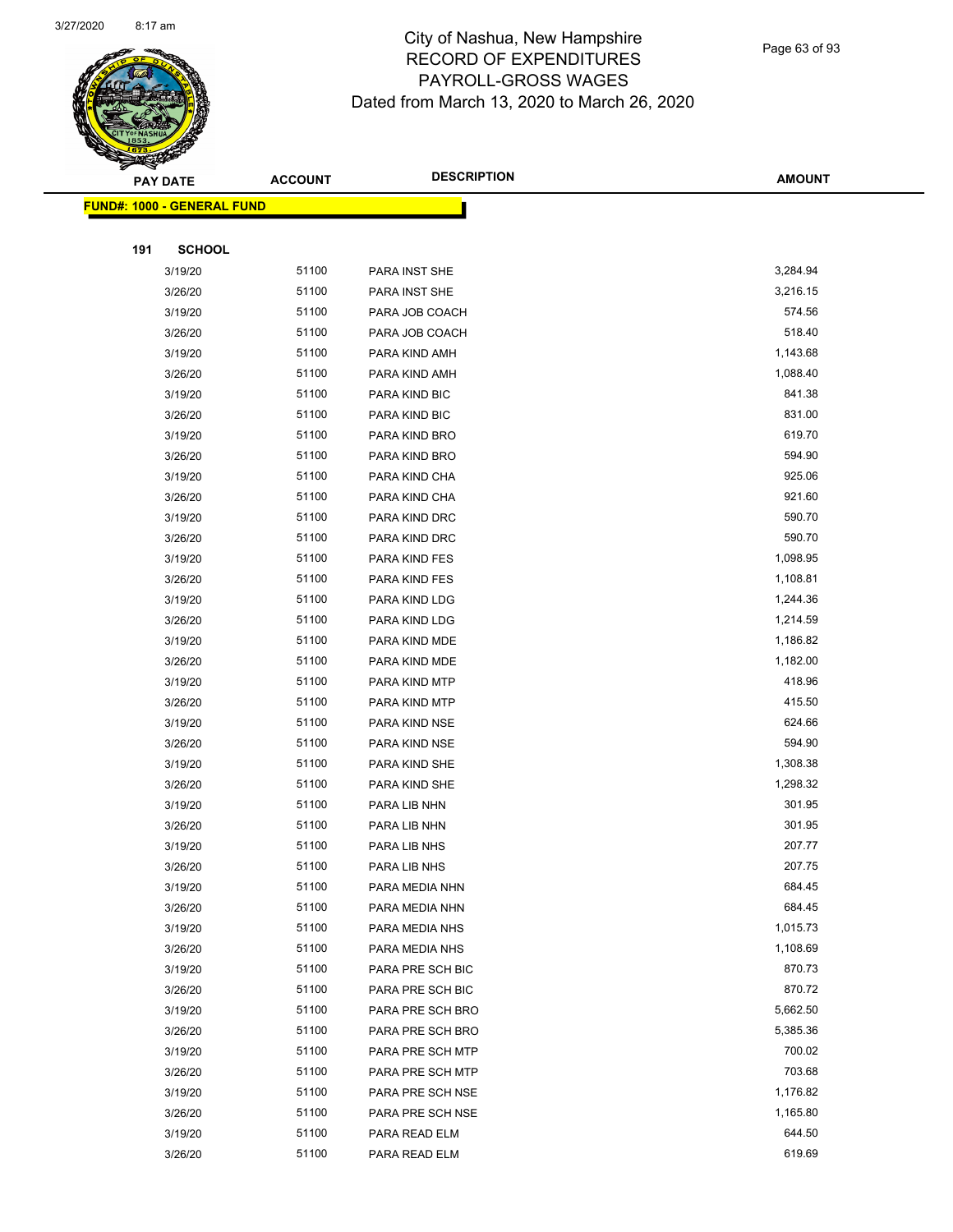

Page 64 of 93

|     | <b>PAY DATE</b>                   | <b>ACCOUNT</b> | <b>DESCRIPTION</b>                                | <b>AMOUNT</b>        |  |
|-----|-----------------------------------|----------------|---------------------------------------------------|----------------------|--|
|     | <b>FUND#: 1000 - GENERAL FUND</b> |                |                                                   |                      |  |
|     |                                   |                |                                                   |                      |  |
| 191 | <b>SCHOOL</b>                     |                |                                                   |                      |  |
|     | 3/19/20                           | 51100          | PARA SCI NHN                                      | 643.89               |  |
|     | 3/26/20                           | 51100          | PARA SCI NHN                                      | 633.75               |  |
|     | 3/19/20                           | 51100          | PARA SCI NHS                                      | 633.75               |  |
|     | 3/26/20                           | 51100          | PARA SCI NHS                                      | 633.75               |  |
|     | 3/19/20                           | 51100          | PARA SPED FES                                     | 479.40               |  |
|     | 3/26/20                           | 51100          | PARA SPED FES                                     | 467.70               |  |
|     | 3/19/20                           | 51100          | PARA VOC NHS                                      | 504.73               |  |
|     | 3/26/20                           | 51100          | PARA VOC NHS                                      | 457.19               |  |
|     | 3/26/20                           | 51100          | PEER COACH                                        | 7,905.79             |  |
|     | 3/26/20                           | 51100          | PRESCHOOL COORDINATOR                             | 2,562.50             |  |
|     | 3/26/20                           | 51100          | PRINCIPAL AMH                                     | 3,979.40             |  |
|     | 3/26/20                           | 51100          | PRINCIPAL BIC                                     | 3,815.70             |  |
|     | 3/26/20                           | 51100          | PRINCIPAL BIR                                     | 3,966.30             |  |
|     | 3/26/20                           | 51100          | PRINCIPAL BRO                                     | 3,710.00             |  |
|     | 3/26/20                           | 51100          | PRINCIPAL CHA                                     | 3,912.80             |  |
|     | 3/26/20                           | 51100          | PRINCIPAL DRC                                     | 3,798.10             |  |
|     | 3/26/20                           | 51100          | PRINCIPAL ELM                                     | 3,849.40             |  |
|     | 3/26/20                           | 51100          | PRINCIPAL FES                                     | 3,841.30             |  |
|     | 3/26/20                           | 51100          | PRINCIPAL FMS                                     | 4,035.90             |  |
|     | 3/26/20                           | 51100          | PRINCIPAL LDG                                     | 4,023.10             |  |
|     | 3/26/20                           | 51100          | PRINCIPAL MDE                                     | 3,859.00             |  |
|     | 3/26/20                           | 51100          | PRINCIPAL MTP                                     | 3,903.80             |  |
|     | 3/26/20                           | 51100          | PRINCIPAL NHN                                     | 4,057.70             |  |
|     | 3/26/20                           | 51100          | PRINCIPAL NHS                                     | 4,288.50             |  |
|     | 3/26/20                           | 51100          | PRINCIPAL NSE                                     | 3,851.00             |  |
|     | 3/26/20                           | 51100          | PRINCIPAL PMS                                     | 3,817.30             |  |
|     | 3/26/20                           | 51100          | PRINCIPAL SHE                                     | 3,692.30             |  |
|     | 3/26/20                           | 51100          | SCHOOL PSYCHOLOGIST WID                           | 41,004.43            |  |
|     | 3/26/20                           | 51100          | SCHOOL PSYCHOLOGY INTERN                          | 1,272.76             |  |
|     | 3/19/20                           | 51100          | SECURITY MONITOR NHN                              | 2,192.41             |  |
|     | 3/26/20                           | 51100          | SECURITY MONITOR NHN                              | 2,192.40<br>2,923.21 |  |
|     | 3/19/20<br>3/26/20                | 51100<br>51100 | SECURITY MONITOR NHS                              | 2,923.20             |  |
|     | 3/19/20                           | 51100          | SECURITY MONITOR NHS<br>SIGN LANGUAGE INTERPRETER | 7,913.09             |  |
|     | 3/26/20                           | 51100          | SIGN LANGUAGE INTERPRETER                         | 7,800.26             |  |
|     | 3/26/20                           | 51100          | SOCIAL WORKER                                     | 4,031.02             |  |
|     | 3/26/20                           | 51100          | SOCIAL WORKER FMS                                 | 2,923.70             |  |
|     | 3/26/20                           | 51100          | SPEECH LANG PATHOLOGIST WID                       | 59,004.32            |  |
|     | 3/19/20                           | 51100          | SPEECH LANGUAGE ASST                              | 728.40               |  |
|     | 3/26/20                           | 51100          | SPEECH LANGUAGE ASST                              | 734.05               |  |
|     | 3/26/20                           | 51100          | STUDENT ACTIVITY COORD NHN                        | 1,120.33             |  |
|     | 3/26/20                           | 51100          | <b>SUPERINTENDENT</b>                             | 6,228.50             |  |
|     | 3/26/20                           | 51100          | SYSTEMS ADMIN FULL YEAR                           | 8,256.60             |  |
|     | 3/26/20                           | 51100          | <b>TEACHER ART AMH</b>                            | 2,739.60             |  |
|     |                                   |                |                                                   |                      |  |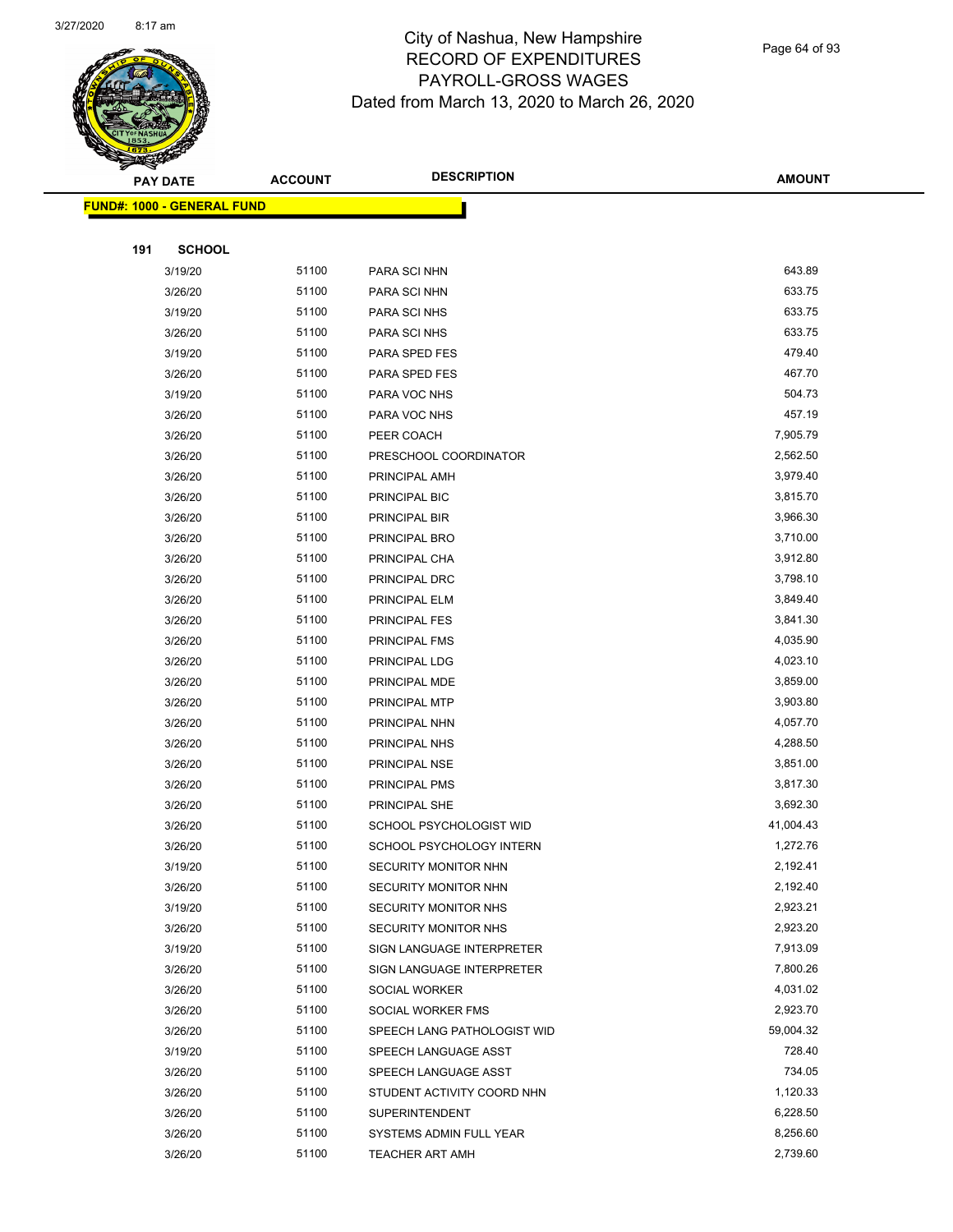

Page 65 of 93

|     | <b>PAY DATE</b>                   | <b>ACCOUNT</b> | <b>DESCRIPTION</b>          | <b>AMOUNT</b> |
|-----|-----------------------------------|----------------|-----------------------------|---------------|
|     | <b>FUND#: 1000 - GENERAL FUND</b> |                |                             |               |
|     |                                   |                |                             |               |
| 191 | <b>SCHOOL</b>                     |                |                             |               |
|     | 3/26/20                           | 51100          | <b>TEACHER ART BIC</b>      | 2,187.11      |
|     | 3/26/20                           | 51100          | <b>TEACHER ART BIR</b>      | 2,923.69      |
|     | 3/26/20                           | 51100          | <b>TEACHER ART CHA</b>      | 2,123.49      |
|     | 3/26/20                           | 51100          | <b>TEACHER ART DRC</b>      | 1,991.78      |
|     | 3/26/20                           | 51100          | <b>TEACHER ART ELM</b>      | 4,904.17      |
|     | 3/26/20                           | 51100          | <b>TEACHER ART FES</b>      | 1,708.72      |
|     | 3/26/20                           | 51100          | <b>TEACHER ART FMS</b>      | 799.91        |
|     | 3/26/20                           | 51100          | <b>TEACHER ART LDG</b>      | 2,739.60      |
|     | 3/26/20                           | 51100          | <b>TEACHER ART MDE</b>      | 2,064.72      |
|     | 3/26/20                           | 51100          | <b>TEACHER ART MTP</b>      | 2,923.70      |
|     | 3/26/20                           | 51100          | <b>TEACHER ART NHN</b>      | 10,902.86     |
|     | 3/26/20                           | 51100          | <b>TEACHER ART NHS</b>      | 10,702.46     |
|     | 3/26/20                           | 51100          | <b>TEACHER ART NSE</b>      | 3,015.80      |
|     | 3/26/20                           | 51100          | <b>TEACHER ART PMS</b>      | 4,062.42      |
|     | 3/26/20                           | 51100          | <b>TEACHER ART SHE</b>      | 2,594.22      |
|     | 3/26/20                           | 51100          | <b>TEACHER AUTO NHN</b>     | 2,739.60      |
|     | 3/26/20                           | 51100          | TEACHER BEHAVIOR SPEC WID   | 13,756.25     |
|     | 3/26/20                           | 51100          | TEACHER BIO TEC NHN         | 2,498.79      |
|     | 3/26/20                           | 51100          | TEACHER BUILD CONST NHS     | 2,739.60      |
|     | 3/26/20                           | 51100          | TEACHER BUSINESS NHN        | 6,031.60      |
|     | 3/26/20                           | 51100          | <b>TEACHER BUSINESS NHS</b> | 11,506.53     |
|     | 3/26/20                           | 51100          | <b>TEACHER COMPUTER ELM</b> | 3,664.53      |
|     | 3/26/20                           | 51100          | <b>TEACHER COMPUTER FMS</b> | 5,399.67      |
|     | 3/26/20                           | 51100          | TEACHER COMPUTER NHN        | 5,423.11      |
|     | 3/26/20                           | 51100          | TEACHER COMPUTER NHS        | 1,599.81      |
|     | 3/26/20                           | 51100          | <b>TEACHER COMPUTER PMS</b> | 4,720.51      |
|     | 3/26/20                           | 51100          | TEACHER COSMETOLOGY NHN     | 4,168.80      |
|     | 3/26/20                           | 51100          | <b>TEACHER CULINARY NHN</b> | 5,543.59      |
|     | 3/26/20                           | 51100          | TEACHER DEAF NSE            | 4,767.87      |
|     | 3/26/20                           | 51100          | <b>TEACHER DEAF WID</b>     | 7,465.77      |
|     | 3/26/20                           | 51100          | <b>TEACHER DWSE AMH</b>     | 2,923.70      |
|     | 3/26/20                           | 51100          | <b>TEACHER DWSE BIR</b>     | 4,804.31      |
|     | 3/26/20                           | 51100          | <b>TEACHER DWSE BRO</b>     | 3,015.80      |
|     | 3/26/20                           | 51100          | <b>TEACHER DWSE CHA</b>     | 1,775.50      |
|     | 3/26/20                           | 51100          | <b>TEACHER DWSE ELM</b>     | 15,065.93     |
|     | 3/26/20                           | 51100          | <b>TEACHER DWSE FMS</b>     | 5,051.03      |
|     | 3/26/20                           | 51100          | TEACHER DWSE MDE            | 3,896.82      |
|     | 3/26/20                           | 51100          | <b>TEACHER DWSE NHS</b>     | 2,924.89      |
|     | 3/26/20                           | 51100          | TEACHER DWSE SHE            | 5,741.00      |
|     | 3/26/20                           | 51100          | <b>TEACHER ECE NHS</b>      | 5,847.38      |
|     | 3/26/20                           | 51100          | TEACHER ELECTRICAL NHS      | 2,739.60      |
|     | 3/26/20                           | 51100          | <b>TEACHER ELL AMH</b>      | 2,255.28      |
|     | 3/26/20                           | 51100          | TEACHER ELL BIC             | 3,931.78      |
|     | 3/26/20                           | 51100          | TEACHER ELL BIR             | 2,923.69      |
|     |                                   |                |                             |               |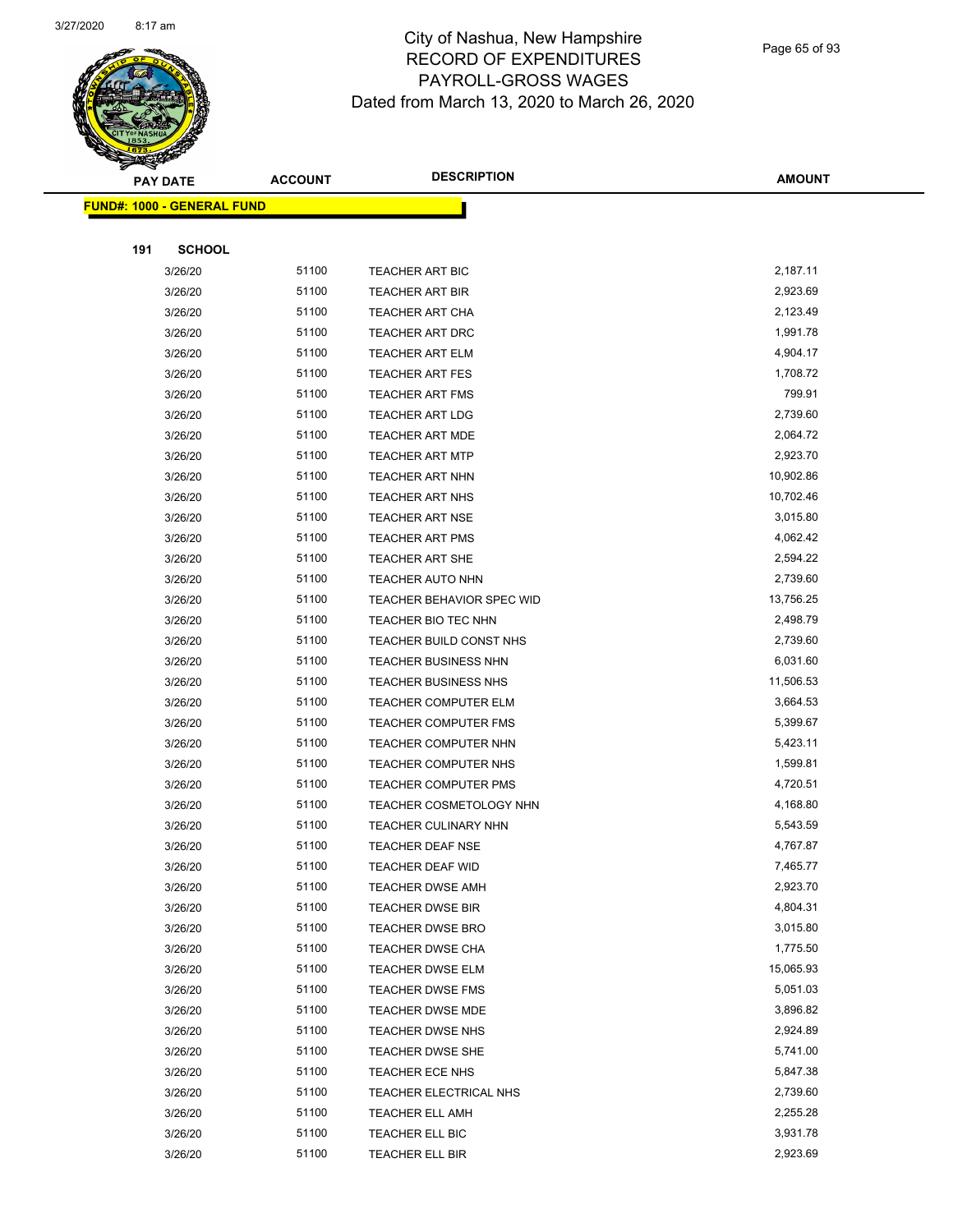

Page 66 of 93

|     | <b>PAY DATE</b>                   | <b>ACCOUNT</b> | <b>DESCRIPTION</b>          | <b>AMOUNT</b> |
|-----|-----------------------------------|----------------|-----------------------------|---------------|
|     | <b>FUND#: 1000 - GENERAL FUND</b> |                |                             |               |
|     |                                   |                |                             |               |
| 191 | <b>SCHOOL</b>                     |                |                             |               |
|     | 3/26/20                           | 51100          | TEACHER ELL DRC             | 5,755.30      |
|     | 3/26/20                           | 51100          | TEACHER ELL ELM             | 7,870.81      |
|     | 3/26/20                           | 51100          | TEACHER ELL FES             | 7,682.98      |
|     | 3/26/20                           | 51100          | <b>TEACHER ELL FMS</b>      | 1,904.28      |
|     | 3/26/20                           | 51100          | <b>TEACHER ELL LDG</b>      | 6,191.60      |
|     | 3/26/20                           | 51100          | <b>TEACHER ELL MTP</b>      | 2,923.69      |
|     | 3/26/20                           | 51100          | <b>TEACHER ELL NHN</b>      | 9,384.80      |
|     | 3/26/20                           | 51100          | <b>TEACHER ELL NHS</b>      | 11,234.42     |
|     | 3/26/20                           | 51100          | <b>TEACHER ELL PMS</b>      | 4,152.40      |
|     | 3/26/20                           | 51100          | TEACHER ELL SHE             | 2,055.32      |
|     | 3/26/20                           | 51100          | <b>TEACHER ENGINEER NHS</b> | 3,455.28      |
|     | 3/26/20                           | 51100          | <b>TEACHER ENGLISH ELM</b>  | 28,419.14     |
|     | 3/26/20                           | 51100          | <b>TEACHER ENGLISH FMS</b>  | 16,688.73     |
|     | 3/26/20                           | 51100          | <b>TEACHER ENGLISH NHN</b>  | 44,924.99     |
|     | 3/26/20                           | 51100          | <b>TEACHER ENGLISH NHS</b>  | 44,753.46     |
|     | 3/26/20                           | 51100          | <b>TEACHER ENGLISH PMS</b>  | 16,286.09     |
|     | 3/26/20                           | 51100          | <b>TEACHER FACS ELM</b>     | 2,204.20      |
|     | 3/26/20                           | 51100          | <b>TEACHER FACS FMS</b>     | 4,756.69      |
|     | 3/26/20                           | 51100          | <b>TEACHER FACS NHN</b>     | 7,805.62      |
|     | 3/26/20                           | 51100          | <b>TEACHER FACS NHS</b>     | 7,587.69      |
|     | 3/26/20                           | 51100          | <b>TEACHER FACS PMS</b>     | 3,463.76      |
|     | 3/26/20                           | 51100          | TEACHER FOREIGN LANG ELM    | 6,031.60      |
|     | 3/26/20                           | 51100          | TEACHER FOREIGN LANG FMS    | 2,923.69      |
|     | 3/26/20                           | 51100          | TEACHER FOREIGN LANG NHN    | 14,433.28     |
|     | 3/26/20                           | 51100          | TEACHER FOREIGN LANG NHS    | 18,623.04     |
|     | 3/26/20                           | 51100          | TEACHER FOREIGN LANG PMS    | 5,851.79      |
|     | 3/26/20                           | 51100          | <b>TEACHER GR1 AMH</b>      | 6,179.00      |
|     | 3/26/20                           | 51100          | <b>TEACHER GR1 BIC</b>      | 9,792.18      |
|     | 3/26/20                           | 51100          | <b>TEACHER GR1 BIR</b>      | 9,482.29      |
|     | 3/26/20                           | 51100          | <b>TEACHER GR1 BRO</b>      | 5,636.58      |
|     | 3/26/20                           | 51100          | TEACHER GR1 CHA             | 10,185.10     |
|     | 3/26/20                           | 51100          | <b>TEACHER GR1 DRC</b>      | 5,426.00      |
|     | 3/26/20                           | 51100          | <b>TEACHER GR1 FES</b>      | 8,917.98      |
|     | 3/26/20                           | 51100          | <b>TEACHER GR1 LDG</b>      | 7,220.52      |
|     | 3/26/20                           | 51100          | <b>TEACHER GR1 MDE</b>      | 7,882.70      |
|     | 3/26/20                           | 51100          | <b>TEACHER GR1 MTP</b>      | 6,658.88      |
|     | 3/26/20                           | 51100          | <b>TEACHER GR1 NSE</b>      | 7,651.80      |
|     | 3/26/20                           | 51100          | <b>TEACHER GR1 SHE</b>      | 8,715.76      |
|     | 3/26/20                           | 51100          | <b>TEACHER GR2 AMH</b>      | 5,927.22      |
|     | 3/26/20                           | 51100          | <b>TEACHER GR2 BIC</b>      | 10,470.82     |
|     | 3/26/20                           | 51100          | TEACHER GR2 BIR             | 10,552.30     |
|     | 3/26/20                           | 51100          | <b>TEACHER GR2 BRO</b>      | 7,527.58      |
|     | 3/26/20                           | 51100          | <b>TEACHER GR2 CHA</b>      | 7,349.08      |
|     | 3/26/20                           | 51100          | TEACHER GR2 DRC             | 5,061.06      |
|     |                                   |                |                             |               |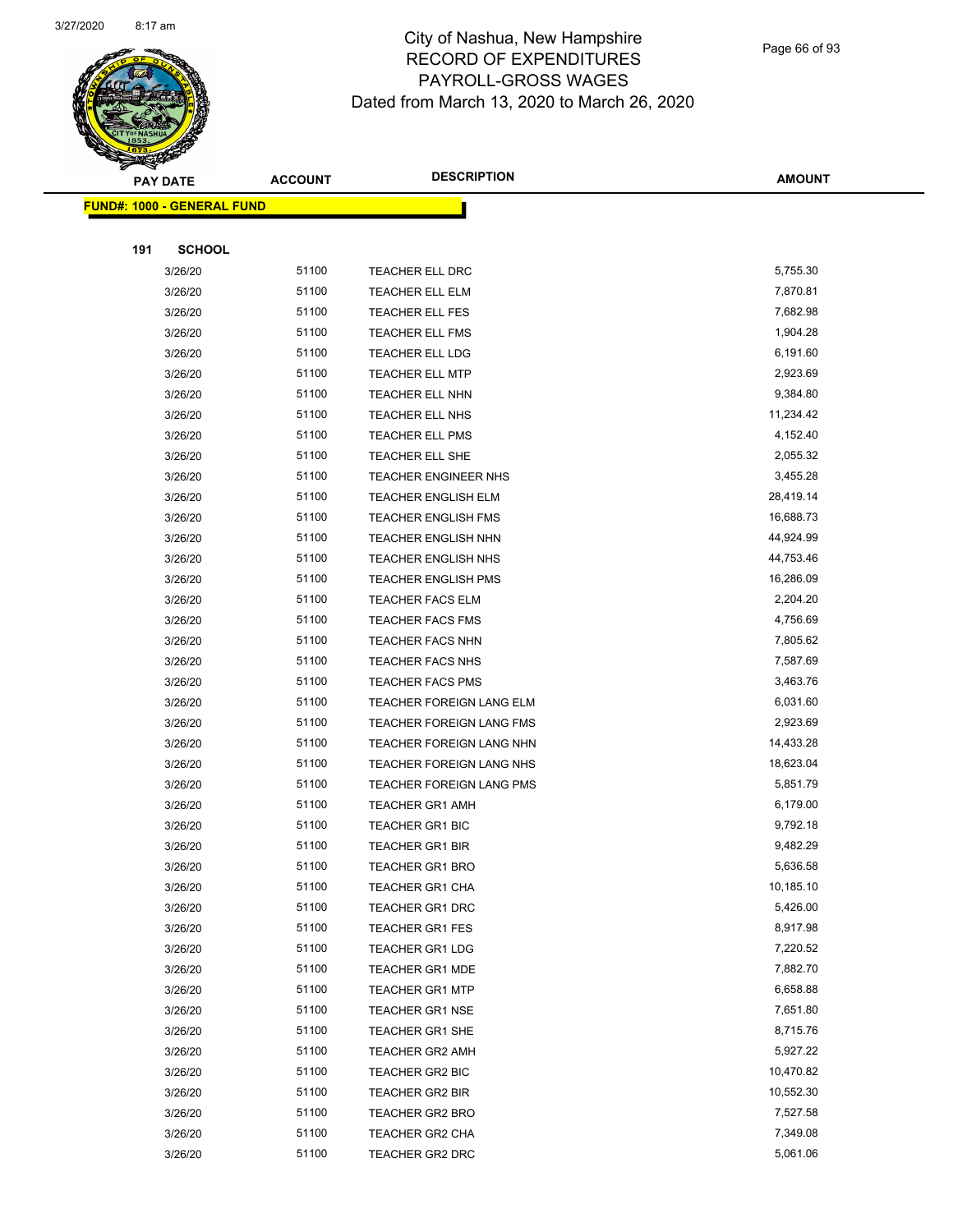

Page 67 of 93

|     | <b>PAY DATE</b>                   | <b>ACCOUNT</b> | <b>DESCRIPTION</b>                               | <b>AMOUNT</b>         |
|-----|-----------------------------------|----------------|--------------------------------------------------|-----------------------|
|     | <b>FUND#: 1000 - GENERAL FUND</b> |                |                                                  |                       |
|     |                                   |                |                                                  |                       |
| 191 | <b>SCHOOL</b>                     |                |                                                  |                       |
|     | 3/26/20                           | 51100          | <b>TEACHER GR2 FES</b>                           | 11,221.75             |
|     | 3/26/20                           | 51100          | <b>TEACHER GR2 LDG</b>                           | 7,476.38              |
|     | 3/26/20                           | 51100          | <b>TEACHER GR2 MDE</b>                           | 10,138.04             |
|     | 3/26/20                           | 51100          | <b>TEACHER GR2 MTP</b>                           | 7,175.51              |
|     | 3/26/20                           | 51100          | <b>TEACHER GR2 NSE</b>                           | 5,479.20              |
|     | 3/26/20                           | 51100          | <b>TEACHER GR2 SHE</b>                           | 6,784.79              |
|     | 3/26/20                           | 51100          | <b>TEACHER GR3 AMH</b>                           | 4,727.29              |
|     | 3/26/20                           | 51100          | <b>TEACHER GR3 BIC</b>                           | 5,419.89              |
|     | 3/26/20                           | 51100          | <b>TEACHER GR3 BIR</b>                           | 6,739.71              |
|     | 3/26/20                           | 51100          | <b>TEACHER GR3 BRO</b>                           | 5,663.29              |
|     | 3/26/20                           | 51100          | <b>TEACHER GR3 CHA</b>                           | 9,502.11              |
|     | 3/26/20                           | 51100          | <b>TEACHER GR3 DRC</b>                           | 7,601.98              |
|     | 3/26/20                           | 51100          | <b>TEACHER GR3 FES</b>                           | 9,519.63              |
|     | 3/26/20                           | 51100          | <b>TEACHER GR3 LDG</b>                           | 10,524.70             |
|     | 3/26/20                           | 51100          | <b>TEACHER GR3 MDE</b>                           | 10,159.00             |
|     | 3/26/20                           | 51100          | <b>TEACHER GR3 MTP</b>                           | 6,793.85              |
|     | 3/26/20                           | 51100          | <b>TEACHER GR3 NSE</b>                           | 7,730.71              |
|     | 3/26/20                           | 51100          | <b>TEACHER GR3 SHE</b>                           | 7,492.20              |
|     | 3/26/20                           | 51100          | <b>TEACHER GR4 AMH</b>                           | 4,167.59              |
|     | 3/26/20                           | 51100          | <b>TEACHER GR4 BIC</b>                           | 13,448.17             |
|     | 3/26/20                           | 51100          | <b>TEACHER GR4 BIR</b>                           | 6,210.24              |
|     | 3/26/20                           | 51100          | <b>TEACHER GR4 BRO</b>                           | 5,376.21              |
|     | 3/26/20                           | 51100          | <b>TEACHER GR4 CHA</b>                           | 10,807.24             |
|     | 3/26/20                           | 51100          | <b>TEACHER GR4 DRC</b>                           | 8,881.18              |
|     | 3/26/20                           | 51100          | <b>TEACHER GR4 FES</b>                           | 8,608.80              |
|     | 3/26/20                           | 51100          | <b>TEACHER GR4 LDG</b>                           | 8,541.60              |
|     | 3/26/20                           | 51100          | <b>TEACHER GR4 MDE</b>                           | 10,152.80             |
|     | 3/26/20                           | 51100          | <b>TEACHER GR4 MTP</b>                           | 6,962.23              |
|     | 3/26/20                           | 51100          | <b>TEACHER GR4 NSE</b>                           | 6,978.50              |
|     | 3/26/20                           | 51100          | <b>TEACHER GR4 SHE</b>                           | 6,539.70              |
|     | 3/26/20                           | 51100          | <b>TEACHER GR5 AMH</b>                           | 5,663.30              |
|     | 3/26/20                           | 51100          | <b>TEACHER GR5 BIC</b>                           | 8,968.61              |
|     | 3/26/20                           | 51100          | <b>TEACHER GR5 BIR</b>                           | 9,965.29              |
|     | 3/26/20                           | 51100          | <b>TEACHER GR5 BRO</b>                           | 5,847.38              |
|     | 3/26/20                           | 51100          | <b>TEACHER GR5 CHA</b>                           | 11,095.52             |
|     | 3/26/20                           | 51100          | TEACHER GR5 DRC                                  | 4,305.41              |
|     | 3/26/20                           | 51100          | <b>TEACHER GR5 FES</b>                           | 8,919.64              |
|     | 3/26/20                           | 51100<br>51100 | <b>TEACHER GR5 LDG</b>                           | 9,724.50<br>10,142.83 |
|     | 3/26/20                           | 51100          | <b>TEACHER GR5 MDE</b>                           | 6,704.63              |
|     | 3/26/20                           | 51100          | <b>TEACHER GR5 MTP</b>                           | 8,679.00              |
|     | 3/26/20                           | 51100          | <b>TEACHER GR5 NSE</b>                           | 7,473.71              |
|     | 3/26/20                           | 51100          | <b>TEACHER GR5 SHE</b>                           | 31,774.84             |
|     | 3/26/20                           | 51100          | <b>TEACHER GR6 ELM</b><br><b>TEACHER GR6 FMS</b> | 25,598.38             |
|     | 3/26/20                           |                |                                                  |                       |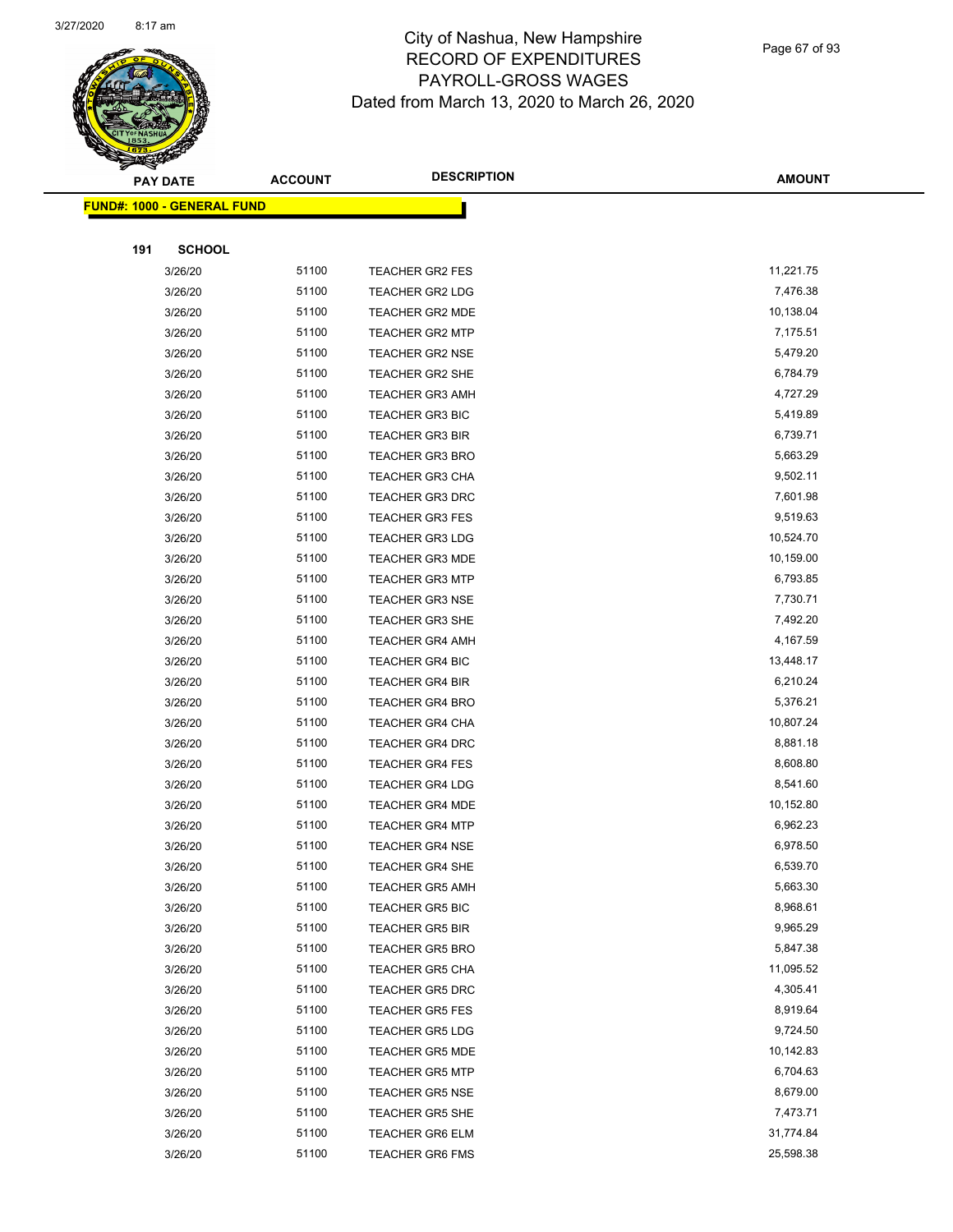

Page 68 of 93

| <b>PAY DATE</b>                   | <b>ACCOUNT</b> | <b>DESCRIPTION</b>            | <b>AMOUNT</b> |
|-----------------------------------|----------------|-------------------------------|---------------|
| <b>FUND#: 1000 - GENERAL FUND</b> |                |                               |               |
|                                   |                |                               |               |
| 191<br><b>SCHOOL</b>              |                |                               |               |
| 3/26/20                           | 51100          | <b>TEACHER GR6 PMS</b>        | 19,717.86     |
| 3/26/20                           | 51100          | <b>TEACHER GRAPH NHS</b>      | 3,533.49      |
| 3/26/20                           | 51100          | <b>TEACHER GRAPHICS NHN</b>   | 6,216.62      |
| 3/26/20                           | 51100          | TEACHER HEALTH NHN            | 5,300.91      |
| 3/26/20                           | 51100          | <b>TEACHER HEALTH NHS</b>     | 2,739.60      |
| 3/26/20                           | 51100          | <b>TEACHER HEALTHOC NHS</b>   | 5,135.30      |
| 3/26/20                           | 51100          | TEACHER HVAC NHS              | 1,989.52      |
| 3/26/20                           | 51100          | TEACHER IN SCH SUSPENSION ELM | 1,844.18      |
| 3/26/20                           | 51100          | TEACHER IN SCH SUSPENSION NHN | 5,399.67      |
| 3/26/20                           | 51100          | TEACHER IN SCH SUSPENSION NHS | 1,844.30      |
| 3/26/20                           | 51100          | <b>TEACHER KIND AMH</b>       | 8,441.59      |
| 3/26/20                           | 51100          | <b>TEACHER KIND BIC</b>       | 10,491.26     |
| 3/26/20                           | 51100          | <b>TEACHER KIND BIR</b>       | 7,316.69      |
| 3/26/20                           | 51100          | <b>TEACHER KIND BRO</b>       | 5,755.40      |
| 3/26/20                           | 51100          | <b>TEACHER KIND CHA</b>       | 6,879.50      |
| 3/26/20                           | 51100          | <b>TEACHER KIND DRC</b>       | 9,954.20      |
| 3/26/20                           | 51100          | <b>TEACHER KIND FES</b>       | 11,568.94     |
| 3/26/20                           | 51100          | <b>TEACHER KIND LDG</b>       | 10,855.30     |
| 3/26/20                           | 51100          | TEACHER KIND MDE              | 10,523.78     |
| 3/19/20                           | 51100          | <b>TEACHER KIND MTP</b>       | 1,904.26      |
| 3/26/20                           | 51100          | <b>TEACHER KIND MTP</b>       | 6,209.89      |
| 3/26/20                           | 51100          | <b>TEACHER KIND NSE</b>       | 5,354.82      |
| 3/26/20                           | 51100          | <b>TEACHER KIND SHE</b>       | 7,101.43      |
| 3/26/20                           | 51100          | <b>TEACHER MATH ELM</b>       | 21,372.76     |
| 3/26/20                           | 51100          | <b>TEACHER MATH FMS</b>       | 13,577.50     |
| 3/26/20                           | 51100          | <b>TEACHER MATH NHN</b>       | 37,824.09     |
| 3/26/20                           | 51100          | <b>TEACHER MATH NHS</b>       | 44,688.63     |
| 3/26/20                           | 51100          | <b>TEACHER MATH PMS</b>       | 12,867.41     |
| 3/26/20                           | 51100          | <b>TEACHER MUSIC AMH</b>      | 1,858.10      |
| 3/26/20                           | 51100          | TEACHER MUSIC BIC             | 2,739.60      |
| 3/26/20                           | 51100          | <b>TEACHER MUSIC BIR</b>      | 1,768.89      |
| 3/26/20                           | 51100          | <b>TEACHER MUSIC BRO</b>      | 1,702.99      |
| 3/26/20                           | 51100          | <b>TEACHER MUSIC CHA</b>      | 2,923.69      |
| 3/26/20                           | 51100          | <b>TEACHER MUSIC DRC</b>      | 2,831.62      |
| 3/26/20                           | 51100          | <b>TEACHER MUSIC ELM</b>      | 4,699.69      |
| 3/26/20                           | 51100          | <b>TEACHER MUSIC FES</b>      | 1,708.72      |
| 3/26/20                           | 51100          | <b>TEACHER MUSIC FMS</b>      | 5,847.38      |
| 3/26/20                           | 51100          | <b>TEACHER MUSIC LDG</b>      | 1,587.82      |
| 3/26/20                           | 51100          | <b>TEACHER MUSIC MDE</b>      | 2,255.29      |
| 3/26/20                           | 51100          | <b>TEACHER MUSIC NHN</b>      | 4,767.87      |
| 3/26/20                           | 51100          | <b>TEACHER MUSIC NHS</b>      | 5,479.20      |
| 3/26/20                           | 51100          | <b>TEACHER MUSIC NSE</b>      | 2,665.28      |
| 3/26/20                           | 51100          | <b>TEACHER MUSIC PMS</b>      | 4,327.42      |
| 3/26/20                           | 51100          | <b>TEACHER MUSIC SHE</b>      | 1,689.18      |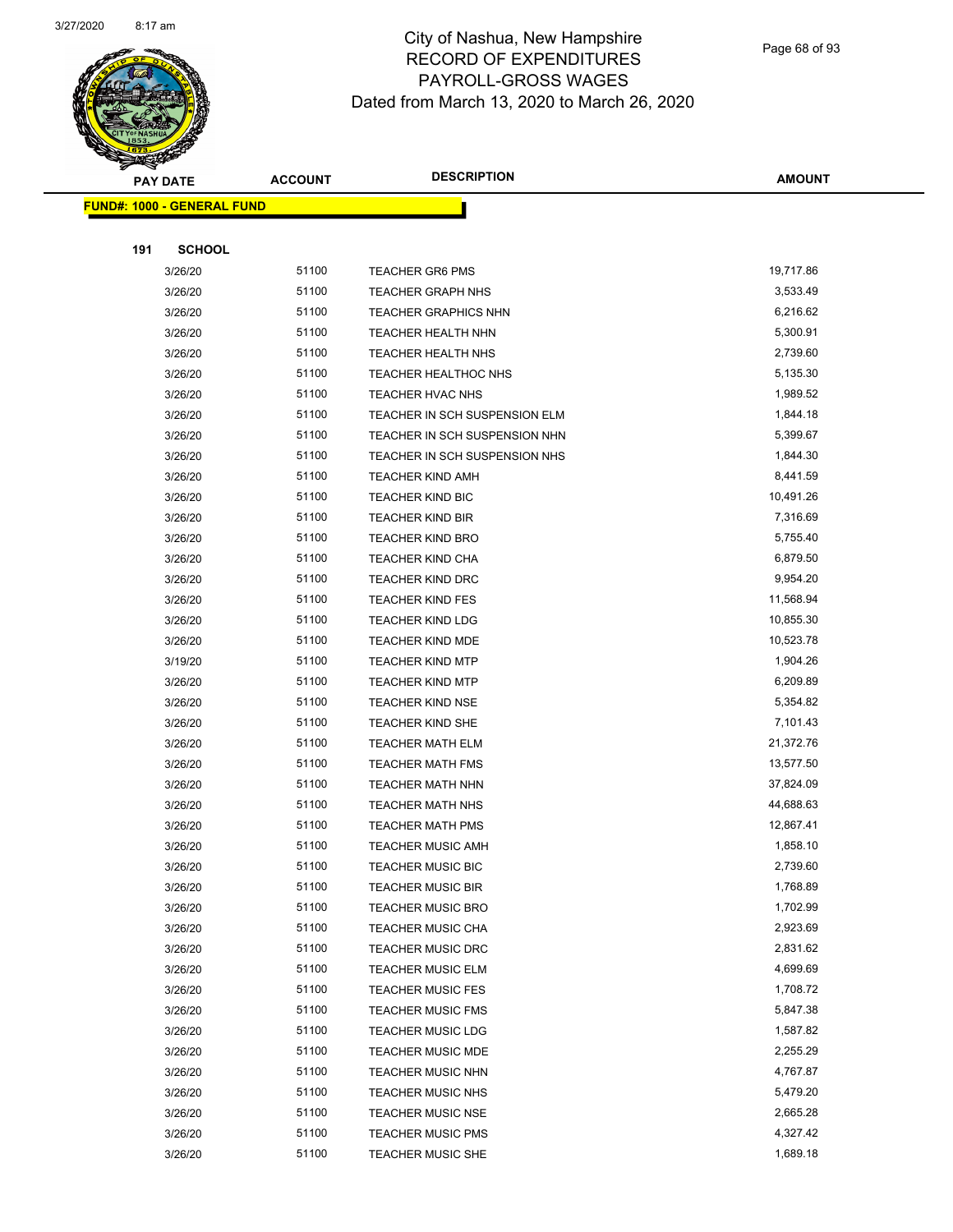

Page 69 of 93

|     | <b>PAY DATE</b>                   | <b>ACCOUNT</b> | <b>DESCRIPTION</b>           | <b>AMOUNT</b> |
|-----|-----------------------------------|----------------|------------------------------|---------------|
|     | <b>FUND#: 1000 - GENERAL FUND</b> |                |                              |               |
|     |                                   |                |                              |               |
| 191 | <b>SCHOOL</b>                     |                |                              |               |
|     | 3/26/20                           | 51100          | TEACHER PE BIC               | 2,529.41      |
|     | 3/26/20                           | 51100          | TEACHER PE BIR               | 3,015.80      |
|     | 3/26/20                           | 51100          | <b>TEACHER PE BRO</b>        | 2,831.62      |
|     | 3/26/20                           | 51100          | TEACHER PE CHA               | 2,712.88      |
|     | 3/26/20                           | 51100          | TEACHER PE DRC               | 2,923.69      |
|     | 3/26/20                           | 51100          | TEACHER PE ELM               | 9,690.81      |
|     | 3/26/20                           | 51100          | TEACHER PE FES               | 1,768.89      |
|     | 3/26/20                           | 51100          | <b>TEACHER PE FMS</b>        | 5,479.20      |
|     | 3/26/20                           | 51100          | TEACHER PE LDG               | 2,051.19      |
|     | 3/26/20                           | 51100          | <b>TEACHER PE MDE</b>        | 3,015.80      |
|     | 3/26/20                           | 51100          | <b>TEACHER PE MTP</b>        | 2,033.80      |
|     | 3/26/20                           | 51100          | TEACHER PE NHN               | 9,009.78      |
|     | 3/26/20                           | 51100          | TEACHER PE NHS               | 9,794.71      |
|     | 3/26/20                           | 51100          | <b>TEACHER PE NSE</b>        | 2,989.31      |
|     | 3/26/20                           | 51100          | <b>TEACHER PE PMS</b>        | 3,792.02      |
|     | 3/26/20                           | 51100          | TEACHER PE SHE               | 2,774.02      |
|     | 3/26/20                           | 51100          | TEACHER PRE SCHOOL BIR       | 4,646.90      |
|     | 3/26/20                           | 51100          | <b>TEACHER PRESCHOOL BIC</b> | 5,755.31      |
|     | 3/26/20                           | 51100          | <b>TEACHER PRESCHOOL BRO</b> | 14,013.28     |
|     | 3/26/20                           | 51100          | <b>TEACHER PRESCHOOL MTP</b> | 1,768.90      |
|     | 3/26/20                           | 51100          | <b>TEACHER PRESCHOOL NSE</b> | 7,136.02      |
|     | 3/26/20                           | 51100          | <b>TEACHER READ AMH</b>      | 3,015.80      |
|     | 3/26/20                           | 51100          | TEACHER READ BIC             | 2,923.69      |
|     | 3/26/20                           | 51100          | <b>TEACHER READ BIR</b>      | 2,923.69      |
|     | 3/26/20                           | 51100          | <b>TEACHER READ BRO</b>      | 2,923.69      |
|     | 3/26/20                           | 51100          | TEACHER READ CHA             | 2,123.50      |
|     | 3/26/20                           | 51100          | TEACHER READ DRC             | 3,015.80      |
|     | 3/26/20                           | 51100          | <b>TEACHER READ ELM</b>      | 5,939.49      |
|     | 3/26/20                           | 51100          | <b>TEACHER READ FES</b>      | 2,923.69      |
|     | 3/26/20                           | 51100          | <b>TEACHER READ FMS</b>      | 2,923.69      |
|     | 3/26/20                           | 51100          | <b>TEACHER READ LDG</b>      | 3,564.11      |
|     | 3/26/20                           | 51100          | <b>TEACHER READ MDE</b>      | 2,923.69      |
|     | 3/26/20                           | 51100          | <b>TEACHER READ MTP</b>      | 2,426.70      |
|     | 3/26/20                           | 51100          | <b>TEACHER READ NHN</b>      | 1,989.52      |
|     | 3/26/20                           | 51100          | <b>TEACHER READ NHS</b>      | 2,923.69      |
|     | 3/26/20                           | 51100          | <b>TEACHER READ NSE</b>      | 2,627.82      |
|     | 3/26/20                           | 51100          | <b>TEACHER READ PMS</b>      | 5,178.97      |
|     | 3/26/20                           | 51100          | <b>TEACHER READ SHE</b>      | 2,510.56      |
|     | 3/26/20                           | 51100          | <b>TEACHER ROTC NHN</b>      | 2,204.20      |
|     | 3/26/20                           | 51100          | <b>TEACHER SCIENCE ELM</b>   | 25,513.42     |
|     | 3/26/20                           | 51100          | <b>TEACHER SCIENCE FMS</b>   | 9,549.10      |
|     | 3/26/20                           | 51100          | <b>TEACHER SCIENCE NHN</b>   | 30,570.06     |
|     | 3/26/20                           | 51100          | <b>TEACHER SCIENCE NHS</b>   | 37,522.40     |
|     | 3/26/20                           | 51100          | <b>TEACHER SCIENCE PMS</b>   | 10,924.54     |
|     |                                   |                |                              |               |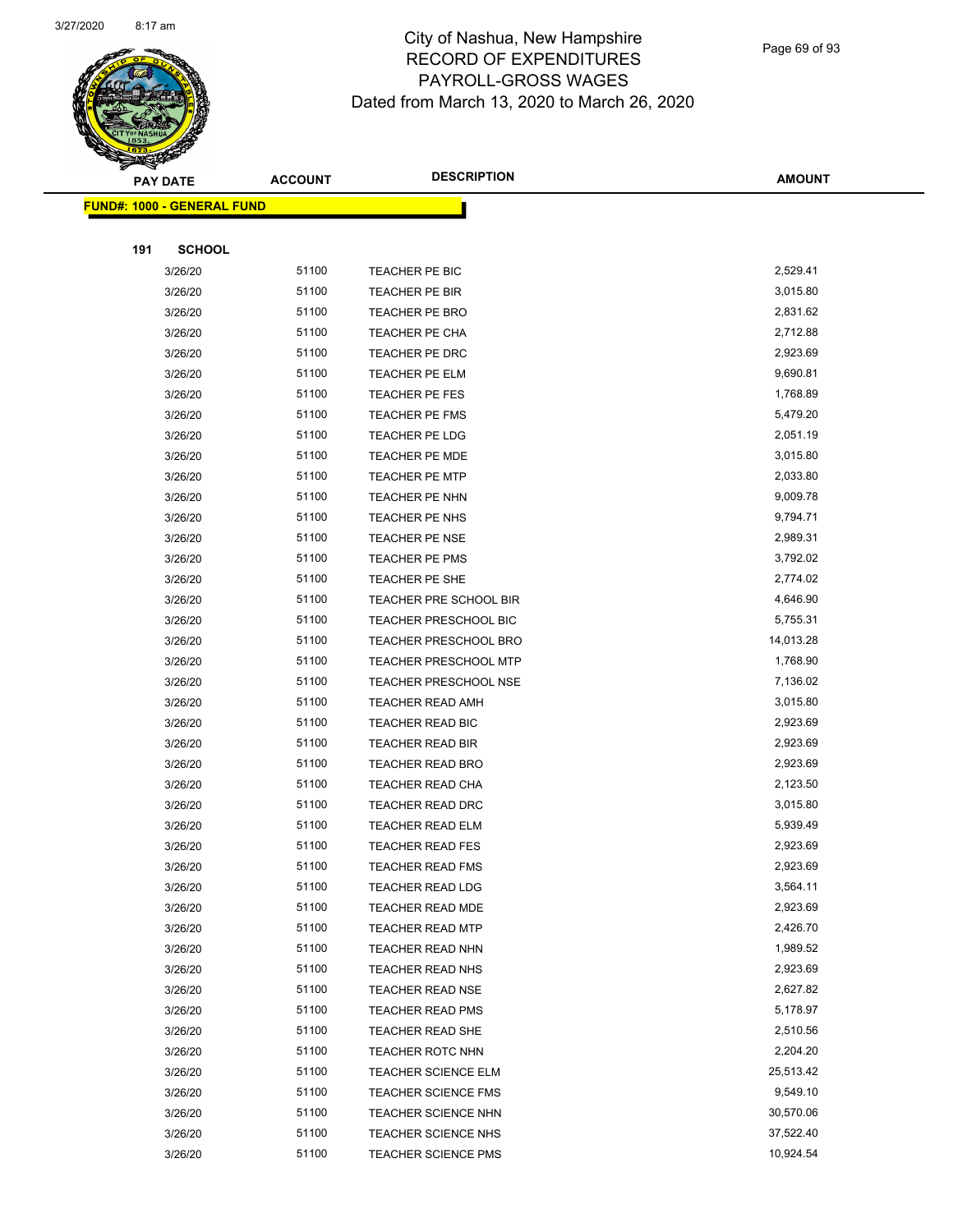

Page 70 of 93

|     | <b>PAY DATE</b>                   | <b>ACCOUNT</b> | <b>DESCRIPTION</b>         | <b>AMOUNT</b> |
|-----|-----------------------------------|----------------|----------------------------|---------------|
|     | <b>FUND#: 1000 - GENERAL FUND</b> |                |                            |               |
|     |                                   |                |                            |               |
| 191 | <b>SCHOOL</b>                     |                |                            |               |
|     | 3/26/20                           | 51100          | TEACHER SOCIAL STUDIES ELM | 17,264.96     |
|     | 3/26/20                           | 51100          | TEACHER SOCIAL STUDIES FMS | 12,669.20     |
|     | 3/26/20                           | 51100          | TEACHER SOCIAL STUDIES NHN | 33,994.89     |
|     | 3/26/20                           | 51100          | TEACHER SOCIAL STUDIES NHS | 42,521.21     |
|     | 3/26/20                           | 51100          | TEACHER SOCIAL STUDIES PMS | 13,420.24     |
|     | 3/26/20                           | 51100          | TEACHER SPED AMH           | 8,355.60      |
|     | 3/26/20                           | 51100          | TEACHER SPED BIC           | 5,560.39      |
|     | 3/26/20                           | 51100          | <b>TEACHER SPED BIR</b>    | 5,663.29      |
|     | 3/26/20                           | 51100          | <b>TEACHER SPED BRO</b>    | 6,699.10      |
|     | 3/26/20                           | 51100          | <b>TEACHER SPED CHA</b>    | 8,073.41      |
|     | 3/26/20                           | 51100          | TEACHER SPED DRC           | 5,560.30      |
|     | 3/26/20                           | 51100          | <b>TEACHER SPED ELM</b>    | 12,371.19     |
|     | 3/26/20                           | 51100          | <b>TEACHER SPED FES</b>    | 3,620.18      |
|     | 3/26/20                           | 51100          | <b>TEACHER SPED FMS</b>    | 13,069.30     |
|     | 3/26/20                           | 51100          | <b>TEACHER SPED LDG</b>    | 6,650.95      |
|     | 3/26/20                           | 51100          | TEACHER SPED MDE           | 4,804.61      |
|     | 3/26/20                           | 51100          | <b>TEACHER SPED MTP</b>    | 3,947.31      |
|     | 3/26/20                           | 51100          | TEACHER SPED NHN           | 22,773.11     |
|     | 3/26/20                           | 51100          | TEACHER SPED NHS           | 34,202.28     |
|     | 3/26/20                           | 51100          | <b>TEACHER SPED NSE</b>    | 1,641.22      |
|     | 3/26/20                           | 51100          | TEACHER SPED PMS           | 12,561.42     |
|     | 3/26/20                           | 51100          | <b>TEACHER SPED SHE</b>    | 7,400.10      |
|     | 3/26/20                           | 51100          | <b>TEACHER TECHED ELM</b>  | 7,369.88      |
|     | 3/26/20                           | 51100          | <b>TEACHER TECHED FMS</b>  | 7,195.45      |
|     | 3/26/20                           | 51100          | TEACHER TECHED NHN         | 7,619.72      |
|     | 3/26/20                           | 51100          | <b>TEACHER TECHED NHS</b>  | 11,418.69     |
|     | 3/26/20                           | 51100          | <b>TEACHER TECHED PMS</b>  | 5,847.38      |
|     | 3/26/20                           | 51100          | <b>TEACHER TTI LDG</b>     | 1,159.59      |
|     | 3/26/20                           | 51100          | TEACHER TV PROD NHS        | 2,923.69      |
|     | 3/26/20                           | 51100          | <b>TEACHER VISION WID</b>  | 5,408.29      |
|     | 3/19/20                           | 51100          | TECH INTERGRATION ASST AMH | 607.50        |
|     | 3/26/20                           | 51100          | TECH INTERGRATION ASST AMH | 540.00        |
|     | 3/19/20                           | 51100          | TECH INTERGRATION ASST BIC | 601.37        |
|     | 3/26/20                           | 51100          | TECH INTERGRATION ASST BIC | 572.72        |
|     | 3/19/20                           | 51100          | TECH INTERGRATION ASST CHA | 558.11        |
|     | 3/26/20                           | 51100          | TECH INTERGRATION ASST CHA | 553.50        |
|     | 3/19/20                           | 51100          | TECH INTERGRATION ASST FES | 677.61        |
|     | 3/26/20                           | 51100          | TECH INTERGRATION ASST FES | 666.51        |
|     | 3/19/20                           | 51100          | TECH INTERGRATION ASST LDG | 561.50        |
|     | 3/26/20                           | 51100          | TECH INTERGRATION ASST LDG | 561.50        |
|     | 3/19/20                           | 51100          | TECH INTERGRATION ASST MDE | 553.50        |
|     | 3/26/20                           | 51100          | TECH INTERGRATION ASST MDE | 553.50        |
|     | 3/19/20                           | 51100          | TECH INTERGRATION ASST MTP | 640.69        |
|     | 3/26/20                           | 51100          | TECH INTERGRATION ASST MTP | 610.19        |
|     |                                   |                |                            |               |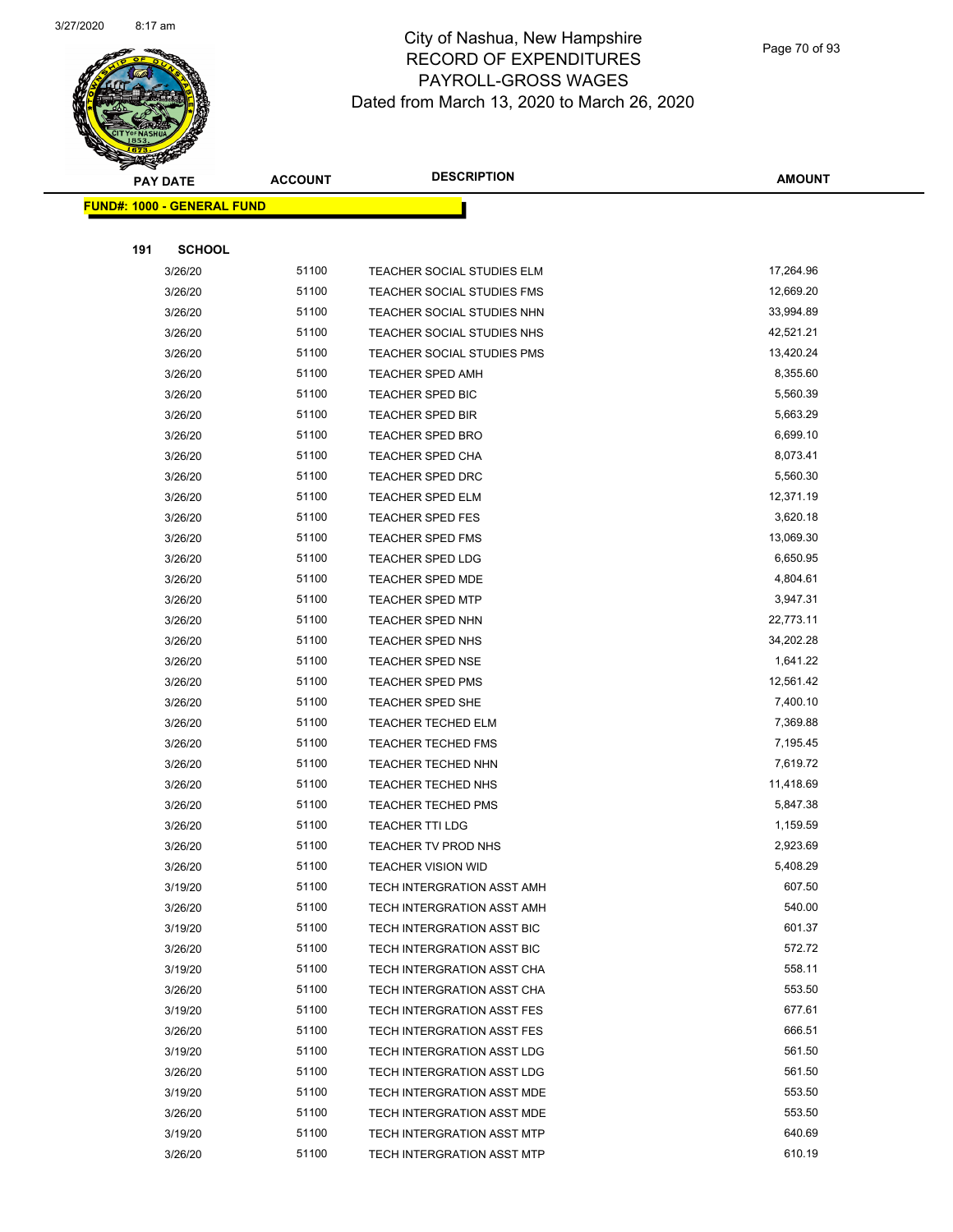

Page 71 of 93

| ॼ<br><b>PAY DATE</b>              | <b>ACCOUNT</b> | <b>DESCRIPTION</b>                     | <b>AMOUNT</b>    |
|-----------------------------------|----------------|----------------------------------------|------------------|
| <b>FUND#: 1000 - GENERAL FUND</b> |                |                                        |                  |
|                                   |                |                                        |                  |
| 191<br><b>SCHOOL</b>              |                |                                        |                  |
| 3/19/20                           | 51100          | TECH INTERGRATION ASST SHE             | 578.59           |
| 3/26/20                           | 51100          | TECH INTERGRATION ASST SHE             | 583.64           |
| 3/19/20                           | 51100          | TITLE ONE PARA FES                     | 237.96           |
| 3/19/20                           | 51200          | ATHLETIC EQUIPMENT MANAGER NHN         | 200.00           |
| 3/19/20                           | 51200          | CLERICAL BOARD OF ED SUP               | 778.95           |
| 3/26/20                           | 51200          | CLERICAL BOARD OF ED SUP               | 744.07           |
| 3/19/20                           | 51200          | <b>CROSSING GUARD WPO</b>              | 2,438.21         |
| 3/26/20                           | 51200          | <b>CROSSING GUARD WPO</b>              | 2,558.41         |
| 3/19/20                           | 51200          | <b>CUSTODIAN ASST HEAD NHN</b>         | 99.91            |
| 3/19/20                           | 51200          | <b>CUSTODIAN BRO</b>                   | 47.91            |
| 3/19/20                           | 51200          | <b>CUSTODIAN HEAD BRO</b>              | 79.85            |
| 3/19/20                           | 51200          | <b>CUSTODIAN NHS</b>                   | 151.97           |
| 3/26/20                           | 51200          | DIRECTOR ADULT ED                      | 2,724.78         |
| 3/19/20                           | 51200          | FOOD SERVICE ASST PT AMH               | 41.00            |
| 3/26/20                           | 51200          | FOOD SERVICE ASST PT AMH               | 51.25            |
| 3/19/20                           | 51200          | FOOD SERVICE ASST PT CHA               | 30.75            |
| 3/26/20                           | 51200          | FOOD SERVICE ASST PT CHA               | 51.25            |
| 3/19/20                           | 51200          | FOOD SERVICE ASST PT NHS               | 37.05            |
| 3/26/20                           | 51200          | FOOD SERVICE ASST PT NHS               | 46.31            |
| 3/19/20                           | 51200          | <b>GAME OFFICIALS</b>                  | 194.00           |
| 3/26/20                           | 51200          | GUIDANCE COUNSELOR NHS                 | 1,727.62         |
| 3/19/20                           | 51200          | <b>INSTRUMENTAL MUSIC</b>              | 1,775.00         |
| 3/19/20                           | 51200          | LUNCH MONITOR AMH                      | 639.36           |
| 3/26/20                           | 51200          | LUNCH MONITOR AMH                      | 570.10           |
| 3/19/20                           | 51200          | LUNCH MONITOR BIC                      | 821.64           |
| 3/26/20                           | 51200          | LUNCH MONITOR BIC                      | 1,020.81         |
| 3/19/20                           | 51200          | LUNCH MONITOR BIR                      | 439.87           |
| 3/26/20                           | 51200          | LUNCH MONITOR BIR                      | 142.08           |
| 3/19/20                           | 51200          | LUNCH MONITOR BRO                      | 517.67           |
| 3/26/20                           | 51200<br>51200 | LUNCH MONITOR BRO                      | 512.68<br>905.54 |
| 3/19/20<br>3/26/20                | 51200          | LUNCH MONITOR CHA<br>LUNCH MONITOR CHA | 769.60           |
| 3/19/20                           | 51200          | LUNCH MONITOR DRC                      | 555.31           |
| 3/26/20                           | 51200          | LUNCH MONITOR DRC                      | 460.58           |
| 3/19/20                           | 51200          | LUNCH MONITOR ELM                      | 159.84           |
| 3/26/20                           | 51200          | LUNCH MONITOR ELM                      | 11.84            |
| 3/19/20                           | 51200          | <b>LUNCH MONITOR FES</b>               | 829.81           |
| 3/26/20                           | 51200          | LUNCH MONITOR FES                      | 761.63           |
| 3/19/20                           | 51200          | LUNCH MONITOR FMS                      | 277.62           |
| 3/26/20                           | 51200          | LUNCH MONITOR FMS                      | 285.34           |
| 3/19/20                           | 51200          | LUNCH MONITOR LDG                      | 673.03           |
| 3/26/20                           | 51200          | LUNCH MONITOR LDG                      | 961.92           |
| 3/19/20                           | 51200          | LUNCH MONITOR MDE                      | 651.20           |
| 3/26/20                           | 51200          | LUNCH MONITOR MDE                      | 578.39           |
|                                   |                |                                        |                  |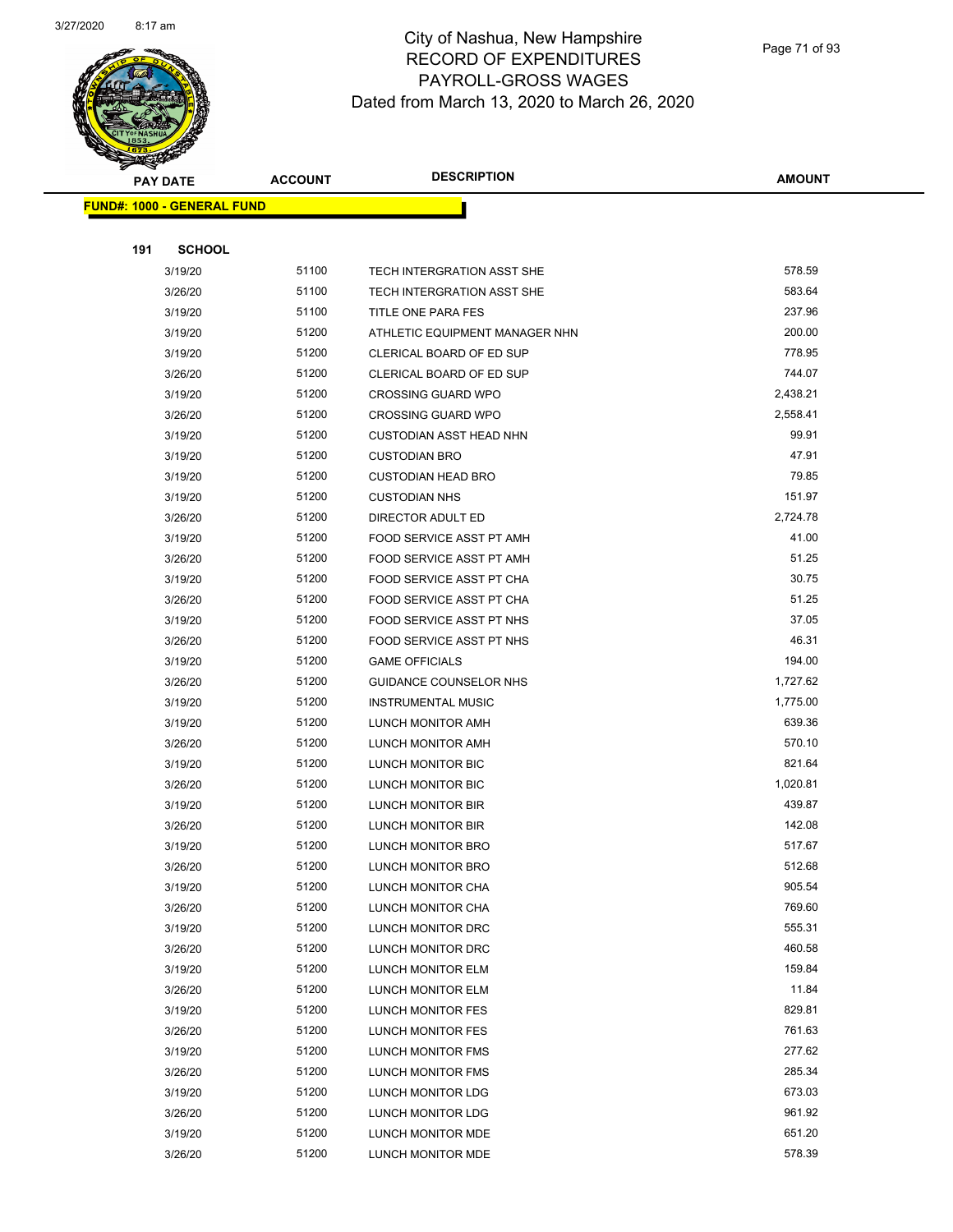

Page 72 of 93

|     | <b>PAY DATE</b>                   | <b>ACCOUNT</b> | <b>DESCRIPTION</b>             | <b>AMOUNT</b>  |
|-----|-----------------------------------|----------------|--------------------------------|----------------|
|     | <b>FUND#: 1000 - GENERAL FUND</b> |                |                                |                |
|     |                                   |                |                                |                |
| 191 | <b>SCHOOL</b>                     |                |                                |                |
|     | 3/19/20                           | 51200          | <b>LUNCH MONITOR MTP</b>       | 367.04         |
|     | 3/26/20                           | 51200          | LUNCH MONITOR MTP              | 367.04         |
|     | 3/19/20                           | 51200          | LUNCH MONITOR NHN              | 414.40         |
|     | 3/26/20                           | 51200          | LUNCH MONITOR NHN              | 307.84         |
|     | 3/19/20                           | 51200          | LUNCH MONITOR NHS              | 296.00         |
|     | 3/26/20                           | 51200          | LUNCH MONITOR NHS              | 307.84         |
|     | 3/19/20                           | 51200          | LUNCH MONITOR NSE              | 592.00         |
|     | 3/26/20                           | 51200          | LUNCH MONITOR NSE              | 414.40         |
|     | 3/19/20                           | 51200          | LUNCH MONITOR PMS              | 337.40         |
|     | 3/26/20                           | 51200          | <b>LUNCH MONITOR PMS</b>       | 198.28         |
|     | 3/19/20                           | 51200          | LUNCH MONITOR SHE              | 587.43         |
|     | 3/26/20                           | 51200          | LUNCH MONITOR SHE              | 459.04         |
|     | 3/19/20                           | 51200          | PARA PRE SCHOOL BIR            | 761.37         |
|     | 3/26/20                           | 51200          | PARA PRE SCHOOL BIR            | 743.04         |
|     | 3/19/20                           | 51200          | PARA DW SPEC ED BIR            | 949.27         |
|     | 3/26/20                           | 51200          | PARA DW SPEC ED BIR            | 881.08         |
|     | 3/19/20                           | 51200          | PARA DW SPEC ED MDE            | 462.00         |
|     | 3/26/20                           | 51200          | PARA DW SPEC ED MDE            | 462.00         |
|     | 3/19/20                           | 51200          | PARA DW SPEC ED NSE            | 25.63          |
|     | 3/26/20                           | 51200          | PARA DW SPEC ED NSE            | 25.63          |
|     | 3/19/20                           | 51200          | PARA ELL FES                   | 38.44          |
|     | 3/26/20                           | 51200          | PARA ELL FES                   | 38.44          |
|     | 3/19/20                           | 51200          | PARA INST AMH                  | 955.59         |
|     | 3/26/20                           | 51200          | PARA INST AMH                  | 910.96         |
|     | 3/19/20                           | 51200          | PARA INST BIC                  | 443.74         |
|     | 3/26/20                           | 51200          | PARA INST BIC                  | 433.82         |
|     | 3/19/20                           | 51200          | PARA INST BIR                  | 25.63          |
|     | 3/26/20                           | 51200          | PARA INST BIR                  | 25.63          |
|     | 3/19/20                           | 51200          | PARA INST DRC                  | 64.58          |
|     | 3/26/20                           | 51200          | PARA INST DRC                  | 71.76          |
|     | 3/19/20                           | 51200          | PARA INST FES                  | 38.44          |
|     | 3/26/20                           | 51200          | PARA INST FES                  | 38.44          |
|     | 3/19/20                           | 51200          | PARA INST LDG                  | 12.81          |
|     | 3/26/20                           | 51200          | PARA INST LDG                  | 12.81          |
|     | 3/19/20                           | 51200          | PARA INST MDE                  | 12.81<br>12.81 |
|     | 3/26/20                           | 51200          | PARA INST MDE                  | 315.04         |
|     | 3/19/20                           | 51200<br>51200 | PARA INST NHN                  | 315.04         |
|     | 3/26/20<br>3/19/20                | 51200          | PARA INST NHN                  | 80.85          |
|     | 3/19/20                           | 51200          | PARA INST PMS<br>PARA INST SHE | 228.52         |
|     |                                   | 51200          |                                | 166.20         |
|     | 3/26/20                           | 51200          | PARA INST SHE<br>PARA LIB PMS  | 312.10         |
|     | 3/19/20<br>3/26/20                | 51200          | PARA LIB PMS                   | 253.05         |
|     | 3/19/20                           | 51200          | PARA PRE SCH BIC               | 1,657.59       |
|     |                                   |                |                                |                |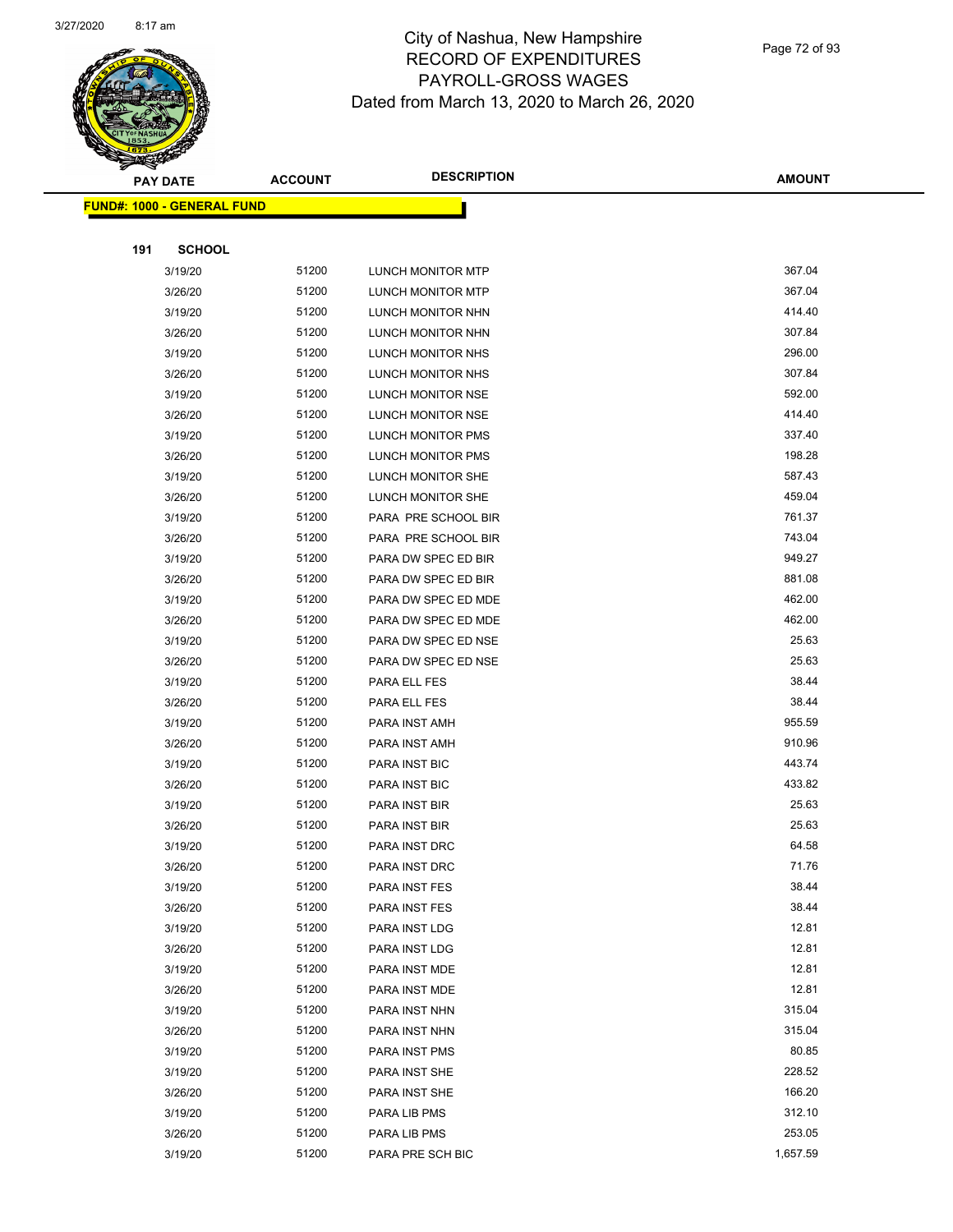

Page 73 of 93

|     | <b>PAY DATE</b>                   | <b>ACCOUNT</b> | <b>DESCRIPTION</b>           | <b>AMOUNT</b> |  |
|-----|-----------------------------------|----------------|------------------------------|---------------|--|
|     | <b>FUND#: 1000 - GENERAL FUND</b> |                |                              |               |  |
|     |                                   |                |                              |               |  |
| 191 | <b>SCHOOL</b>                     |                |                              |               |  |
|     | 3/26/20                           | 51200          | PARA PRE SCH BIC             | 1,642.56      |  |
|     | 3/19/20                           | 51200          | PARA PRE SCH BRO             | 3,875.54      |  |
|     | 3/26/20                           | 51200          | PARA PRE SCH BRO             | 3,670.75      |  |
|     | 3/19/20                           | 51200          | PARA PRE SCH NSE             | 4,288.53      |  |
|     | 3/26/20                           | 51200          | PARA PRE SCH NSE             | 4,400.88      |  |
|     | 3/19/20                           | 51200          | PARA TTI LDG                 | 79.85         |  |
|     | 3/26/20                           | 51200          | PARA TTI LDG                 | 79.85         |  |
|     | 3/26/20                           | 51200          | SCHOOL PSYCHOLOGIST WID      | 3,938.08      |  |
|     | 3/26/20                           | 51200          | SPEECH LANG PATHOLOGIST WID  | 5,452.23      |  |
|     | 3/26/20                           | 51200          | STUDENT ACTIVITY COORD NHS   | 1,093.01      |  |
|     | 3/19/20                           | 51200          | <b>SUB CLERICAL</b>          | 1,101.75      |  |
|     | 3/26/20                           | 51200          | SUB CLERICAL                 | 874.25        |  |
|     | 3/19/20                           | 51200          | <b>SUB CROSSING GUARD</b>    | 95.83         |  |
|     | 3/19/20                           | 51200          | SUB FOOD SERVICE             | 35.93         |  |
|     | 3/19/20                           | 51200          | SUMMER SCHOOL PARA           | 7.18          |  |
|     | 3/26/20                           | 51200          | <b>TEACHER ART FMS</b>       | 2,040.02      |  |
|     | 3/26/20                           | 51200          | <b>TEACHER ART NHS</b>       | 994.79        |  |
|     | 3/26/20                           | 51200          | TEACHER BIO TEC NHN          | 562.61        |  |
|     | 3/26/20                           | 51200          | TEACHER ELL NHS              | 793.91        |  |
|     | 3/26/20                           | 51200          | TEACHER ENGLISH NHN          | 87.50         |  |
|     | 3/26/20                           | 51200          | <b>TEACHER ENGLISH NHS</b>   | 2,184.92      |  |
|     | 3/26/20                           | 51200          | <b>TEACHER FACS PMS</b>      | 100.00        |  |
|     | 3/26/20                           | 51200          | TEACHER FOREIGN LANG FMS     | 1,188.29      |  |
|     | 3/26/20                           | 51200          | <b>TEACHER GR1 MTP</b>       | 100.00        |  |
|     | 3/26/20                           | 51200          | TEACHER HEALTH NHN           | 50.00         |  |
|     | 3/26/20                           | 51200          | <b>TEACHER MUSIC AMH</b>     | 162.50        |  |
|     | 3/26/20                           | 51200          | <b>TEACHER MUSIC DRC</b>     | 200.00        |  |
|     | 3/26/20                           | 51200          | <b>TEACHER MUSIC ELM</b>     | 1,972.89      |  |
|     | 3/26/20                           | 51200          | <b>TEACHER MUSIC LDG</b>     | 50.00         |  |
|     | 3/26/20                           | 51200          | TEACHER MUSIC MTP            | 1,643.77      |  |
|     | 3/26/20                           | 51200          | TEACHER PE BIR               | 500.00        |  |
|     | 3/26/20                           | 51200          | <b>TEACHER READ ELM</b>      | 1,727.61      |  |
|     | 3/26/20                           | 51200          | TEACHER SOCIAL STUDIES NHN   | 325.00        |  |
|     | 3/26/20                           | 51200          | TEACHER SPED NHN             | 2,094.49      |  |
|     | 3/26/20                           | 51200          | TEACHER SPED NHS             | 1,461.83      |  |
|     | 3/26/20                           | 51200          | <b>TEACHER VISION WID</b>    | 818.83        |  |
|     | 3/19/20                           | 51300          | <b>CLERICAL BUSINESS</b>     | 8.04          |  |
|     | 3/26/20                           | 51300          | <b>CLERICAL BUSINESS</b>     | 48.60         |  |
|     | 3/19/20                           | 51300          | <b>CLERICAL CTE NHS</b>      | 0.02          |  |
|     | 3/19/20                           | 51300          | <b>CLERICAL GUIDANCE NHS</b> | 0.01          |  |
|     | 3/19/20                           | 51300          | CLERICAL HUMAN RESOURCES     | 54.26         |  |
|     | 3/26/20                           | 51300          | CLERICAL HUMAN RESOURCES     | 170.01        |  |
|     | 3/19/20                           | 51300          | CLERICAL PAYROLL SUP         | 15.33         |  |
|     | 3/26/20                           | 51300          | CLERICAL PAYROLL SUP         | 68.97         |  |
|     |                                   |                |                              |               |  |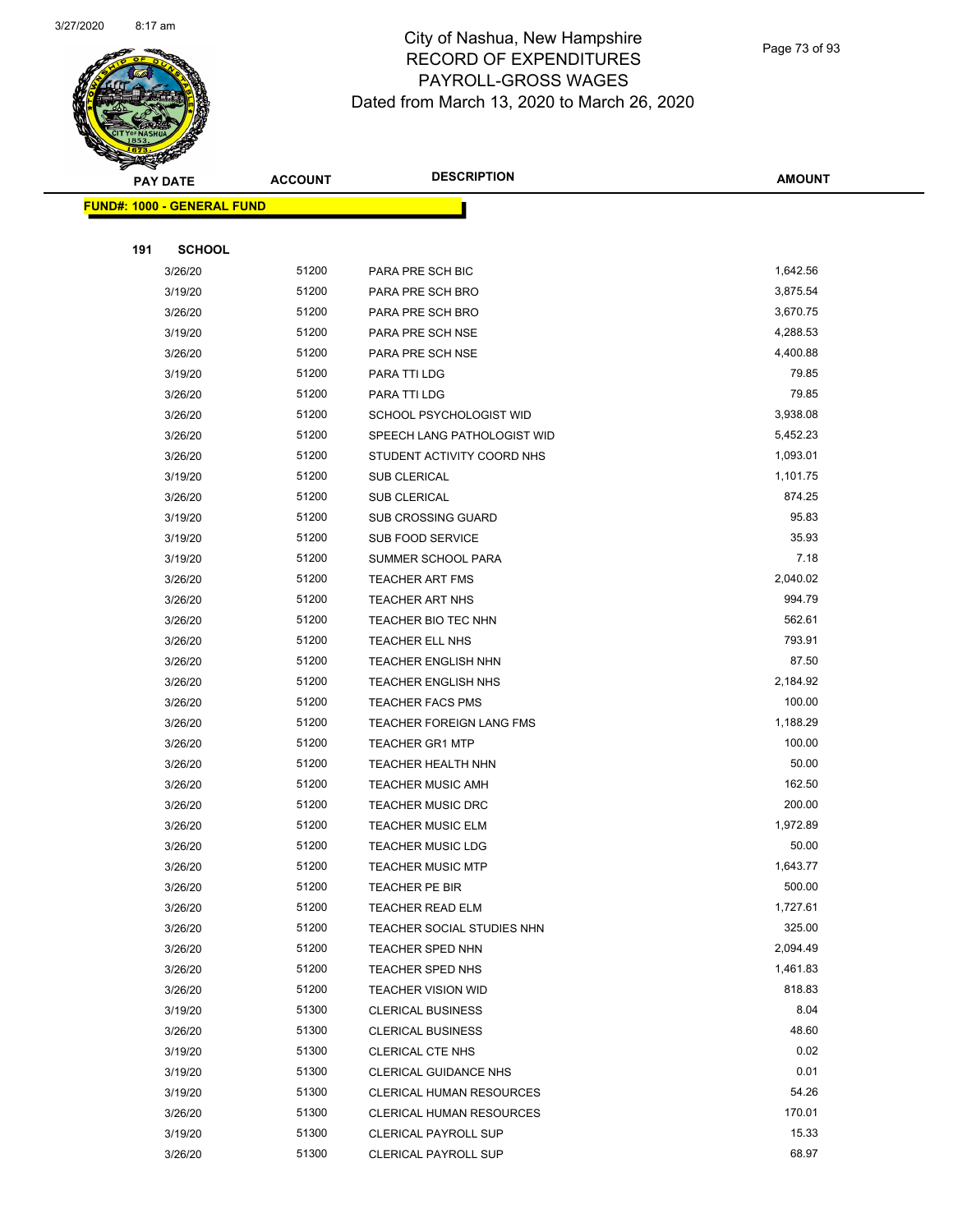

Page 74 of 93

|     | <b>PAY DATE</b>                   | <b>ACCOUNT</b> | <b>DESCRIPTION</b>                                     | <b>AMOUNT</b>  |
|-----|-----------------------------------|----------------|--------------------------------------------------------|----------------|
|     | <b>FUND#: 1000 - GENERAL FUND</b> |                |                                                        |                |
|     |                                   |                |                                                        |                |
| 191 | <b>SCHOOL</b>                     |                |                                                        |                |
|     | 3/19/20                           | 51300          | <b>CLERICAL PLANT OPS</b>                              | 38.31          |
|     | 3/26/20                           | 51300          | <b>CLERICAL PLANT OPS</b>                              | 38.32          |
|     | 3/19/20                           | 51300          | <b>CLERICAL PRINCIPAL AMH</b>                          | 37.28          |
|     | 3/19/20                           | 51300          | <b>CLERICAL PRINCIPAL BIC</b>                          | 8.16           |
|     | 3/19/20                           | 51300          | <b>CLERICAL PRINCIPAL BIR</b>                          | 16.32          |
|     | 3/19/20                           | 51300          | <b>CLERICAL PRINCIPAL BRO</b>                          | 57.11          |
|     | 3/19/20                           | 51300          | <b>CLERICAL PRINCIPAL DRC</b>                          | 20.86          |
|     | 3/19/20                           | 51300          | CLERICAL PRINCIPAL FES                                 | 15.00          |
|     | 3/19/20                           | 51300          | <b>CLERICAL PRINCIPAL FMS</b>                          | 0.01           |
|     | 3/19/20                           | 51300          | CLERICAL PRINCIPAL LDG                                 | 29.24          |
|     | 3/19/20                           | 51300          | CLERICAL PRINCIPAL MTP                                 | 8.04           |
|     | 3/19/20                           | 51300          | <b>CLERICAL PRINCIPAL NHS</b>                          | 0.01           |
|     | 3/19/20                           | 51300          | <b>CLERICAL PRINCIPAL NSE</b>                          | 16.32          |
|     | 3/19/20                           | 51300          | <b>CLERICAL PRINCIPAL PMS</b>                          | 80.46          |
|     | 3/19/20                           | 51300          | CLERICAL PRINCIPAL SHE                                 | 8.16           |
|     | 3/19/20                           | 51300          | CLERICAL SPECIAL ED NHS                                | 0.01           |
|     | 3/19/20                           | 51300          | CLERICAL SPECIAL ED SUP                                | 69.53          |
|     | 3/26/20                           | 51300          | CLERICAL SPECIAL ED SUP                                | 7.32           |
|     | 3/19/20                           | 51300          | <b>CUSTODIAN ASST HEAD ELM</b>                         | 62.43          |
|     | 3/19/20                           | 51300          | <b>CUSTODIAN ASST HEAD NHN</b>                         | 330.02         |
|     | 3/19/20                           | 51300          | <b>CUSTODIAN ASST HEAD NHS</b>                         | 62.43          |
|     | 3/19/20                           | 51300          | <b>CUSTODIAN ASST HEAD PMS</b>                         | 249.73         |
|     | 3/26/20                           | 51300          | <b>CUSTODIAN ASST HEAD PMS</b>                         | 23.41          |
|     | 3/19/20                           | 51300          | <b>CUSTODIAN BIR</b>                                   | 109.63         |
|     | 3/19/20                           | 51300          | <b>CUSTODIAN BRO</b>                                   | 212.39         |
|     | 3/26/20                           | 51300          | <b>CUSTODIAN BRO</b>                                   | 54.81          |
|     | 3/19/20                           | 51300          | <b>CUSTODIAN ELM</b>                                   | 363.15         |
|     | 3/19/20                           | 51300          | <b>CUSTODIAN FMS</b>                                   | 41.11          |
|     | 3/19/20                           | 51300<br>51300 | <b>CUSTODIAN HEAD AMH</b>                              | 15.61<br>15.61 |
|     | 3/19/20<br>3/26/20                | 51300          | <b>CUSTODIAN HEAD BIR</b>                              | 93.65          |
|     | 3/19/20                           | 51300          | <b>CUSTODIAN HEAD BIR</b><br><b>CUSTODIAN HEAD BRO</b> | 257.52         |
|     | 3/26/20                           | 51300          | <b>CUSTODIAN HEAD BRO</b>                              | 39.02          |
|     | 3/26/20                           | 51300          | <b>CUSTODIAN HEAD CHA</b>                              | 7.80           |
|     | 3/19/20                           | 51300          | <b>CUSTODIAN HEAD DRC</b>                              | 273.13         |
|     | 3/26/20                           | 51300          | <b>CUSTODIAN HEAD ELM</b>                              | 36.99          |
|     | 3/19/20                           | 51300          | <b>CUSTODIAN HEAD MDE</b>                              | 7.80           |
|     | 3/26/20                           | 51300          | <b>CUSTODIAN HEAD MDE</b>                              | 218.51         |
|     | 3/26/20                           | 51300          | <b>CUSTODIAN HEAD MTP</b>                              | 39.02          |
|     | 3/19/20                           | 51300          | <b>CUSTODIAN HEAD NSE</b>                              | 7.80           |
|     | 3/26/20                           | 51300          | <b>CUSTODIAN LDG</b>                                   | 27.40          |
|     | 3/19/20                           | 51300          | <b>CUSTODIAN NHN</b>                                   | 158.71         |
|     | 3/19/20                           | 51300          | <b>CUSTODIAN NHS</b>                                   | 6.85           |
|     | 3/19/20                           | 51300          | <b>CUSTODIAN WID</b>                                   | 54.82          |
|     |                                   |                |                                                        |                |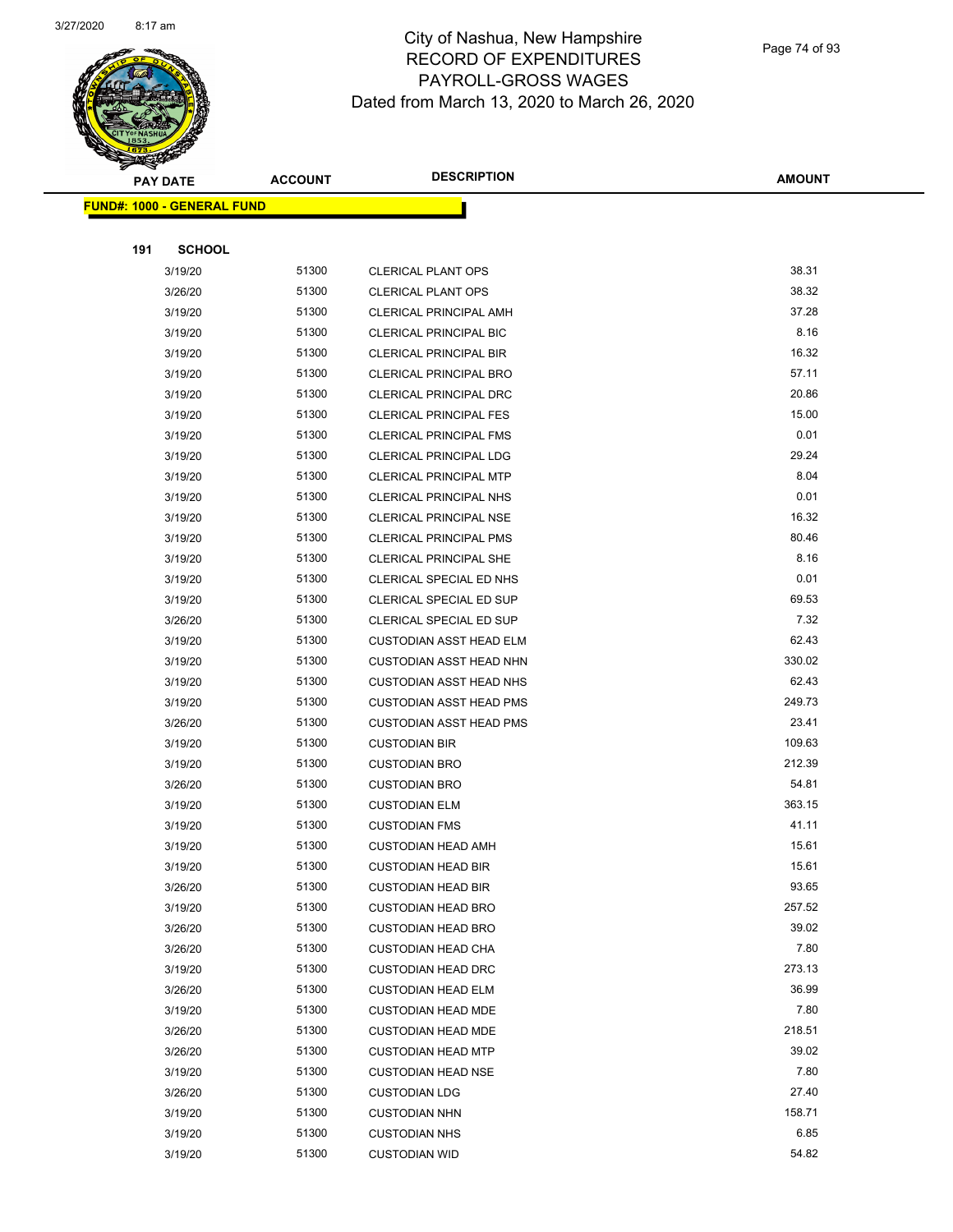

Page 75 of 93

| <b>PAY DATE</b>                   | <b>ACCOUNT</b> | <b>DESCRIPTION</b>             | <b>AMOUNT</b>    |
|-----------------------------------|----------------|--------------------------------|------------------|
| <b>FUND#: 1000 - GENERAL FUND</b> |                |                                |                  |
|                                   |                |                                |                  |
| 191<br><b>SCHOOL</b>              |                |                                |                  |
| 3/26/20                           | 51300          | MAINTENANCE ALARM WPO          | 114.48           |
| 3/19/20                           | 51300          | MAINTENANCE TRADES WPO         | 134.61           |
| 3/19/20                           | 51300          | PARA DW SPEC ED MDE            | 86.34            |
| 3/19/20                           | 51300          | PARA DW SPEC ED NHS            | 22.55            |
| 3/19/20                           | 51300          | PARA DW SPEC ELM               | 55.15            |
| 3/19/20                           | 51300          | <b>SECURITY MONITOR NHS</b>    | 95.92            |
| 3/19/20                           | 51400          | <b>CUSTODIAN NHS</b>           | 694.40           |
| 3/19/20                           | 51400          | <b>CUSTODIAN TEMP</b>          | 1,388.80         |
| 3/26/20                           | 51400          | <b>CUSTODIAN TEMP</b>          | 1,388.80         |
| 3/19/20                           | 51412          | <b>7PAR CTE NHN</b>            | 244.00           |
| 3/19/20                           | 51412          | <b>CROSSING GUARD WPO</b>      | 62.16            |
| 3/26/20                           | 51412          | <b>CUSTODIAN NHN</b>           | 58.50            |
| 3/19/20                           | 51412          | HOME SCHOOL CORD TTI           | 335.00           |
| 3/19/20                           | 51412          | PARA DW SPEC ED AMH            | 52.00            |
| 3/26/20                           | 51412          | PARA DW SPEC ED FMS            | 25.00            |
| 3/19/20                           | 51412          | PARA DW SPEC ED MTP            | 15.00            |
| 3/19/20                           | 51412          | PARA DW SPEC ED NHN            | 41.00            |
| 3/19/20                           | 51412          | PARA DW SPEC ED PMS            | 38.00            |
| 3/19/20                           | 51412          | PARA DW SPEC ELM               | 1,362.00         |
| 3/26/20                           | 51412          | PARA DW SPEC ELM               | 1,210.00         |
| 3/19/20                           | 51412          | PARA ELL ELM                   | 21.00            |
| 3/19/20                           | 51412          | PARA INST AMH                  | 146.00           |
| 3/19/20                           | 51412          | PARA INST BIC                  | 109.00           |
| 3/19/20                           | 51412          | PARA INST BIR                  | 111.00           |
| 3/19/20                           | 51412          | PARA INST BRO                  | 243.00           |
| 3/19/20                           | 51412          | PARA INST CHA                  | 354.00           |
| 3/19/20                           | 51412          | PARA INST DRC                  | 208.00           |
| 3/19/20                           | 51412          | PARA INST ELM                  | 914.00           |
| 3/19/20                           | 51412<br>51412 | PARA INST FES                  | 305.00<br>875.00 |
| 3/19/20                           | 51412          | PARA INST FMS                  | 875.00           |
| 3/26/20<br>3/19/20                | 51412          | PARA INST FMS<br>PARA INST LDG | 195.00           |
| 3/19/20                           | 51412          | PARA INST MDE                  | 5.00             |
| 3/26/20                           | 51412          | PARA INST MDE                  | 13.00            |
| 3/19/20                           | 51412          | PARA INST MTP                  | 65.00            |
| 3/19/20                           | 51412          | PARA INST NHN                  | 17.00            |
| 3/19/20                           | 51412          | PARA INST NSE                  | 13.00            |
| 3/19/20                           | 51412          | PARA INST PMS                  | 127.00           |
| 3/19/20                           | 51412          | PARA INST SHE                  | 262.00           |
| 3/26/20                           | 51412          | PARA INST SHE                  | 148.00           |
| 3/19/20                           | 51412          | PARA KIND BIC                  | 10.00            |
| 3/19/20                           | 51412          | PARA KIND BRO                  | 20.00            |
| 3/19/20                           | 51412          | PARA KIND CHA                  | 13.00            |
| 3/19/20                           | 51412          | PARA KIND LDG                  | 10.00            |
|                                   |                |                                |                  |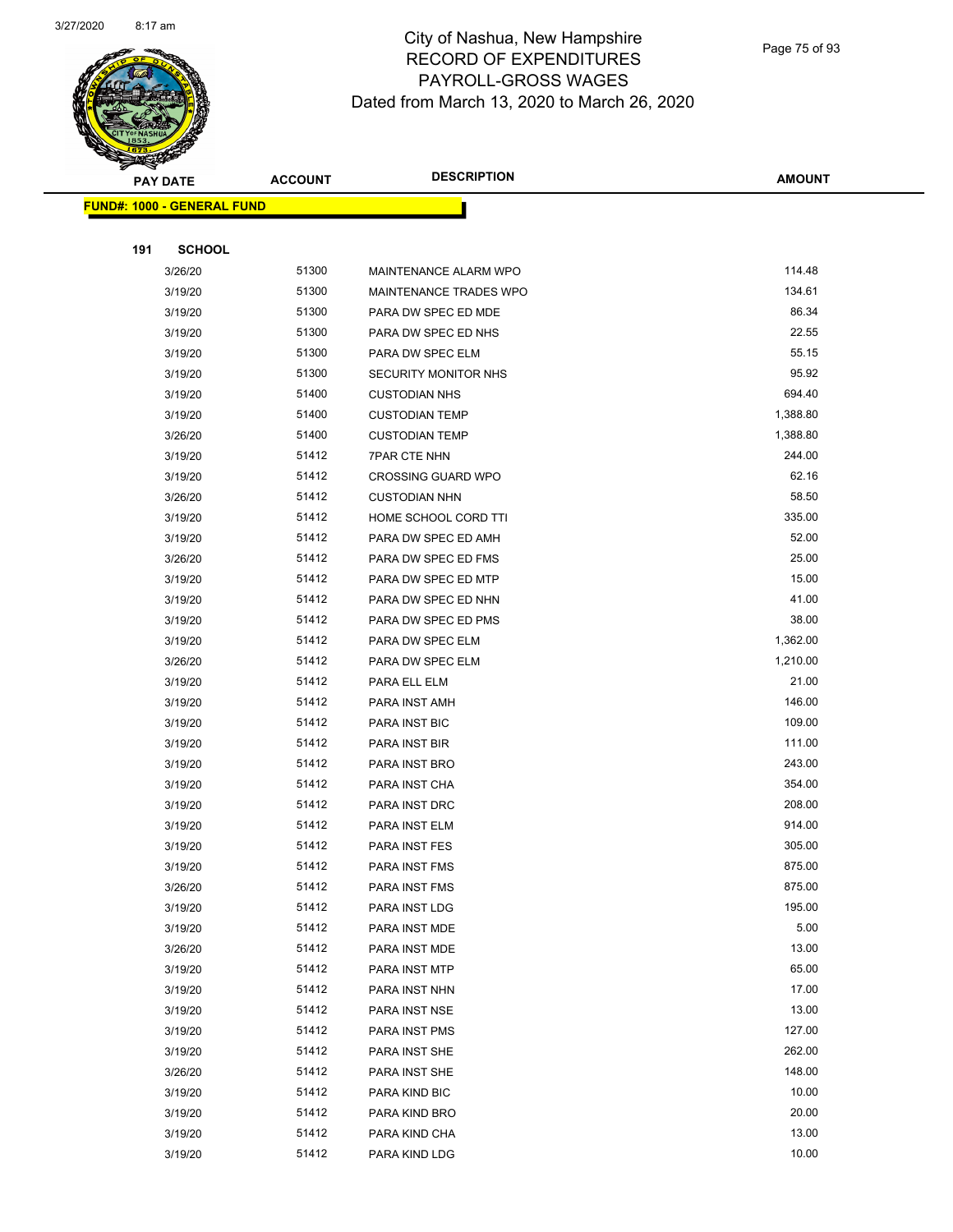

Page 76 of 93

|     | <b>PAY DATE</b>                   | <b>ACCOUNT</b> | <b>DESCRIPTION</b>                             | <b>AMOUNT</b>  |
|-----|-----------------------------------|----------------|------------------------------------------------|----------------|
|     | <b>FUND#: 1000 - GENERAL FUND</b> |                |                                                |                |
|     |                                   |                |                                                |                |
| 191 | <b>SCHOOL</b>                     |                |                                                |                |
|     | 3/19/20                           | 51412          | PARA PRE SCH BIC                               | 24.00          |
|     | 3/19/20                           | 51412          | PARA PRE SCH BRO                               | 211.00         |
|     | 3/19/20                           | 51412          | PARA PRE SCH NSE                               | 38.00          |
|     | 3/19/20                           | 51412          | PARA READ ELM                                  | 7.00           |
|     | 3/19/20                           | 51412          | PARA SPED FES                                  | 32.00          |
|     | 3/19/20                           | 51412          | PARA TTI LDG                                   | 215.00         |
|     | 3/19/20                           | 51412          | PARA TTI MTP                                   | 409.00         |
|     | 3/19/20                           | 51412          | PARA TTI NURSERY                               | 24.00          |
|     | 3/19/20                           | 51412          | SUB CLERICAL                                   | 715.00         |
|     | 3/26/20                           | 51412          | SUB CLERICAL                                   | 97.50          |
|     | 3/19/20                           | 51412          | SUB CROSSING GUARD                             | 32.56          |
|     | 3/19/20                           | 51412          | <b>SUB LUNCH MONITOR</b>                       | 1,019.19       |
|     | 3/19/20                           | 51412          | <b>SUB PARA PROFESSIONAL</b>                   | 2,669.69       |
|     | 3/26/20                           | 51412          | SUB PARA PROFESSIONAL                          | 1,305.43       |
|     | 3/19/20                           | 51412          | SUB TEACHER                                    | 13,024.55      |
|     | 3/26/20                           | 51412          | <b>SUB TEACHER</b>                             | 4,188.55       |
|     | 3/19/20                           | 51412          | SUB TEACHER LONG TERM                          | 7,055.00       |
|     | 3/26/20                           | 51412          | SUB TEACHER LONG TERM                          | 9,819.00       |
|     | 3/19/20                           | 51412          | SUMMER SCHOOL PARA                             | 287.10         |
|     | 3/26/20                           | 51412          | <b>TEACHER GR6 FMS</b>                         | 25.00          |
|     | 3/26/20                           | 51412          | <b>TEACHER SCIENCE FMS</b>                     | 25.00          |
|     | 3/26/20                           | 51412          | TEACHER SOCIAL STUDIES FMS                     | 75.00          |
|     | 3/19/20                           | 51412          | TITLE ONE PARA FES                             | 180.00         |
|     | 3/26/20                           | 51500          | ELECTED SCHOOL BOARD                           | 9,000.00       |
|     | 3/19/20                           | 51650          | PARA ELL LDG                                   | 9.92           |
|     | 3/19/20                           | 51650          | PARA INST LDG                                  | 68.96          |
|     | 3/19/20                           | 51650          | PARA KIND LDG                                  | 19.84          |
|     | 3/19/20                           | 51650<br>51650 | PARA TTI LDG<br><b>TEACHER COSMETOLOGY NHN</b> | 33.96<br>50.00 |
|     | 3/26/20                           | 51650          |                                                | 75.00          |
|     | 3/26/20<br>3/26/20                | 51650          | TEACHER ELL NHN<br>TEACHER ELL NHS             | 150.00         |
|     | 3/26/20                           | 51650          | <b>TEACHER ENGLISH NHS</b>                     | 50.00          |
|     | 3/26/20                           | 51650          | <b>TEACHER FACS NHN</b>                        | 50.00          |
|     | 3/26/20                           | 51650          | TEACHER SCIENCE NHN                            | 50.00          |
|     | 3/26/20                           | 51650          | TEACHER SOCIAL STUDIES NHS                     | 50.00          |
|     | 3/26/20                           | 51700          | <b>GUIDANCE COUNSELOR BIR</b>                  | 69.23          |
|     | 3/26/20                           | 51700          | <b>GUIDANCE COUNSELOR ELM</b>                  | 69.23          |
|     | 3/26/20                           | 51700          | <b>LIBRARIAN NHS</b>                           | 81.81          |
|     | 3/26/20                           | 51700          | <b>NURSE ELM</b>                               | 81.81          |
|     | 3/26/20                           | 51700          | SCHOOL PSYCHOLOGIST WID                        | 69.23          |
|     | 3/26/20                           | 51700          | SPEECH LANG PATHOLOGIST WID                    | 69.23          |
|     | 3/26/20                           | 51700          | TEACHER ART CHA                                | 34.61          |
|     | 3/26/20                           | 51700          | TEACHER ART NHS                                | 34.61          |
|     | 3/26/20                           | 51700          | <b>TEACHER BUSINESS NHS</b>                    | 69.23          |
|     |                                   |                |                                                |                |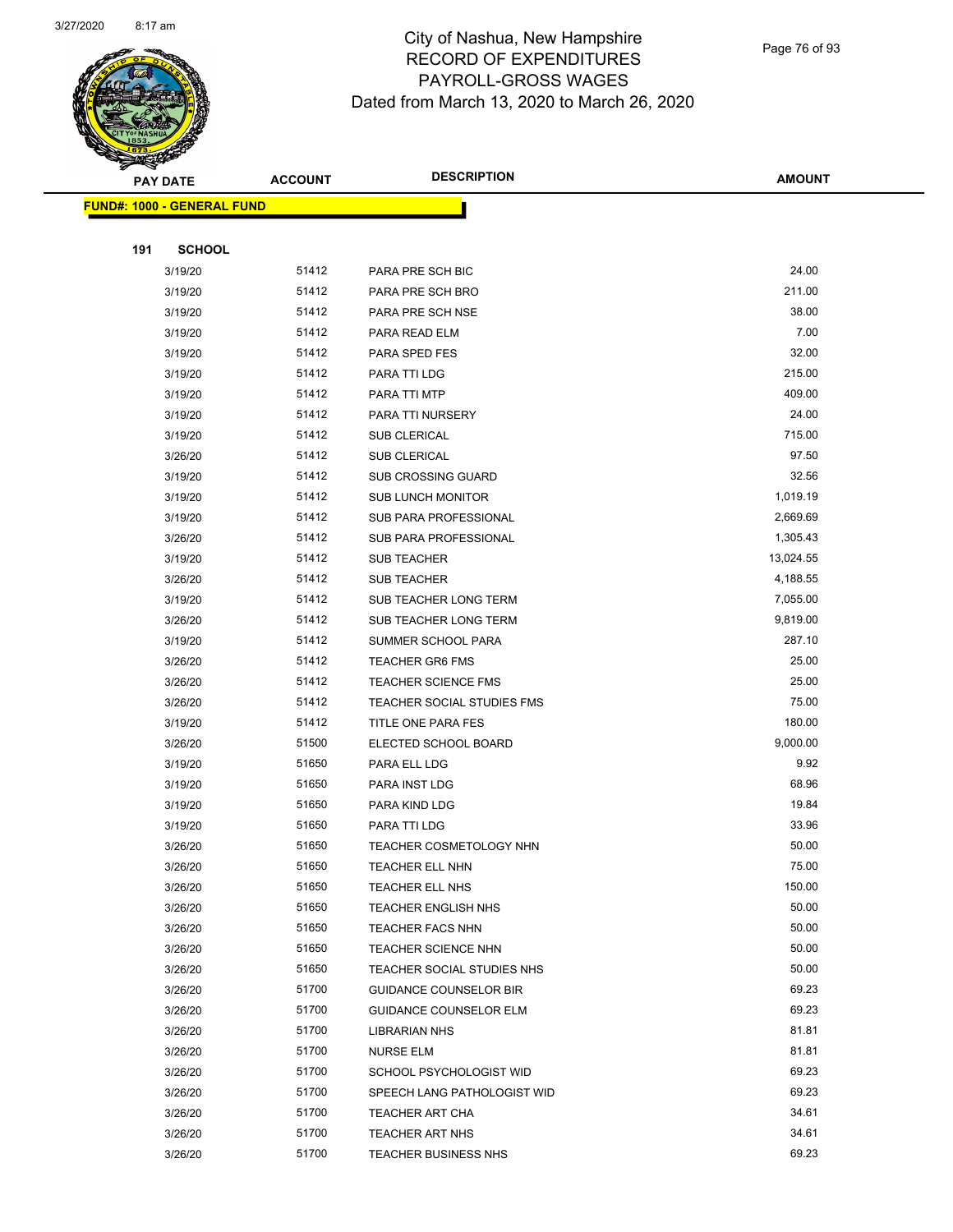

Page 77 of 93

| <b>PAY DATE</b>                   | <b>ACCOUNT</b> | <b>DESCRIPTION</b>         | <b>AMOUNT</b>  |
|-----------------------------------|----------------|----------------------------|----------------|
| <b>FUND#: 1000 - GENERAL FUND</b> |                |                            |                |
|                                   |                |                            |                |
| 191<br><b>SCHOOL</b>              |                |                            |                |
| 3/26/20                           | 51700          | TEACHER DWSE ELM           | 69.23          |
| 3/26/20                           | 51700          | TEACHER ENGLISH NHN        | 69.23          |
| 3/26/20                           | 51700          | <b>TEACHER ENGLISH NHS</b> | 69.23          |
| 3/26/20                           | 51700          | TEACHER FOREIGN LANG NHN   | 69.23          |
| 3/26/20                           | 51700          | TEACHER FOREIGN LANG NHS   | 69.23          |
| 3/26/20                           | 51700          | <b>TEACHER GR6 ELM</b>     | 69.23          |
| 3/26/20                           | 51700          | <b>TEACHER GR6 FMS</b>     | 69.23          |
| 3/26/20                           | 51700          | <b>TEACHER GR6 PMS</b>     | 69.23          |
| 3/26/20                           | 51700          | <b>TEACHER MATH ELM</b>    | 81.81          |
| 3/26/20                           | 51700          | <b>TEACHER MATH FMS</b>    | 69.23          |
| 3/26/20                           | 51700          | <b>TEACHER MATH NHN</b>    | 69.23          |
| 3/26/20                           | 51700          | <b>TEACHER MATH NHS</b>    | 69.23          |
| 3/26/20                           | 51700          | <b>TEACHER MATH PMS</b>    | 69.23          |
| 3/26/20                           | 51700          | <b>TEACHER MUSIC FMS</b>   | 69.23          |
| 3/26/20                           | 51700          | TEACHER PE MDE             | 34.61          |
| 3/26/20                           | 51700          | TEACHER PE NHN             | 34.61          |
| 3/26/20                           | 51700          | TEACHER SCIENCE ELM        | 69.23          |
| 3/26/20                           | 51700          | <b>TEACHER SCIENCE FMS</b> | 69.23          |
| 3/26/20                           | 51700          | <b>TEACHER SCIENCE NHN</b> | 69.23          |
| 3/26/20                           | 51700          | TEACHER SCIENCE NHS        | 69.23          |
| 3/26/20                           | 51700          | <b>TEACHER SCIENCE PMS</b> | 69.23          |
| 3/26/20                           | 51700          | TEACHER SOCIAL STUDIES ELM | 69.23          |
| 3/26/20                           | 51700          | TEACHER SOCIAL STUDIES FMS | 69.23          |
| 3/26/20                           | 51700          | TEACHER SOCIAL STUDIES NHN | 69.23          |
| 3/26/20                           | 51700          | TEACHER SOCIAL STUDIES NHS | 69.23          |
| 3/26/20                           | 51700          | TEACHER SOCIAL STUDIES PMS | 69.23          |
| 3/26/20                           | 51700          | TEACHER SPED NHN           | 69.23          |
| 3/26/20                           | 51700          | TEACHER SPED NHS           | 69.23          |
| 3/26/20                           | 51700          | TEACHER TECHED NHN         | 69.23          |
| 3/19/20                           | 51750          | <b>CLERICAL CTE NHS</b>    | 294.54         |
| 3/26/20                           | 55118          | TELEPHONE-CELLULAR         | 2,320.00       |
| TOTAL 191 - SCHOOL                |                |                            | \$3,412,596.46 |

#### **TOTAL FUND 1000 - GENERAL FUND \$5,409,582.42**

#### **FUND#: 2100 - FOOD SERVICES FUND**

| 3/19/20 | 51100 | CLERICAL FOOD SERVICE NHS    | 804.40 |
|---------|-------|------------------------------|--------|
| 3/26/20 | 51100 | CLERICAL FOOD SERVICE NHS    | 804.38 |
| 3/19/20 | 51100 | DELIVERY DRIVER FOOD SERVICE | 752.76 |
| 3/26/20 | 51100 | DELIVERY DRIVER FOOD SERVICE | 752.76 |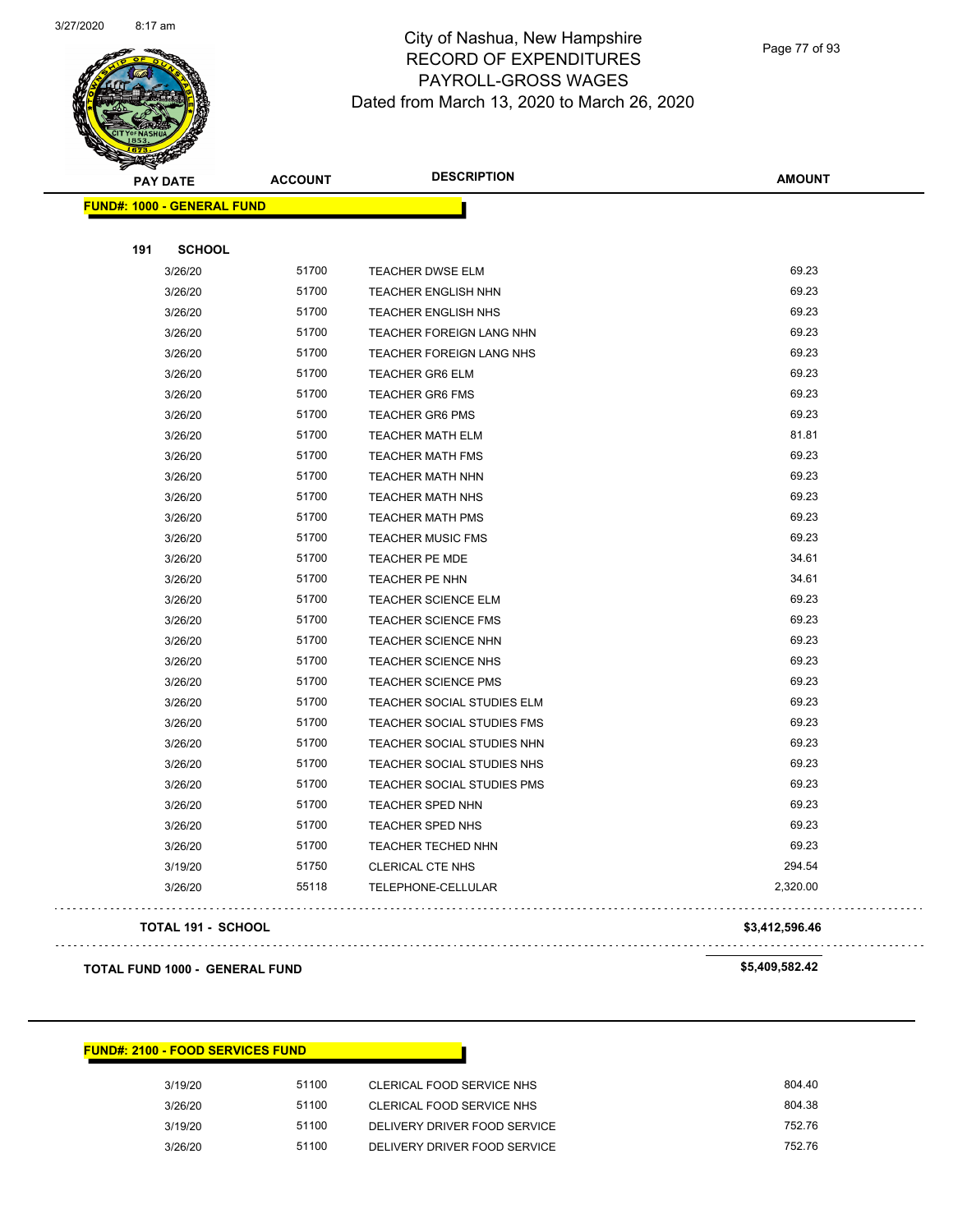

Page 78 of 93

| <b>PAY DATE</b>                         | <b>ACCOUNT</b> | <b>DESCRIPTION</b>                   | <b>AMOUNT</b> |
|-----------------------------------------|----------------|--------------------------------------|---------------|
| <b>FUND#: 2100 - FOOD SERVICES FUND</b> |                |                                      |               |
|                                         |                |                                      |               |
| 3/26/20                                 | 51100          | DIRECTOR FOOD SERVICE                | 2,956.70      |
| 3/26/20                                 | 51100          | <b>FOOD SERVICE BUSINESS MANAGER</b> | 2,275.20      |
| 3/19/20                                 | 51100          | FOOD SERVICE COOK AMH                | 518.35        |
| 3/26/20                                 | 51100          | FOOD SERVICE COOK AMH                | 518.35        |
| 3/19/20                                 | 51100          | FOOD SERVICE COOK BIC                | 530.95        |
| 3/26/20                                 | 51100          | <b>FOOD SERVICE COOK BIC</b>         | 530.95        |
| 3/19/20                                 | 51100          | FOOD SERVICE COOK BIR                | 535.85        |
| 3/26/20                                 | 51100          | <b>FOOD SERVICE COOK BIR</b>         | 535.85        |
| 3/19/20                                 | 51100          | FOOD SERVICE COOK BRO                | 530.95        |
| 3/26/20                                 | 51100          | FOOD SERVICE COOK BRO                | 530.95        |
| 3/19/20                                 | 51100          | FOOD SERVICE COOK CHA                | 535.85        |
| 3/26/20                                 | 51100          | FOOD SERVICE COOK CHA                | 535.85        |
| 3/19/20                                 | 51100          | FOOD SERVICE COOK DRC                | 535.85        |
| 3/26/20                                 | 51100          | FOOD SERVICE COOK DRC                | 535.85        |
| 3/19/20                                 | 51100          | FOOD SERVICE COOK ELM                | 1,026.55      |
| 3/26/20                                 | 51100          | FOOD SERVICE COOK ELM                | 1,026.55      |
| 3/19/20                                 | 51100          | <b>FOOD SERVICE COOK FES</b>         | 535.85        |
| 3/26/20                                 | 51100          | <b>FOOD SERVICE COOK FES</b>         | 535.85        |
| 3/19/20                                 | 51100          | FOOD SERVICE COOK FMS                | 529.55        |
| 3/26/20                                 | 51100          | <b>FOOD SERVICE COOK FMS</b>         | 529.55        |
| 3/19/20                                 | 51100          | FOOD SERVICE COOK LDG                | 513.45        |
| 3/26/20                                 | 51100          | FOOD SERVICE COOK LDG                | 513.45        |
| 3/19/20                                 | 51100          | FOOD SERVICE COOK MDE                | 518.35        |
| 3/26/20                                 | 51100          | FOOD SERVICE COOK MDE                | 518.35        |
| 3/19/20                                 | 51100          | FOOD SERVICE COOK NHN                | 1,142.69      |
| 3/26/20                                 | 51100          | FOOD SERVICE COOK NHN                | 1,146.60      |
| 3/19/20                                 | 51100          | <b>FOOD SERVICE COOK NHS</b>         | 1,096.55      |
| 3/26/20                                 | 51100          | FOOD SERVICE COOK NHS                | 1,096.55      |
| 3/19/20                                 | 51100          | FOOD SERVICE COOK NSE                | 527.16        |
| 3/26/20                                 | 51100          | FOOD SERVICE COOK NSE                | 530.95        |
| 3/19/20                                 | 51100          | FOOD SERVICE COOK PMS                | 547.05        |
| 3/26/20                                 | 51100          | <b>FOOD SERVICE COOK PMS</b>         | 547.05        |
| 3/19/20                                 | 51100          | <b>FOOD SERVICE COOK SHE</b>         | 414.68        |
| 3/26/20                                 | 51100          | FOOD SERVICE COOK SHE                | 622.02        |
| 3/26/20                                 | 51100          | <b>FOOD SERVICE SITE CORD</b>        | 12,481.01     |
| 3/19/20                                 | 51100          | FOOD SERVICECOOK MTP                 | 513.45        |
| 3/26/20                                 | 51100          | <b>FOOD SERVICECOOK MTP</b>          | 513.45        |
| 3/19/20                                 | 51200          | <b>FOOD SERVICE ASST PT AMH</b>      | 621.75        |
| 3/26/20                                 | 51200          | FOOD SERVICE ASST PT AMH             | 588.50        |
| 3/19/20                                 | 51200          | FOOD SERVICE ASST PT BIC             | 562.00        |
| 3/26/20                                 | 51200          | FOOD SERVICE ASST PT BIC             | 561.98        |
| 3/19/20                                 | 51200          | FOOD SERVICE ASST PT BIR             | 383.70        |
| 3/26/20                                 | 51200          | FOOD SERVICE ASST PT BIR             | 383.70        |
| 3/19/20                                 | 51200          | FOOD SERVICE ASST PT BRO             | 384.00        |
| 3/26/20                                 | 51200          | FOOD SERVICE ASST PT BRO             | 384.00        |
|                                         |                |                                      |               |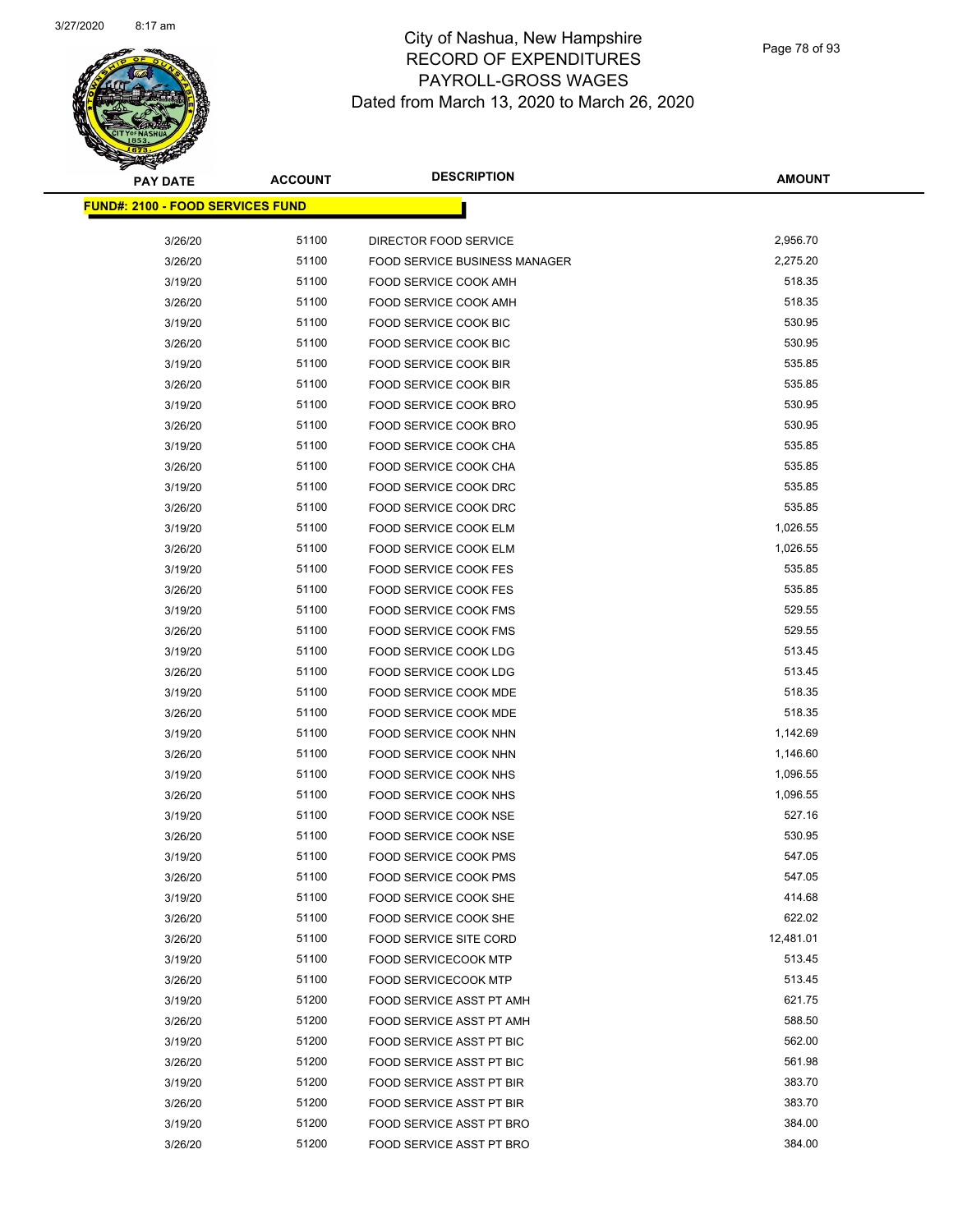

Page 79 of 93

| <b>PAY DATE</b>                         | <b>ACCOUNT</b> | <b>DESCRIPTION</b>              | <b>AMOUNT</b> |
|-----------------------------------------|----------------|---------------------------------|---------------|
| <b>FUND#: 2100 - FOOD SERVICES FUND</b> |                |                                 |               |
| 3/12/20                                 | 51200          | FOOD SERVICE ASST PT CHA        | (184.35)      |
| 3/19/20                                 | 51200          | FOOD SERVICE ASST PT CHA        | 834.80        |
| 3/26/20                                 | 51200          | FOOD SERVICE ASST PT CHA        | 590.01        |
| 3/19/20                                 | 51200          | FOOD SERVICE ASST PT DRC        | 977.05        |
| 3/26/20                                 | 51200          | FOOD SERVICE ASST PT DRC        | 967.84        |
| 3/19/20                                 | 51200          | FOOD SERVICE ASST PT ELM        | 1,565.74      |
| 3/26/20                                 | 51200          | FOOD SERVICE ASST PT ELM        | 1,771.54      |
| 3/19/20                                 | 51200          | FOOD SERVICE ASST PT FES        | 952.50        |
| 3/26/20                                 | 51200          | FOOD SERVICE ASST PT FES        | 983.21        |
| 3/19/20                                 | 51200          | FOOD SERVICE ASST PT FMS        | 2,565.63      |
| 3/26/20                                 | 51200          | FOOD SERVICE ASST PT FMS        | 2,366.23      |
| 3/19/20                                 | 51200          | FOOD SERVICE ASST PT LDG        | 996.73        |
| 3/26/20                                 | 51200          | FOOD SERVICE ASST PT LDG        | 935.78        |
| 3/19/20                                 | 51200          | FOOD SERVICE ASST PT MDE        | 598.05        |
| 3/26/20                                 | 51200          | FOOD SERVICE ASST PT MDE        | 590.38        |
| 3/19/20                                 | 51200          | FOOD SERVICE ASST PT MTP        | 553.10        |
| 3/26/20                                 | 51200          | <b>FOOD SERVICE ASST PT MTP</b> | 537.69        |
| 3/19/20                                 | 51200          | FOOD SERVICE ASST PT NHN        | 4,694.50      |
| 3/26/20                                 | 51200          | FOOD SERVICE ASST PT NHN        | 4,709.24      |
| 3/19/20                                 | 51200          | FOOD SERVICE ASST PT NHS        | 4,809.12      |
| 3/26/20                                 | 51200          | FOOD SERVICE ASST PT NHS        | 4,570.07      |
| 3/19/20                                 | 51200          | FOOD SERVICE ASST PT NSE        | 352.62        |
| 3/26/20                                 | 51200          | FOOD SERVICE ASST PT NSE        | 355.85        |
| 3/19/20                                 | 51200          | FOOD SERVICE ASST PT PMS        | 2,316.54      |
| 3/26/20                                 | 51200          | FOOD SERVICE ASST PT PMS        | 2,668.63      |
| 3/19/20                                 | 51200          | FOOD SERVICE ASST PT SHE        | 567.84        |
| 3/26/20                                 | 51200          | FOOD SERVICE ASST PT SHE        | 597.80        |
| 3/19/20                                 | 51300          | CLERICAL FOOD SERVICE NHS       | 8.04          |
| 3/19/20                                 | 51300          | DELIVERY DRIVER FOOD SERVICE    | 42.34         |
| 3/19/20                                 | 51300          | FOOD SERVICE COOK NHN           | 44.96         |
| 3/19/20                                 | 51300          | FOOD SERVICE COOK NHS           | 41.67         |
| 3/19/20                                 | 51300          | FOOD SERVICE COOK NSE           | 11.38         |
| 3/19/20                                 | 51300          | FOOD SERVICE COOK PMS           | 5.86          |
| 3/12/20                                 | 51412          | FOOD SERVICE ASST PT CHA        | (58.38)       |
| 3/19/20                                 | 51412          | SUB FOOD SERVICE                | 654.45        |
| 3/26/20                                 | 55118          | TELEPHONE-CELLULAR              | 80.00         |
| TOTAL FUND 2100 - FOOD SERVICES FUND    |                |                                 | \$90,092.60   |

| <b>FUND#: 2201 - DRIVERS EDUCATION FUND</b> |       |                    |          |
|---------------------------------------------|-------|--------------------|----------|
| 3/19/20                                     | 51200 | DRIVER INSTRUCTOR  | 1.155.00 |
| 3/26/20                                     | 51200 | TEACHER ELL FES    | 140.00   |
| 3/26/20                                     | 51200 | TEACHER TECHED ELM | 280.00   |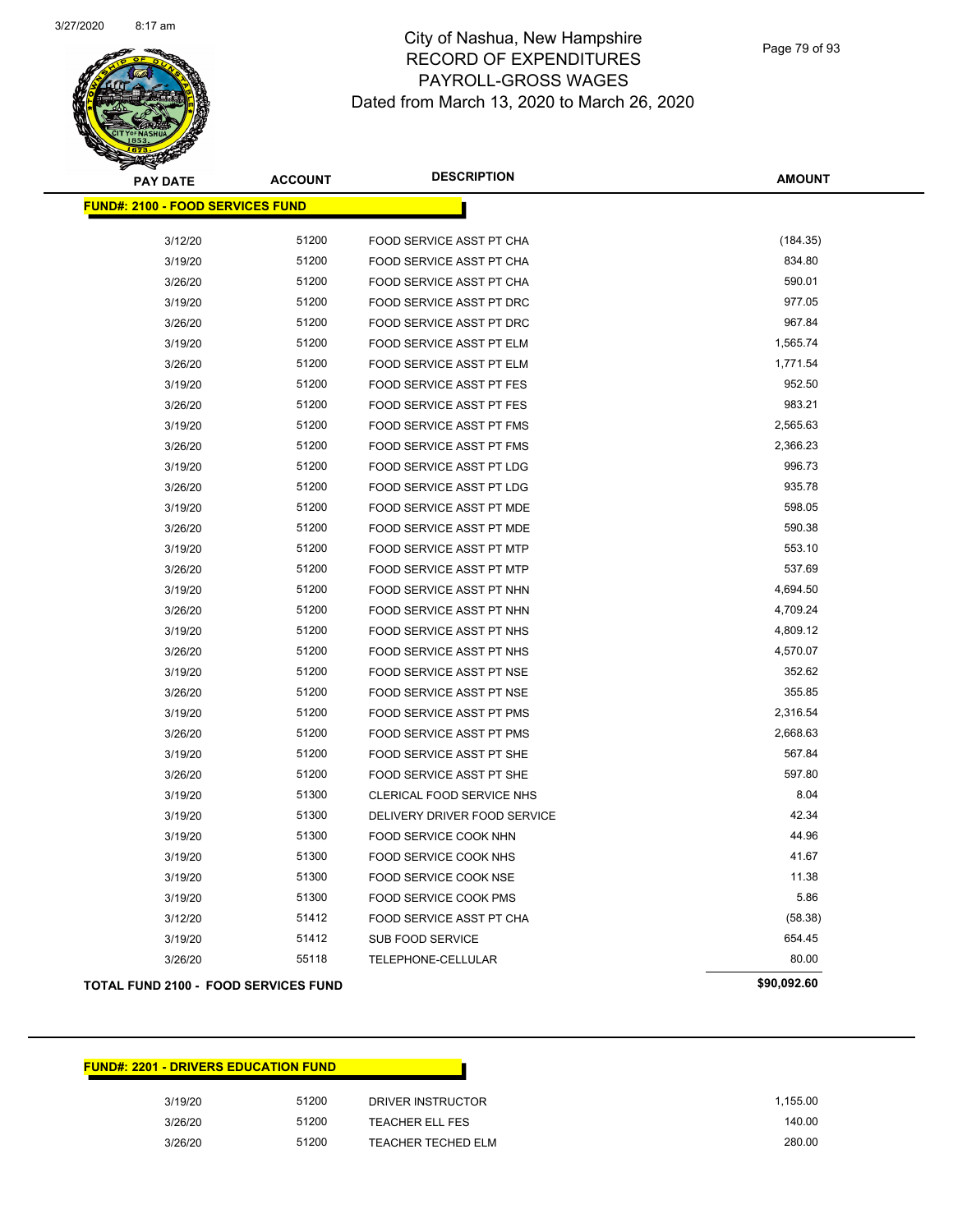Page 80 of 93

**AMOUNT** City of Nashua, New Hampshire RECORD OF EXPENDITURES PAYROLL-GROSS WAGES Dated from March 13, 2020 to March 26, 2020 **PAY DATE ACCOUNT DESCRIPTION TOTAL FUND 2201 - DRIVERS EDUCATION FUND \$1,575.00 FUND#: 2207 - ADULT ED/CONTINUING ED** 3/19/20 51100 CLERICAL ADULT ED NHN 572.44 3/26/20 51100 CLERICAL ADULT ED NHN 804.38 3/19/20 51200 ADULT ED ENRICHMENT TEACHER 125.00 3/19/20 51200 ADULT ED INSTRUCTOR 150.00 3/19/20 51200 SUB TEACHER 100.00 3/26/20 51200 TEACHER ART NHN 150.00 55 1200 51200 TEACHER ART NHN 3/26/20 51200 TEACHER ELL NHS 75.00 **TOTAL FUND 2207 - ADULT ED/CONTINUING ED \$1,976.82** 

3/27/2020 8:17 am

**FUND#: 2252 - DAY CARE**

**FUND#: 2257 - SPECIAL ED LOCAL**

3/26/20 51100 PANTHER PRESCHOOL DIRECTOR 1,123.58 **TOTAL FUND 2252 - DAY CARE \$1,123.58** 

|         | <b>TOTAL FUND 2257 - SPECIAL ED LOCAL</b> |       |                     | \$1,880.19 |
|---------|-------------------------------------------|-------|---------------------|------------|
| 3/26/20 |                                           | 51100 | PARA DW SPEC ED WID | 476.45     |
| 3/19/20 |                                           | 51100 | PARA DW SPEC ED WID | 491.13     |
| 3/26/20 |                                           | 51100 | PARA DW SPEC ED NHS | 458.13     |
| 3/19/20 |                                           | 51100 | PARA DW SPEC ED NHS | 454.48     |
|         |                                           |       |                     |            |

| 3/19/20                                                | 51100 | PROGRAM COORDINATOR | 390.95   |
|--------------------------------------------------------|-------|---------------------|----------|
| 3/26/20                                                | 51100 | PROGRAM COORDINATOR | 390.95   |
| 3/19/20                                                | 51300 | PROGRAM COORDINATOR | 87.97    |
| <b>TOTAL FUND 2503 - PARKS &amp; REC PROGRAMS FUND</b> |       |                     | \$869.87 |

| <b>FUND#: 2505 - PEG ACCESS CHANNELS FUND</b> |       |                               |
|-----------------------------------------------|-------|-------------------------------|
| 3/19/20                                       | 51100 | ECHANNEL ACCESS ADMINISTRATOR |
| 3/26/20                                       | 51100 | ECHANNEL ACCESS ADMINISTRATOR |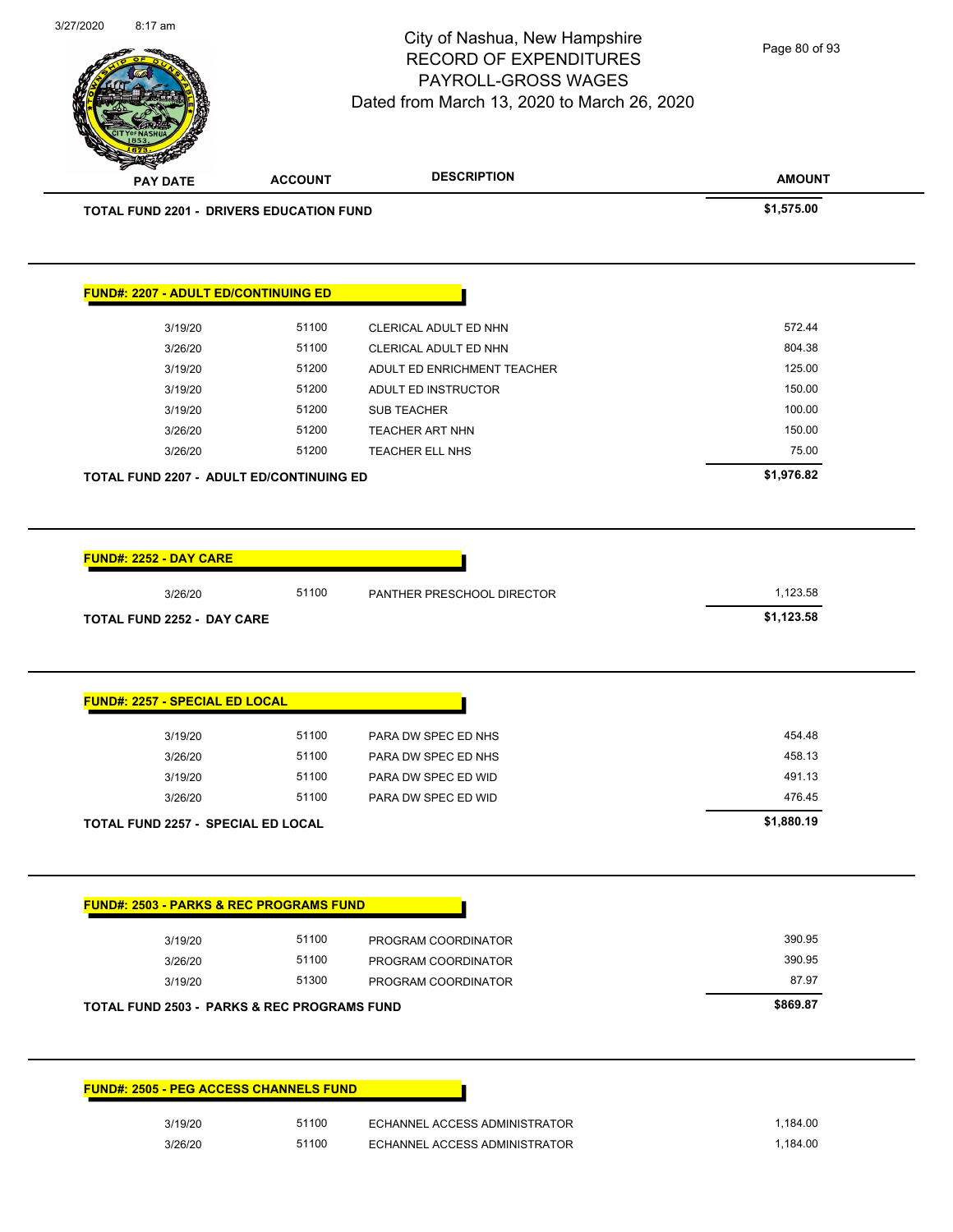

Page 81 of 93

| $\boldsymbol{z}$<br>--<br><b>PAY DATE</b>         | <b>ACCOUNT</b> | <b>DESCRIPTION</b>  | <b>AMOUNT</b> |
|---------------------------------------------------|----------------|---------------------|---------------|
| <b>FUND#: 2505 - PEG ACCESS CHANNELS FUND</b>     |                |                     |               |
| 3/19/20                                           | 51100          | PEG PROGRAM MANAGER | 1,282.70      |
| 3/26/20                                           | 51100          | PEG PROGRAM MANAGER | 1,282.70      |
| 3/19/20                                           | 51200          | <b>VIDEOGRAPHER</b> | 851.25        |
| 3/26/20                                           | 51200          | <b>VIDEOGRAPHER</b> | 660.00        |
| 3/26/20                                           | 55118          | TELEPHONE-CELLULAR  | 100.00        |
| <b>TOTAL FUND 2505 - PEG ACCESS CHANNELS FUND</b> |                |                     | \$6,544.65    |

| FUND#: 2506 - HUNT BLDG FACILITY RENTAL FUND_           |       |                    |         |
|---------------------------------------------------------|-------|--------------------|---------|
| 3/26/20                                                 | 55118 | TELEPHONE-CELLULAR | 17.00   |
| <b>TOTAL FUND 2506 - HUNT BLDG FACILITY RENTAL FUND</b> |       |                    | \$17.00 |

| <b>TOTAL FUND 3050 - POLICE GRANTS FUND</b> |       |                            | \$21,270.48 |
|---------------------------------------------|-------|----------------------------|-------------|
| 3/26/20                                     | 51628 | PATROLMAN ALL RANKS        | 288.19      |
| 3/26/20                                     | 51300 | <b>SERGEANT</b>            | 996.02      |
| 3/19/20                                     | 51300 | <b>SERGEANT</b>            | 2,126.60    |
| 3/26/20                                     | 51300 | PATROLMAN ALL RANKS        | 4,458.33    |
| 3/19/20                                     | 51300 | PATROLMAN ALL RANKS        | 7,368.78    |
| 3/26/20                                     | 51300 | LIEUTENANT                 | 626.60      |
| 3/19/20                                     | 51300 | LIEUTENANT                 | 665.76      |
| 3/26/20                                     | 51100 | PATROLMAN ALL RANKS        | 1,440.95    |
| 3/19/20                                     | 51100 | PATROLMAN ALL RANKS        | 1,440.95    |
| 3/26/20                                     | 51100 | DOMESTIC VIOLENCE ADVOCATE | 929.15      |
| 3/19/20                                     | 51100 | DOMESTIC VIOLENCE ADVOCATE | 929.15      |

#### **FUND#: 3068 - COMMUNITY SERVICES GRANTS FUND**

| 3/19/20 | 51100 | COMMUNITY SERVICES PROGRAM ADMINISTRATIVE ASSIS | 824.55   |
|---------|-------|-------------------------------------------------|----------|
| 3/26/20 | 51100 | COMMUNITY SERVICES PROGRAM ADMINISTRATIVE ASSIS | 824.55   |
| 3/19/20 | 51100 | <b>EPIDEMIOLOGIST</b>                           | 154.90   |
| 3/26/20 | 51100 | <b>EPIDEMIOLOGIST</b>                           | 154.90   |
| 3/19/20 | 51100 | PROGRAM ASSISTANT COMMUNITY HEALTH              | 223.74   |
| 3/26/20 | 51100 | PROGRAM ASSISTANT COMMUNITY HEALTH              | 223.75   |
| 3/19/20 | 51100 | PUB HEALTH NURSE                                | 228.00   |
| 3/26/20 | 51100 | PUB HEALTH NURSE                                | 228.00   |
| 3/19/20 | 51100 | PUB HEALTH PREPAREDNESS COORD                   | 1.233.30 |
| 3/26/20 | 51100 | PUB HEALTH PREPAREDNESS COORD                   | 1.233.30 |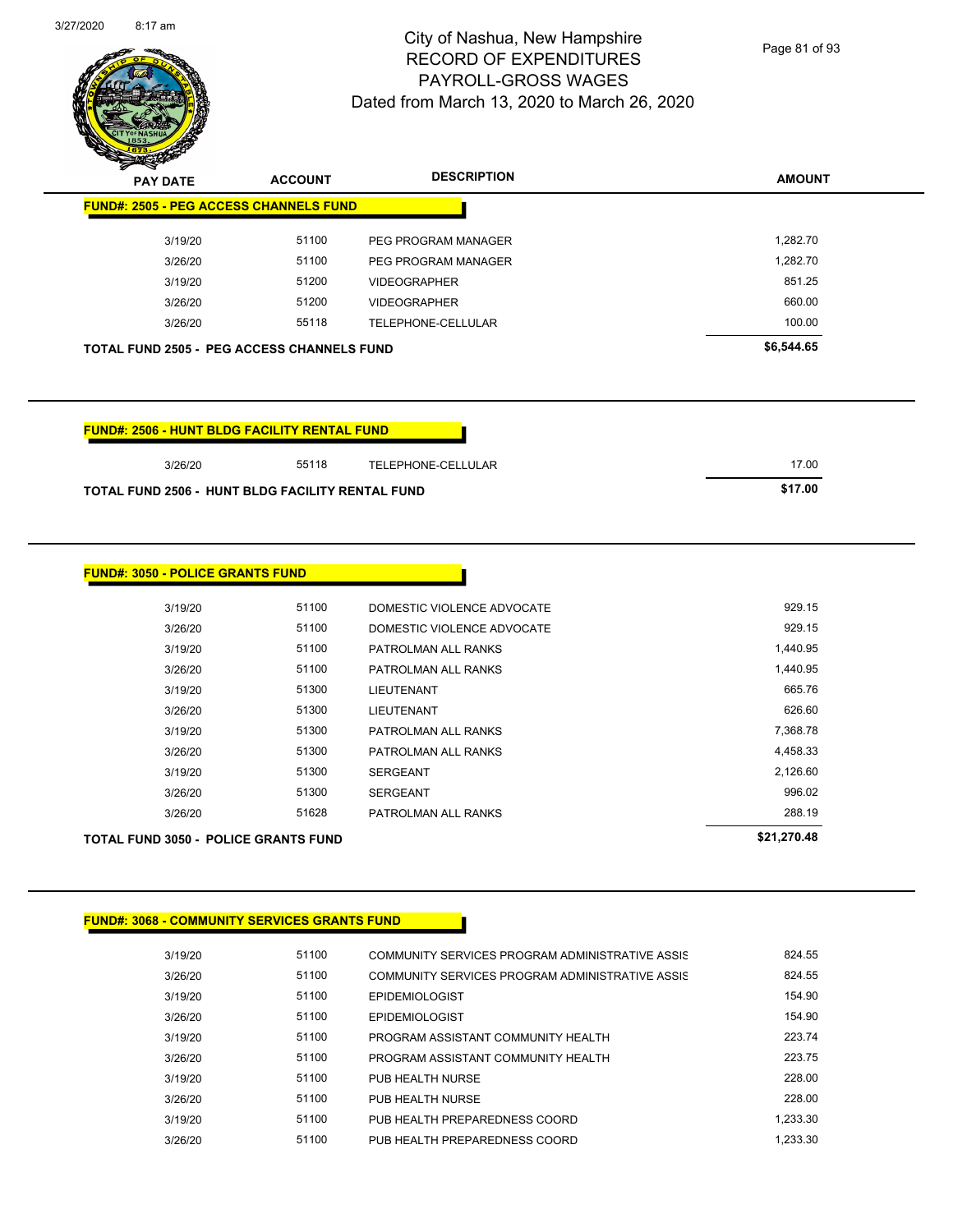| 3/19/20 | 51100 | <b>COMMUNICATION SPEC</b> | 1.083.15 |
|---------|-------|---------------------------|----------|
| 3/26/20 | 51100 | <b>COMMUNICATION SPEC</b> | 1,083.15 |

**FUND#: 3120 - TRANSIT GRANTS FUND**

| TOTAL FUND 3090 -  URBAN PROGRAM GRANTS FUND |       |                                | \$16,821.60 |
|----------------------------------------------|-------|--------------------------------|-------------|
| 3/26/20                                      | 55118 | <b>TELEPHONE-CELLULAR</b>      | 142.50      |
| 3/26/20                                      | 51100 | PROJECT SPECIALIST URBAN PROGR | 1,196.35    |
| 3/19/20                                      | 51100 | PROJECT SPECIALIST URBAN PROGR | 1,196.35    |
| 3/26/20                                      | 51100 | PROJECT ADMINISTRATOR LP&HH    | 1,257.20    |
| 3/19/20                                      | 51100 | PROJECT ADMINISTRATOR LP&HH    | 1,257.20    |
| 3/26/20                                      | 51100 | PROJECT ADMINISTRATOR          | 1,334.15    |
| 3/19/20                                      | 51100 | PROJECT ADMINISTRATOR          | 1,334.15    |
| 3/26/20                                      | 51100 | PROGRAM COORDINATOR LP&HH      | 1,282.35    |
| 3/19/20                                      | 51100 | PROGRAM COORDINATOR LP&HH      | 1,282.35    |
| 3/26/20                                      | 51100 | <b>MANAGER URBAN PROGRAMS</b>  | 1,677.35    |
| 3/19/20                                      | 51100 | <b>MANAGER URBAN PROGRAMS</b>  | 1,677.35    |
| 3/26/20                                      | 51100 | <b>GRANT MGMT SPECIALIST</b>   | 1,103.65    |
| 3/19/20                                      | 51100 | <b>GRANT MGMT SPECIALIST</b>   | 1,103.65    |

#### **FUND#: 3090 - URBAN PROGRAM GRANTS FUND**

| TOTAL FUND 3070 -  COMMUNITY HEALTH GRANTS FUND | \$3,434.31 |       |                                    |        |
|-------------------------------------------------|------------|-------|------------------------------------|--------|
|                                                 | 3/26/20    | 51412 | NURSE PER DIEM (PRACTIONER)        | 123.00 |
|                                                 | 3/19/20    | 51412 | <b>NURSE PER DIEM (PRACTIONER)</b> | 143.50 |
|                                                 | 3/26/20    | 51100 | PUB HEALTH NURSE                   | 912.15 |
|                                                 | 3/19/20    | 51100 | PUB HEALTH NURSE                   | 912.16 |
|                                                 | 3/26/20    | 51100 | PROGRAM ASSISTANT COMMUNITY HEALTH | 671.75 |
|                                                 | 3/19/20    | 51100 | PROGRAM ASSISTANT COMMUNITY HEALTH | 671.75 |

3/19/20 51100 CODE ENFORCEMENT OFFICER II 488.50 3/26/20 51100 CODE ENFORCEMENT OFFICER II 488.50

#### **FUND#: 3070 - COMMUNITY HEALTH GRANTS FUND**

| <b>Anton</b><br><b>PAY DATE</b>                         | <b>ACCOUNT</b> | <b>DESCRIPTION</b>                              | <b>AMOUNT</b> |
|---------------------------------------------------------|----------------|-------------------------------------------------|---------------|
| <b>FUND#: 3068 - COMMUNITY SERVICES GRANTS FUND</b>     |                |                                                 |               |
| 3/19/20                                                 | 51100          | SMP PROGRAM COORDINATOR                         | 1,030.95      |
| 3/26/20                                                 | 51100          | SMP PROGRAM COORDINATOR                         | 1.030.95      |
| 3/19/20                                                 | 51300          | COMMUNITY SERVICES PROGRAM ADMINISTRATIVE ASSIS | 7.73          |
| 3/26/20                                                 | 51300          | COMMUNITY SERVICES PROGRAM ADMINISTRATIVE ASSIS | 15.46         |
| <b>TOTAL FUND 3068 - COMMUNITY SERVICES GRANTS FUND</b> |                |                                                 | \$7,414.08    |

City of Nashua, New Hampshire RECORD OF EXPENDITURES PAYROLL-GROSS WAGES Dated from March 13, 2020 to March 26, 2020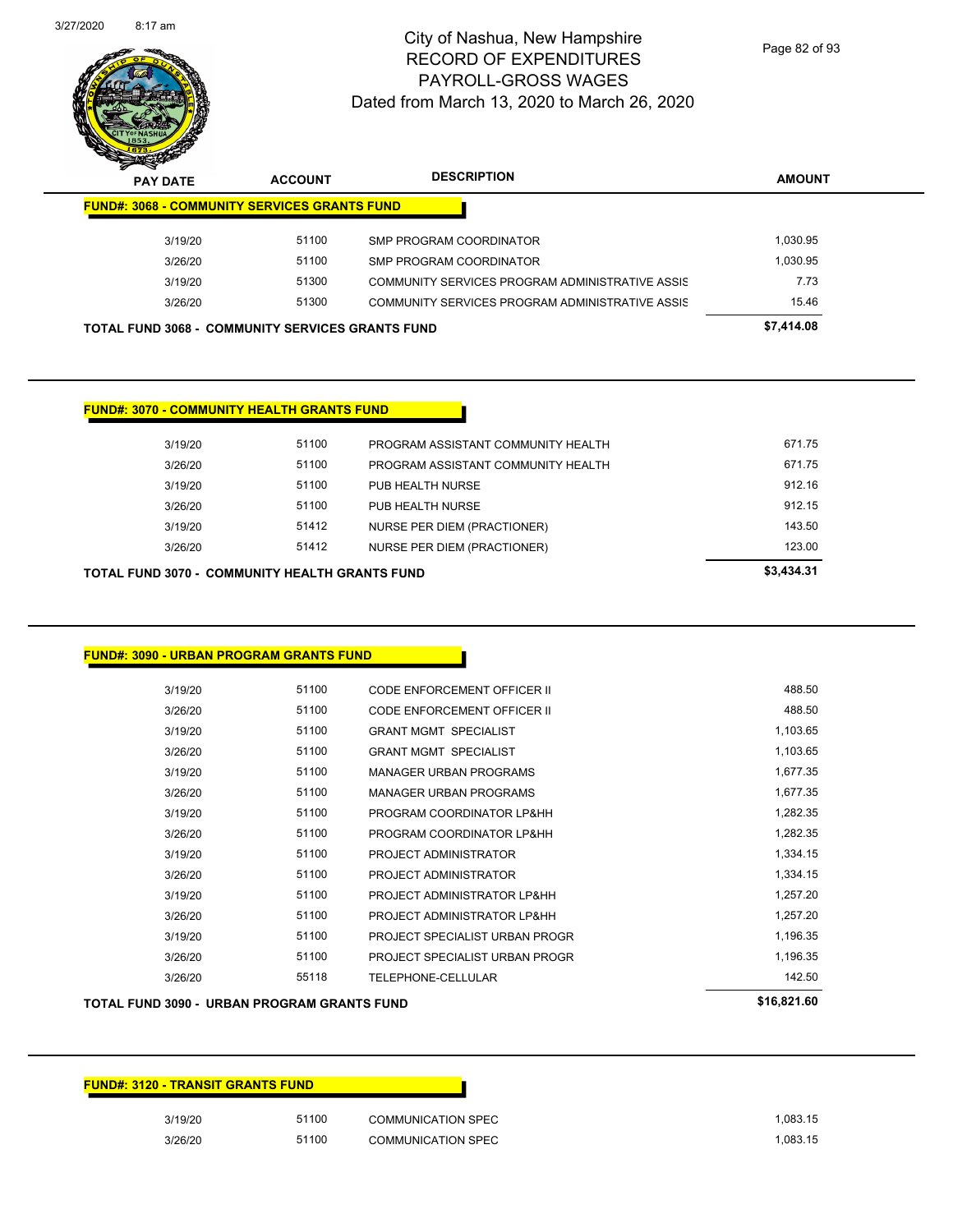

Page 83 of 93

| <b>PAY DATE</b>                          | <b>ACCOUNT</b> | <b>DESCRIPTION</b>                    | <b>AMOUNT</b> |
|------------------------------------------|----------------|---------------------------------------|---------------|
| <b>FUND#: 3120 - TRANSIT GRANTS FUND</b> |                |                                       |               |
|                                          |                |                                       |               |
| 3/19/20                                  | 51100          | <b>TRANSIT FINANCE COORDINATOR</b>    | 1,308.00      |
| 3/26/20                                  | 51100          | <b>TRANSIT FINANCE COORDINATOR</b>    | 784.80        |
| 3/19/20                                  | 51100          | <b>TRANSIT FLEET FACILITIES SUPV</b>  | 1,103.65      |
| 3/26/20                                  | 51100          | <b>TRANSIT FLEET FACILITIES SUPV</b>  | 1,103.65      |
| 3/19/20                                  | 51100          | <b>TRANSIT MECHANICS</b>              | 2,001.65      |
| 3/26/20                                  | 51100          | <b>TRANSIT MECHANICS</b>              | 2,001.65      |
| 3/19/20                                  | 51100          | <b>TRANSIT OPERATIONS COORDINATOR</b> | 990.90        |
| 3/26/20                                  | 51100          | <b>TRANSIT OPERATIONS COORDINATOR</b> | 990.90        |
| 3/19/20                                  | 51100          | <b>TRANSIT UTILITY SERVICE WORKER</b> | 1,473.65      |
| 3/26/20                                  | 51100          | <b>TRANSIT UTILITY SERVICE WORKER</b> | 1,473.65      |
| 3/19/20                                  | 51100          | <b>TRANSPORTATION DEPT MANAGER</b>    | 1,776.05      |
| 3/26/20                                  | 51100          | <b>TRANSPORTATION DEPT MANAGER</b>    | 1,776.05      |
| 3/19/20                                  | 51300          | <b>TRANSIT MECHANICS</b>              | 28.43         |
| 3/19/20                                  | 51300          | <b>TRANSIT UTILITY SERVICE WORKER</b> | 27.95         |
| 3/26/20                                  | 51300          | <b>TRANSIT UTILITY SERVICE WORKER</b> | 13.97         |
| 3/26/20                                  | 55118          | <b>TELEPHONE-CELLULAR</b>             | 67.00         |
| TOTAL FUND 3120 - TRANSIT GRANTS FUND    |                |                                       | \$19,088.25   |

#### **FUND#: 3800 - SCHOOL GRANTS FUND**

| 3/26/20 | 51100 | 21 CENTURY ASST COORDINATOR    | 1,971.18 |
|---------|-------|--------------------------------|----------|
| 3/26/20 | 51100 | 21 CENTURY ELEM MFAM RES COORD | 8,146.08 |
| 3/26/20 | 51100 | ASSISTANT PRINCIPAL AMH        | 1,581.80 |
| 3/26/20 | 51100 | <b>ASSISTANT PRINCIPAL BIR</b> | 1,509.61 |
| 3/26/20 | 51100 | ASSISTANT PRINCIPAL DR CRSP    | 1,646.50 |
| 3/26/20 | 51100 | <b>ASSISTANT PRINCIPAL MTP</b> | 1,437.50 |
| 3/26/20 | 51100 | ASSISTANT PRINCIPAL SHE        | 1,461.51 |
| 3/19/20 | 51100 | <b>CLERICAL 21 CENTURY</b>     | 804.40   |
| 3/26/20 | 51100 | <b>CLERICAL 21 CENTURY</b>     | 804.38   |
| 3/26/20 | 51100 | <b>DIRECTOR TITLE 1</b>        | 3,329.40 |
| 3/19/20 | 51100 | ELL OUTREACH WORKER HOURLY     | 881.25   |
| 3/26/20 | 51100 | ELL OUTREACH WORKER HOURLY     | 750.00   |
| 3/19/20 | 51100 | <b>HOMELESS LIASION</b>        | 1,475.32 |
| 3/26/20 | 51100 | <b>HOMELESS LIASION</b>        | 1,446.38 |
| 3/26/20 | 51100 | <b>INTRUCTIONAL LEADER FES</b> | 3,074.41 |
| 3/26/20 | 51100 | LICENSED PRACTICAL NURSE NHS   | 1,681.81 |
| 3/26/20 | 51100 | <b>OFFICE MANAGER TITLE 1</b>  | 1,583.80 |
| 3/19/20 | 51100 | PARA INST SHE                  | 442.01   |
| 3/26/20 | 51100 | PARA INST SHE                  | 445.65   |
| 3/19/20 | 51100 | PARA TTI AMH                   | 1,134.08 |
| 3/26/20 | 51100 | PARA TTI AMH                   | 1,309.03 |
| 3/19/20 | 51100 | PARA TTI LDG                   | 4,286.82 |
| 3/26/20 | 51100 | PARA TTI LDG                   | 4,187.10 |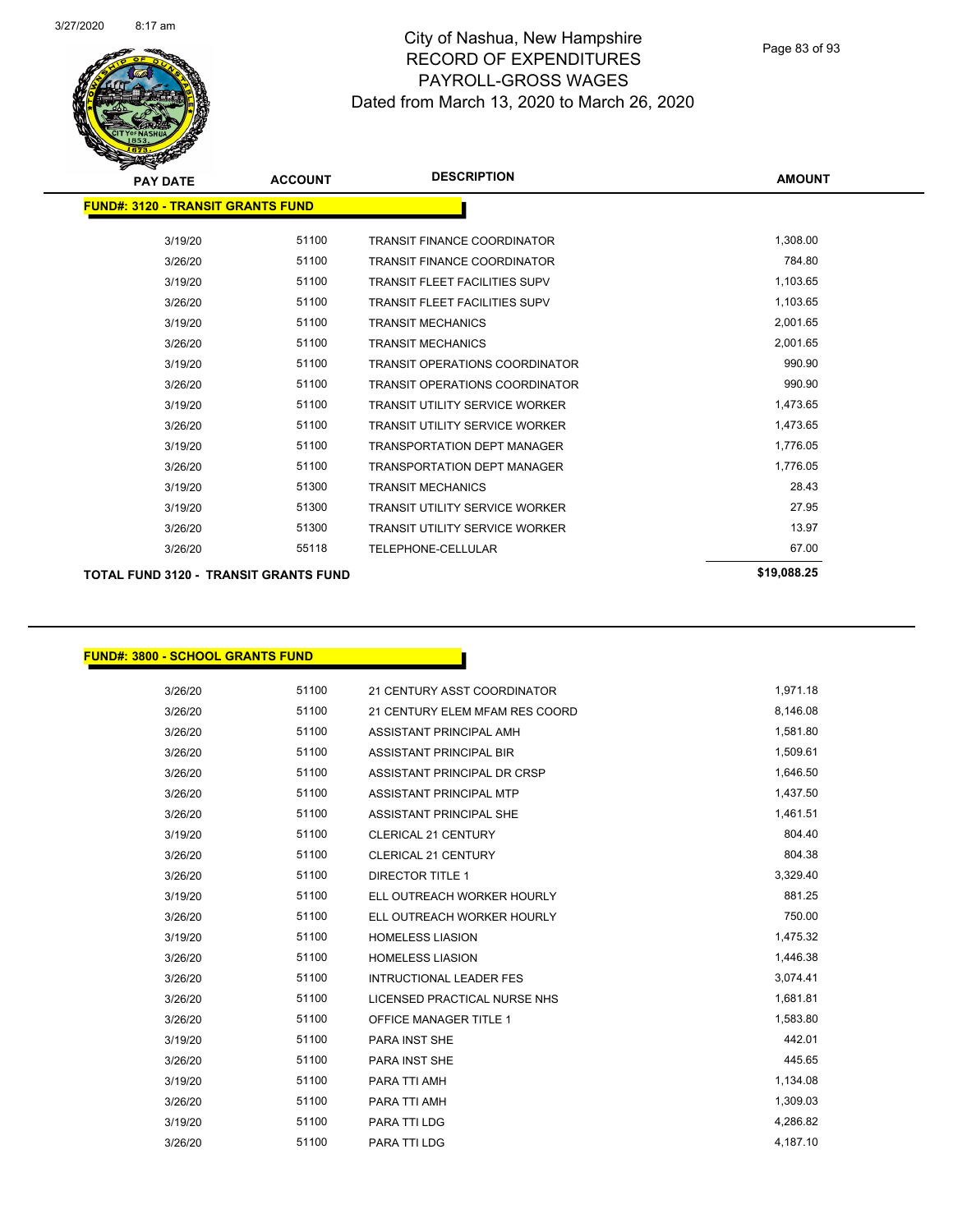

Page 84 of 93

| <b>PAY DATE</b>                         | <b>ACCOUNT</b> | <b>DESCRIPTION</b>                      | <b>AMOUNT</b> |
|-----------------------------------------|----------------|-----------------------------------------|---------------|
| <b>FUND#: 3800 - SCHOOL GRANTS FUND</b> |                |                                         |               |
| 3/19/20                                 | 51100          |                                         | 3,674.54      |
| 3/26/20                                 | 51100          | PARA TTI MTP                            | 3,817.50      |
|                                         | 51100          | PARA TTI MTP                            | 1,137.91      |
| 3/19/20                                 | 51100          | PARA TTI NURSERY                        | 1,083.60      |
| 3/26/20                                 | 51100          | PARA TTI NURSERY                        | 15,616.44     |
| 3/26/20<br>3/19/20                      | 51100          | PEER COACH<br>SIGN LANGUAGE INTERPRETER | 1,259.20      |
|                                         | 51100          | SIGN LANGUAGE INTERPRETER               | 1,120.00      |
| 3/26/20<br>3/26/20                      | 51100          | <b>SOCIAL WORKER</b>                    | 9,076.59      |
| 3/26/20                                 | 51100          | TEACHER BEHAVIOR SPEC WID               | 2,923.69      |
| 3/26/20                                 | 51100          | <b>TEACHER DWSE BRO</b>                 | 1,833.00      |
| 3/26/20                                 | 51100          | TEACHER DWSE CHA                        | 4,091.40      |
| 3/26/20                                 | 51100          | <b>TEACHER DWSE ELM</b>                 | 1,858.10      |
| 3/26/20                                 | 51100          | <b>TEACHER DWSE NHS</b>                 | 4,968.16      |
| 3/26/20                                 | 51100          | TEACHER PRESCHOOL NHS                   | 2,712.88      |
| 3/26/20                                 | 51100          | TEACHER SPED AMH                        | 2,123.50      |
| 3/26/20                                 | 51100          | TEACHER SPED BIC                        | 2,123.08      |
| 3/26/20                                 | 51100          | <b>TEACHER SPED BRO</b>                 | 1,736.80      |
| 3/26/20                                 | 51100          | TEACHER SPED DRC                        | 1,844.18      |
| 3/26/20                                 | 51100          | <b>TEACHER SPED ELM</b>                 | 3,574.39      |
| 3/26/20                                 | 51100          | TEACHER SPED FES                        | 3,308.69      |
| 3/26/20                                 | 51100          | TEACHER SPED FMS                        | 1,736.80      |
| 3/26/20                                 | 51100          | <b>TEACHER SPED LDG</b>                 | 1,835.61      |
| 3/26/20                                 | 51100          | <b>TEACHER SPED MDE</b>                 | 4,031.02      |
| 3/26/20                                 | 51100          | TEACHER SPED NHN                        | 11,370.01     |
| 3/26/20                                 | 51100          | TEACHER SPED NHS                        | 6,402.92      |
| 3/26/20                                 | 51100          | TEACHER SPED NSE                        | 6,564.52      |
| 3/26/20                                 | 51100          | <b>TEACHER SPED PMS</b>                 | 3,962.41      |
| 3/26/20                                 | 51100          | TEACHER TECHED NHN                      | 346.01        |
| 3/19/20                                 | 51100          | TITLE ONE PARA FES                      | 2,012.48      |
| 3/26/20                                 | 51100          | TITLE ONE PARA FES                      | 2,220.00      |
| 3/19/20                                 | 51100          | TTI PARA SHE                            | 446.68        |
| 3/26/20                                 | 51100          | <b>TTI PARA SHE</b>                     | 450.13        |
| 3/26/20                                 | 51200          | 21 CENTURY ACADEMIC ENRICHMENT TCH      | 106.25        |
| 3/26/20                                 | 51200          | 21 CENTURY ELEM MFAM RES COORD          | 696.36        |
| 3/19/20                                 | 51200          | 21 CENTURY PROGRAM ASSISTANT            | 4,015.40      |
| 3/19/20                                 | 51200          | 21ST CENTURY INSTRUCTOR                 | 156.40        |
| 3/19/20                                 | 51200          | <b>ACCESS ADMINISTRATOR</b>             | 375.00        |
| 3/19/20                                 | 51200          | <b>FAMILY LIAISON</b>                   | 418.75        |
| 3/26/20                                 | 51200          | <b>FAMILY LIAISON</b>                   | 375.00        |
| 3/12/20                                 | 51200          | HOME SCHOOL CORD TTI                    | 1,464.00      |
| 3/19/20                                 | 51200          | HOME SCHOOL CORD TTI                    | 3,951.76      |
| 3/26/20                                 | 51200          | HOME SCHOOL CORD TTI                    | 3,680.54      |
| 3/26/20                                 | 51200          | <b>INTERPRETER</b>                      | 112.50        |
| 3/26/20                                 | 51200          | LUNCH MONITOR NHN                       | 157.22        |
| 3/19/20                                 | 51200          | PARA DW SPEC ED AMH                     | 84.00         |
|                                         |                |                                         |               |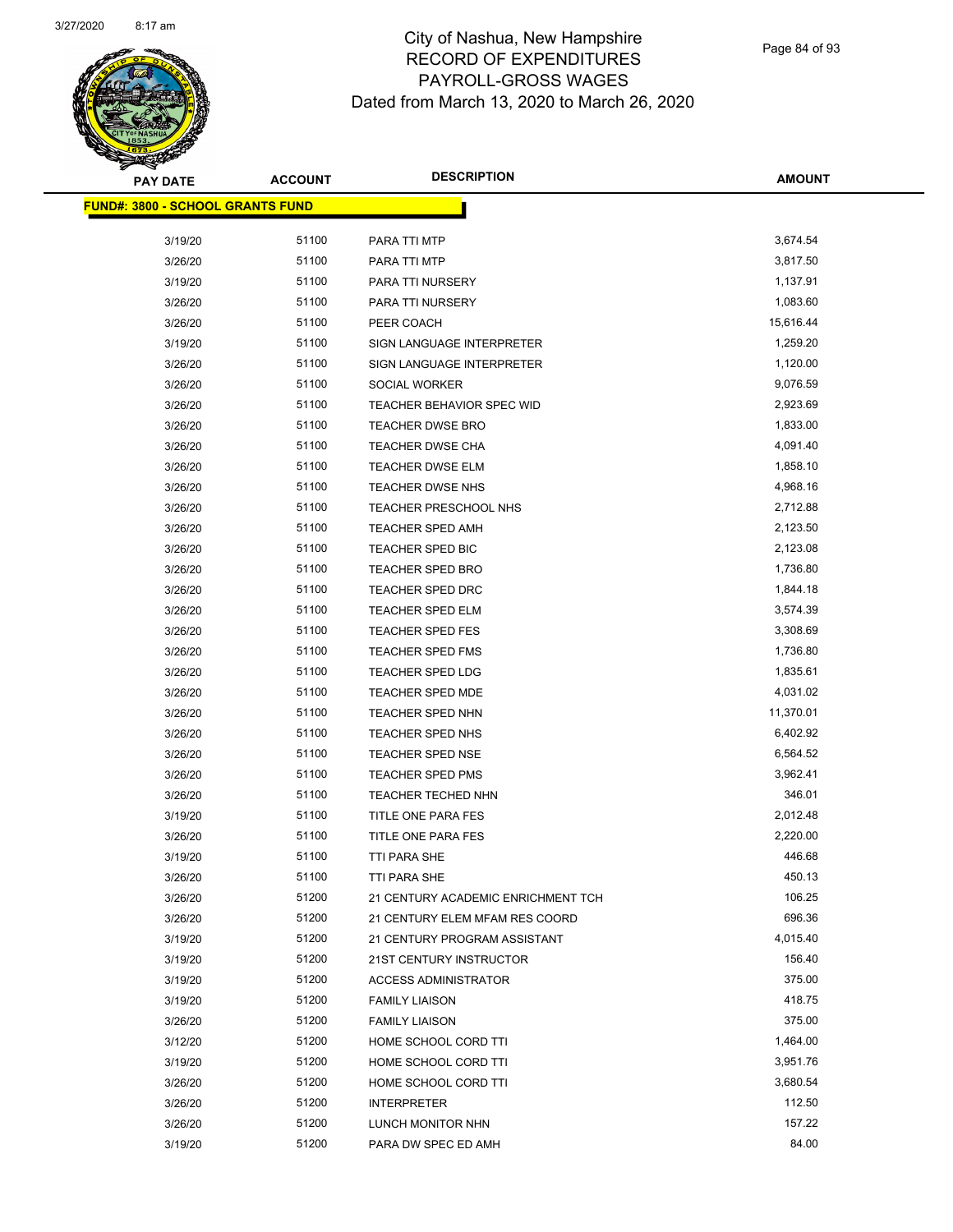

Page 85 of 93

| ॼ<br><b>PAY DATE</b>                    | <b>ACCOUNT</b> | <b>DESCRIPTION</b>         | <b>AMOUNT</b> |
|-----------------------------------------|----------------|----------------------------|---------------|
| <b>FUND#: 3800 - SCHOOL GRANTS FUND</b> |                |                            |               |
|                                         |                |                            |               |
| 3/19/20                                 | 51200          | PARA DW SPEC ED BIR        | 34.56         |
| 3/19/20                                 | 51200          | PARA DW SPEC ED NHN        | 175.00        |
| 3/19/20                                 | 51200          | PARA ELL FES               | 19.27         |
| 3/19/20                                 | 51200          | PARA ELL SHE               | 59.49         |
| 3/19/20                                 | 51200          | PARA INST AMH              | 99.15         |
| 3/19/20                                 | 51200          | PARA INST BIR              | 78.76         |
| 3/19/20                                 | 51200          | PARA INST CHA              | 89.24         |
| 3/19/20                                 | 51200          | PARA INST FES              | 138.81        |
| 3/19/20                                 | 51200          | PARA INST SHE              | 119.88        |
| 3/19/20                                 | 51200          | PARA KIND AMH              | 65.80         |
| 3/19/20                                 | 51200          | PARA TTI AMH               | 118.24        |
| 3/26/20                                 | 51200          | TEACHER DWSE BRO           | 50.00         |
| 3/26/20                                 | 51200          | TEACHER ELL BIC            | 100.00        |
| 3/26/20                                 | 51200          | TEACHER ELL BIR            | 25.00         |
| 3/26/20                                 | 51200          | TEACHER ELL ELM            | 100.00        |
| 3/26/20                                 | 51200          | TEACHER ELL SHE            | 75.00         |
| 3/26/20                                 | 51200          | TEACHER GR1 DRC            | 50.00         |
| 3/26/20                                 | 51200          | <b>TEACHER GR1 FES</b>     | 200.00        |
| 3/26/20                                 | 51200          | <b>TEACHER GR2 FES</b>     | 125.00        |
| 3/26/20                                 | 51200          | <b>TEACHER GR3 CHA</b>     | 112.50        |
| 3/26/20                                 | 51200          | <b>TEACHER GR3 DRC</b>     | 300.00        |
| 3/26/20                                 | 51200          | <b>TEACHER GR4 AMH</b>     | 75.00         |
| 3/26/20                                 | 51200          | <b>TEACHER GR4 BIC</b>     | 200.00        |
| 3/26/20                                 | 51200          | <b>TEACHER GR4 DRC</b>     | 300.00        |
| 3/26/20                                 | 51200          | <b>TEACHER GR4 FES</b>     | 150.00        |
| 3/26/20                                 | 51200          | <b>TEACHER GR4 LDG</b>     | 50.00         |
| 3/26/20                                 | 51200          | <b>TEACHER GR5 BIC</b>     | 50.00         |
| 3/26/20                                 | 51200          | <b>TEACHER GR5 DRC</b>     | 250.00        |
| 3/26/20                                 | 51200          | TEACHER SOCIAL STUDIES NHN | 100.00        |
| 3/26/20                                 | 51200          | <b>TEACHER TTI AMH</b>     | 10,433.60     |
| 3/26/20                                 | 51200          | <b>TEACHER TTI BIR</b>     | 2,412.62      |
| 3/26/20                                 | 51200          | TEACHER TTI FES            | 1,408.48      |
| 3/26/20                                 | 51200          | TEACHER TTI LDG            | 11,764.96     |
| 3/26/20                                 | 51200          | <b>TEACHER TTI MTP</b>     | 10,507.65     |
| 3/26/20                                 | 51200          | <b>TEACHER TTI NURSERY</b> | 4,391.54      |
| 3/26/20                                 | 51200          | TEACHER TTI SHE            | 2,338.98      |
| 3/26/20                                 | 51200          | <b>TEACHER TTIDRC</b>      | 6,293.99      |
| 3/19/20                                 | 51200          | TITLE ONE TUTOR            | 1,012.50      |
| 3/19/20                                 | 51300          | CLERICAL 21 CENTURY        | 72.40         |
| 3/19/20                                 | 51650          | ADULT ED DIPOLMA TEACHER   | 600.00        |
| 3/26/20                                 | 51650          | ADULT ED DIPOLMA TEACHER   | 400.00        |
| 3/26/20                                 | 51650          | ASSISTANT PRINCIPAL NHS    | 150.00        |
| 3/26/20                                 | 51650          | <b>DIRECTOR GUIDANCE</b>   | 100.00        |
| 3/26/20                                 | 51650          | GUIDANCE COUNSELOR NHN     | 100.00        |
| 3/26/20                                 | 51650          | GUIDANCE COUNSELOR NHS     | 550.00        |
|                                         |                |                            |               |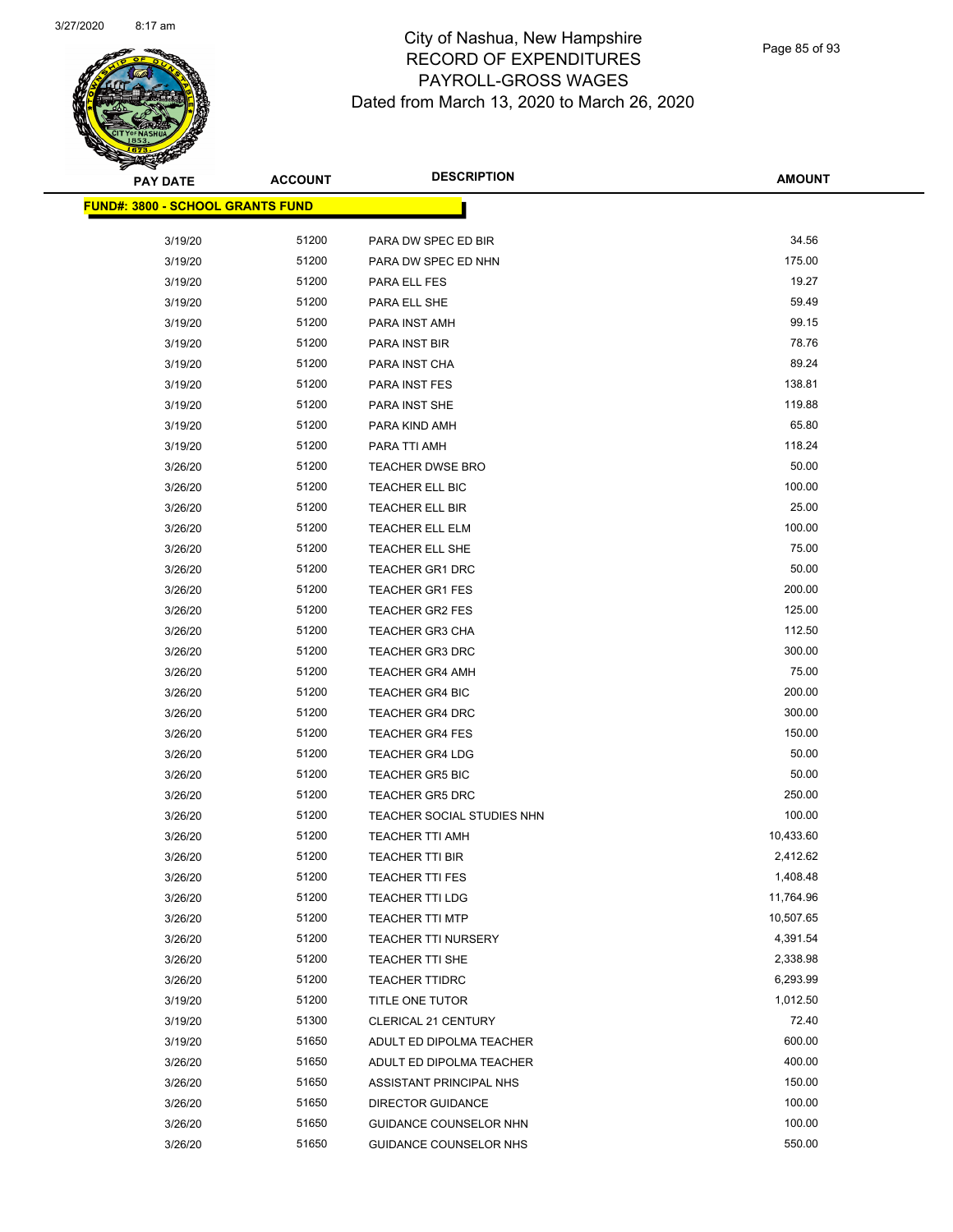

Page 86 of 93

| <b>PAY DATE</b>                             | <b>ACCOUNT</b> | <b>DESCRIPTION</b>          | <b>AMOUNT</b> |
|---------------------------------------------|----------------|-----------------------------|---------------|
| <b>FUND#: 3800 - SCHOOL GRANTS FUND</b>     |                |                             |               |
|                                             |                |                             |               |
| 3/19/20                                     | 51650          | HOME SCHOOL CORD TTI        | 62.50         |
| 3/26/20                                     | 51650          | <b>INTERPRETER</b>          | 75.00         |
| 3/26/20                                     | 51650          | <b>LIBRARIAN NHN</b>        | 50.00         |
| 3/26/20                                     | 51650          | <b>LIBRARIAN NHS</b>        | 50.00         |
| 3/26/20                                     | 51650          | LUNCH MONITOR NHN           | 50.00         |
| 3/26/20                                     | 51650          | <b>TEACHER COMPUTER NHN</b> | 200.00        |
| 3/26/20                                     | 51650          | <b>TEACHER ELL NHS</b>      | 100.00        |
| 3/26/20                                     | 51650          | <b>TEACHER ENGLISH NHN</b>  | 400.00        |
| 3/26/20                                     | 51650          | <b>TEACHER ENGLISH NHS</b>  | 475.00        |
| 3/26/20                                     | 51650          | <b>TEACHER MATH NHS</b>     | 800.00        |
| 3/26/20                                     | 51650          | <b>TEACHER SCIENCE NHN</b>  | 300.00        |
| 3/26/20                                     | 51650          | <b>TEACHER SCIENCE NHS</b>  | 400.00        |
| 3/26/20                                     | 51650          | TEACHER SOCIAL STUDIES NHN  | 200.00        |
| 3/26/20                                     | 51650          | TEACHER SOCIAL STUDIES NHS  | 700.00        |
| 3/26/20                                     | 51650          | <b>TEACHER SPED NHN</b>     | 200.00        |
| 3/26/20                                     | 51650          | <b>TEACHER SPED NHS</b>     | 1,300.00      |
| 3/26/20                                     | 51700          | <b>TEACHER DWSE ELM</b>     | 57.69         |
| <b>TOTAL FUND 3800 - SCHOOL GRANTS FUND</b> |                |                             | \$233,513.05  |

#### **FUND#: 3810 - FOOD SERVICE GRANTS FUND**

| TOTAL FUND 3810 - FOOD SERVICE GRANTS FUND | \$737.32 |                          |          |
|--------------------------------------------|----------|--------------------------|----------|
| 3/19/20                                    | 51650    | LUNCH MONITOR LDG        | 49.16    |
| 3/19/20                                    | 51650    | FOOD SERVICE ASST PT SHE | 86.03    |
| 3/19/20                                    | 51650    | FOOD SERVICE ASST PT PMS | 93.98    |
| 3/19/20                                    | 51650    | FOOD SERVICE ASST PT MTP | 122.90   |
| 3/19/20                                    | 51650    | FOOD SERVICE ASST PT FMS | 96.43    |
| 3/19/20                                    | 51650    | FOOD SERVICE ASST PT FES | 107.54   |
| 3/19/20                                    | 51650    | FOOD SERVICE ASST PT DRC | 107.54   |
| 3/19/20                                    | 51650    | FOOD SERVICE ASST PT CHA | 196.64   |
| 3/12/20                                    | 51650    | FOOD SERVICE ASST PT CHA | (122.90) |
|                                            |          |                          |          |

3/26/20 51100 ORDINANCE VIOLATIONS COORDINATOR 449.33 3/19/20 51100 PARKING MANAGER 315.85

# **FUND#: 4005 - TRAFFIC VIOLATIONS FUND** 3/19/20 51100 MVR CLERK I 299.20 3/26/20 51100 MVR CLERK I 299.20 3/19/20 51100 MVR CLERK II 327.95 3/26/20 51100 MVR CLERK II 327.96 3/19/20 51100 ORDINANCE VIOLATIONS COORDINATOR 449.34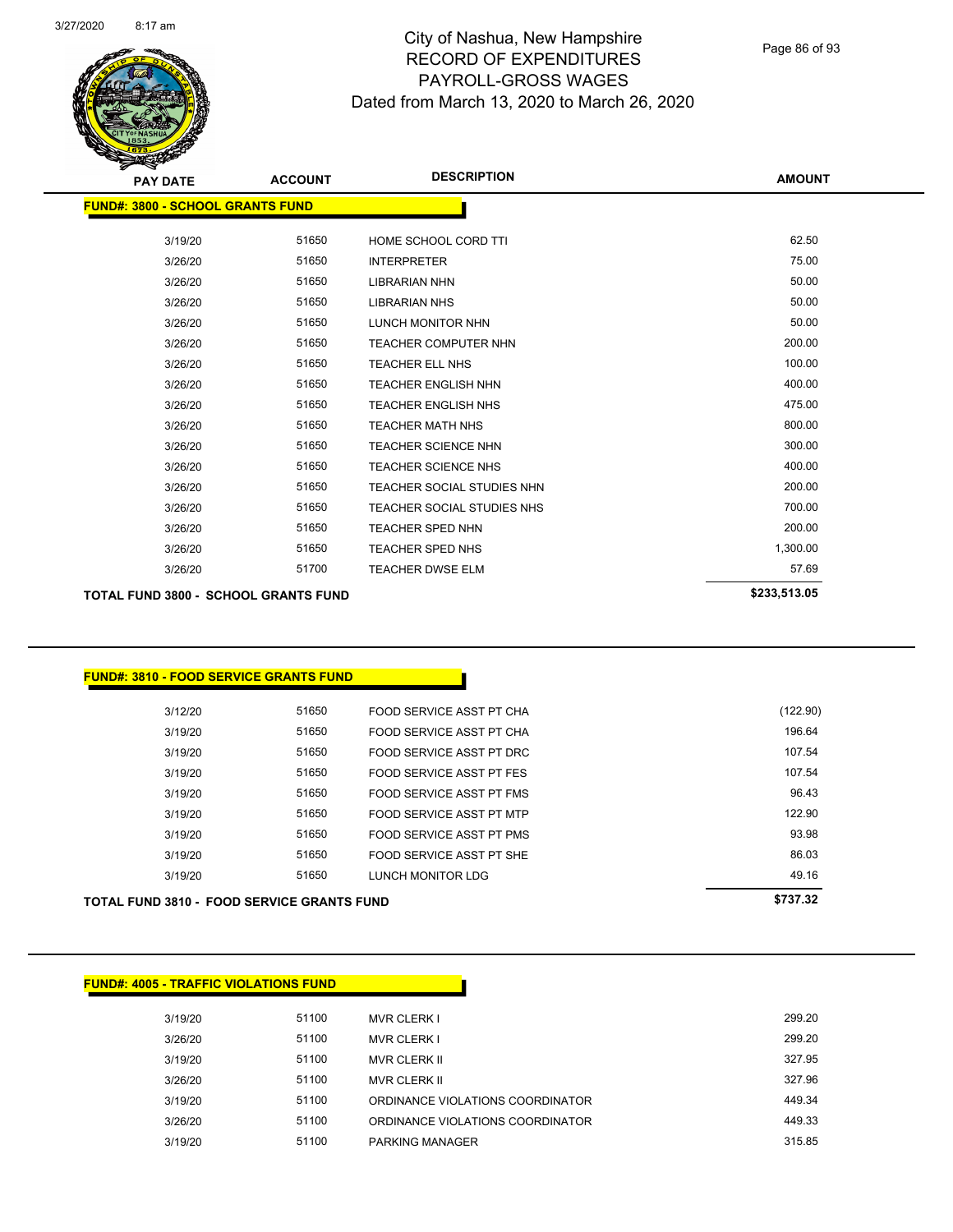Page 87 of 93

| <b>PAY DATE</b>                                  | <b>ACCOUNT</b> | <b>DESCRIPTION</b>             | <b>AMOUNT</b> |
|--------------------------------------------------|----------------|--------------------------------|---------------|
| <b>FUND#: 4005 - TRAFFIC VIOLATIONS FUND</b>     |                |                                |               |
| 3/26/20                                          | 51100          | <b>PARKING MANAGER</b>         | 315.85        |
| 3/19/20                                          | 51200          | <b>MVR CLERK I</b>             | 448.76        |
| 3/26/20                                          | 51200          | <b>MVR CLERK I</b>             | 373.95        |
| 3/19/20                                          | 51200          | PARKING ENFORCEMENT SPECIALIST | 1,208.68      |
| 3/26/20                                          | 51200          | PARKING ENFORCEMENT SPECIALIST | 1,278.57      |
| 3/19/20                                          | 51300          | <b>MVR CLERK I</b>             | 8.42          |
| 3/26/20                                          | 51300          | <b>MVR CLERK I</b>             | 2.81          |
| 3/19/20                                          | 51300          | <b>MVR CLERK II</b>            | 15.39         |
| 3/26/20                                          | 51300          | <b>MVR CLERK II</b>            | 2.10          |
| <b>TOTAL FUND 4005 - TRAFFIC VIOLATIONS FUND</b> |                |                                | \$6,123.36    |
|                                                  |                |                                |               |

|         | <b>FUND#: 4010 - MOTOR VEHICLE ADMIN FUND</b>     |                    |
|---------|---------------------------------------------------|--------------------|
| 3/19/20 | 51100                                             | <b>MVR CLERK I</b> |
| 3/26/20 | 51100                                             | <b>MVR CLERK I</b> |
| 3/19/20 | 51300                                             | <b>MVR CLERK I</b> |
| 3/26/20 | 51300                                             | <b>MVR CLERK I</b> |
|         | <b>TOTAL FUND 4010 - MOTOR VEHICLE ADMIN FUND</b> |                    |

| <b>TOTAL FUND 4030 - POLICE SPECIAL DETAILS FUND</b> | \$13,877.79 |                     |          |
|------------------------------------------------------|-------------|---------------------|----------|
| 3/26/20                                              | 51712       | <b>SERGEANT</b>     | 787.05   |
| 3/19/20                                              | 51712       | <b>SERGEANT</b>     | 190.80   |
| 3/26/20                                              | 51712       | PATROLMAN ALL RANKS | 1,478.70 |
| 3/19/20                                              | 51712       | PATROLMAN ALL RANKS | 1,049.40 |
| 3/19/20                                              | 51712       | LIEUTENANT          | 608.40   |
| 3/26/20                                              | 51710       | PATROLMAN ALL RANKS | 5,635.92 |
| 3/19/20                                              | 51710       | PATROLMAN ALL RANKS | 4,127.52 |
|                                                      |             |                     |          |

#### **FUND#: 4035 - POLICE OVERTIME BILLING FUND**

| 3/19/20 | 51300 | PATROLMAN ALL RANKS | 1.500.68 |
|---------|-------|---------------------|----------|
| 3/26/20 | 51300 | PATROLMAN ALL RANKS | 1.348.63 |
| 3/19/20 | 51300 | SERGEANT            | 281.41   |
| 3/26/20 | 51300 | <b>SERGEANT</b>     | 70.29    |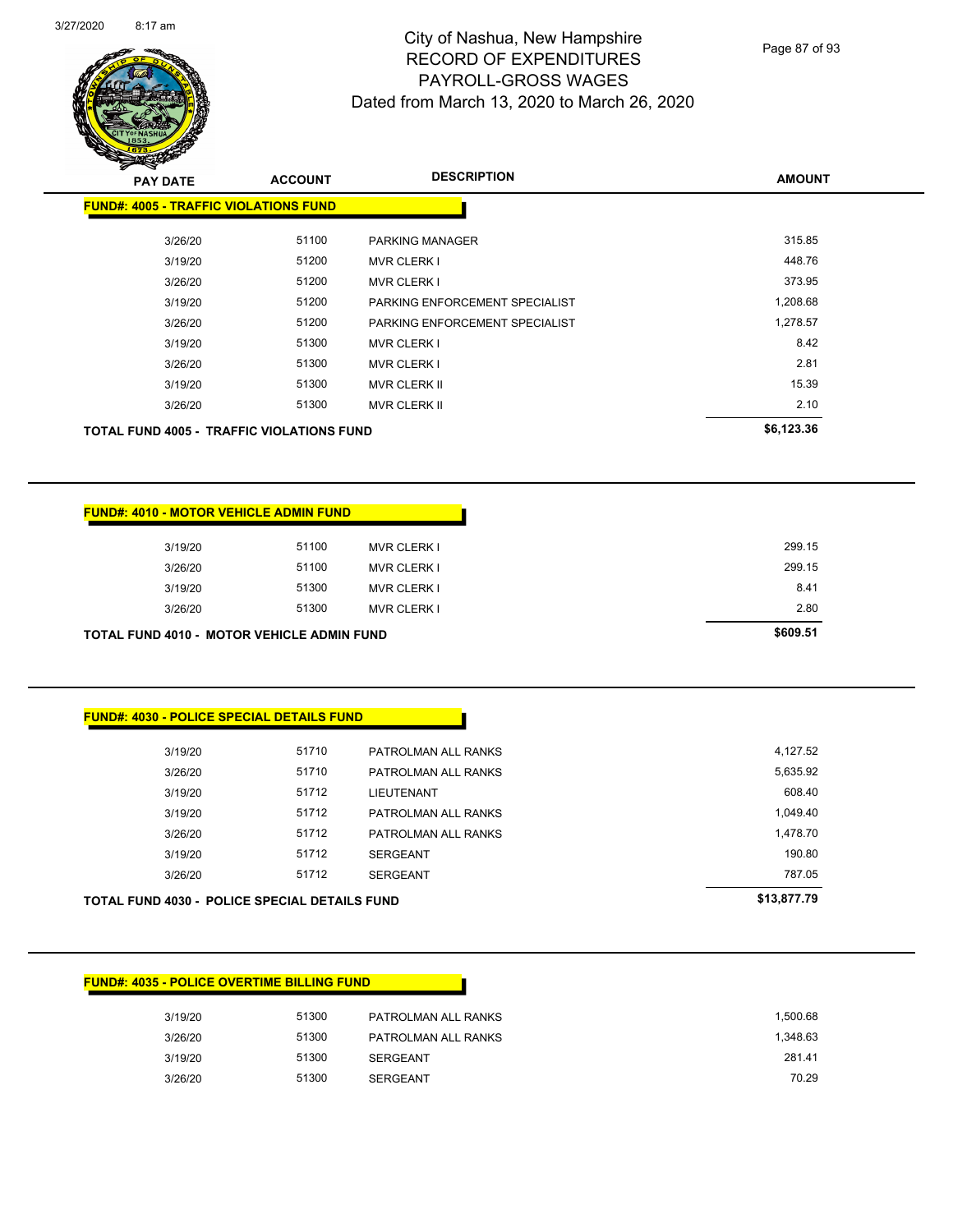|                                                   |                | City of Nashua, New Hampshire<br><b>RECORD OF EXPENDITURES</b> | Page 88 of 93    |
|---------------------------------------------------|----------------|----------------------------------------------------------------|------------------|
|                                                   |                | PAYROLL-GROSS WAGES                                            |                  |
|                                                   |                | Dated from March 13, 2020 to March 26, 2020                    |                  |
|                                                   |                |                                                                |                  |
|                                                   |                |                                                                |                  |
| <b>PAY DATE</b>                                   | <b>ACCOUNT</b> | <b>DESCRIPTION</b>                                             | <b>AMOUNT</b>    |
| TOTAL FUND 4035 - POLICE OVERTIME BILLING FUND    |                |                                                                | \$3,201.01       |
| <b>FUND#: 4065 - FIRE WATCHGUARDS FUND</b>        |                |                                                                |                  |
|                                                   |                |                                                                | 128.94           |
| 3/19/20                                           | 51712          | <b>CAPTAIN</b>                                                 |                  |
| <b>TOTAL FUND 4065 - FIRE WATCHGUARDS FUND</b>    |                |                                                                | \$128.94         |
|                                                   |                |                                                                |                  |
| <b>FUND#: 4600 - ECON DEV-GREATER NASHUA RLF</b>  |                |                                                                |                  |
| 3/19/20                                           | 51100          | DWNTWN SPCLST & OED PGRM COOR                                  | 197.34           |
| 3/26/20                                           | 51100          | DWNTWN SPCLST & OED PGRM COOR                                  | 197.34           |
| 3/26/20                                           | 55118          | TELEPHONE-CELLULAR                                             | 7.50             |
| TOTAL FUND 4600 - ECON DEV-GREATER NASHUA RLF     |                |                                                                | \$402.18         |
| <b>FUND#: 4610 - ECON DEV-BROWNFIELDS RLF</b>     |                |                                                                |                  |
|                                                   |                |                                                                |                  |
| 3/19/20<br>3/26/20                                | 51100<br>51100 | DWNTWN SPCLST & OED PGRM COOR<br>DWNTWN SPCLST & OED PGRM COOR | 197.36<br>197.36 |
| 3/26/20                                           | 55118          | TELEPHONE-CELLULAR                                             | 7.50             |
| <b>TOTAL FUND 4610 - ECON DEV-BROWNFIELDS RLF</b> |                |                                                                | \$402.22         |
|                                                   |                |                                                                |                  |
| <b>FUND#: 6000 - SOLID WASTE FUND</b>             |                |                                                                |                  |
| 3/19/20                                           | 51100          | ADMINISTRATIVE ASSISTANT II                                    | 1,637.55         |
| 3/26/20                                           | 51100          | ADMINISTRATIVE ASSISTANT II                                    | 1,637.56         |
| 3/19/20                                           | 51100          | ASSISTANT DIRECTOR OF PUBLIC WORKS                             | 213.90           |
| 3/26/20                                           | 51100          | ASSISTANT DIRECTOR OF PUBLIC WORKS                             | 213.90           |
| 3/19/20                                           | 51100          | AUTOMATED TRASH COLLECTION OPR                                 | 4,898.00         |
| 3/26/20                                           | 51100          | AUTOMATED TRASH COLLECTION OPR                                 | 4,898.00         |
| 3/19/20                                           | 51100          | <b>CITY ENGINEER</b>                                           | 350.26           |
| 3/26/20                                           | 51100          | <b>CITY ENGINEER</b>                                           | 350.25           |
| 3/19/20                                           | 51100          | <b>COLLECTION EQUIP OPR</b>                                    | 8,337.60         |
| 3/26/20                                           | 51100          | <b>COLLECTION EQUIP OPR</b>                                    | 8,337.60         |
| 3/19/20                                           | 51100          | <b>COLLECTION EQUIP OPR LANDFILL</b>                           | 1,940.80         |
| 3/26/20                                           | 51100          | COLLECTION EQUIP OPR LANDFILL                                  | 1,932.00         |
| 3/19/20                                           | 51100          | DEP TREASURER TAX COLLECTOR                                    | 266.40           |
| 3/26/20                                           | 51100          | DEP TREASURER TAX COLLECTOR                                    | 266.40           |
| 3/19/20                                           | 51100          | DEPUTY CITY ENGINEER                                           | 86.70            |
| 3/26/20                                           | 51100          | DEPUTY CITY ENGINEER                                           | 86.70            |

3/27/2020 8:17 am

 $\overline{\phantom{0}}$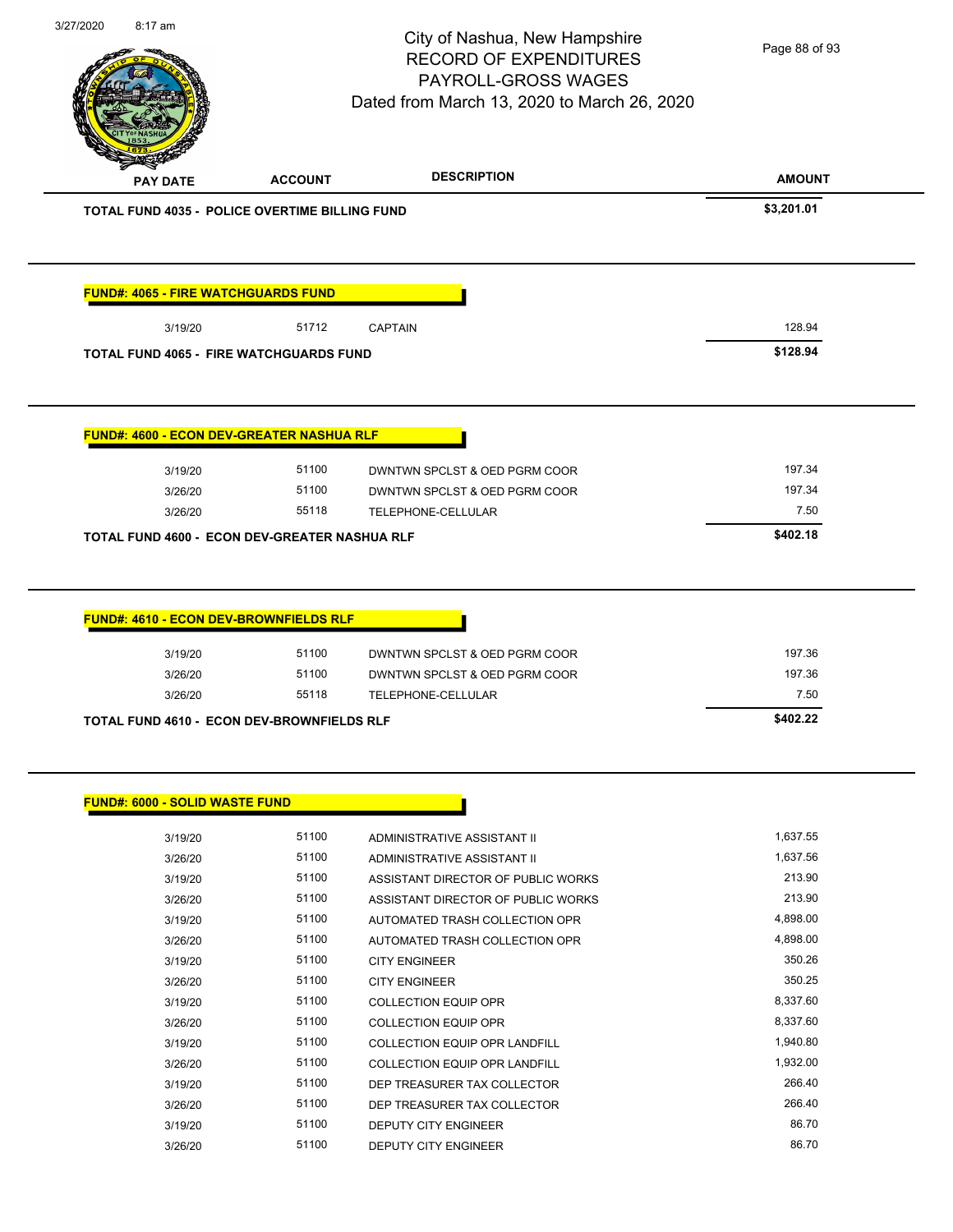

Page 89 of 93

| <b>PAY DATE</b>                       | <b>ACCOUNT</b> | <b>DESCRIPTION</b>                   | <b>AMOUNT</b>        |
|---------------------------------------|----------------|--------------------------------------|----------------------|
| <b>FUND#: 6000 - SOLID WASTE FUND</b> |                |                                      |                      |
|                                       |                |                                      |                      |
| 3/19/20                               | 51100          | DIRECTOR PUBLIC WORKS                | 276.30<br>276.30     |
| 3/26/20                               | 51100          | <b>DIRECTOR PUBLIC WORKS</b>         | 509.80               |
| 3/19/20                               | 51100          | DPW BILLING ACCOUNTANT               |                      |
| 3/26/20                               | 51100          | DPW BILLING ACCOUNTANT               | 509.80               |
| 3/19/20                               | 51100          | DPW COLLECTIONS SPEC III             | 414.80               |
| 3/26/20                               | 51100          | DPW COLLECTIONS SPEC III             | 414.80               |
| 3/19/20                               | 51100          | DPW CONTRACT ADMINISTRATOR           | 124.30               |
| 3/26/20                               | 51100          | DPW CONTRACT ADMINISTRATOR           | 124.30               |
| 3/19/20                               | 51100          | <b>ENVIRONMENTAL ENGINEER</b>        | 1,565.25             |
| 3/26/20                               | 51100          | <b>ENVIRONMENTAL ENGINEER</b>        | 1,565.25             |
| 3/19/20                               | 51100          | <b>EQUIPMENT OPR LANDFILL</b>        | 5,916.00             |
| 3/26/20                               | 51100          | <b>EQUIPMENT OPR LANDFILL</b>        | 5,916.00             |
| 3/19/20                               | 51100          | <b>EXECUTIVE ASSISTANT</b>           | 173.75               |
| 3/26/20                               | 51100          | <b>EXECUTIVE ASSISTANT</b>           | 173.75               |
| 3/19/20                               | 51100          | FINANCE AND ADMIN MANAGER            | 444.00               |
| 3/26/20                               | 51100          | FINANCE AND ADMIN MANAGER            | 444.00               |
| 3/19/20                               | 51100          | FLEET MANAGER STREET DEPT            | 352.25               |
| 3/26/20                               | 51100          | FLEET MANAGER STREET DEPT            | 352.25               |
| 3/19/20                               | 51100          | <b>LICENSED SCALE OPERATOR</b>       | 1,760.75             |
| 3/26/20                               | 51100          | LICENSED SCALE OPERATOR              | 1,760.75             |
| 3/19/20                               | 51100          | PUBLIC RELATIONS ADMINISTRATOR       | 173.75               |
| 3/26/20                               | 51100          | PUBLIC RELATIONS ADMINISTRATOR       | 173.75               |
| 3/19/20                               | 51100          | RECYCLING COORDINATOR                | 1,218.50             |
| 3/26/20                               | 51100          | RECYCLING COORDINATOR                | 1,218.50             |
| 3/19/20                               | 51100          | SENIOR STAFF ENGINEER                | 152.00               |
| 3/26/20                               | 51100          | <b>SENIOR STAFF ENGINEER</b>         | 152.00               |
| 3/19/20                               | 51100          | <b>SOLID WASTE FOREMAN</b>           | 2,649.19<br>2,649.20 |
| 3/26/20                               | 51100          | <b>SOLID WASTE FOREMAN</b>           |                      |
| 3/19/20                               | 51100          | SOLID WASTE TECHNICIAN               | 1,184.00             |
| 3/26/20                               | 51100          | SOLID WASTE TECHNICIAN               | 1,184.00             |
| 3/19/20                               | 51100          | SR MGR ACCT FIN REPORTING            | 197.30               |
| 3/26/20                               | 51100          | SR MGR ACCT FIN REPORTING            | 197.30               |
| 3/19/20                               | 51100          | SUPERINTENDENT OF SOLID WASTE        | 1,907.15             |
| 3/26/20                               | 51100          | SUPERINTENDENT OF SOLID WASTE        | 1,907.15             |
| 3/26/20                               | 51300          | ADMINISTRATIVE ASSISTANT II          | 82.25                |
| 3/19/20                               | 51300          | AUTOMATED TRASH COLLECTION OPR       | 412.13               |
| 3/26/20                               | 51300          | AUTOMATED TRASH COLLECTION OPR       | 412.20               |
| 3/19/20                               | 51300          | <b>COLLECTION EQUIP OPR</b>          | 282.48               |
| 3/26/20                               | 51300          | <b>COLLECTION EQUIP OPR</b>          | 281.40               |
| 3/19/20                               | 51300          | <b>COLLECTION EQUIP OPR LANDFILL</b> | 186.30               |
| 3/26/20                               | 51300          | COLLECTION EQUIP OPR LANDFILL        | 149.04               |
| 3/19/20                               | 51300          | DPW COLLECTIONS SPEC III             | 3.88                 |
| 3/19/20                               | 51300          | <b>EQUIPMENT OPR LANDFILL</b>        | 644.22               |
| 3/26/20                               | 51300          | <b>EQUIPMENT OPR LANDFILL</b>        | 693.68               |
| 3/19/20                               | 51300          | LICENSED SCALE OPERATOR              | 380.32               |
|                                       |                |                                      |                      |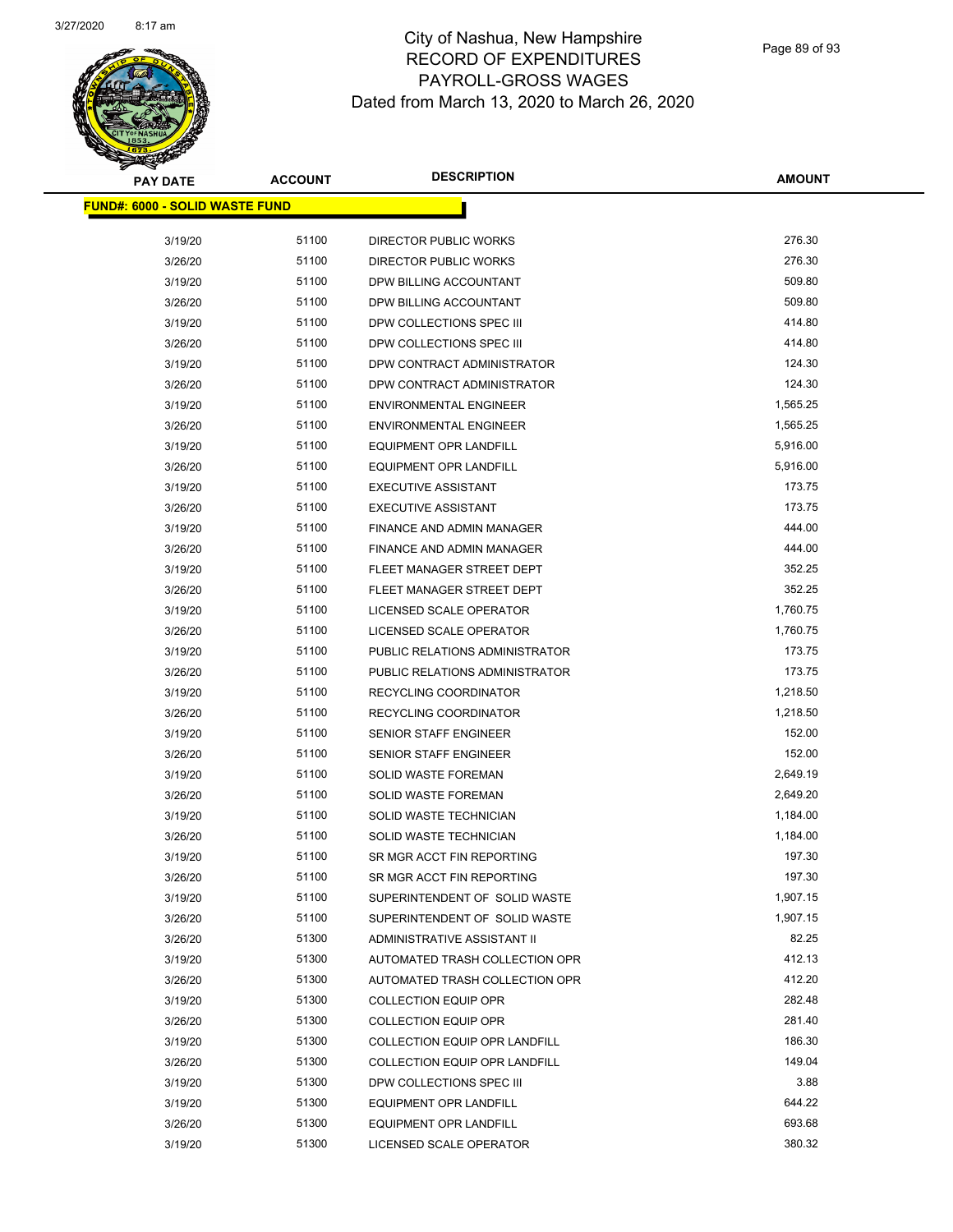

Page 90 of 93

| $\boldsymbol{z}$<br>∼<br><b>PAY DATE</b>  | <b>ACCOUNT</b> | <b>DESCRIPTION</b>         | <b>AMOUNT</b> |
|-------------------------------------------|----------------|----------------------------|---------------|
| <b>FUND#: 6000 - SOLID WASTE FUND</b>     |                |                            |               |
| 3/26/20                                   | 51300          | LICENSED SCALE OPERATOR    | 171.94        |
| 3/19/20                                   | 51300          | SOLID WASTE FOREMAN        | 335.30        |
| 3/26/20                                   | 51300          | <b>SOLID WASTE FOREMAN</b> | 285.62        |
| 3/26/20                                   | 55118          | TELEPHONE-CELLULAR         | 135.50        |
| <b>TOTAL FUND 6000 - SOLID WASTE FUND</b> |                |                            | \$77,948.07   |

#### **FUND#: 6200 - WASTEWATER FUND**

| 3/19/20 | 51100 | <b>ADMINISTRATIVE ASSISTANT II</b>          | 760.20   |
|---------|-------|---------------------------------------------|----------|
| 3/26/20 | 51100 | <b>ADMINISTRATIVE ASSISTANT II</b>          | 760.20   |
| 3/19/20 | 51100 | <b>ANALYTICAL CHEMIST</b>                   | 880.50   |
| 3/26/20 | 51100 | <b>ANALYTICAL CHEMIST</b>                   | 880.50   |
| 3/19/20 | 51100 | ASSISTANT DIRECTOR OF PUBLIC WORKS          | 213.95   |
| 3/26/20 | 51100 | ASSISTANT DIRECTOR OF PUBLIC WORKS          | 213.95   |
| 3/19/20 | 51100 | <b>CITY ENGINEER</b>                        | 817.30   |
| 3/26/20 | 51100 | <b>CITY ENGINEER</b>                        | 817.30   |
| 3/19/20 | 51100 | <b>COLLECTION SYSTEMS OPERATOR</b>          | 1,077.56 |
| 3/26/20 | 51100 | <b>COLLECTION SYSTEMS OPERATOR</b>          | 1,077.56 |
| 3/19/20 | 51100 | COLLECTION SYSTEMS TECHNICIAN               | 2,103.20 |
| 3/26/20 | 51100 | COLLECTION SYSTEMS TECHNICIAN               | 2,103.20 |
| 3/19/20 | 51100 | DEP TREASURER TAX COLLECTOR                 | 266.40   |
| 3/26/20 | 51100 | DEP TREASURER TAX COLLECTOR                 | 266.40   |
| 3/19/20 | 51100 | DEPUTY CITY ENGINEER                        | 867.15   |
| 3/26/20 | 51100 | <b>DEPUTY CITY ENGINEER</b>                 | 867.15   |
| 3/19/20 | 51100 | <b>DIRECTOR PUBLIC WORKS</b>                | 552.50   |
| 3/26/20 | 51100 | <b>DIRECTOR PUBLIC WORKS</b>                | 552.50   |
| 3/19/20 | 51100 | DPW BILLING ACCOUNTANT                      | 509.75   |
| 3/26/20 | 51100 | DPW BILLING ACCOUNTANT                      | 509.75   |
| 3/19/20 | 51100 | DPW COLLECTIONS SPEC III                    | 414.85   |
| 3/26/20 | 51100 | DPW COLLECTIONS SPEC III                    | 414.85   |
| 3/19/20 | 51100 | DPW CONTRACT ADMINISTRATOR                  | 745.70   |
| 3/26/20 | 51100 | DPW CONTRACT ADMINISTRATOR                  | 745.70   |
| 3/19/20 | 51100 | ELECTRICAL DIAGNOSTIC TECH I                | 1,120.00 |
| 3/26/20 | 51100 | ELECTRICAL DIAGNOSTIC TECH I                | 1,120.00 |
| 3/19/20 | 51100 | ENVIRONMENTAL PERMIT & PROGRAMS COORDINATOR | 1,360.80 |
| 3/26/20 | 51100 | ENVIRONMENTAL PERMIT & PROGRAMS COORDINATOR | 1,360.80 |
| 3/19/20 | 51100 | <b>EXECUTIVE ASSISTANT</b>                  | 173.75   |
| 3/26/20 | 51100 | <b>EXECUTIVE ASSISTANT</b>                  | 173.75   |
| 3/19/20 | 51100 | <b>FINANCE AND ADMIN MANAGER</b>            | 444.00   |
| 3/26/20 | 51100 | <b>FINANCE AND ADMIN MANAGER</b>            | 444.00   |
| 3/19/20 | 51100 | FLEET MANAGER STREET DEPT                   | 117.40   |
| 3/26/20 | 51100 | FLEET MANAGER STREET DEPT                   | 117.40   |
| 3/19/20 | 51100 | <b>GIS SPECIALIST</b>                       | 719.60   |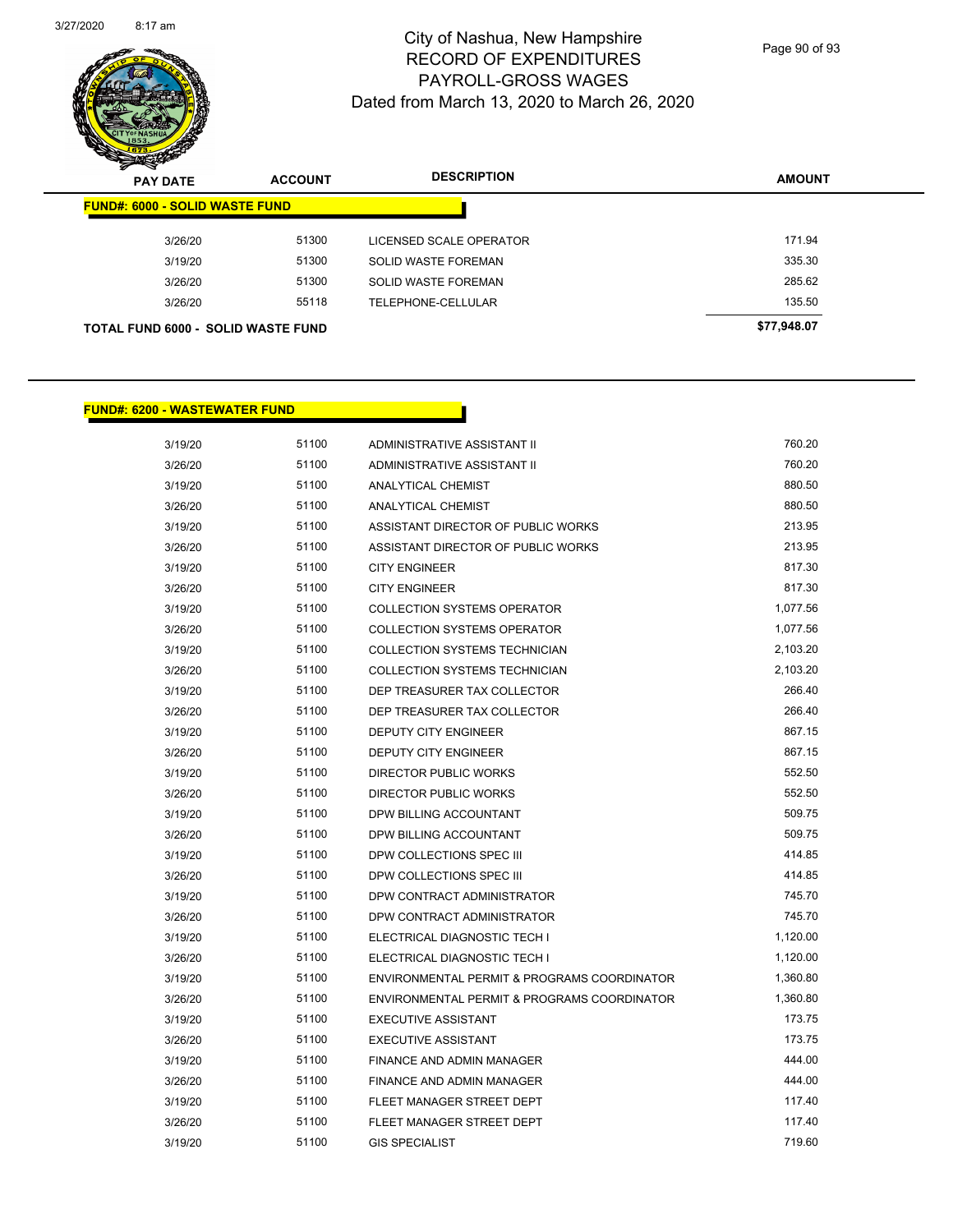

| <b>PAY DATE</b>                       | <b>ACCOUNT</b> | <b>DESCRIPTION</b>                 | <b>AMOUNT</b> |
|---------------------------------------|----------------|------------------------------------|---------------|
| <u> FUND#: 6200 - WASTEWATER FUND</u> |                |                                    |               |
|                                       |                |                                    |               |
| 3/26/20                               | 51100          | <b>GIS SPECIALIST</b>              | 719.60        |
| 3/19/20                               | 51100          | <b>MECHANIC WWTP 1ST CLASS</b>     | 4,315.21      |
| 3/26/20                               | 51100          | <b>MECHANIC WWTP 1ST CLASS</b>     | 4,315.20      |
| 3/19/20                               | 51100          | OPERATOR II WWTP 1st               | 4,293.60      |
| 3/26/20                               | 51100          | OPERATOR II WWTP 1st               | 4,293.60      |
| 3/19/20                               | 51100          | OPERATOR II WWTP 2nd               | 2,160.80      |
| 3/26/20                               | 51100          | OPERATOR II WWTP 2nd               | 1,518.56      |
| 3/19/20                               | 51100          | OPERATOR II WWTP 3rd               | 2,180.82      |
| 3/26/20                               | 51100          | OPERATOR II WWTP 3rd               | 2,180.82      |
| 3/19/20                               | 51100          | OPERATOR III WWTP 1st              | 3,390.80      |
| 3/26/20                               | 51100          | OPERATOR III WWTP 1st              | 3,390.80      |
| 3/19/20                               | 51100          | PLANT OPERATIONS SUPERVISOR        | 1,523.20      |
| 3/26/20                               | 51100          | PLANT OPERATIONS SUPERVISOR        | 1,523.20      |
| 3/19/20                               | 51100          | PROCESS CHEMIST                    | 1,002.50      |
| 3/26/20                               | 51100          | PROCESS CHEMIST                    | 1,002.50      |
| 3/19/20                               | 51100          | PUBLIC RELATIONS ADMINISTRATOR     | 231.65        |
| 3/26/20                               | 51100          | PUBLIC RELATIONS ADMINISTRATOR     | 231.65        |
| 3/19/20                               | 51100          | SENIOR STAFF ENGINEER              | 2,380.90      |
| 3/26/20                               | 51100          | <b>SENIOR STAFF ENGINEER</b>       | 2,380.90      |
| 3/19/20                               | 51100          | SR MGR ACCT FIN REPORTING          | 394.70        |
| 3/26/20                               | 51100          | SR MGR ACCT FIN REPORTING          | 394.70        |
| 3/19/20                               | 51100          | <b>STAFF ENGINEER</b>              | 562.30        |
| 3/26/20                               | 51100          | <b>STAFF ENGINEER</b>              | 562.29        |
| 3/19/20                               | 51100          | SUPERINTENDENT OF WASTEWATER       | 1,998.10      |
| 3/26/20                               | 51100          | SUPERINTENDENT OF WASTEWATER       | 1,998.10      |
| 3/19/20                               | 51100          | <b>SUPV LABORATORY</b>             | 1,237.60      |
| 3/26/20                               | 51100          | <b>SUPV LABORATORY</b>             | 1,237.60      |
| 3/19/20                               | 51100          | TRUCK DRIVER STREET REPAIR         | 906.00        |
| 3/26/20                               | 51100          | TRUCK DRIVER STREET REPAIR         | 899.60        |
| 3/19/20                               | 51100          | <b>WASTEWATER ASSISTANT</b>        | 1,792.80      |
| 3/26/20                               | 51100          | <b>WASTEWATER ASSISTANT</b>        | 1,792.80      |
| 3/19/20                               | 51100          | <b>WASTEWATER FOREMAN</b>          | 2,649.20      |
| 3/26/20                               | 51100          | <b>WASTEWATER FOREMAN</b>          | 2,649.20      |
| 3/19/20                               | 51100          | <b>WASTEWATER PROJECT ENGINEER</b> | 1,578.70      |
| 3/26/20                               | 51100          | <b>WASTEWATER PROJECT ENGINEER</b> | 1,578.70      |
| 3/19/20                               | 51300          | ADMINISTRATIVE ASSISTANT II        | 7.13          |
| 3/26/20                               | 51300          | ADMINISTRATIVE ASSISTANT II        | 7.13          |
| 3/26/20                               | 51300          | <b>COLLECTION SYSTEMS OPERATOR</b> | 110.21        |
| 3/19/20                               | 51300          | COLLECTION SYSTEMS TECHNICIAN      | 118.31        |
| 3/26/20                               | 51300          | COLLECTION SYSTEMS TECHNICIAN      | 236.62        |
| 3/19/20                               | 51300          | DPW COLLECTIONS SPEC III           | 3.90          |
| 3/19/20                               | 51300          | <b>MECHANIC WWTP 1ST CLASS</b>     | 121.37        |
| 3/26/20                               | 51300          | MECHANIC WWTP 1ST CLASS            | 942.52        |
| 3/19/20                               | 51300          | OPERATOR II WWTP 1st               | 446.33        |
| 3/26/20                               | 51300          | OPERATOR II WWTP 1st               | 656.40        |
|                                       |                |                                    |               |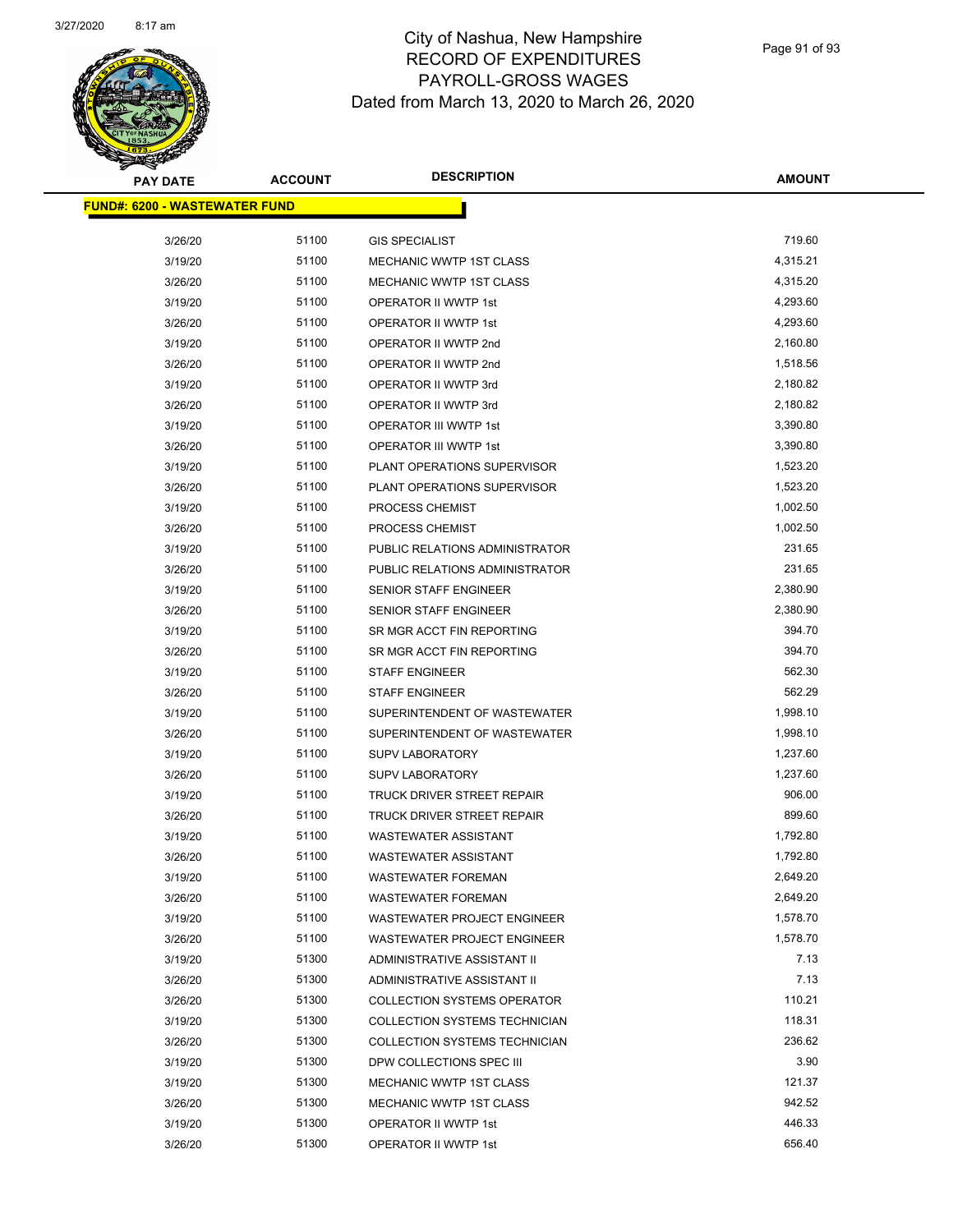

Page 92 of 93

| <b>PAY DATE</b>                          | <b>ACCOUNT</b> | <b>DESCRIPTION</b>             | <b>AMOUNT</b> |
|------------------------------------------|----------------|--------------------------------|---------------|
| <b>FUND#: 6200 - WASTEWATER FUND</b>     |                |                                |               |
| 3/19/20                                  | 51300          | OPERATOR II WWTP 2nd           | 10.08         |
| 3/26/20                                  | 51300          | OPERATOR II WWTP 3rd           | 654.24        |
| 3/19/20                                  | 51300          | <b>PROCESS CHEMIST</b>         | 234.96        |
| 3/19/20                                  | 51300          | <b>SUPV LABORATORY</b>         | 81.20         |
| 3/26/20                                  | 51300          | <b>SUPV LABORATORY</b>         | 58.00         |
| 3/19/20                                  | 51300          | <b>WASTEWATER ASSISTANT</b>    | 101.70        |
| 3/26/20                                  | 51300          | <b>WASTEWATER ASSISTANT</b>    | 25.21         |
| 3/19/20                                  | 51300          | WASTEWATER FOREMAN             | 484.32        |
| 3/26/20                                  | 51300          | <b>WASTEWATER FOREMAN</b>      | 682.99        |
| 3/26/20                                  | 55118          | TELEPHONE-CELLULAR             | 375.05        |
| 3/19/20                                  | 61107          | <b>CLOTHING &amp; UNIFORMS</b> | 107.97        |
| <b>TOTAL FUND 6200 - WASTEWATER FUND</b> |                |                                | \$96,303.96   |

| <b>FUND#: 6500 - PROPERTY &amp; CASUALTY FUND</b> |       |                                    |             |
|---------------------------------------------------|-------|------------------------------------|-------------|
| 3/19/20                                           | 51100 | <b>PROGRAM SUPV</b>                | 1,424.80    |
| 3/26/20                                           | 51100 | <b>PROGRAM SUPV</b>                | 1,424.80    |
| 3/19/20                                           | 51100 | PROPERTY AND CASUALTY ADJUSTER     | 2,491.15    |
| 3/26/20                                           | 51100 | PROPERTY AND CASUALTY ADJUSTER     | 2,491.15    |
| 3/19/20                                           | 51100 | <b>RISK MANAGER</b>                | 1,911.60    |
| 3/26/20                                           | 51100 | <b>RISK MANAGER</b>                | 1,911.60    |
| 3/19/20                                           | 51100 | SAFETY LOSS PREVENTION SPEC        | 1,161.45    |
| 3/26/20                                           | 51100 | SAFETY LOSS PREVENTION SPEC        | 1,161.45    |
| 3/26/20                                           | 55118 | <b>TELEPHONE-CELLULAR</b>          | 100.00      |
| 3/19/20                                           | 59207 | <b>WORKERS COMPENSATION CLAIMS</b> | 6,968.90    |
| 3/26/20                                           | 59207 | <b>WORKERS COMPENSATION CLAIMS</b> | 5,838.18    |
| 3/19/20                                           | 59225 | <b>GENERAL LIABILITY CLAIMS</b>    | 968.67      |
| 3/26/20                                           | 59225 | <b>GENERAL LIABILITY CLAIMS</b>    | 968.67      |
| 3/19/20                                           | 59290 | LONG TERM DISABILITY CLAIMS        | 2,588.14    |
| 3/26/20                                           | 59290 | LONG TERM DISABILITY CLAIMS        | 3,273.86    |
| TOTAL FUND 6500 - PROPERTY & CASUALTY FUND        |       |                                    | \$34,684.42 |

#### **FUND#: 6600 - BENEFITS SELF INSURANCE FUND**

| 3/19/20 | 51100 | EMPLOYEE BENEFITS MANAGER       | 1.520.15 |
|---------|-------|---------------------------------|----------|
| 3/26/20 | 51100 | EMPLOYEE BENEFITS MANAGER       | 1.520.15 |
| 3/19/20 | 51100 | EMPLOYEE BENEFITS SPEC          | 1.096.30 |
| 3/26/20 | 51100 | <b>EMPLOYEE BENEFITS SPEC</b>   | 1.096.29 |
| 3/19/20 | 51100 | HUMAN RESOURCES DIRECTOR        | 336.60   |
| 3/26/20 | 51100 | <b>HUMAN RESOURCES DIRECTOR</b> | 336.60   |
| 3/19/20 | 51400 | <b>HUMAN RESOURCES TEMP</b>     | 545.00   |
|         |       |                                 |          |